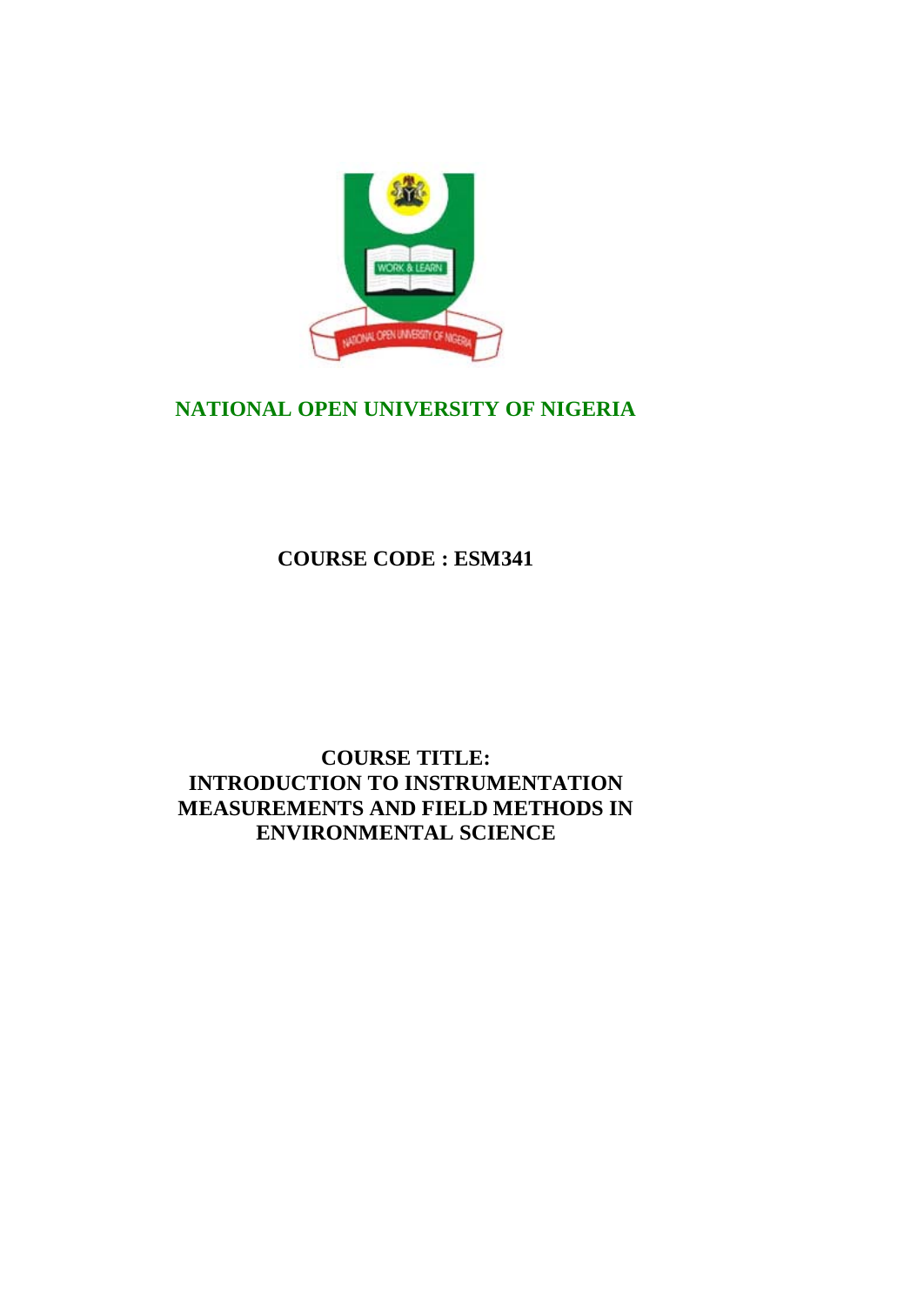**COURSE GUIDE**

# **ESM341 INTRODUCTION TO INSTRUMENTATION MEASUREMENTS AND FIELD METHODS IN ENVIRONMENTAL SCIENCE**

Course Team Eludoyin A. O. (Developer/Writer) - OAU Prof. Edward C. Orji (Programme Leader) - NOUN Dr. Jari Sanusi (Coordinator) - NOUN

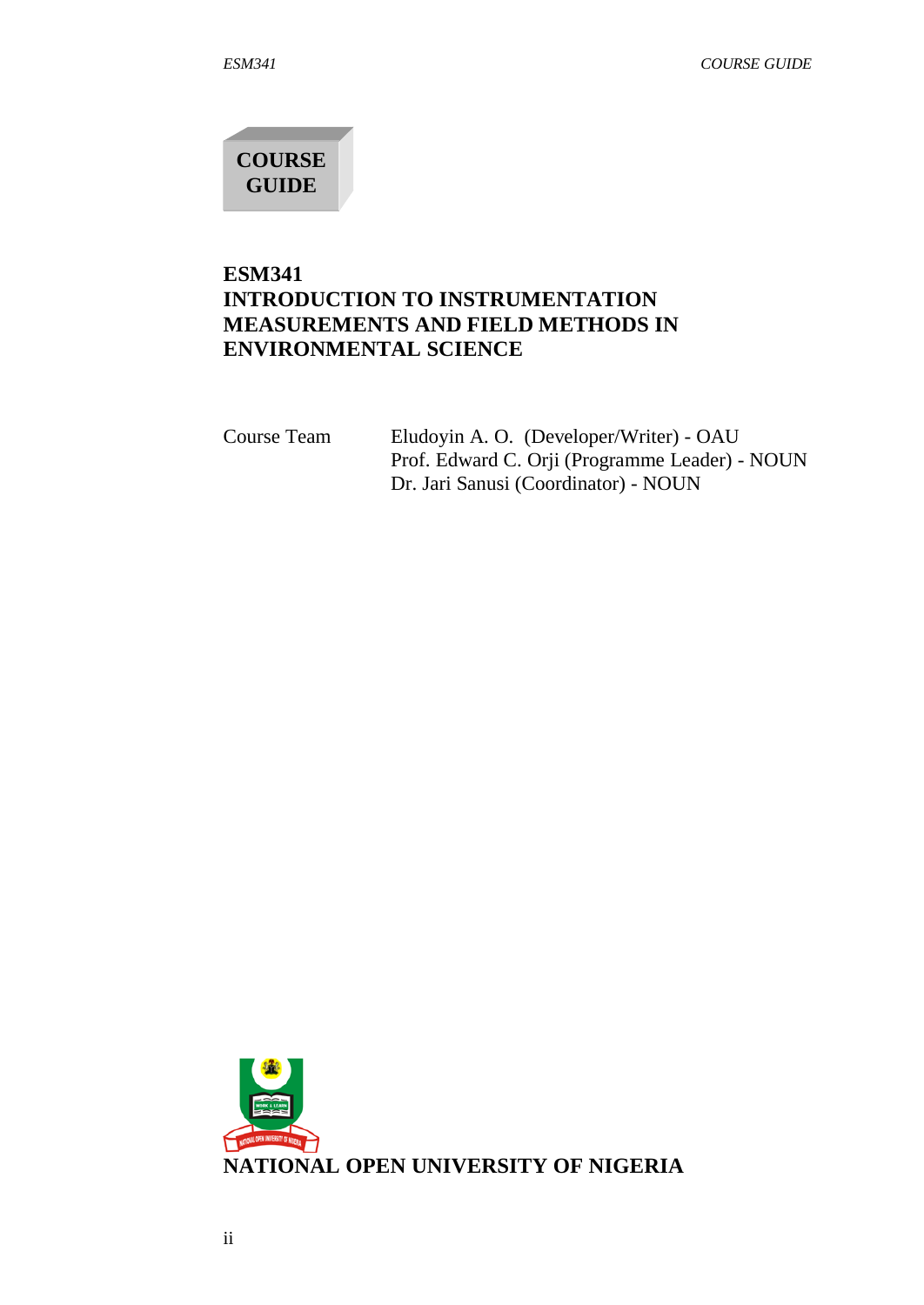National Open University of Nigeria Headquarters 14/16 Ahmadu Bello Way Victoria Island Lagos

Abuja Office 5, Dar es Salaam Street Off Aminu Kano Crescent Wuse II, Abuja Nigeria

e-mail: [@nou.edu.ng](mailto:centralinfo@nou.edu.ng) URL: . nou.edu.ng

Published By: National Open University of Nigeria

First Printed 2010

ISBN: 978-058-080-8

All Rights Reserved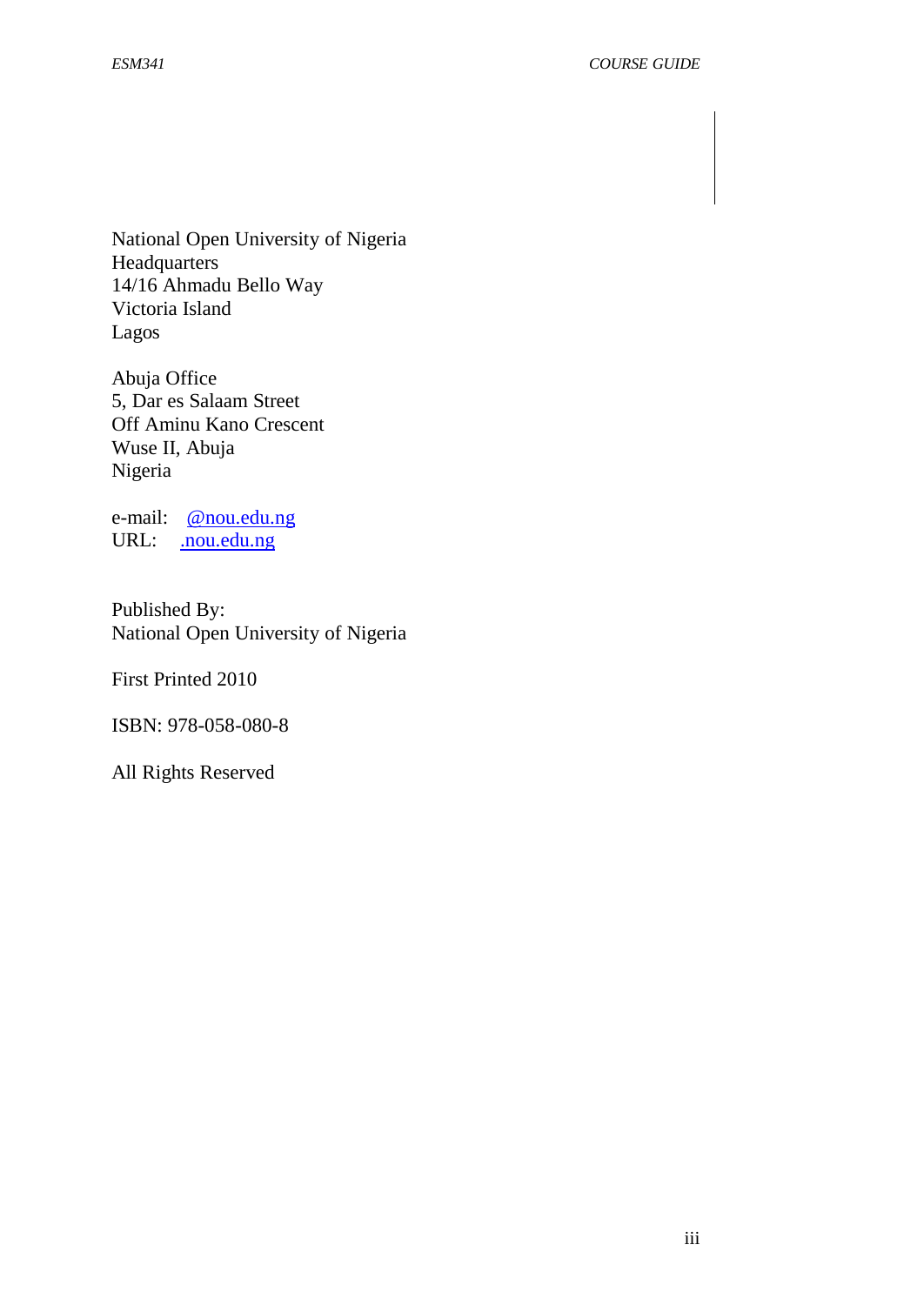# **CONTENT S PAGE**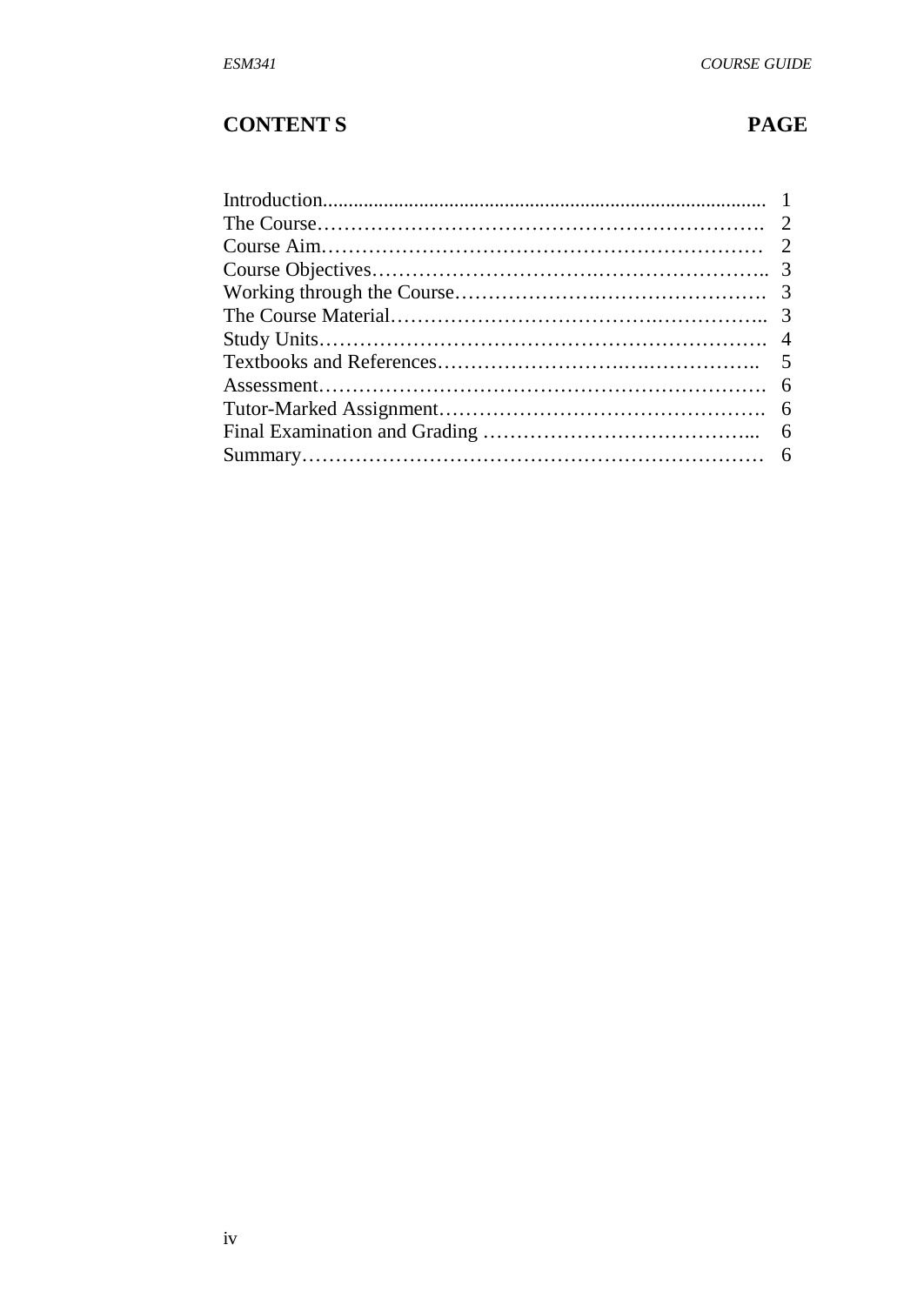# **Introduction**

The Webster's 9th Collegiate Dictionary defines *Environment as"...* the complex of physical, chemical, and biotic factors (such as climate, soil, and living things) that act upon an organism or an ecological community and ultimately determines its form and survival*".* Environmental Science is thus described as that field of knowledge that studies how humans and other species interact with one another and with the nonliving environment. It is both a physical and social science that integrates knowledge from a wide range of disciplines, including physics, chemistry, biology, geology, geography, economics, political science, sociology, psychology, and philosophy.

Instrumentation is concerned with the techniques in Environmental Sciences, which involves data collection, manipulation and information presentation. Instrumentation is used in almost every activity and generating system, where consistent and reliable operations are required to provide the means of monitoring, recording and controlling a process to maintain it at a desired state. A typical environmental activity yields many process variables that have to be measured and manipulated. Variables such as boiler level, temperature and pressure, turbine speed, generator output and many others have to be controlled prudently to ensure a safe and efficient station operation. Instrumentation is often referred to as the power behind scientific investigations. This course therefore introduces you to basic instrumentation used in Environmental Science.

Its study therefore requires a sound, broad based education in these areas. The present course structure however employs a beginner's approach to the study of instrumentation and measurements in Environmental Science. The course has thirteen (13) units.

The first unit of this course introduces you to the scope of instrumentation in environmental science and technology. It informs you what to expect in the course of the study of this course material.

The second unit is on the instrumentation for field observations. Emphasis is however on remote sensing related equipments. The concepts of remote sensing and allied instruments are discussed. Laboratory equipment in this category includes the atomic absorption spectrophotometer, mass spectrometer and colorimeter. Information about these instruments and their operation techniques are given in the course material. Unit three dwells on vegetation and biota investigation using a quadrat survey technique. The use, application of quadrat and mode of interpretation of data collected using this survey method are discussed in this unit. Unit four discusses the principle and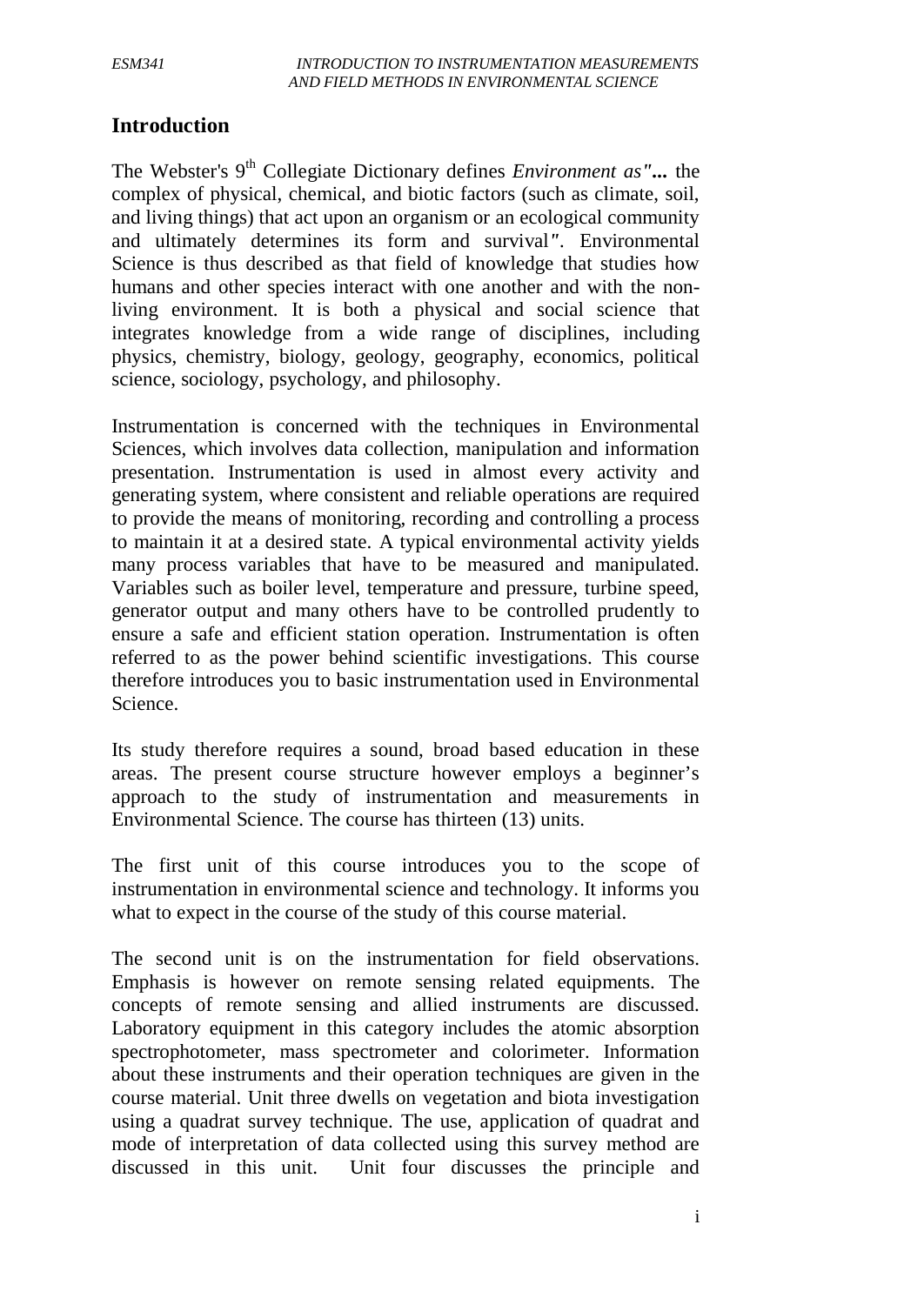instrumentation for pH and electrical conductivity's determination. Both the analogue and electrical probing techniques are considered.

Unit five discusses the principle of some laboratory techniques, especially the AAS, colorimeter and mass spectrometer. The sixth and seventh units focus on air sampling; two dimensions to this are observed. These include the short and long term/integrated approaches. Relevant instrumentation for these approaches is described. Unit eight focuses on a more general term, sampling. This unit also digresses a bit into the social investigative procedure of sampling; it discusses different approaches to sampling, and the advantages and disadvantages of each approach. Bias and errors in sampling procedures are also considered important, and discussed. Unit nine highlights the main requirements for quality control assurance in Environmental Science. Unit ten describes some examples of electronic direct reading instrumentations. Units eleven, twelve and thirteen focus on important aspects of environmental science, namely biological, noise and sound and meteorological variables, respectively.

## **The Course**

This Course Guide tells you briefly what to expect from this material. The objective of this course is to equip the students with the knowledge in the field of laboratory instrumentation that will improve the research and education in Environmental Science at the bachelor's level at the National Open University of Nigeria. Adequate instrumentation is indispensable in performing cutting-edge research.

Knowledge of instrumentation is critical in the light of the highly sensitive and precise requirements of modern processes and systems. Rapid development in instrumentation technology coupled with the adoption of new standards makes a firm, up-to-date foundation of knowledge more important than ever in most science and engineering fields. Understanding this, the course material has covered a wide range of scope in the Introduction to Instrumentation and Measurements.

### **Course Aim**

The aim of this study is to provide an understanding and appreciation of instrumentation in environmental analyses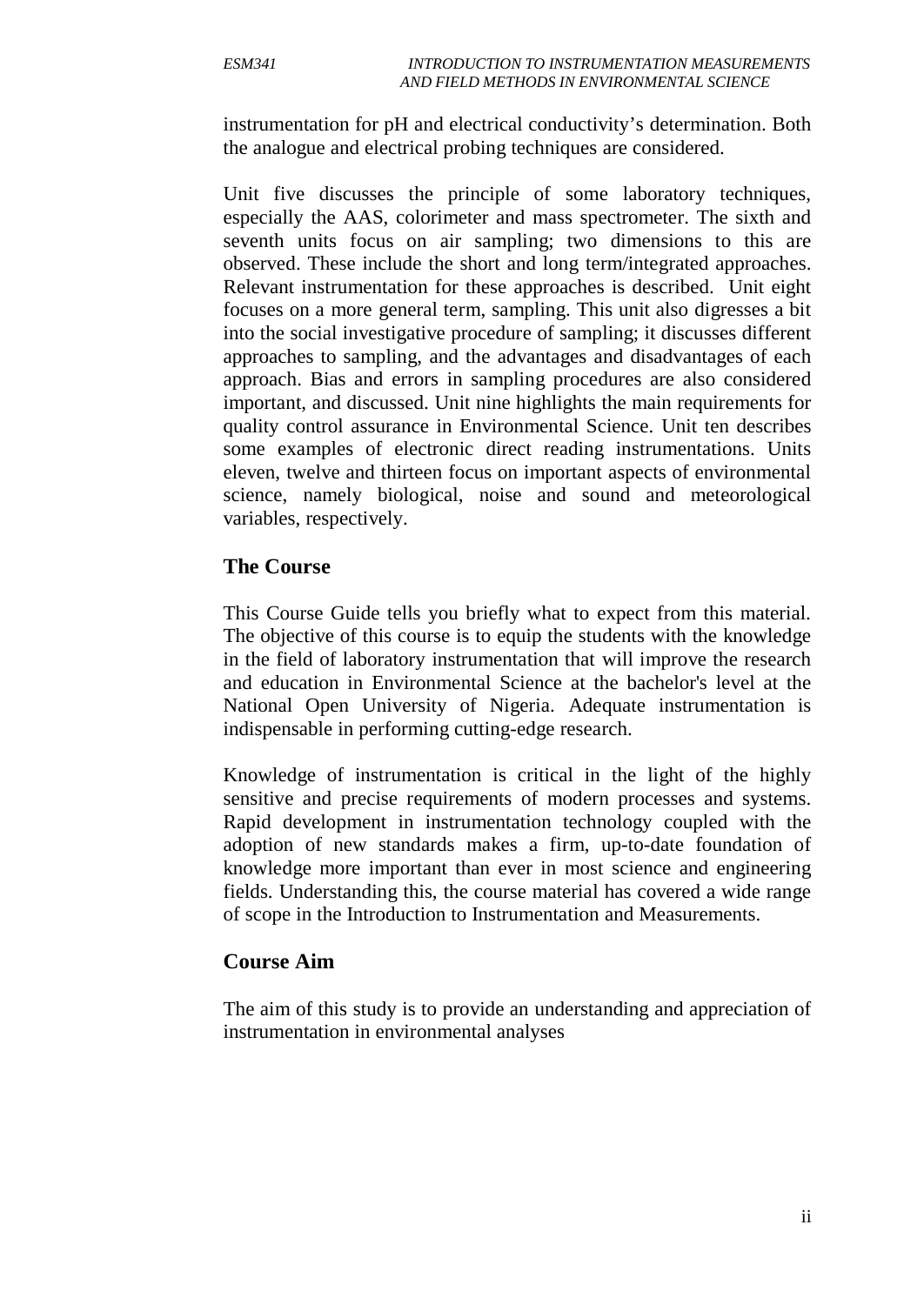# **Course Objectives**

Sequel to the aim above, this course sets to achieve some objectives. After reading this course, you should be able to:

- outline and give examples of types of instrumentation in environmental science
- describe the different categories of laboratory instruments and distinguish among them
- describe remote sensing and its techniques;
- describe a Quadrat; and how you will conduct a study with one
- describe the methods for ph and electrical determination in soils and water samples
- describe an AAS, colorimeter, spectrometer and chromatography system
- identify the types of instrumentation for air sampling
- describe the conditions necessary for the adoption of integrated sampling procedure; and
- describe some integrated air sampling instruments
- define sampling and describe it purpose in research;
- outline and describe sources of errors in sampling; and
- describe the importance of sample size
- the records that you need to keep as an investigator;
- the field activities during and after field work, especially when sample collections are involved
- describe the direct reading instruments and their uses
- describe the operating principles of the instruments;
- list the usefulness of a number of the direct reading instruments
- identify the materials required for field work;
- describe the sampling instruments for different aspects of biological studies
- describe the component of sound measuring system
- describe some sound measuring instruments
- describe the types of meteorological stations; and
- mention some climate / weather elements and instruments for their measurements

# **Working through the Course**

This course involves that you would be required to spend a lot of time to read. The contents of this material is very dense and require you spending great time to study it. This accounts for the great effort put into its development in the attempt to make it very readable and comprehensible. Nevertheless, the effort required of you is still tremendous. I would advise that you avail yourself the opportunity of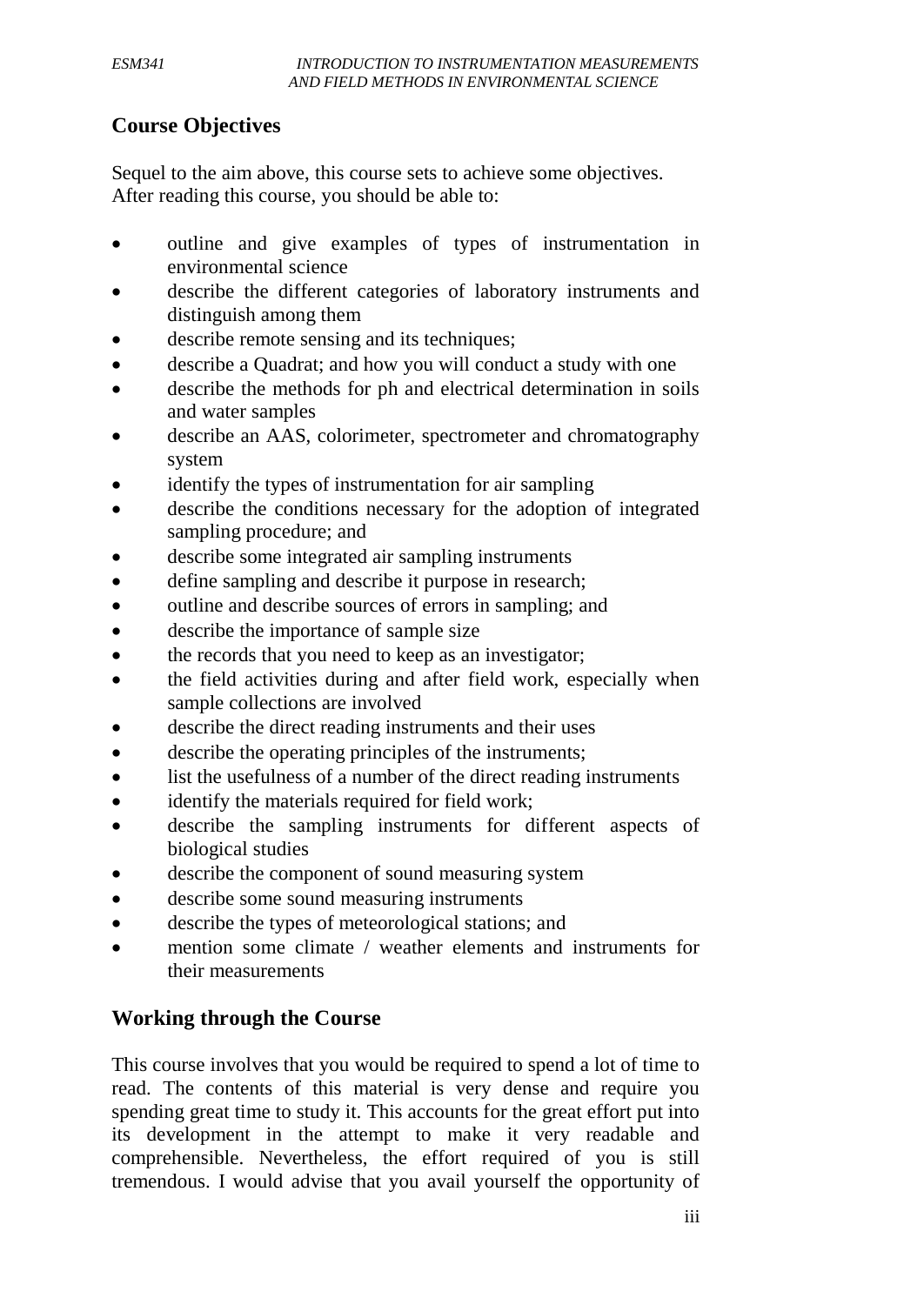attending tutorial sessions where you would have the opportunity of comparing knowledge with your peers.

## **The Course Material**

You will be provided with the following materials;

- 1. Course Guide
- 2. Study Units

In addition, the course comes with a list of recommended textbooks which though are not compulsory for you to acquire or indeed read, but are necessary complements to the course material.

## **Study Units**

The following are the study units contained in this course:

### **Module 1**

| Unit 1 | Scope of Instrumentation in Environmental Science and    |  |  |  |
|--------|----------------------------------------------------------|--|--|--|
|        | Technology                                               |  |  |  |
| Unit 2 | Instrumentation for Field Observations: Remote Sensing   |  |  |  |
|        | <b>Related Equipments</b>                                |  |  |  |
| Unit 3 | Principles of Quadrat Survey                             |  |  |  |
| Unit 4 | pH and Electrical Conductivity in Soil and Water Samples |  |  |  |
| Unit 5 | Laboratory Techniques<br>Introduction<br>and<br>to       |  |  |  |
|        | Instrumentation                                          |  |  |  |

## **Module 2**

- Unit 1 Instrumentation for Air Sampling and Analyses
- Unit 2 Integrated or Long Term Air Sampling
- Unit 3 Sampling as an Instrument for Environmental Investigation
- Unit 4 Quality Control Assurance in Sampling

## **Module 3**

- Unit 1 Electronic Direct Reading Instrumentation
- Unit 2 Biological Sample Collection: Freshwater
- Unit 3 Instrumentation for Noise and Sound Measurements
- Unit 4 Meteorological Variables and their Observations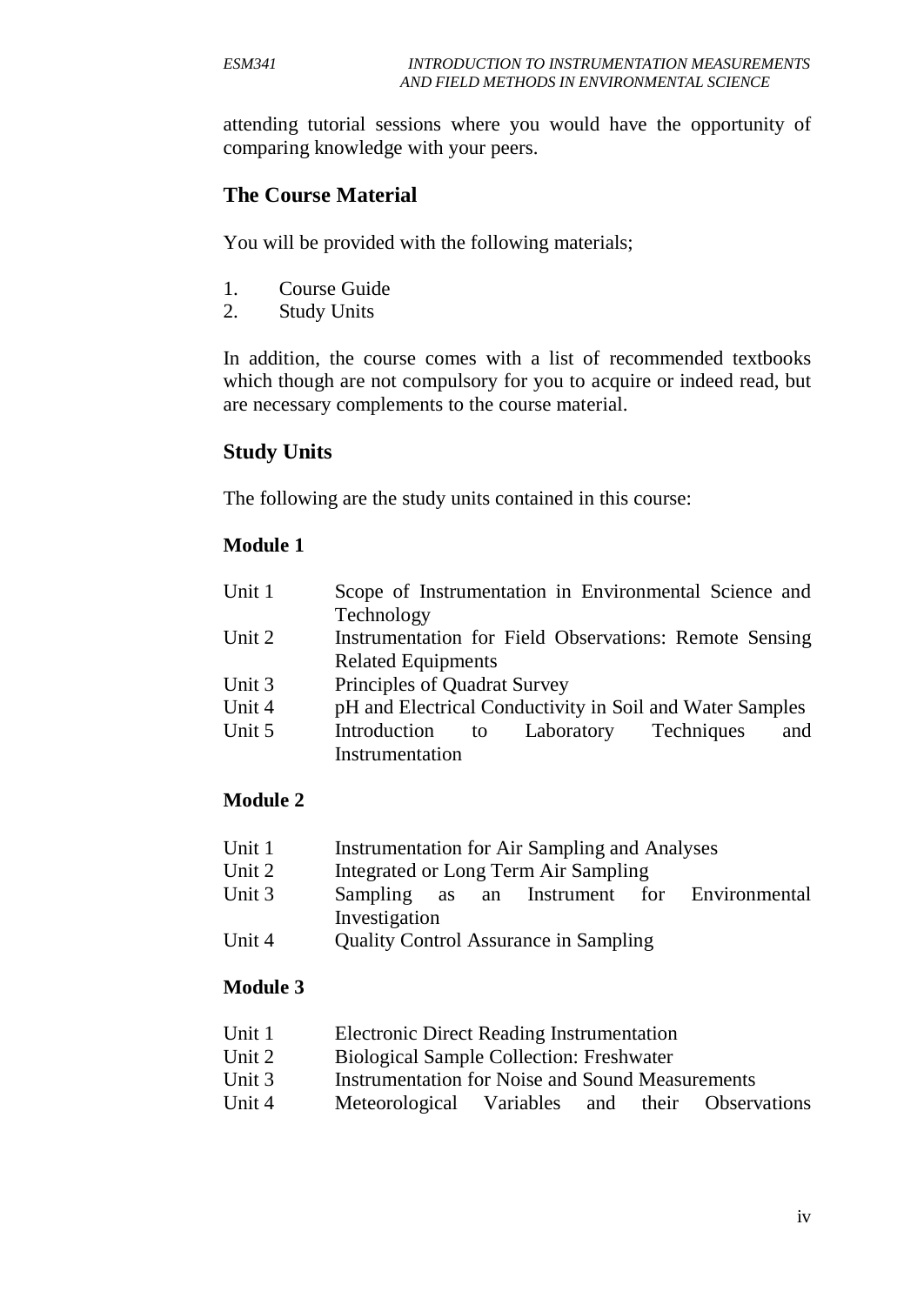## **Textbooks and References**

- Field Sampling Manual (2003). *British Columbia Field Sampling Manual,* 2003 Edition (Permittee) ISBN 0-7726-2741-X, Prepared and published by Water, Air and Climate Change Branch, Ministry of Water, Land and Air Protection, Province of British Columbia (Available online).
- Jain, Anil K. (1989). *Fundamentals of Digital Image Processing*. New Jersey: Prentice-Hall.
- Campbell, J.B. (1987). *Introduction to Remote Sensing***.** New York: The Guilford Press.
- Salant, P. and Dillman D. A. (1994). *How to Conduct Your Own Survey*. John Wiley & Sons, Inc.
- Patton, M.Q. (1990). *Qualitative Evaluation and Research Methods*. Newbury Park London & New Delhi: SAGE Publications.
- From the Field to the Lab (2008). A Citizen's Guide to Understanding and Monitoring Lakes and Streams, [://www.ecy.wa.gov/](http://www.ecy.wa.gov/%20Programs/wq/plants/management/)  [Programs/wq/plants/management/](http://www.ecy.wa.gov/%20Programs/wq/plants/management/) joysmanual/index.html.
- Microbial Life Educational Resources (2008). [://serc.carleton.edu/](http://serc.carleton.edu/%20microbelife/)  [microbelife/](http://serc.carleton.edu/%20microbelife/) research\_methods/environ\_sampling/index.html.
- American Public Health Association, American Water Works Association, and Water Environment Federation. (2005). *Standard Methods for the Examination of Water and Wastewater,*   $(21<sup>st</sup>$  ed.). Washington, D.C: American Public Health Association.
- Platt, U. (1999). *Modern Methods of the Measurement of Atmospheric Trace Gases*, Invited Lecture, *Phys. Chem. Chem. Phys*., 1, 5409 – 5415.
- Kramer, K.J.M. (1994). What about Quality Assurance before the Laboratory Analysis? *Marine Pollution Bulletin,* 29: 222-227.
- Kratochvil, B. and Taylor, J.K. (1981). *Sampling for Chemical Analysis*. *Analytical Chemistry*, 53: 924A - 938A.
- Kratochvil, B.; Wallace, D. and Taylor, J.K. (1984). *Sampling for Chemical Analysis*, *Analytical Chemistry*, 56: 113R - 129R.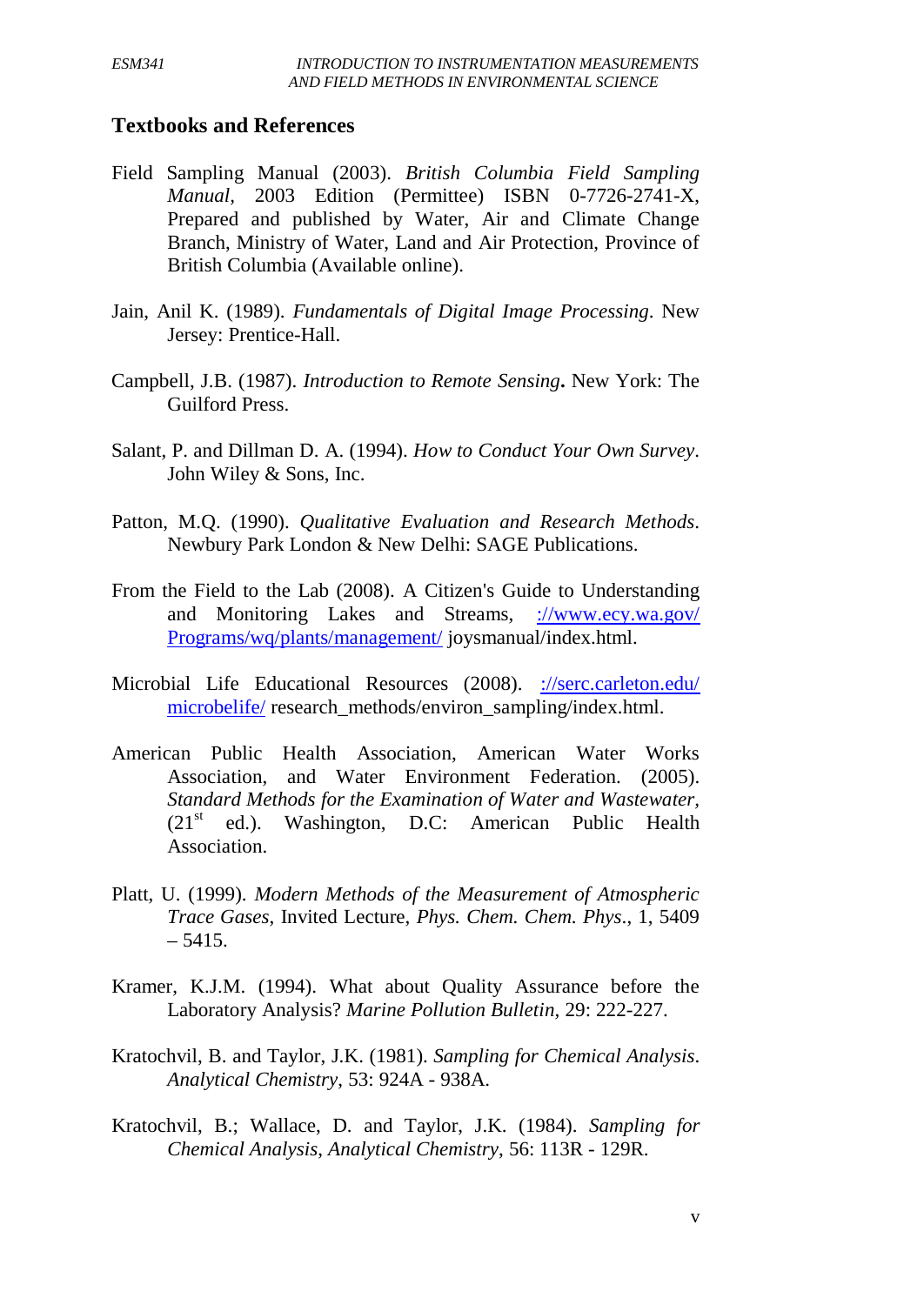British Columbia Environmental Laboratory Manual for the *Analysis of Water, Wastewater, Sediment and Biological Materials,* (1994). (ed.). Environmental Protection Department, Ministry of Environment, Lands and Parks, Victoria, Canada (Available online).

## **Assessment**

There are two components of assessment for this course. The Tutor Marked Assignment (TMA), and the end of course examination

## **Tutor-Marked Assignment**

The TMA is the continuous assessment component of your course. It accounts for 30% of the total score. You will be given TMAs to answer. You must answer all these before you are allowed to write the end of course examination. The TMAs would be given to you by your facilitator and returned after you have done them.

## **Final Examination and Grading**

This examination concludes the assessment component for the course. It constitutes 70% of the whole course. You will be informed of the time for the examination. It may or not coincide with the University semester's examination

## **Summary**

This course intends to provide you with some underlying knowledge of water resources and the way they are assessed. By the time you complete studying this course, you will be able to answer the following questions:

- Make a categorisation of instruments in Environmental Science into data collection and laboratory analysis instruments.
- Compare the samplers for water and air investigations.
- Discuss the requirements for successful field work. How do you think that knowledge of the instrumentation will make analyses easier?
- Are the required instrumentations easily assessable? What can you do if you find out that the instrumentation for a particular activity is not available?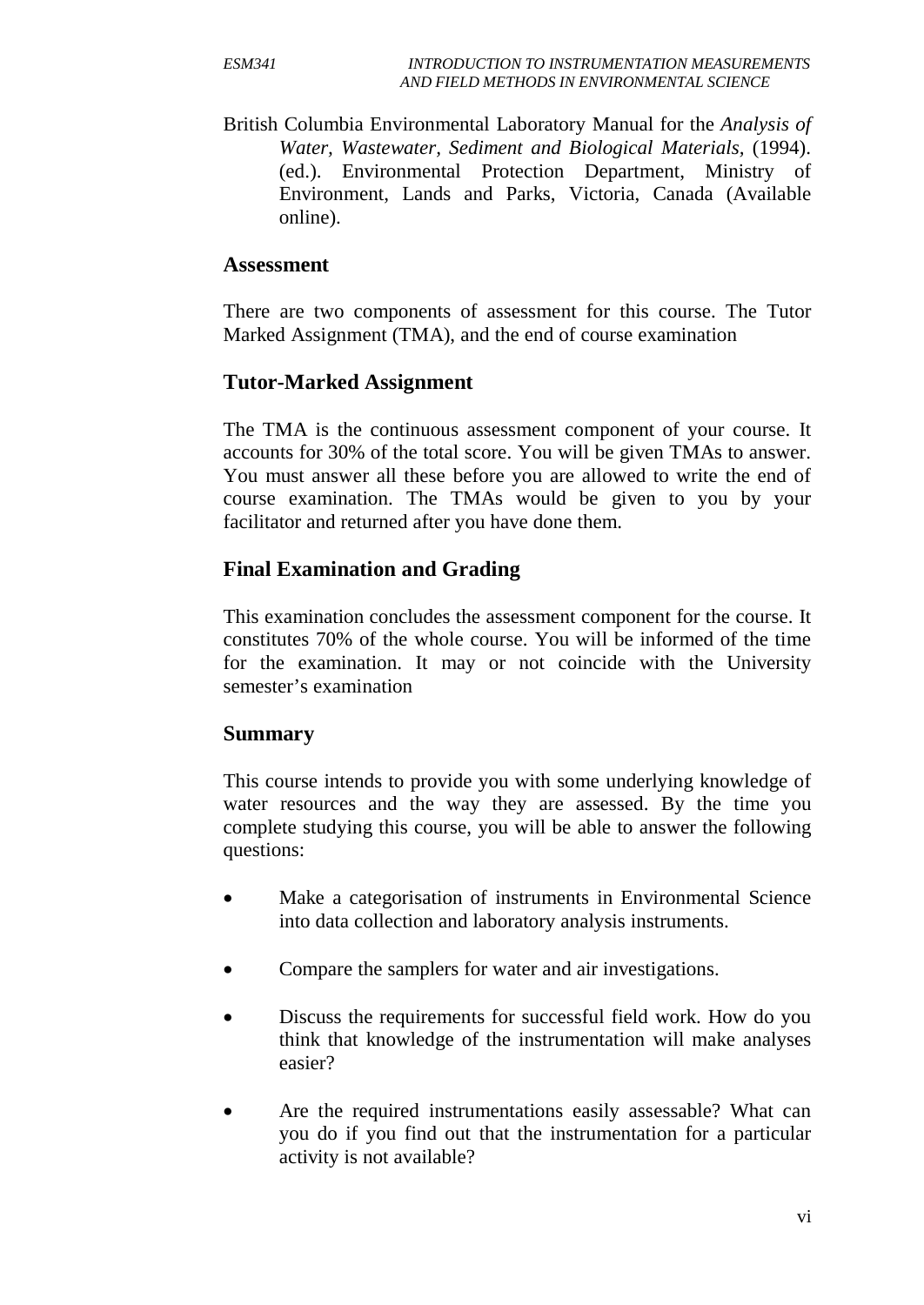- How do we use a quadrat?
- Describe how you will analyse for some named gases in air sample. What instruments will you use?
- How will you measure sound and noise? What instruments are you going to use?

I wish you success in this course. In particular, I hope you will be able to appreciate the importance of instrumentation in Environmental Science.

Best wishes.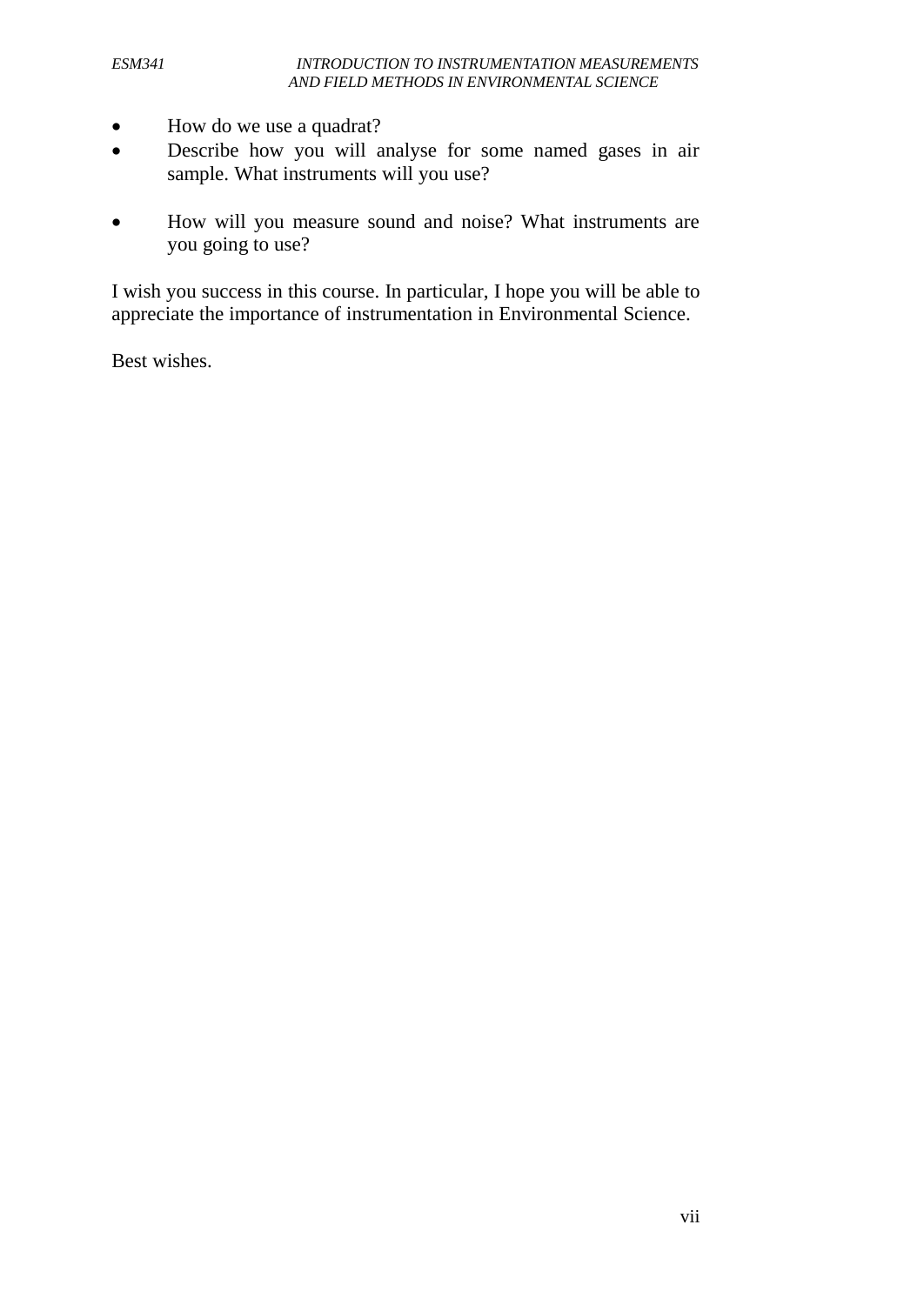| <i>ESM341</i> | <b>INTRODUCTION TO INSTRUMENTATION MEASUREMENTS</b><br>AND FIELD METHODS IN ENVIRONMENTAL SCIENCE |
|---------------|---------------------------------------------------------------------------------------------------|
| Course Code   | <b>ESM341</b>                                                                                     |
| Course Title  | Introduction to Instrumentation Measurements and<br>Field Methods in Environmental Science        |
| Course Team   | Eludovin A. O. (Developer/Writer) - OAU<br>Prof. Edward C. Orji (Programme Leader) - NOUN         |

Dr. Jari Sanusi (Coordinator) - NOUN

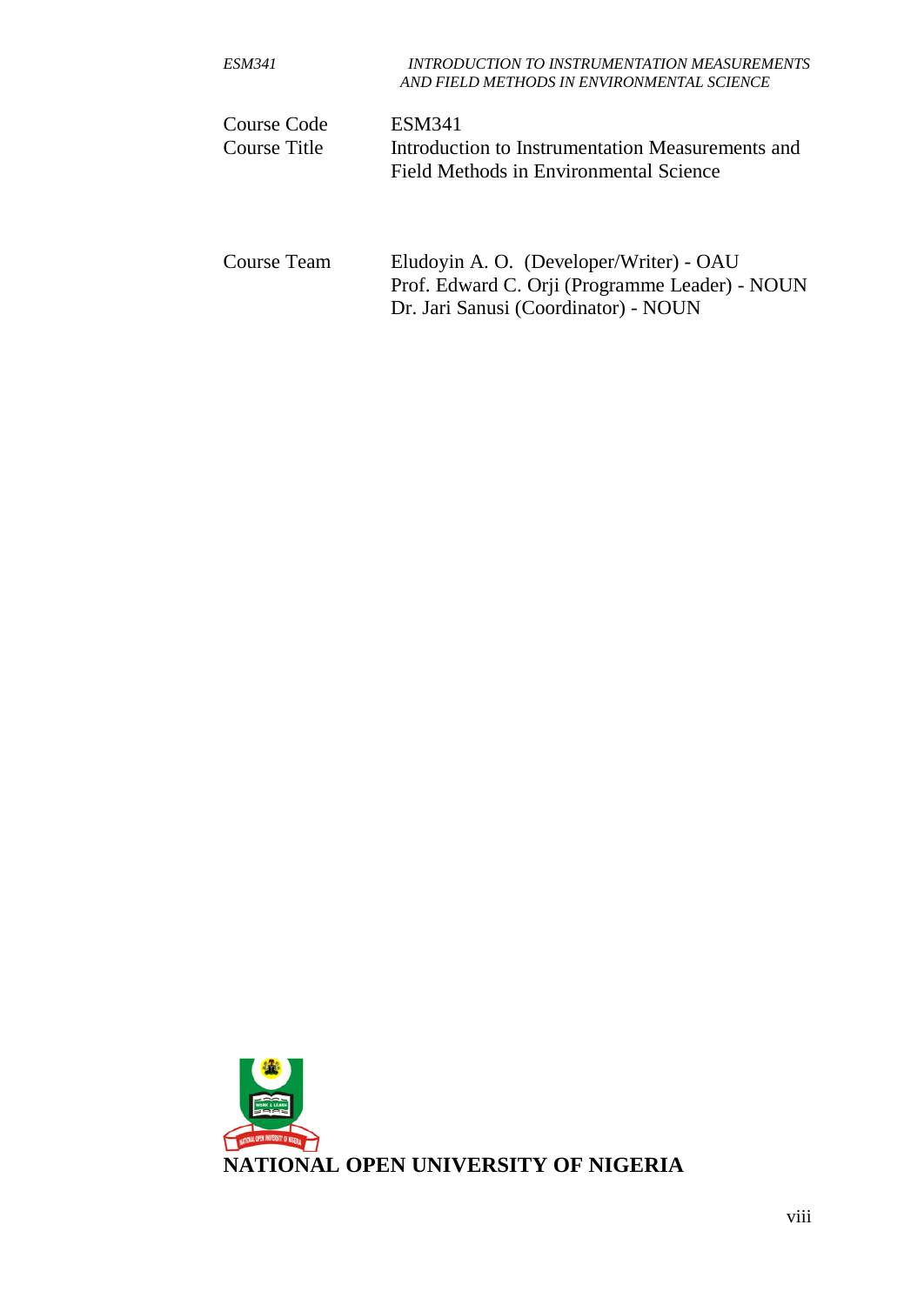National Open University of Nigeria **Headquarters** 14/16 Ahmadu Bello Way Victoria Island Lagos

Abuja Office 5, Dar es Salaam Street Off Aminu Kano Crescent Wuse II, Abuja Nigeria

e-mail: [@nou.edu.ng](mailto:centralinfo@nou.edu.ng) URL: . nou.edu.ng

Published By: National Open University of Nigeria

First Printed 2010

ISBN: 978-058-080-8

All Rights Reserved

Printed by: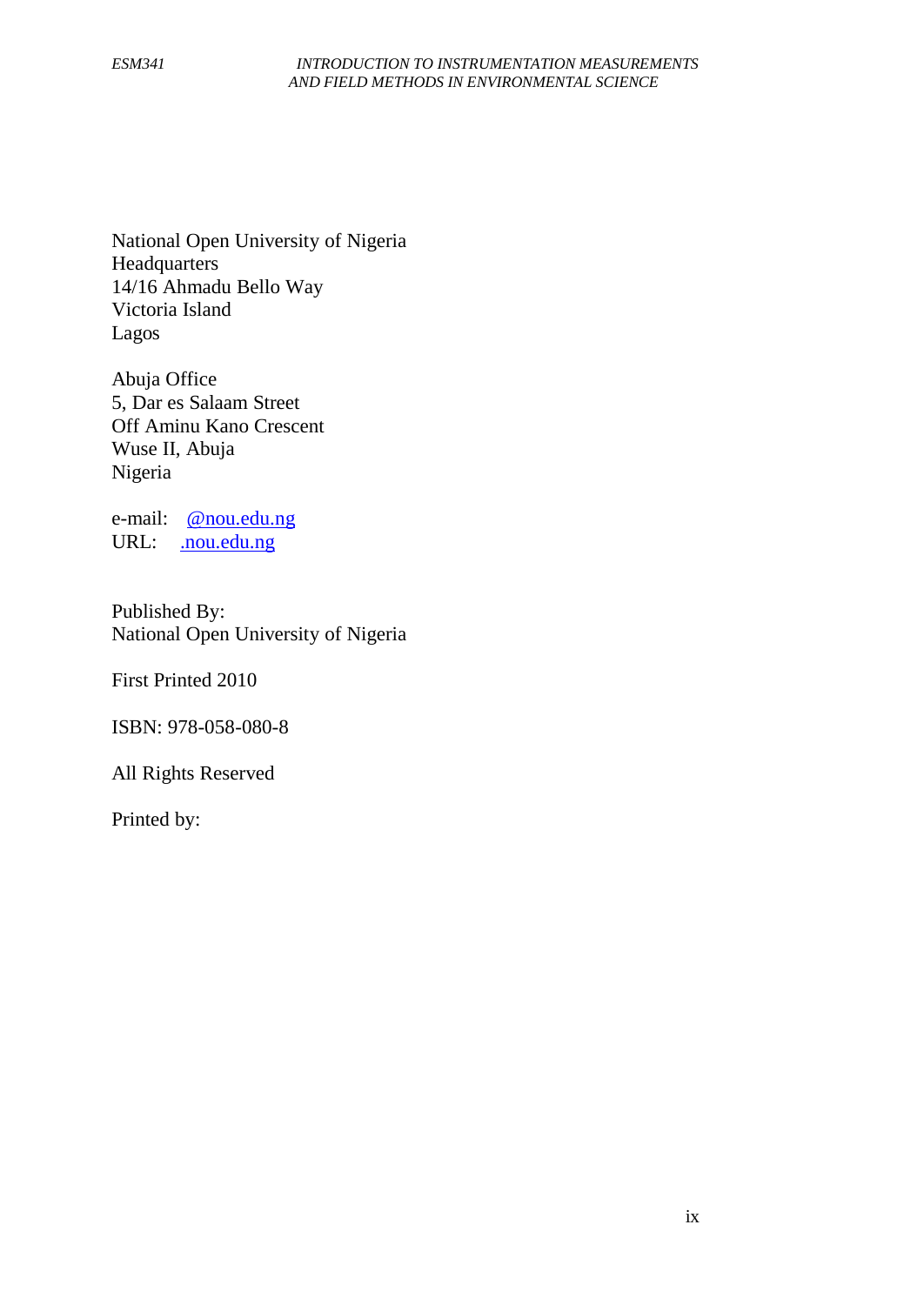# **CONTENT S PAGE**

| <b>Module 1</b> |                                                  | $\mathbf{1}$ |
|-----------------|--------------------------------------------------|--------------|
| Unit 1          | Scope of Instrumentation in Environmental        |              |
|                 |                                                  | $\mathbf{1}$ |
| Unit 2          | <b>Instrumentation for Field Observations:</b>   |              |
|                 |                                                  | 5            |
| Unit 3          |                                                  | 15           |
| Unit 4          | pH and Electrical Conductivity in Soil and Water |              |
|                 | Samples                                          | 22           |
| Unit 5          | Introduction to Laboratory Techniques and        |              |
|                 |                                                  | 29           |
| <b>Module 2</b> |                                                  | 35           |
| Unit 1          | Instrumentation for Air Sampling and Analyses    | 35           |
| Unit 2          |                                                  | 42           |
| Unit 3          | Sampling as an Instrument for Environmental      |              |
|                 |                                                  | 47           |
| Unit 4          |                                                  | 57           |
| <b>Module 3</b> |                                                  | 62           |
| Unit 1          | Electronic Direct Reading Instrumentation        | 62           |
| Unit 2          | Biological Sample Collection: Freshwater         | 66           |
| Unit 3          | <b>Instrumentation for Noise and Sound</b>       |              |
|                 |                                                  | 75           |
| Unit 4          | Meteorological Variables and Their Observations  | 82           |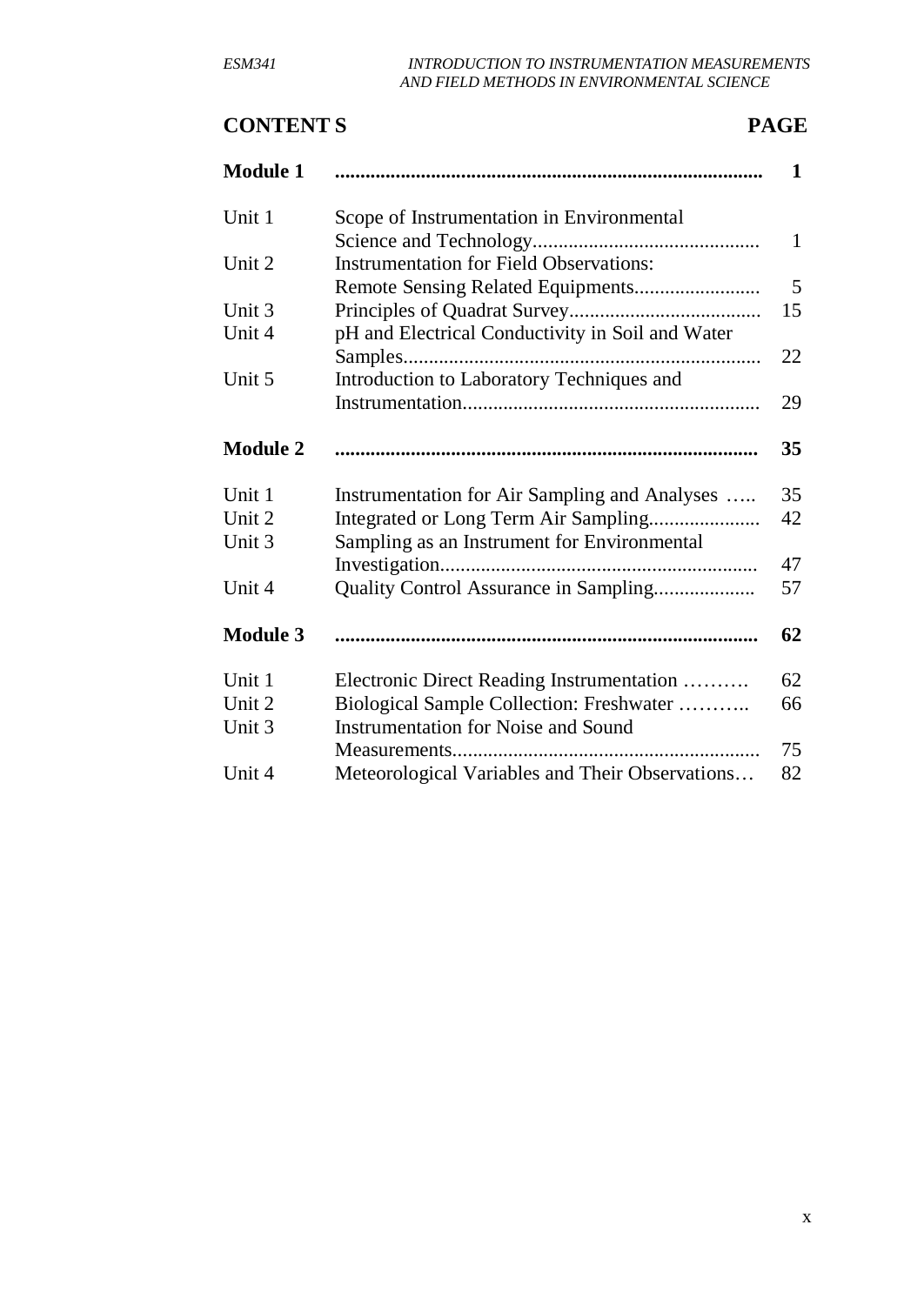# **MODULE 1**

- Unit 1 Scope of Instrumentation in Environmental Science and Technology
- Unit 2 Instrumentation for Field Observations: Remote Sensing Related Equipments
- Unit 3 Principles of Quadrat Survey
- Unit 4 pH and Electrical Conductivity in Soil and Water Samples
- Unit 5 Introduction to Laboratory Techniques and Instrumentation

## **UNIT 1 SCOPE OF INSTRUMENTATION IN ENVIRONMENTAL SCIENCE AND TECHNOLOGY**

# **CONTENTS**

- 1.0 Introduction
- 2.0 Objectives
- 3.0 Main Content
	- 3.1 What is Instrumentation?
	- 3.2 Types of Instruments for Environmental Studies
	- 3.3 Categories of Laboratory Instruments
- 4.0 Conclusion
- 5.0 Summary
- 6.0 Tutor-Marked Assignment
- 7.0 References/Further Reading

# **1.0 INTRODUCTION**

Instrumentation is used in almost every activity and generating system, where consistent and reliable operations are required. Instrumentation provides the means of monitoring, recording and controlling a process to maintain it at a desired state. A typical environmental activity yields many process variables that have to be measured and manipulated. Variables such as boiler level, temperature and pressure, turbine speed, generator output and many others have to be controlled prudently to ensure a safe and efficient station operation. Instrumentation is often referred to as the power behind scientific investigations. This unit introduces you to instrumentation used in Environmental Science.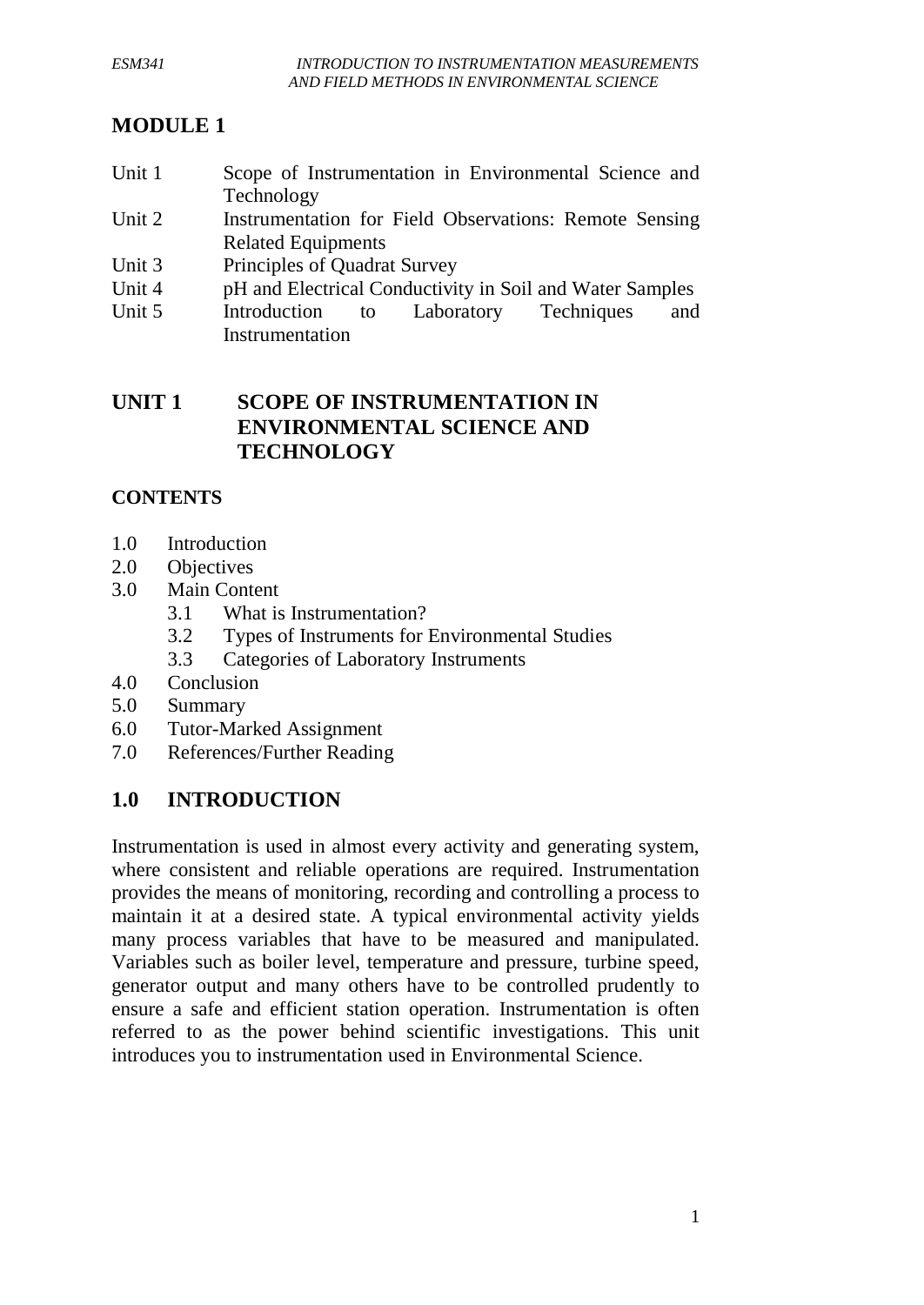# **2.0 OBJECTIVES**

At the end of this unit, you should be able to:

- define the term *instrumentation*
- outline and give examples of types of instrumentation in environmental science
- describe the different categories of laboratory instruments and distinguish among them.

# **3.0 MAIN CONTENT**

## **3.1 What is instrumentation?**

The meaning of instrumentation cannot be positioned to a particular discipline. It is not rigid, depending on who or what is defining it. It could be generally described as the study, development and manufacture of scientific instruments and equipment. But for our class, we will simply define instrumentation as instruments and procedures used in collecting and analysing data in a study.

# **3.2 Types of Instrumentation for Environmental Studies**

Different types of data are required for different categories of environmental studies; hence different instruments and procedures for their data collection and analyses exist too. But for the sake of explanation, the different methods of data acquisition can be summarily described as the following:

## **a. Instrumentation for field observations:**

Instrumentation for these includes land survey equipments, both analogue and digital. Instruments for analogue approach to field survey include tape, arrow, Günter chain, etc. Digital instruments include Total Stations, Global Positioning Systems (GPS).

There are also some indirect methods of extracting information, especially from aerial photographs and satellite imageries.

Other categories of instrument for field surveys include samplers, which are of various types depending on the parameter to sample; air, water, sediment and soil samplers. We also have testers or field equipments for direct observation, including pH and electrical conductivity meters, quadrats; for vegetation sampling, tape, ball of string, scissors, clipboard, pens and paper.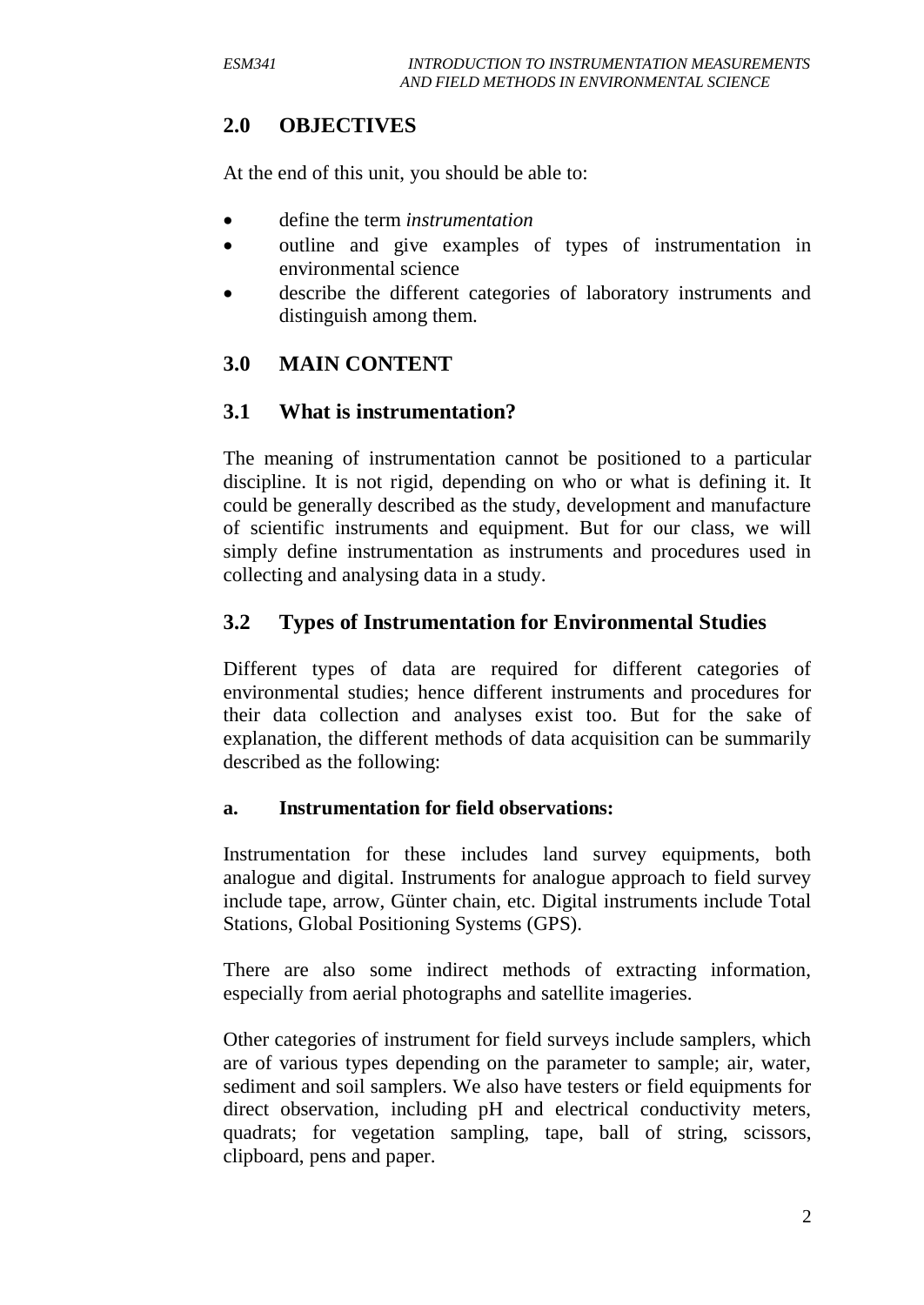### **b. Instrumentation for laboratory analyses**

In a particular application the selection of a technique will be based on the particular requirements:

- 1. what species (parameters) are to be measured;
- 2. is the simultaneous determination of several parameters necessary; and
- 3. what are the required accuracy, time resolution, and spatial resolution?
- 4. logistic requirements like power consumption, mounting of light sources or retro-reflectors or accommodation of the instrument on mobile platforms.

## **3.2.1 Classification of laboratory equipments**

Laboratory techniques are both specialised and universal techniques. Specialised techniques allow only one parameter (specie) to be detected by an instrument, e.g. UV absorption detection. On the other hand universal techniques allow one to measure many species with one instrument.

Another fundamental property of instruments is the spatial range of the measurements, usually expressed in terms of in situ or remote sensing measurements. While in situ measurements come close to the ideal to determine specie concentrations in a 'spot' in space that is usually very close to the instrument, remote sensing techniques allow one to make measurements from a large distance, perhaps as far as from a satellite instrument in the earth's orbit. It thus usually give averages of the concentration over a relatively large area.

Remote sensing techniques always rely on the sensing of electromagnetic radiation. Examples of laboratory instruments belonging to either category include

- (i) gas chromatographic (universal technique, in situ),
- (ii) optical spectroscopy (universal technique, in situ and remote sensing),
- (iii) mass spectrometry (MS),
- (iv) any other (in situ) technique, where the most commonly employed principles include chemiluminescence (e.g. for the detection of NO or O), photoacoustic detection, electrochemical techniques, matrix isolation), and chromatography (IC).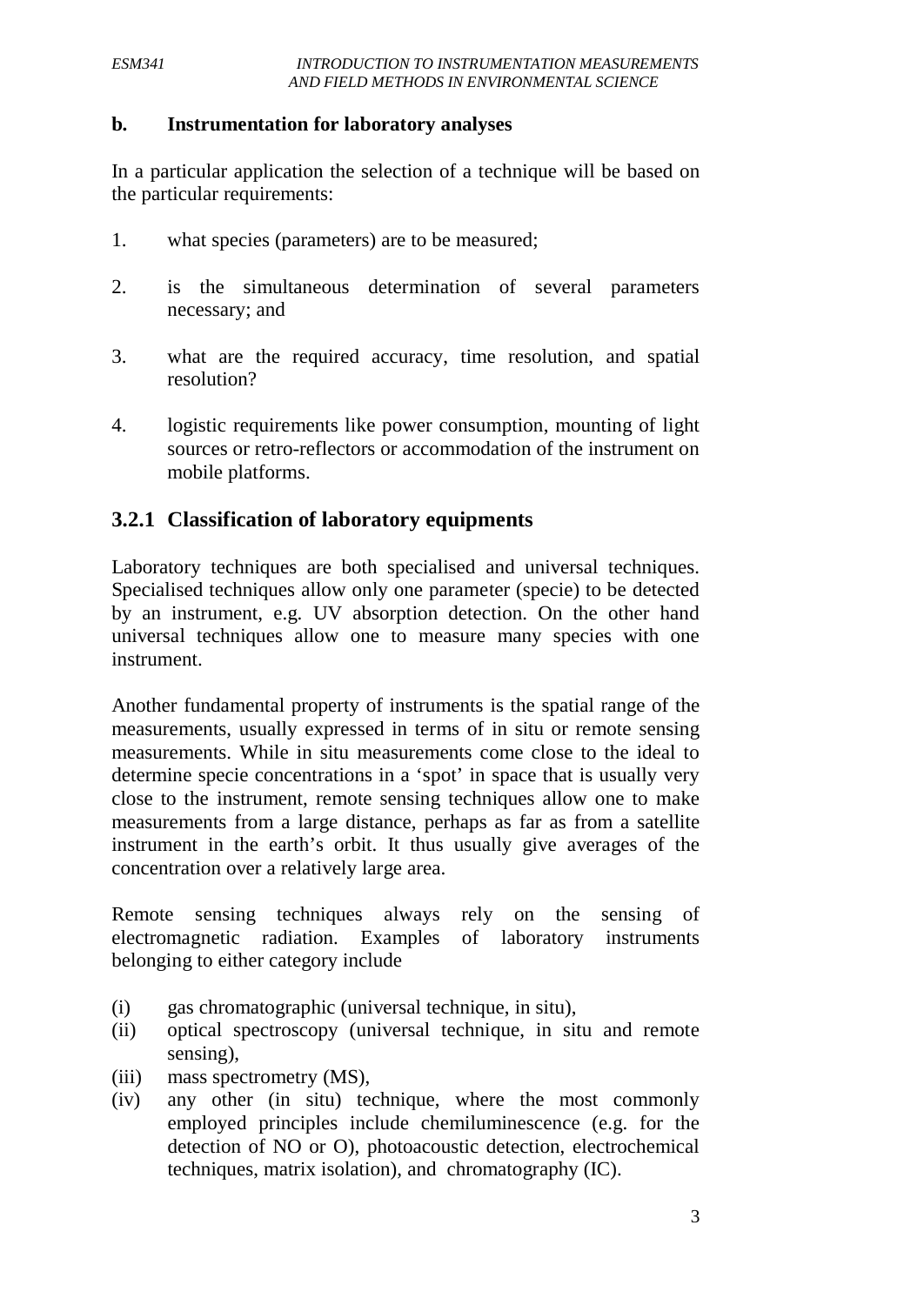It is important that you note that field surveys equipment such as total stations, GPS and aerial and satellite sensors are also remote sensing devise. This is because they are a devise that obtain information from the real world surface without being in physical contact with the object from which information is being obtained. You will learn more in the subsequent unit.

## **4.0 CONCLUSION**

This Unit has introduced you to the concept of introduction in Environmental Science. You may not be able to achieve anything reasonable without you understanding both the theoretical and technical principles of this important concept. This is the basis for this material.

## **5.0 SUMMARY**

So far you have learnt that instrumentation is a term used to describe a collection of instruments and procedures used in collecting and analysing data in a study. Instrumentation is use for field observations and laboratory analysis. It is based on results from these activities using required instrumentation that results could be obtained and presented. Instruments can either be digital or analogue; they can use in situ (on the spot) technique or remote sensing technique. Before you proceed to the next unit however, it is believed that you are now able to define the term *instrumentation,* give the different categories of instruments that we use in either the field or laboratory.

# **6.0 TUTOR-MARKED ASSIGNMENT**

- 1. What is instrumentation?
- 2. Describe the two categories of instrumentation in Environmental Science.
- 3. List 5 examples of field and laboratory equipments that use remote sensing technique.

## **7.0 REFERENCES/FURTHER READING**

- Lum, K. P., Betteridge, J. S., Macdonald, R. R. (1982). *Environmental Technology Letters* 3, 57-62.
- Field Sampling Manual, (2003). *British Columbia Field Sampling Manual*, 2003 Edition (Permittee) ISBN 0-7726-2741-X, Prepared and published by Water, Air and Climate Change Branch, Ministry of Water, Land and Air Protection, Province of British Columbia.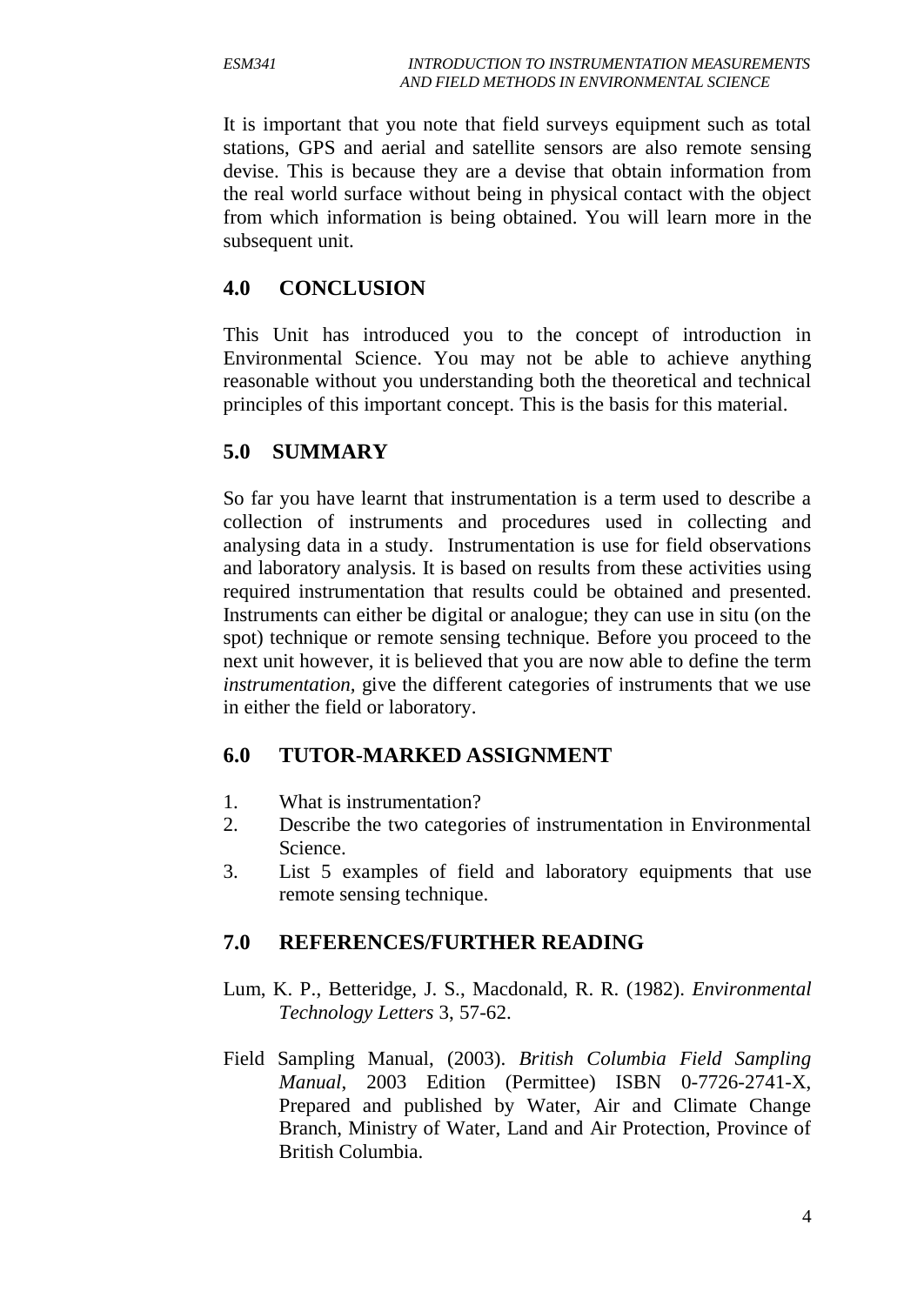# **UNIT 2 INSTRUMENTATION FOR FIELD OBSERVATIONS: REMOTE SENSING RELATED EQUIPMENTS**

## **CONTENTS**

- 1.0 Introduction
- 2.0 Objectives
- 3.0 Main Content
	- 3.1 What is Remote Sensing?
	- 3.2 Remote Sensing Techniques
	- 3.3 Remote Sensing Related Instruments
- 4.0 Conclusion
- 5.0 Summary
- 6.0 Tutor-Marked Assignment
- 7.0 References/Further Reading

# **1.0 INTRODUCTION**

In the earlier Unit, we were informed that instrumentations can either be digital or analogue, and can operate using in situ (involving physical contact) or remote sensing technique. Do you think that instruments that are digital are most likely to work with remote sensing technique? Yes and No. Yes because many are as you will note here. No because some are not, as you would have learnt in ESM 223 (Water Resources Evaluation) of some equipment such as the Current meter.

But to the business at hand, remote sensing techniques can be used by either field or laboratory based instruments as you will learn at the end of this unit. Now let's go.

# **2.0 OBJECTIVES**

At the end of this unit, you should be able to:

- describe Remote sensing and its techniques
- name and describe some equipments that use remote sensing techniques.

# **3.0 MAIN CONTENT**

## **3.1 What is Remote Sensing?**

Remote sensing is the science (and to some extent, art) of acquiring information about the Earth's surface without actually being in contact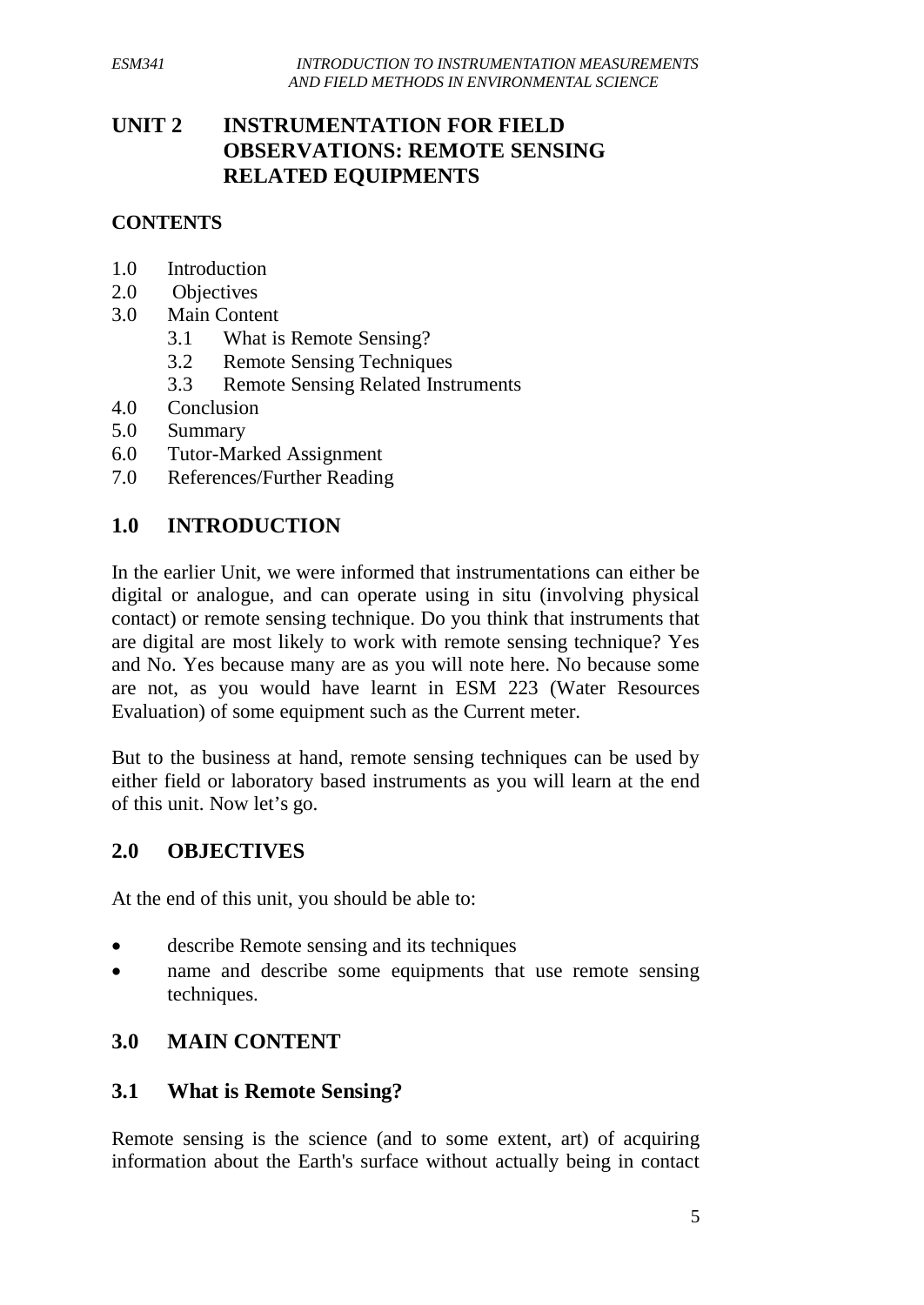with it. Campbell (1996) defines Remote sensing as the practice of deriving information about the Earth's atmosphere or land and water surfaces using images acquired from an overhead perspective, using electromagnetic radiation in one or more regions of the electromagnetic spectrum, reflected or emitted from the earth's

## **3.2 Remote Sensing Technique**

In much of remote sensing, the technique involves a process of interaction between incident radiation and the targets of interest. This is exemplified by the use of imaging systems where the following seven elements are involved. Note, however that remote sensing also involves the sensing of emitted energy and the use of non-imaging sensors.

The seven elements in Fig. 2.1 below comprise the remote sensing process from beginning to end



Fig. 2.1: Process of the remote sensing technique

### • **Energy Source or Illumination (A)**

This is the first requirement for remote sensing is to have an energy source which illuminates or provides electromagnetic energy to the target of interest.

## • **Radiation and the Atmosphere (B)**

As the energy travels from its source to the target, it will come in contact with and interact with the atmosphere it passes through. This interaction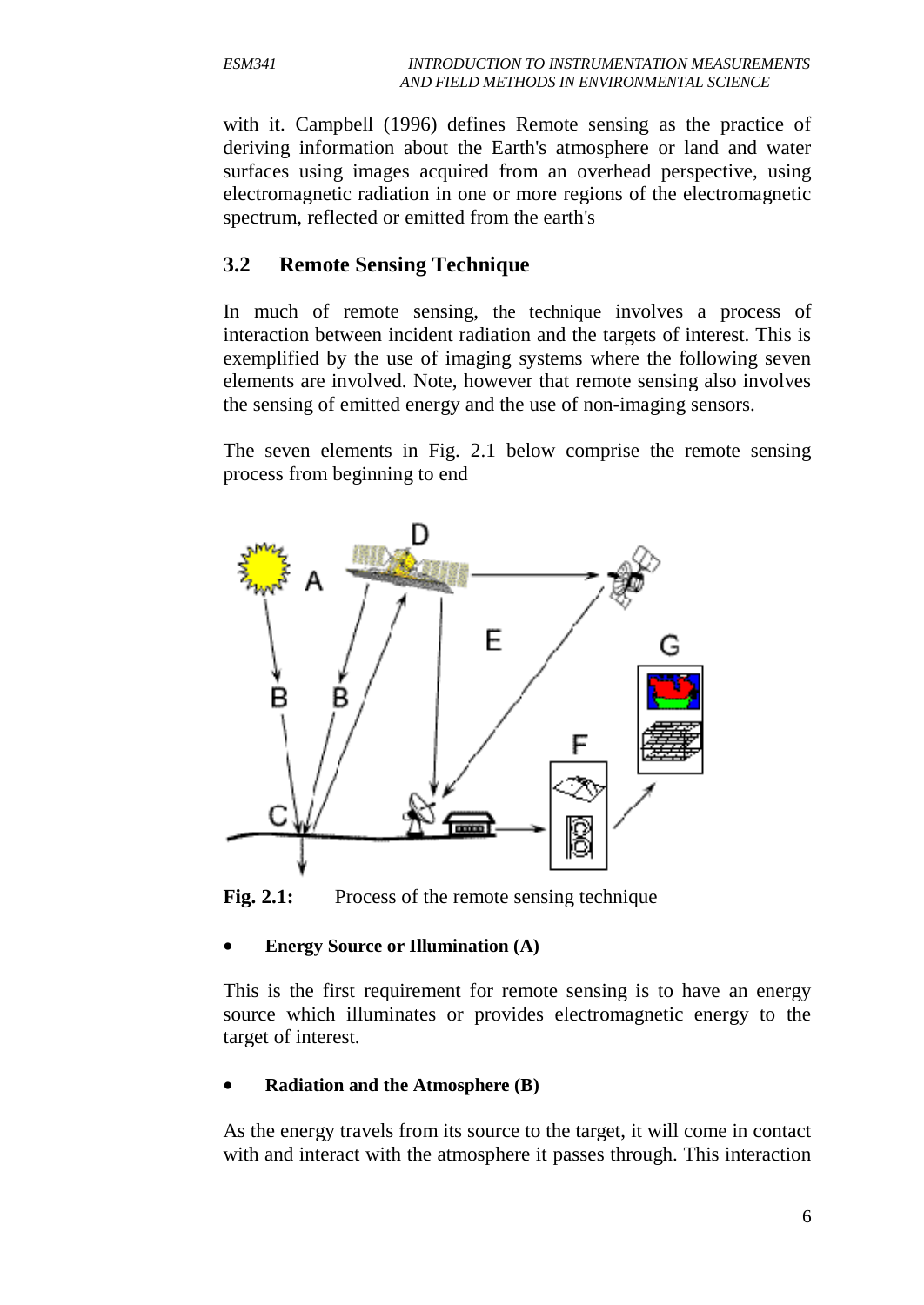may take place a second time as the energy travels from the target to the sensor.

### • **Interaction with the Target (C)**

Once the energy makes its way to the target through the atmosphere, it interacts with the target depending on the properties of both the target and the radiation.

## • **Recording of Energy by the Sensor (D)**

After the energy has been scattered by, or emitted from the target, we require a sensor (remote - not in contact with the target) to collect and record the electromagnetic radiation.

### • **Transmission, Reception, and Processing (E)**

The energy recorded by the sensor has to be transmitted, often in electronic form, to a receiving and processing station where the data are processed into an image (hardcopy and/or digital).

## • **Interpretation and Analysis (F)**

The processed image is interpreted, visually and/or digitally or electronically, to extract information about the target which was illuminated.

### • **Application (G)**

The final element of the remote sensing process is achieved when we apply the information we have been able to extract from the imagery about the target in order to better understand it, reveal some new information, or assist in solving a particular problem.

## **3.3 Remote Sensing Related Equipments**

### **Spectrometers**

A spectrometer is an optical instrument used to measure properties of [light](http://en.wikipedia.org/wiki/Light) over a specific portion of the electromagnetic spectrum, typically used in [spectroscopic analysis](http://en.wikipedia.org/wiki/Spectroscopic_analysis) to identify materials. The variable measured is most often the light's [intensity](http://en.wikipedia.org/wiki/Intensity) but could also, for instance, be the [polarization](http://en.wikipedia.org/wiki/Polarization) state. The independent variable is usually the [wavelength](http://en.wikipedia.org/wiki/Wavelength) of the light, normally expressed as some fraction of a meter, but sometimes expressed as some unit directly proportional to the [photon](http://en.wikipedia.org/wiki/Photon) energy, such as [wave number](http://en.wikipedia.org/wiki/Wavenumber) or [electron volts,](http://en.wikipedia.org/wiki/Electron_volt) which has a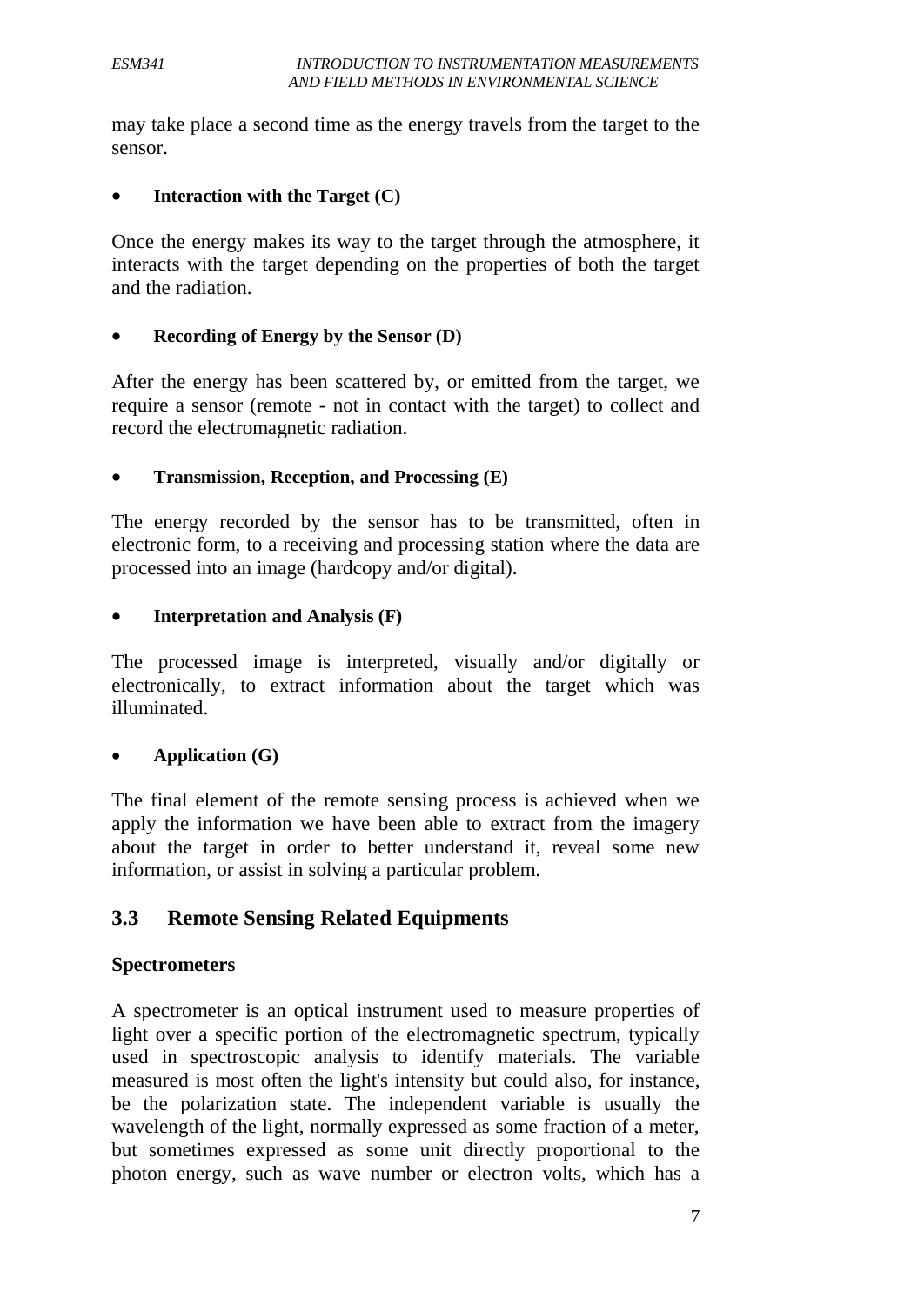reciprocal relationship to wavelength. A spectrometer is used in [spectroscopy](http://en.wikipedia.org/wiki/Spectroscopy) for producing [spectral lines](http://en.wikipedia.org/wiki/Spectral_line) and measuring their [wavelengths](http://en.wikipedia.org/wiki/Wavelength) and intensities.

Spectrometer is a term that is applied to instruments that operate over a very wide range of wavelengths, from [gamma rays](http://en.wikipedia.org/wiki/Gamma_ray) and X-rays into the [far infra](http://en.wikipedia.org/wiki/Far_infrared) red. If the region of interest is restricted to near the visible spectrum, the study is called spectrophotometry.

In general, any particular instrument will operate over a small portion of this total range because of the different techniques used to measure different portions of the spectrum. Below optical frequencies (that is, at [microwave](http://en.wikipedia.org/wiki/Microwave) and [radio](http://en.wikipedia.org/wiki/Radio) frequencies), the [spectrum analyzer](http://en.wikipedia.org/wiki/Spectrum_analyzer) is a closely related electronic device



**Fig. 2.2:** An image of a typical spectrophotometer

### **Colorimeters**

These are based on the principle of colorimetry or colourimetry. It is defined as the quantitative study of color perception. It is similar to spectrophotometry, but may be distinguished by its interest in reducing spectra to tristimulus values, from which the perception of color derives. It is also interested in the determination of the spectral [absorbance](http://en.wikipedia.org/wiki/Absorbance) of a solution. Colorimeter is a device used to test the concentration of a solution by measuring its absorbance of a specific wavelength of light.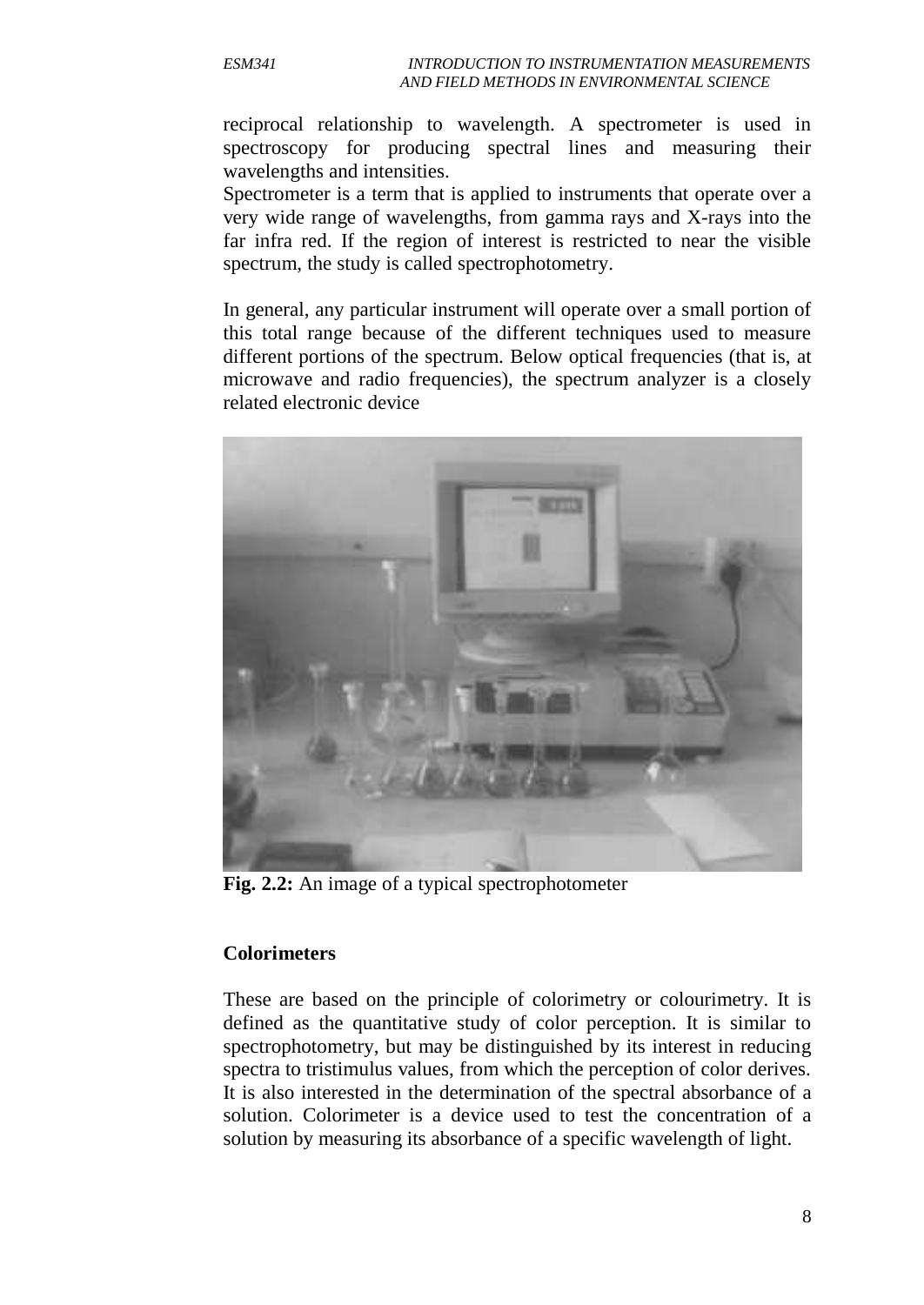#### Controls

- 1 Wavelength selection;
- 2 Printer button;
- 3 Concentration factor adjustment;
- 4 UV mode selector (Deuterium lamp);
- 5 Readout;
- 6 Sample compartement;
- 7 Zero control (100% T);
- 8 Sensitivity switch



**Fig 2.3:** A typical colorimeter

### **Total Stations and Global Positioning System (GPS)**

A total station is an optical instrument used in modern surveying and archaeology as well as by police, crime scene investigators, private accident reconstructionists and insurance companies to take measurements of scenes. It is a combination of an electronic [theodolite](http://en.wikipedia.org/wiki/Theodolite) (transit), an electronic distance meter (EDM) and software running on an external computer known as a data collector.

With a total station one may determine angles and distances from the instrument to points to be surveyed. With the aid of trigonometry and triangulation, the angles and distances may be used to calculate the coordinates of actual positions (X, Y, and Z or northing, easting and elevation) of surveyed points, or the position of the instrument from known points, in absolute terms. The data may be downloaded from the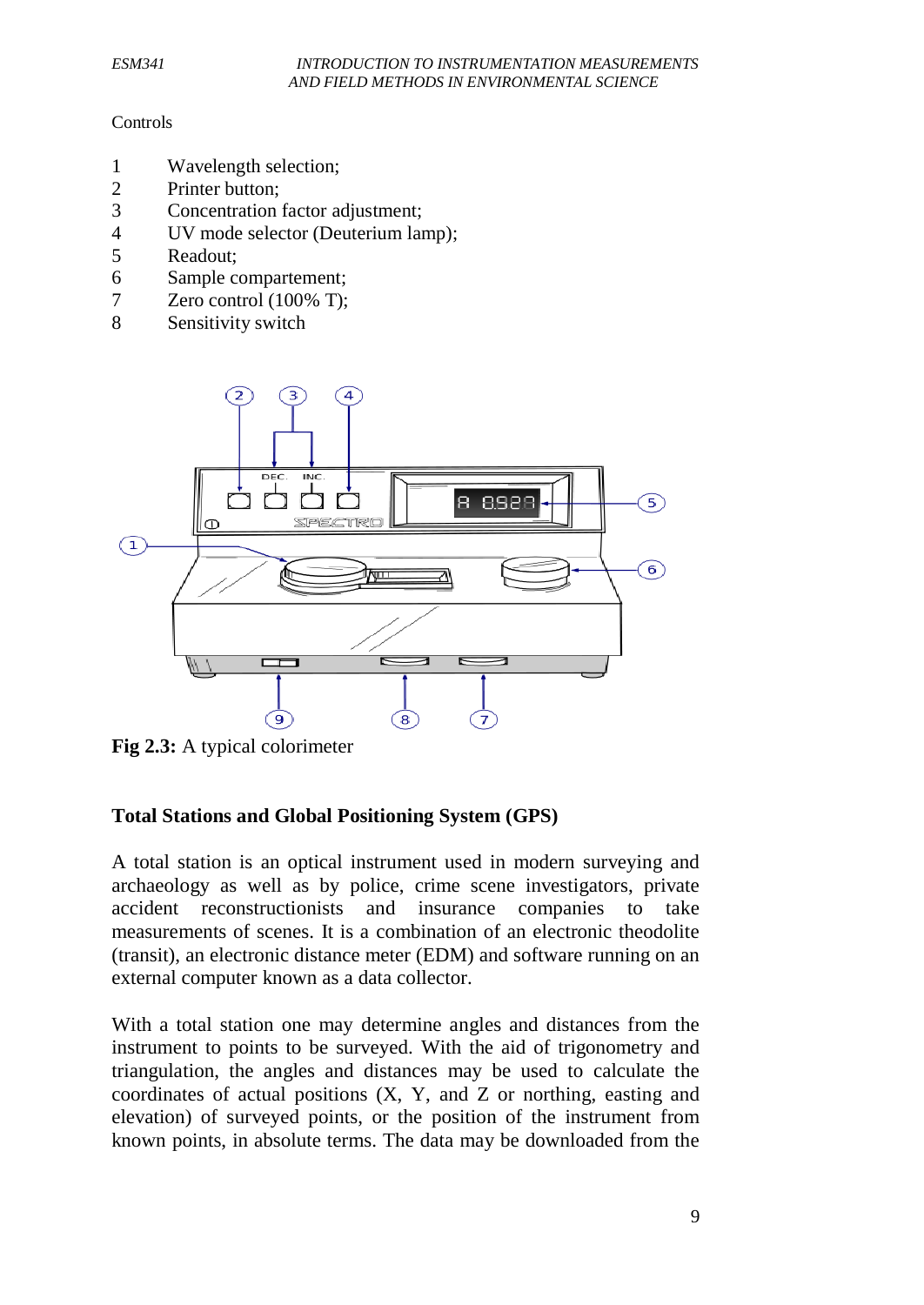theodolite to an external computer and application software will generate a map of the surveyed area.

Some modern total stations are 'robotic' allowing the operator to control the instrument from a distance via remote control. This eliminates the need for an assistant staff member to hold the reflector prism over the point to be measured. The operator holds the reflector him/herself and controls the total station instrument from the observed point. Below (Fig. 2.4) are images of a total station.

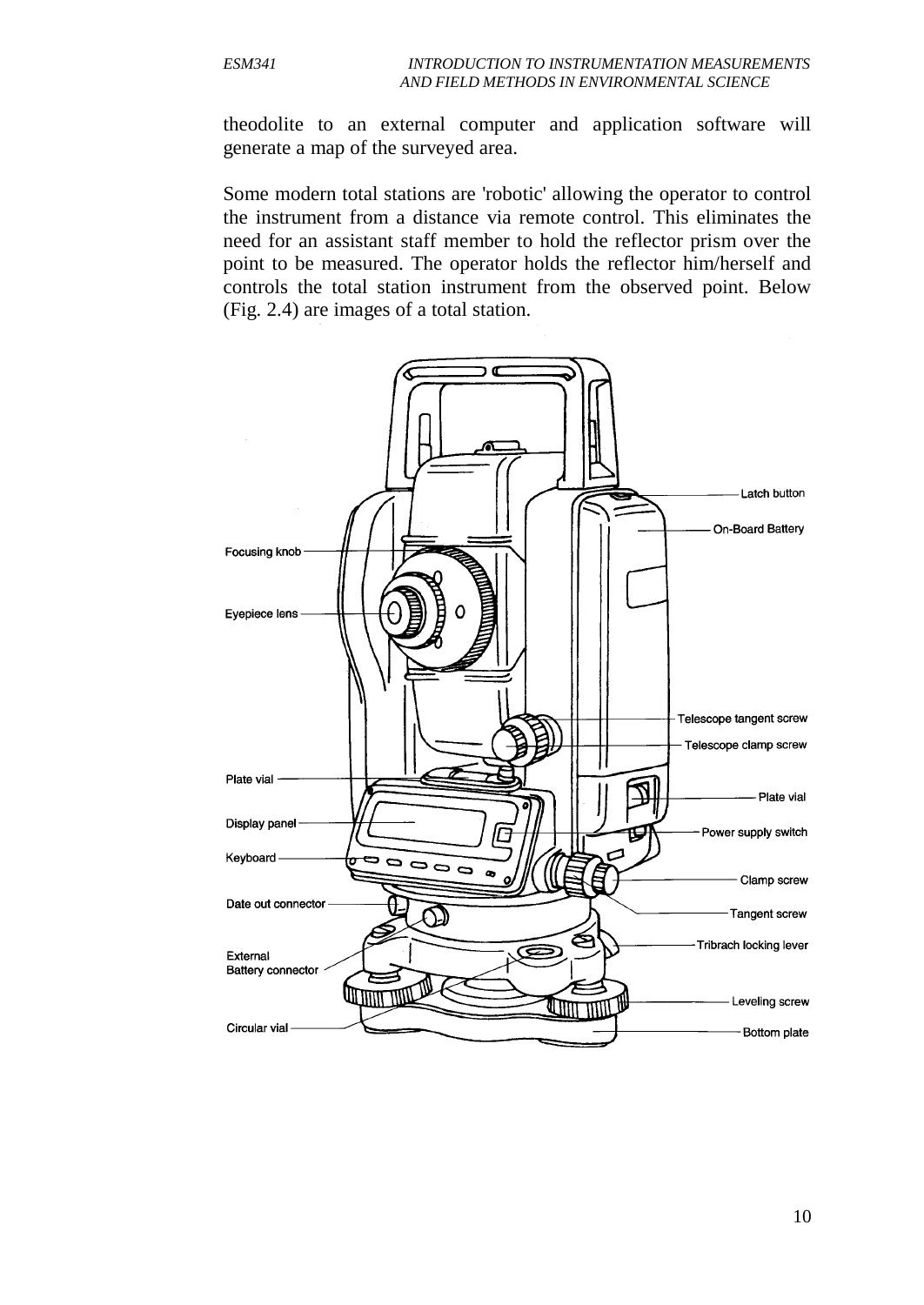#### *ESM341 INTRODUCTION TO INSTRUMENTATION MEASUREMENTS AND FIELD METHODS IN ENVIRONMENTAL SCIENCE*



**Fig. 2.4:** Image of a Total station

## **Global Positioning Systems**

A GPS receiver is used to locate positions on the earth surface. It calculates its position by carefully timing the signals sent by the constellation of GPS satellites high above the Earth. Each satellite continually transmits messages containing the time the message was sent, a precise orbit for the satellite sending the message (the ephemeris), and the general system health and rough orbits of all GPS satellites (the almanac). These signals travel at the speed of light through outer space, and slightly slower through the atmosphere. The receiver uses the arrival time of each message to measure the distance to each satellite thereby establishing that the GPS receiver is approximately on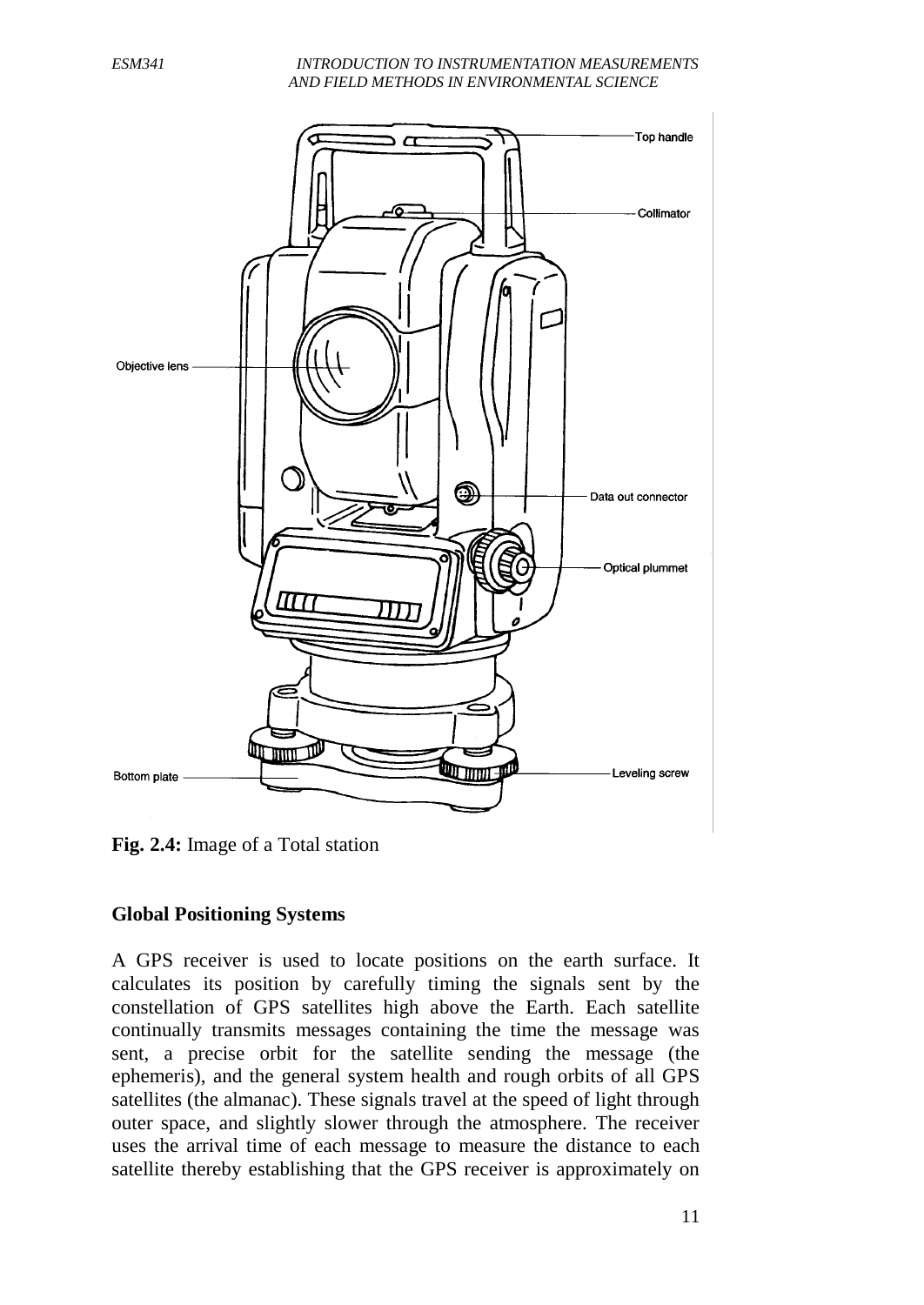the surfaces of spheres centered at each satellite. The GPS receiver also uses when appropriate the knowledge that the GPS receiver is on (if vehicle altitude is known) or near the surface of a sphere centered at the earth center. This information is then used to estimate the position of the GPS receiver as the intersection of sphere surfaces. The resulting coordinates are converted to a more convenient form for the user such as latitude and longitude, or location on a map, and then displayed.



**Fig. 2.4:** A GPS being use to track positions

## **Remote Sensing imageries**

These are images/ries derived from aerial photo and satellite observations. Examples of investigations and suitable satellite sensors are given below: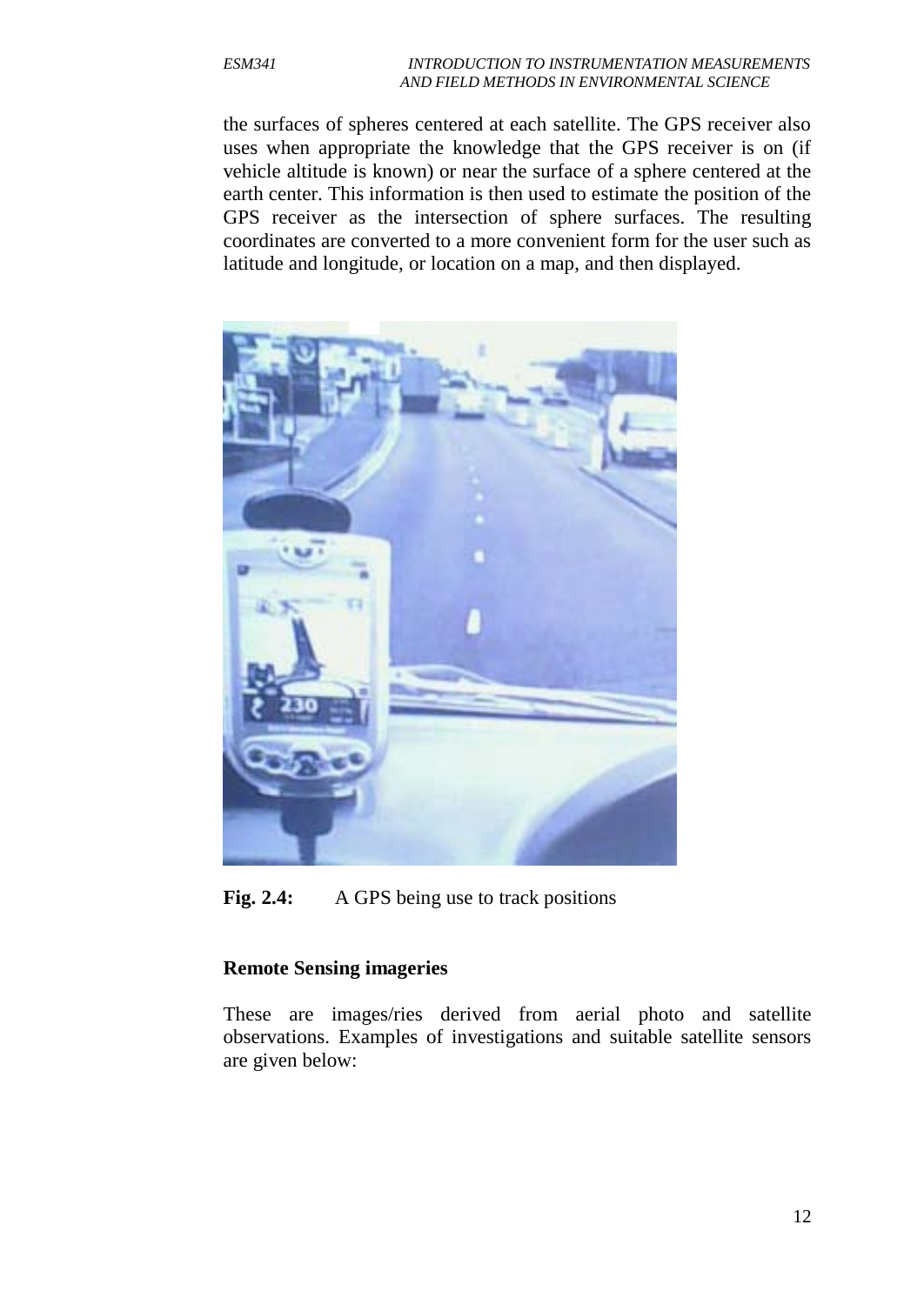*ESM341 INTRODUCTION TO INSTRUMENTATION MEASUREMENTS AND FIELD METHODS IN ENVIRONMENTAL SCIENCE*

| Investigation                      | <b>Suitable sensors</b>       |
|------------------------------------|-------------------------------|
| Chlorophyll concentration          | Landsat, ASTER, MODIS         |
|                                    |                               |
| <b>Biomass</b>                     | Air Photos, MODIS             |
| Canopy Structure and Height        | Lidar, IFSAR                  |
| Absorbed Photosynthetically Active | <b>MODIS, Landsat, IKONOS</b> |
| Radiation (APAR)                   |                               |
| Evapotranspiration                 | Landsat, SPOT, CASI, MODIS,   |
|                                    | <b>ASTER</b>                  |
| Soil Moisture                      | Radarsat, ERS-1,2             |
| <b>Surface Temperature</b>         | SeaWIFS, GOES,<br>AVHRR.      |
|                                    | Daedalus, MODIS               |
| <b>Ocean Properties</b>            | POSEIDON/TOPEX, SeaWIFS,      |
|                                    | <b>MODIS</b>                  |

## **4.0 CONCLUSION**

You have learnt in this unit that some basic instrumentation in Environmental investigations are remotely controlled, with little manual involvement. The advantage of this is that manual error is likely to be reduced, but what of the errors from the machines? This means that the machines have to be rightly calibrated and tested before use.

## **5.0 SUMMARY**

Remote sensing has been defined as the art, science and technique of obtaining information from parts of the earth's system with a device that is not in physical contact with the object of interest. The process involved has been described as starting from a source of illumination to when the result is produced and desirably applied. You have learnt that based on this principle, some instruments for environmental investigations work; equipment such as spectrophotometers, GPS, Aerial photography, Total stations etc work on remote sensing principles. They are fast, accurate, yielding timely results only if properly calibrated and use. Some examples have been given too to illustrate this. The next few units will be more specific.

## **6.0 TUTOR-MARKED ASSIGNMENT**

- 1. What is remote sensing?
- 2. Describe the technique of remote sensing
- 3. List and describe 3 remote sensing equipments used for environmental investigations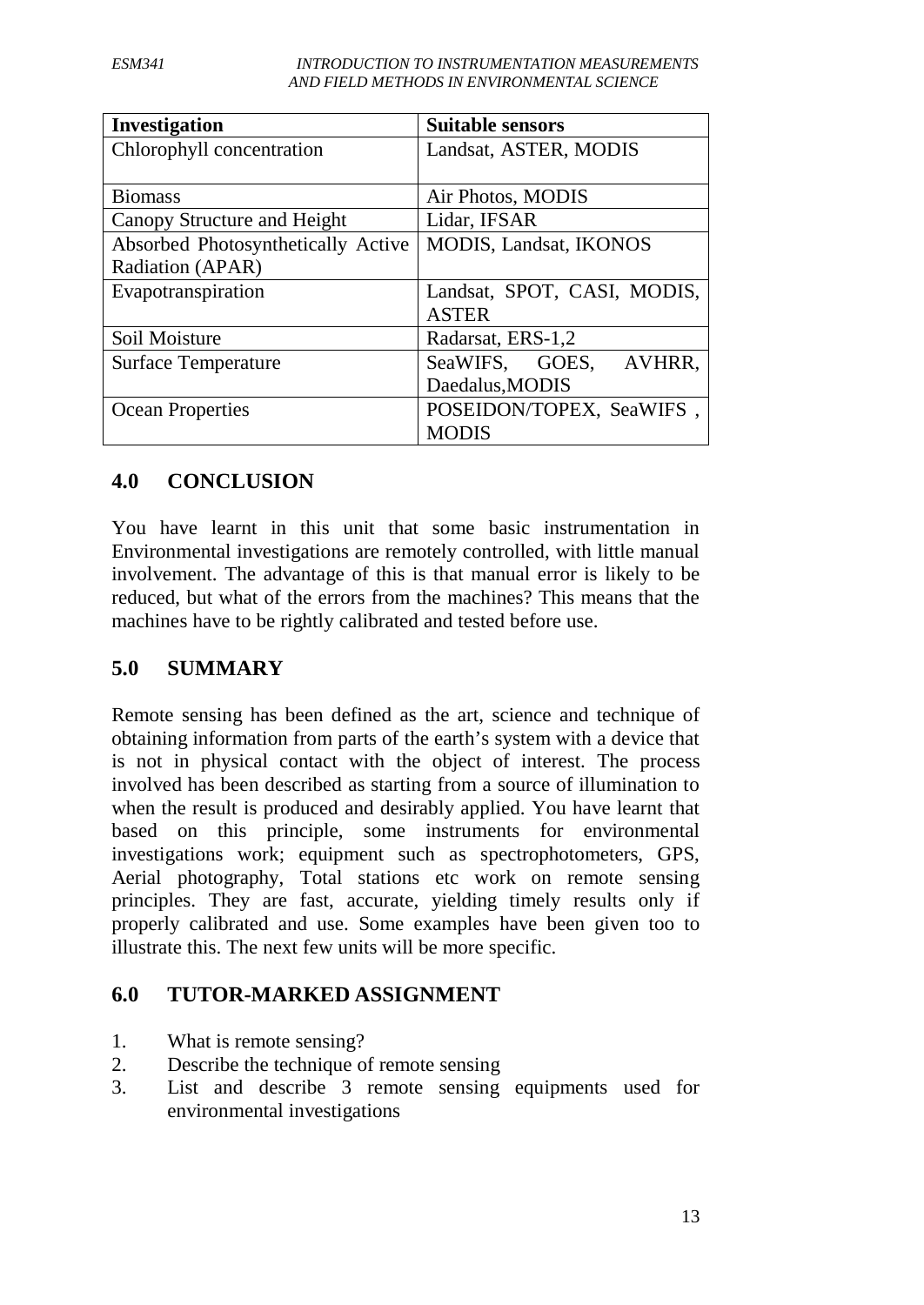## **7.0 REFERENCES/FURTHER READING**

- Jain, Anil K. (1989). *Fundamentals of Digital Image Processing***.** New Jersey: Prentice-Hall.
- Campbell, J.B. (1987). *Introduction to Remote Sensing***.** New York: The Guilford Press.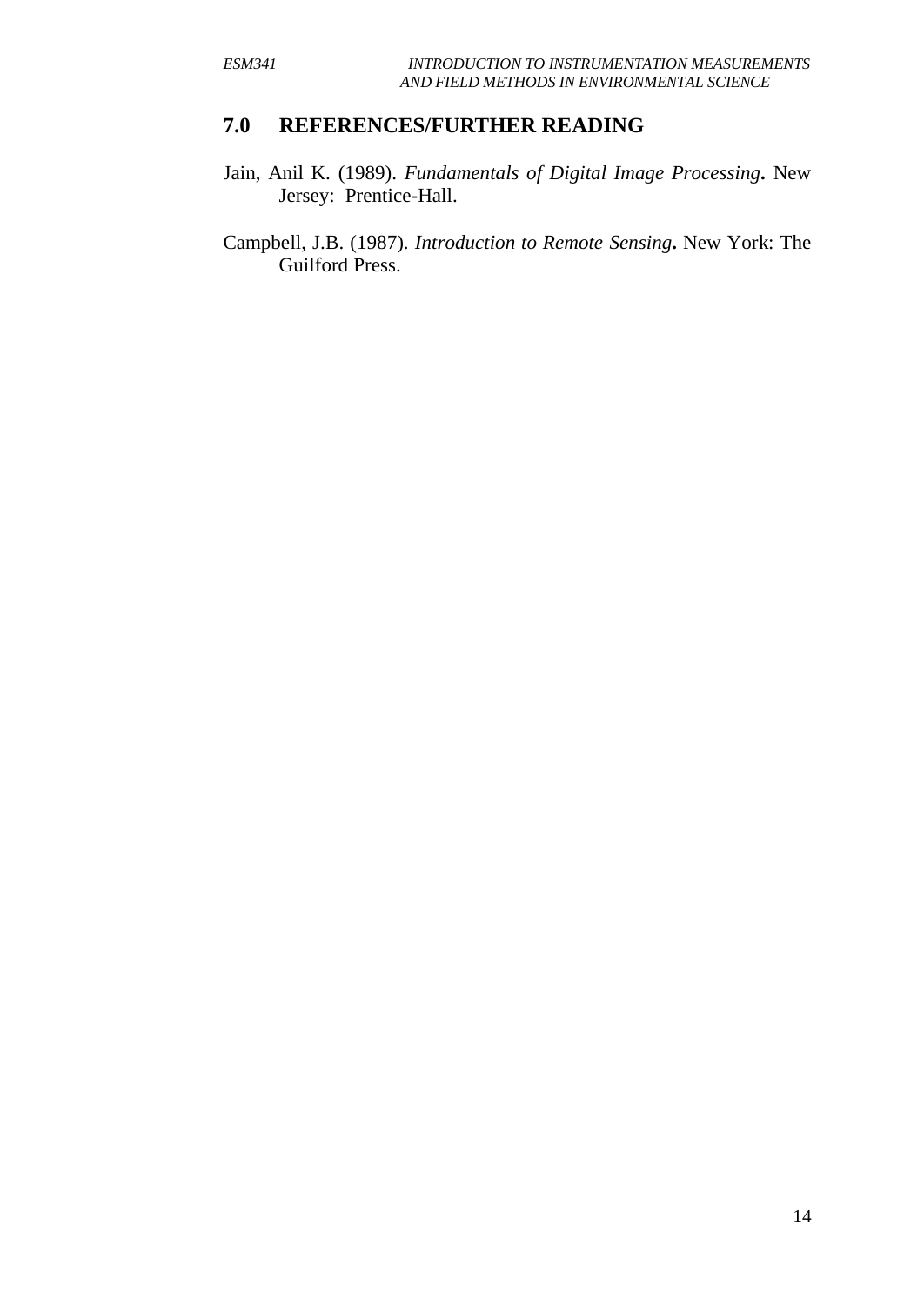# **UNIT 3 PRINCIPLES OF QUADRAT SURVEY**

## **CONTENTS**

- 1.0 Introduction
- 2.0 Objectives
- 3.0 Main Content
	- 3.1 What is a Quadrat?
	- 3.2 How to Use a Quadrat
	- 3.3 Sampling Technique in Quadrat Survey
	- 3.4 What Intervals should be Used?
- 4.0 Conclusion
- 5.0 Summary
- 6.0 Tutor-Marked Assignment
- 7.0 References/Further Reading

# **1.0 INTRODUCTION**

This Unit elucidates the general aspect of Quadrat Survey; its purpose and approach for ecological study. Ecology is the scientific study of the distribution and abundance of life and the interactions between organisms and their natural environment. The Environment is a complete ecological units that function as natural systems without massive human intervention, including all vegetation, animals, microorganisms, rocks, atmosphere and natural phenomena that occur within their boundaries. Therefore an ecological investigation is that which is concerned with study of all the biotic (living) and abiotic (non living organisms) in an environment. But because the total land environment cannot be studied, for obvious reasons discussed in Unit 1, samples have to be taken. An acceptable way of doing this is to conduct a Quadrat survey. And by the end of this Unit, it is expected that you would have learnt to achieve the following objectives

## **2.0 OBJECTIVES**

At the end of this unit, you should be able to:

- describe a Quadrat
- describe how you will construct one
- describe how you will conduct a study with a Quadrat
- discuss the effect of the shape of a Quadrat in sampling.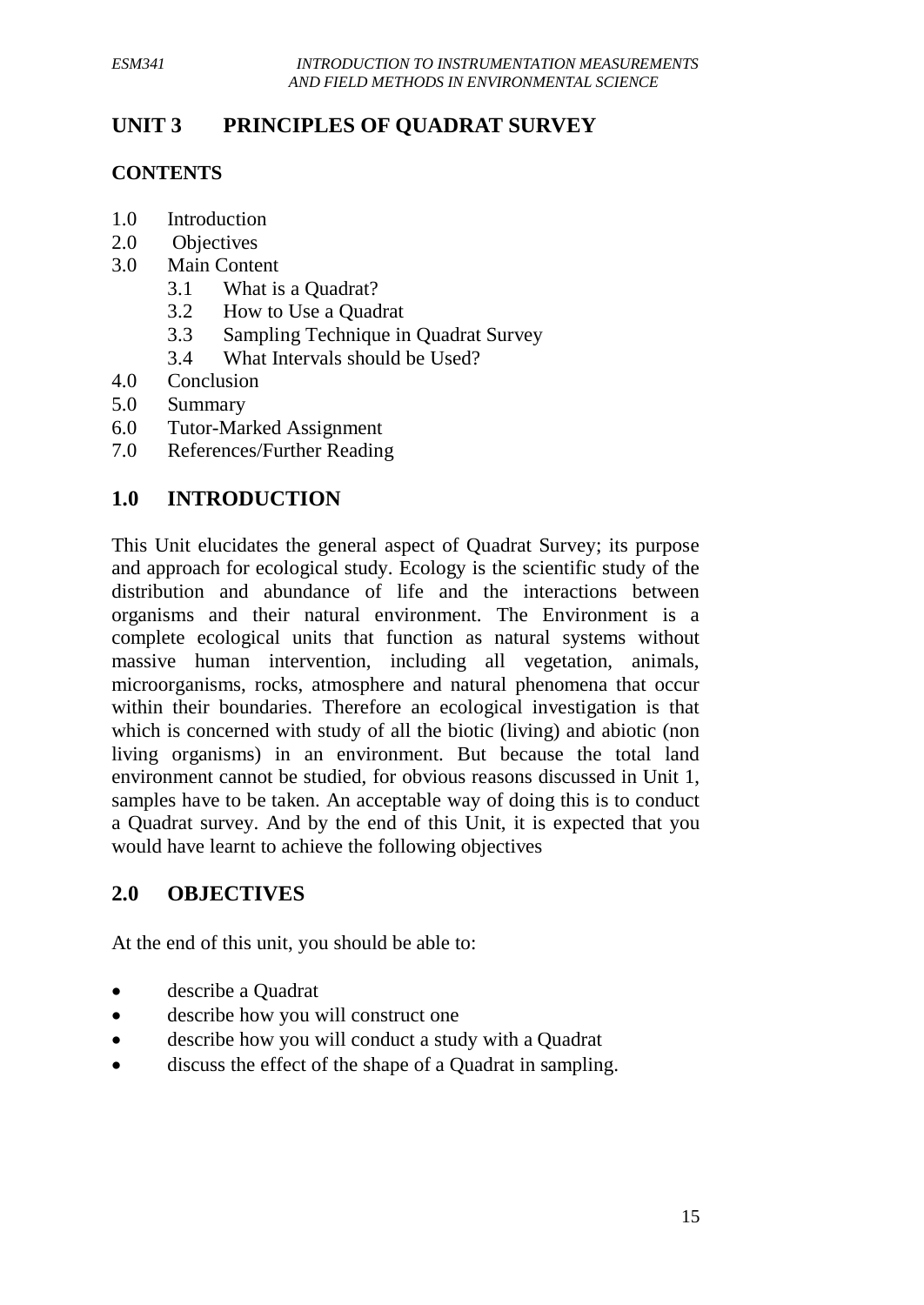# **3.0 MAIN CONTENT**

## **3.1 What is a Quadrat?**

If we want to know what kind of plants and animals are in a particular habitat and how many there are of each species, it is usually impossible to go and count each and every one present. It would be like trying to count different sizes and colours of grains of sand on the beach. This problem is usually solved by taking a number of samples from around the habitat, making the necessary assumption that these samples are representative of the habitat in general. In order to be reasonably sure that the results from the samples do represent the habitat as closely as possible, careful planning beforehand is essential.

Samples are usually taken using a standard sampling unit of some kind. This ensures that all of the samples represent the same area or volume (water) of the habitat each time. The usual sampling unit is a Quadrat. Quadrats normally consist of a square frame, the most frequently used size being  $1m^2$  (see Fig. 3.1). The purpose of using a Quadrat is to enable comparable samples to be obtained from areas of consistent size and shape. Rectangular Quadrats and even circular Quadrats have been used in some surveys. It does not really matter what shape of Quadrat is used, provided it is a standard sampling unit and its shape and measurements are stated in any write-up. It may however be better to stick to the traditional square frame unless there are very good reasons not to, because this yields data that is more readily comparable to other published research. (For instance, you cannot compare data obtained using a circular Quadrat, with data obtained using a square Quadrat. The difference in shape of the sampling units will introduce variations in the results obtained).

# **3.2 A Quadrat**

Choice of Quadrat size depends to a large extent on the type of survey being conducted. For instance, it would be difficult to gain any meaningful results using a  $0.5m<sup>2</sup>$  Quadrat in a study of a woodland canopy! Small Quadrats are much quicker to survey, but are likely to yield somewhat less reliable data than large ones. However, larger Quadrats require more time and effort to examine properly. A balance is therefore necessary between what is ideal and what is practical. As a general guideline,  $0.5 - 1.0m^2$  Quadrats would be suggested for short grassland or dwarf heath, taller grasslands and shrubby habitats might require 2m Quadrats, while Quadrats of  $20m<sup>2</sup>$  or larger, would be needed for woodland habitats. At the other end of the scale, if you are sampling moss on a bank covered with a very diverse range of moss species, you might choose to use a 0.25m<sup>2</sup> Quadrat.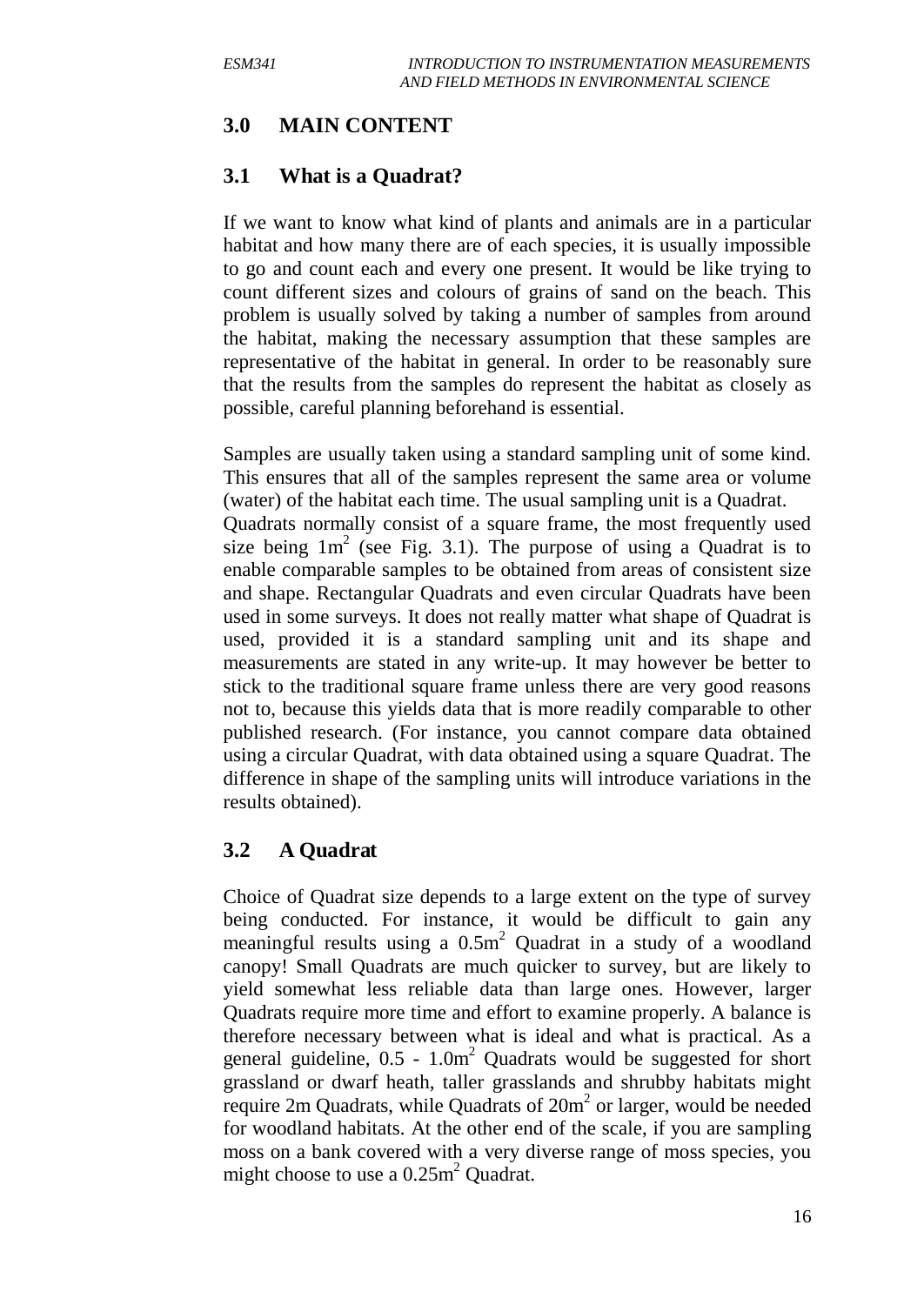## **3.3 How to use a Quadrat**

To record percentage cover of species in a Quadrat, look down on the Quadrat from above and estimate the percentage cover occupied by each species (e.g. species  $A - D$ , Fig. 2.4). Species often overlap and there may be several different vertical layers. Percentage cover may therefore add up to well over 100% for an individual Quadrat.



The estimation can be improved by dividing the Quadrat into a grid of 100 squares each representing 1% cover. This can either be done mentally by imagining 10 longitudinal and 10 horizontal lines of equal size superimposed on the Quadrat, or physically by actually dividing the Quadrat by means of string or wire attached to the frame at standard intervals. This is only practical if the vegetation in the area to be sampled is very short, otherwise the string/wire will impede the laying down of the Quadrat over the vegetation.



Fig. 3.1: A numbered grid map of an area to be sampled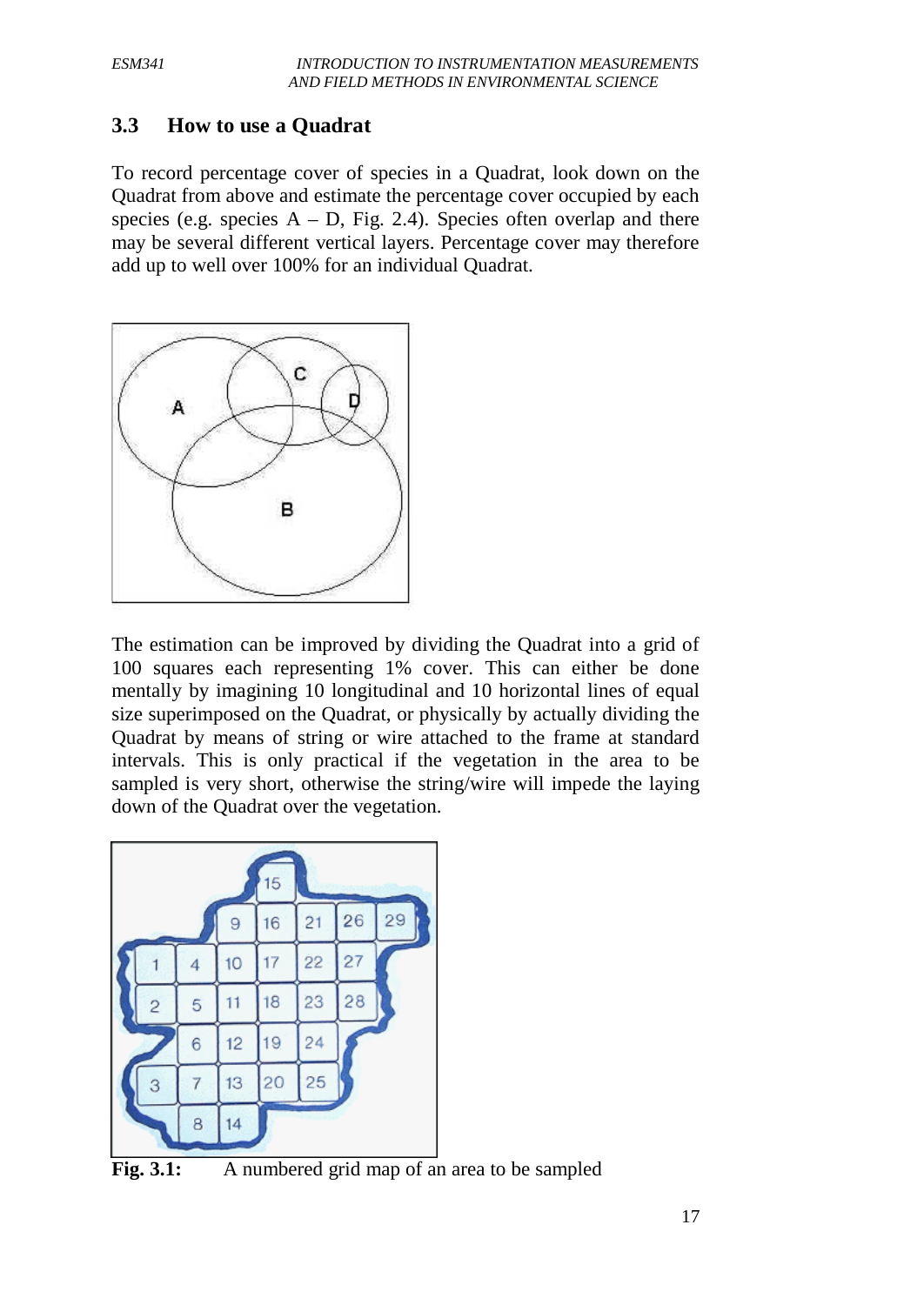Quadrats are most often used for sampling, but are not the only type of sampling units. It depends what you are sampling. If you are sampling aquatic microorganisms or studying water chemistry, then you will most likely collect water samples in standard sized bottles or containers. If you are looking at parasites on fish, then an individual fish will most likely be your sampling unit. Similarly, studies of leaf miners would probably involve collecting individual leaves as sampling units. In these last two cases, the sampling units will not be of standard size. This problem can be overcome by using a weighted mean, which takes into account different sizes of sampling unit, to arrive at the mean number of organisms per sampling unit

## **3.4 Sampling Techniques in Quadrat Survey**

There are three main ways of taking samples.

## **a. Random Sampling**

Random sampling is usually carried out when the area under study is fairly uniform, very large, and or there is limited time available. When using random sampling techniques, large numbers of samples/records are taken from different positions within the habitat. A Quadrat frame is most often used for this type of sampling. The frame is placed on the ground (or on whatever is being investigated) and the animals, and/ or plants inside it counted, measured, or collected, depending on what the survey is for. This is done many times at different points within the habitat to give a large number of different samples.

In the simplest form of random sampling, the Quadrat is thrown to fall at 'random' within the site. However, this is usually unsatisfactory because a personal element inevitably enters into the throwing and it is not truly random. True randomness is an important element in ecology, because statistics are widely used to process the results of sampling. Many of the common statistical techniques used are only valid on data that is truly randomly collected. This technique is also only possible if Quadrats of small size are being used. It would be impossible to throw anything larger than a  $1m^2$  Quadrat and even this might pose problems. Within habitats such as woodlands or scrub areas, it is also often not possible to physically lay Quadrat frames down, because tree trunks and shrubs get in the way. In this case, an area the same size as the Quadrat has to be measured out instead and the corners marked to indicate the Quadrat area to be sampled.

A better method of random sampling is to map the area and then to lay a numbered grid over the map. A (computer generated) random number table is then used to select which squares to sample in. For example, if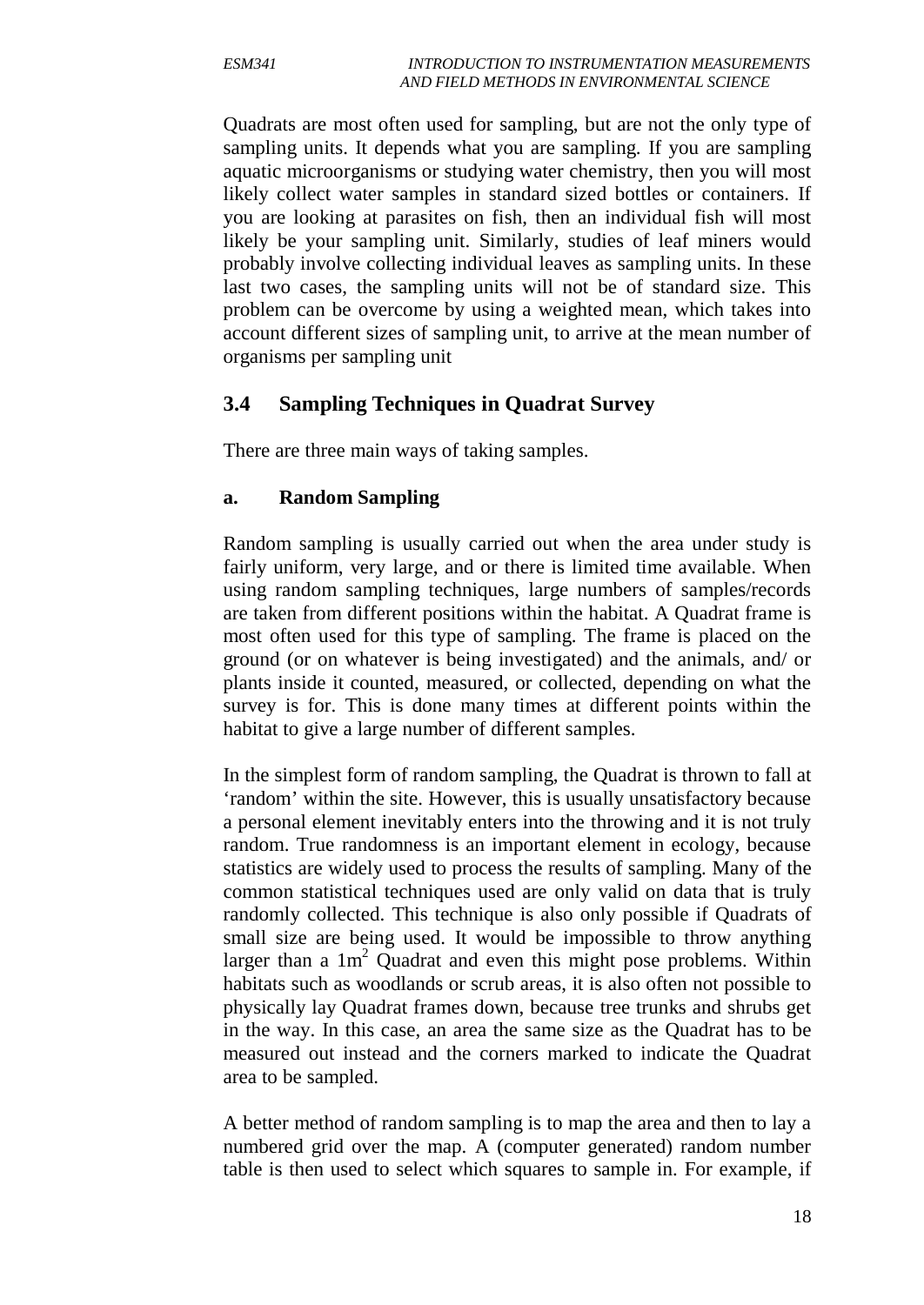we have mapped our habitat, and have then laid a numbered grid over it as shown (Fig. 2.4), we could then choose which squares we should sample in by using the random number table.

## **b. Systematic Sampling**

This can be achieved in either of the following two ways; as line or belt transects. Line transect approach is useful for showing zonation of species along some environmental gradient e.g. down a sea shore, across a woodland edge or where there is some kind of continuous variation along a line, e.g. across the heathland strips or to sample linear habitats, e.g. a roadside verge or where physical conditions demand it, e.g. sampling a vertical rock face, using a rope to climb it.

A belt transect will however supply more data than a line transect. It will give data on the abundance of individual species at different points along the line, as well as on their range. As well as showing species ranges along the line, a belt transect will also allow bar charts to be constructed showing how the abundance of each individual species changes within its range. Belt transect data will also allow the relative dominance of species along the line to be determined

# **3.5 What interval should be used?**

For any form of Quadrat survey, the interval at which samples are taken will depend on the individual habitat, as well as on the time and effort which can be allocated to the survey.

- a. Too great an interval may mean that many species actually present are not noted, as well as obscuring zonation patterns for lack of observations;
- b. Too small an interval can make the sampling extraordinarily time consuming, as well as yielding more data than is needed. This can cause problems with presenting the data (line transects) as well as sometimes making it harder to see patterns of zonation because of too much 'clutter'.
- c. It is important to make sure that the interval chosen does not happen to coincide with some regularly occurring feature of the habitat. For example, if sampling an old field with ridge and furrow systems still obvious, the interval should not be such that all samples are taken on a ridge, or all the samples in a furrow. (Unless, of course, the purpose of the survey is to identify any differences between ridges and furrows!)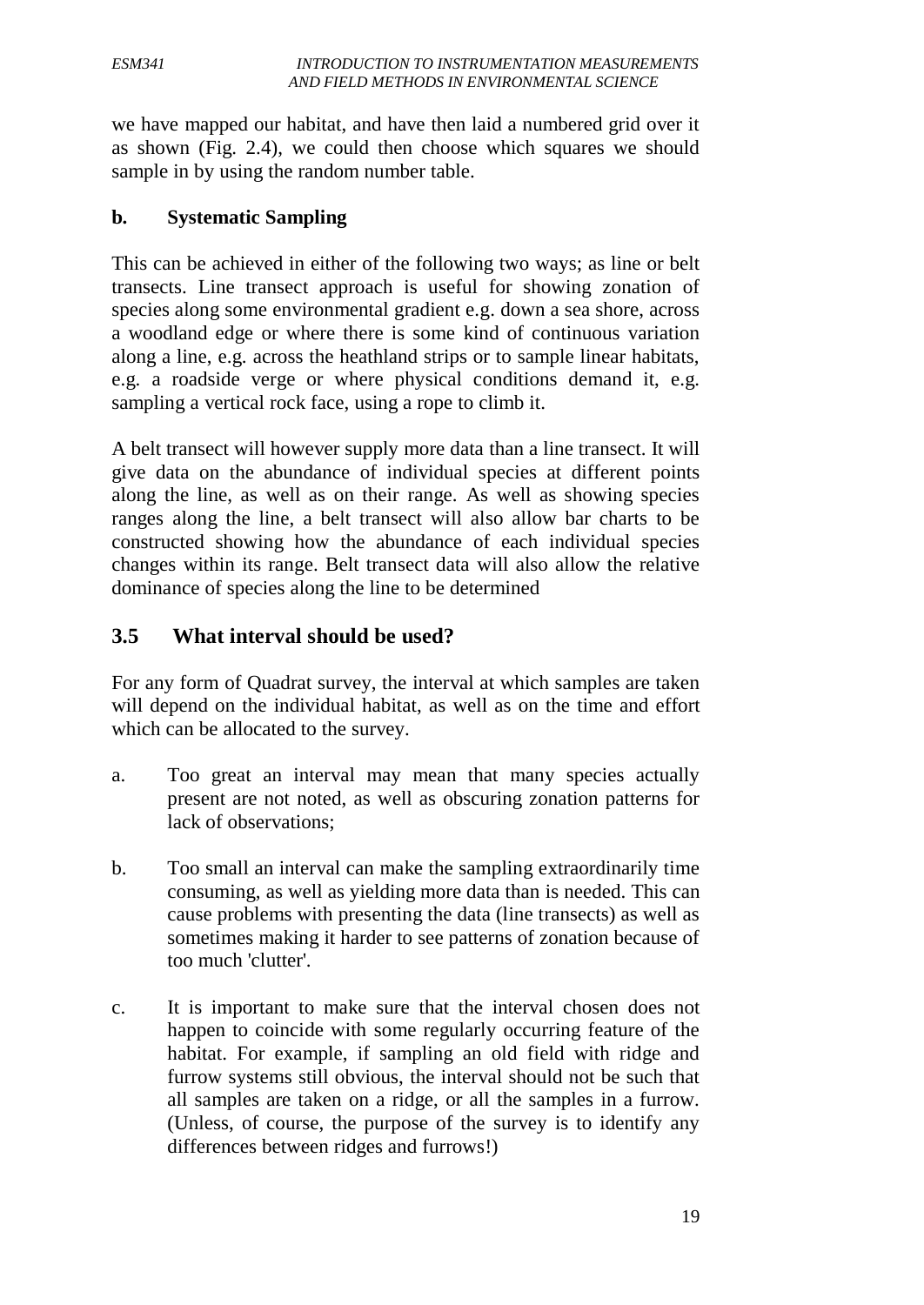The ideal interval will be chosen by balancing the complexity of the individual habitat with the purpose of the survey and the resources available to carry it out.

# **4.0 CONCLUSION**

In this unit, you have learnt about the use of a Quadrat in ecological research and how different plant or animal species can be sampled and studied without bias, and with minimum error. You should at this point be able to describe, in simple terms, a Quadrat and explain its usefulness.

# **5.0 SUMMARY**

In this Unit, we have learnt that:

- An effective way of carrying out ecological study is to conduct a quadrat survey.
- And this is done by taken samples from each quadrat.
- Usual sampling unit is a quadriat.
- Quadrats normally consist of a square frame and the most frequently used size being  $1m<sup>2</sup>$
- The purpose of using a quadrat is to enble comparable samples to be obtained from areas of unsistent size and shape.
- Choice of qudrats to be used depends to a large extent on the type of survey being conducted.
- Quadrats are most often used for sampling but they are not the only type of sampling units.
- There are three main ways of taking samples namely:
- a. Radom sampling which usually carried out when the area under study is fairly uniform.
- b. Systematic sampling which comprises.
- i. Line transacts which is used for showing zonation of species along some environmental gradient eg. Down a seashore or across a wood land,
- ii. A belt transect which will supply more data than a line transact.
- The intervals to be used in a quadrat survey will depend on the individual habitat, time and effort to be allocated to the survey.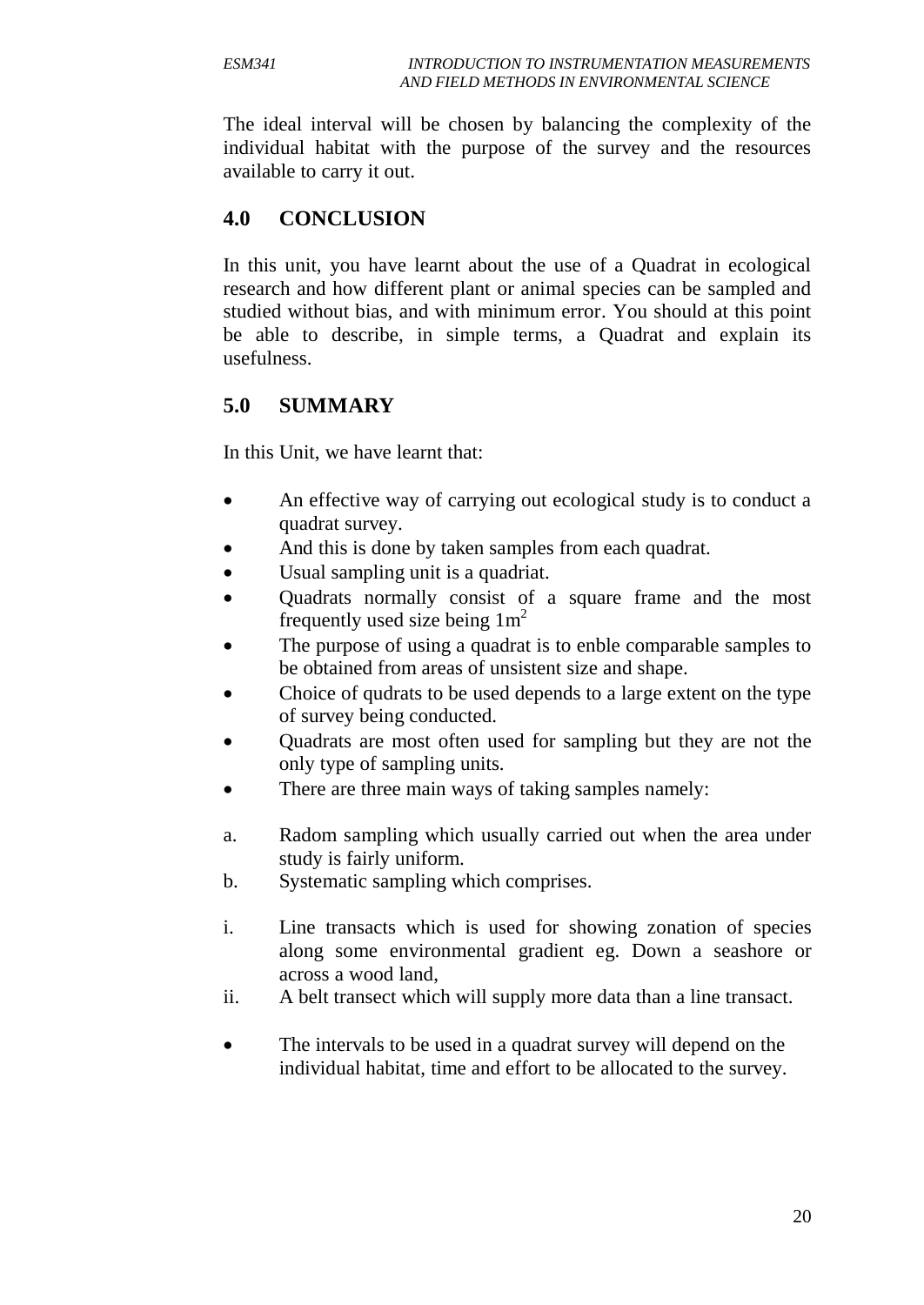## **6.0 TUTOR-MARKED ASSIGNMENT**

- 1. Sketch and describe a Quadrat.
- 2. Mention 3 techniques in the use of a Quadrat.
- 3. Describe how you will use a Quadrat on the field.

## **7.0 REFERENCES/FURTHER READING**

- Webster, M. (1985). *Webster`s New Collegiate Dictionary*. Merriam Webster Inc.
- Salant, P. and Dillman, D. A. (1994). *How to conduct your own Survey*. John Wiley & Sons, Inc.
- Patton, M.Q. (1990). *Qualitative Evaluation and Research Methods*. Newbury Park London & New Delhi: SAGE Publications.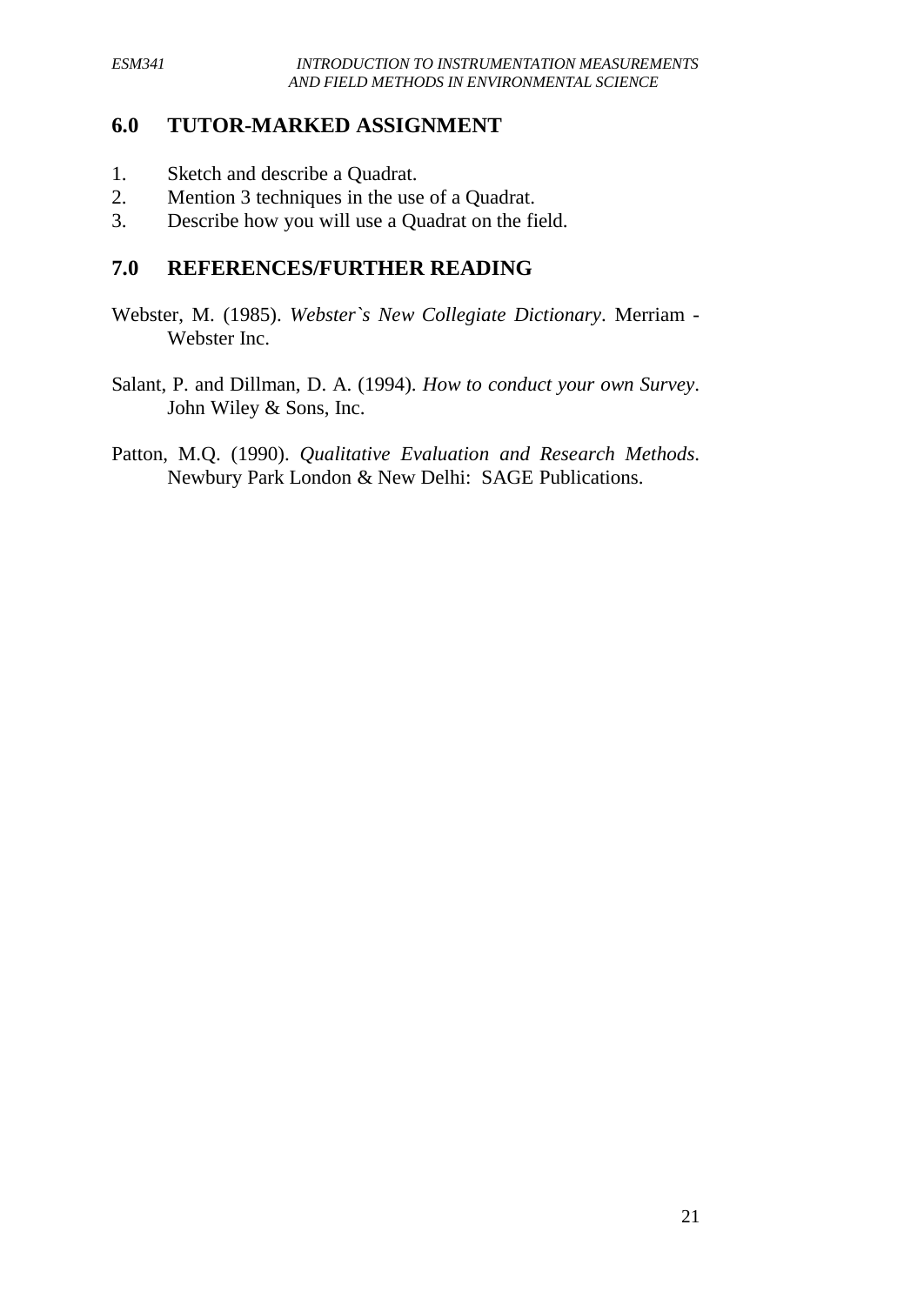# **UNIT 4 pH AND ELECTRICAL CONDUCTIVITY IN SOIL AND WATER SAMPLES**

## **CONTENTS**

- 1.0 Introduction
- 2.0 Objectives
- 3.0 Main Content
	- 3.1 What are pH and Electrical Conductivity?
	- 3.2 How are pH and Electrical Conductivity Measured?
	- 3.3 Protocols and Concerns for pH and EC Measurements
	- 3.4 Results Analysis
- 4.0 Conclusion
- 5.0 Summary
- 6.0 Tutor-Marked Assignment
- 7.0 References/Further Reading

# **1.0 INTRODUCTION**

Part of the chemical characteristics of soil and water is the determinant of their acidity and solute properties. pH and Electrical conductivity seem to be the easiest way to define the chemical constituents of any substances. Both variables are known as composite variables because they tend to define the properties in terms of their overall chemical constituents. This section elucidates more on how these two variables could be derived from a given substances, what they mean and how such results are interpreted

## **2.0 OBJECTIVES**

At the end of this unit, you should be able to:

- characterize pH and electrical conductivity
- describe the methods for pH and electrical determination in soils and water samples.

## **3.0 MAIN CONTENT**

# **3.1 What Are pH and Electrical Conductivity?**

It is often useful to characterize an environment, such as a body of water, by measuring its pH and electrical conductivity (EC). pH is a measure of the acidity of the water or soil based on its hydrogen ion concentration and is mathematically defined as the negative logarithm of the hydrogen ion concentration, or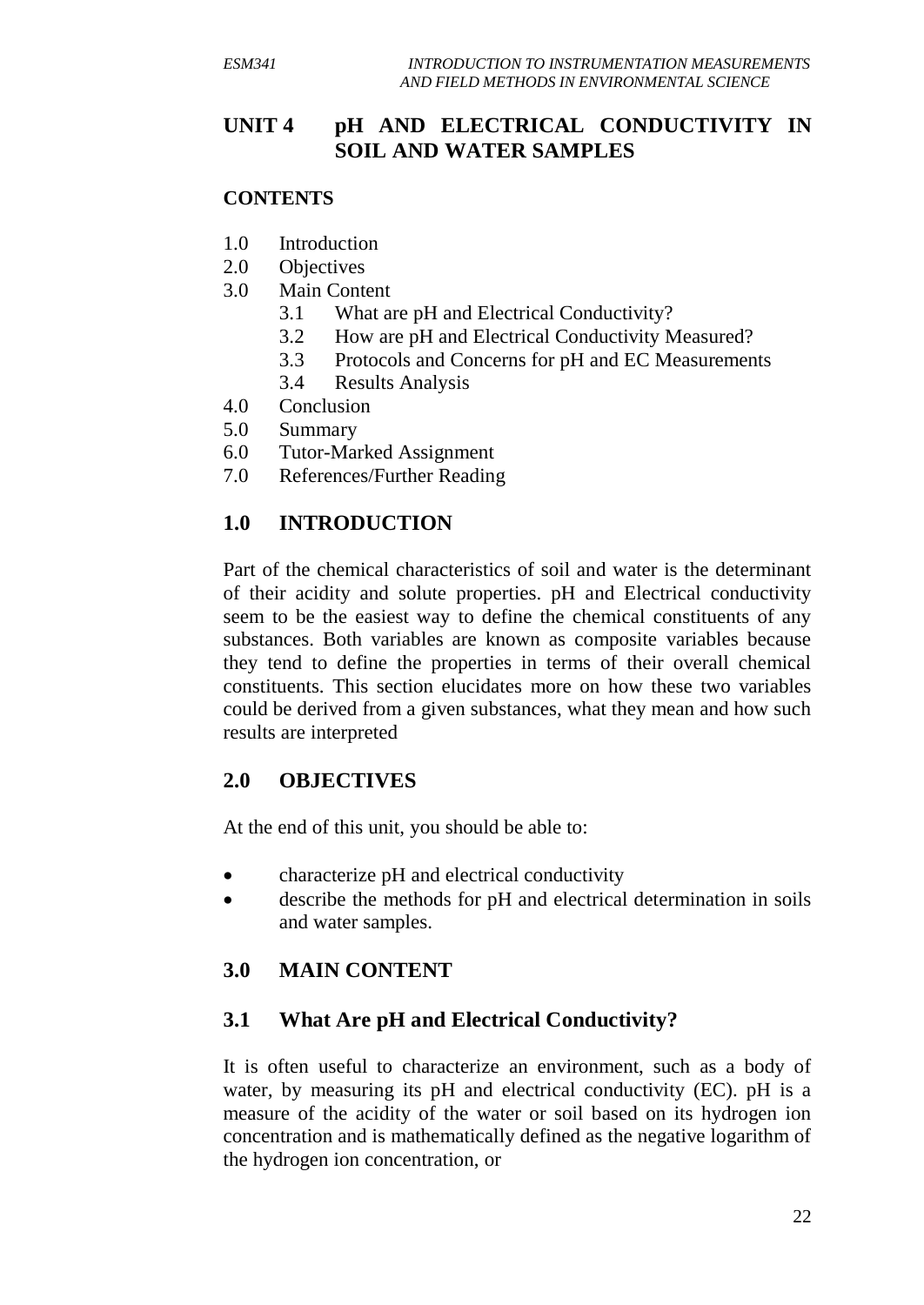$pH = -log(H+)$ , where the brackets around the H+ symbolize "concentration"

The pH of a material ranges on a logarithmic scale from 1-14, where pH 1-6 are acidic, pH 7 is neutral, and pH 8-14 are basic. Lower pH corresponds with higher  $(H+)$ ; while higher pH is associated with lower  $(H+)$ .

Electrical conductivity (EC) is a measurement of the dissolved material in an aqueous solution, which relates to the ability of the material to conduct electrical current through it. EC is measured in units called Seimens per unit area (e.g. mS/cm, or miliSeimens per centimeter), and the higher the dissolved material in a water or soil sample, the higher the EC will be in that material.

# **3.2 How are pH and Electrical Conductivity Measured?**

A meter and probe or litmus paper can be used to measure the pH of a sample. The more accurate, but expensive, of these methods is the meter and probe. pH meters are calibrated using special solutions, or buffers with a known pH value. Calibration protocols can be found in manufacturer's instruction.

Using litmus or pH paper is the simpler and less expensive way of measuring pH. This method employs special strips of paper that change color based on the pH of a sample solution. The strips come in a variety of resolutions, from simple acid vs. base comparison to a narrow resolution of pH values. These strips of paper can measure the difference 0.2-0.3 pH in a sample. Litmus paper changes colour based on whether the sample solution is acidic or basic, turning red or blue, respectively. pH strips indicate a sample's pH by changing color as well; these colours are indicated on the package and vary for different pH ranges and manufacturers.

Electrical conductivity can be measured using a meter and probe as well. The probe consists of two metal electrodes spaced 1 cm apart (thus the unit of measurement is microSeimens or milliSeimens per centimeter). A constant voltage is applied across the electrodes resulting in an electrical current flowing through the aqueous sample. Since the current flowing through the water is proportional to the concentration of dissolved ions in the water, the electrical conductivity can be measured. The higher the dissolved salt/ion concentration, the more conductive the sample and hence the higher the conductivity reading.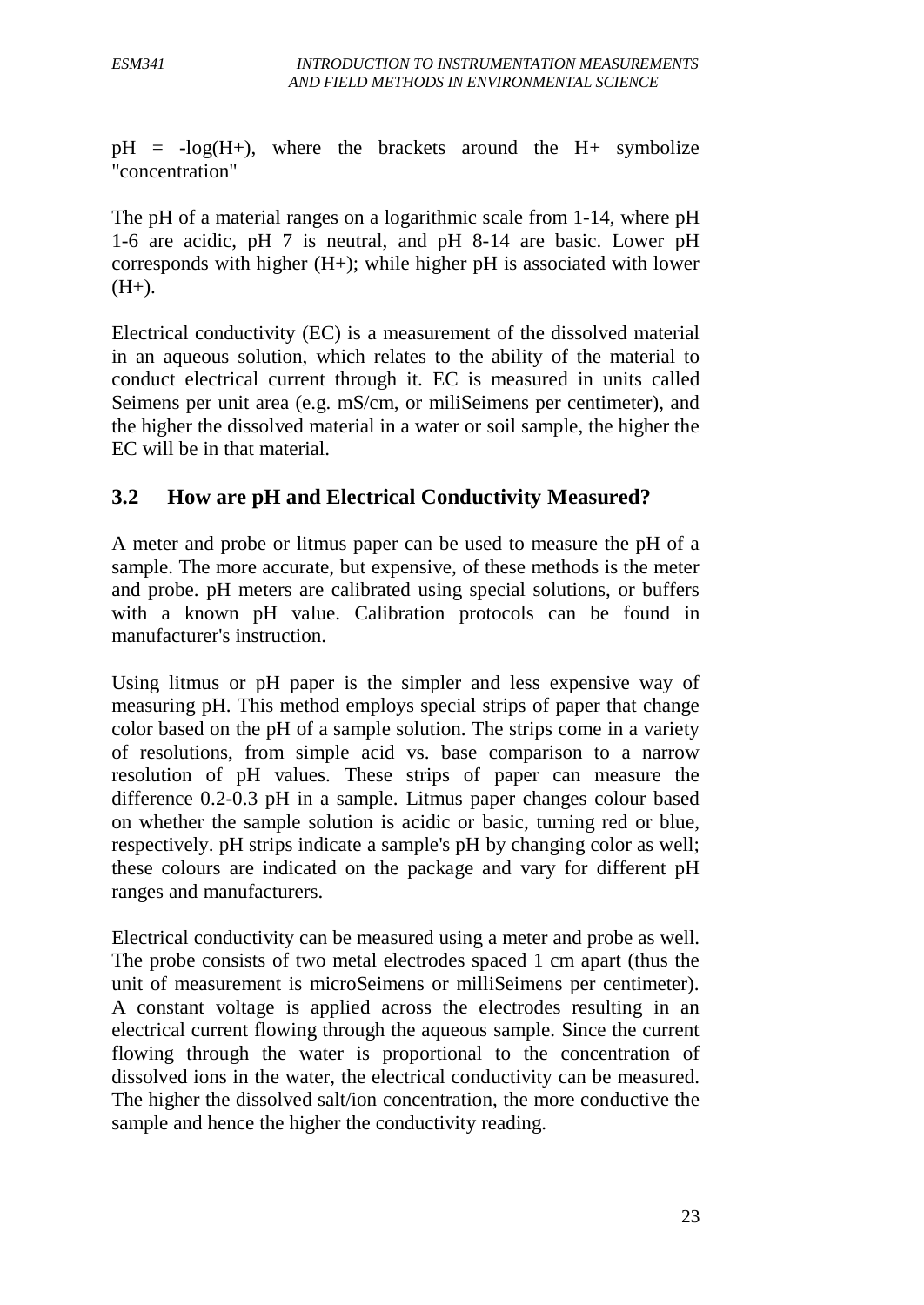#### **3.3 Protocols and Concerns for pH and EC Measurements**

The following are general protocols for measuring pH and EC. Manufacturer's instructions and guidelines should be followed, if available

Measuring pH using litmus paper or pH strips:

- Place a droplet of sample on the paper be sure you drop or pour the sample over the paper rather than dipping the paper into the sample, as the latter may contaminate the sample.
- Observe colour change on the paper. If using litmus paper the paper will turn a red or pink color if the sample is acidic, while a blue paper indicates a basic sample. If using pH strips, colors corresponding to pH values should be listed on the packaging.



These pH strips can measure pH in a series of ranges by putting sample on a strip and comparing its colour change with colors on the box that correspond to a certain pH. The strip on the left measures pH 0-7 and shows results of a strong acid sample; the center strip is pH range 5-10 and shows results of a 6.97 buffer solution sample; the strip on the right measures a broad range (pH 1-14) and shows results of a 10% bleach water solution sample.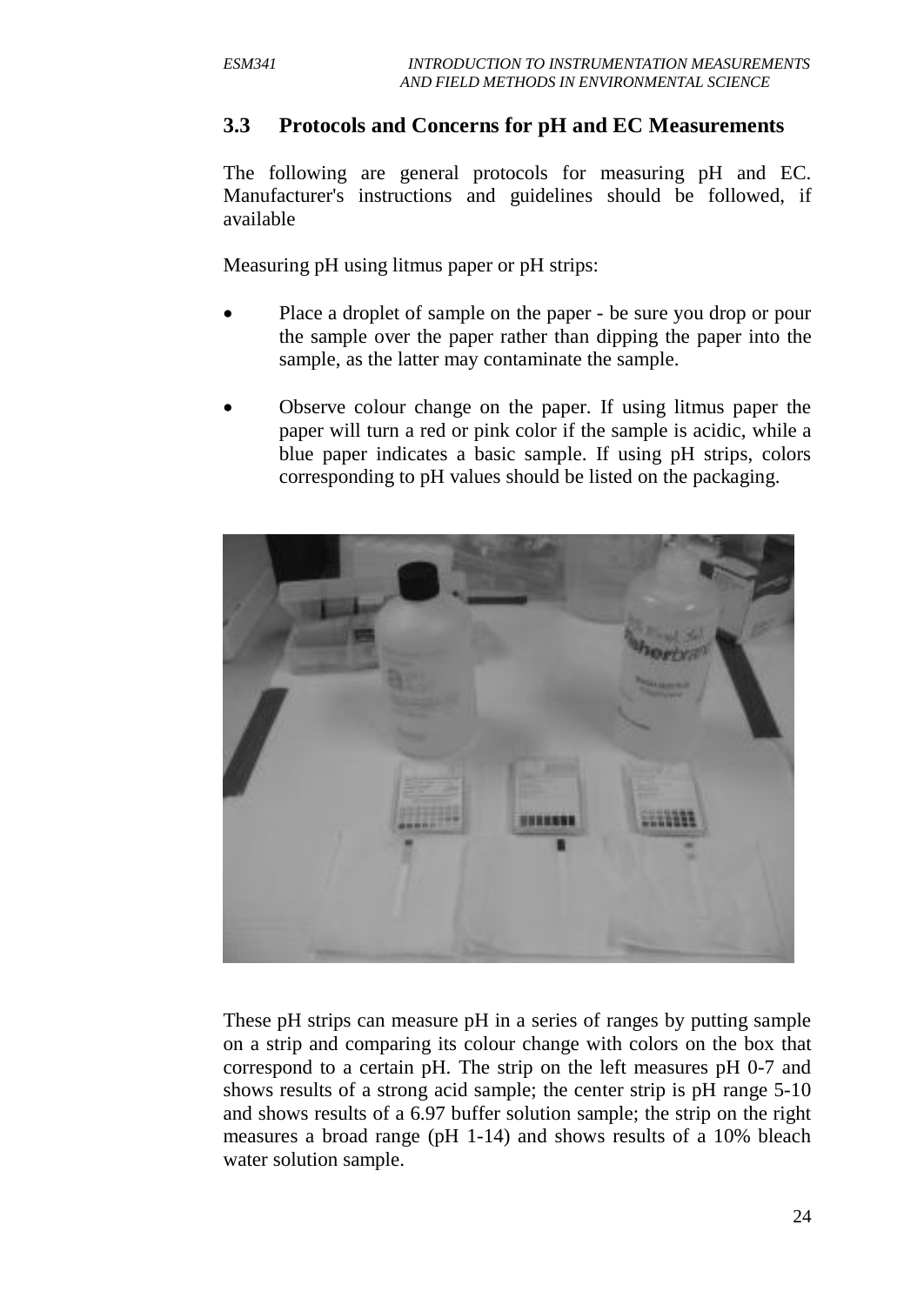

#### **3.3.1 Measuring pH of a liquid using a pH Meter and Probe**

- Turn on the pH meter and calibrate the probe using two standard solutions (pH 4, 7, and 10 buffers are recommended, dependant on the range you are measuring). Calibration procedures vary by instrument, so following the manufacturer's instructions is highly recommended. pH meters should be calibrated before each use (before each series of samples, not between each sample itself) or when measuring a large range of pH.
- Check calibration by measuring the pH of the standard solutions in measure rather than calibrate mode.
- Collect sample water in a glass or plastic container. Collect enough so the probe tip can be submerged in sample; either rinse the probe with deionized water (and blot dry) or with sample before inserting the probe into the collection vessel.
- Submerge the probe into the sample and wait until the pH reading on the meter stabilizes. Many meters have automatic temperature correction (ATC), which calculates the pH taking into account temperature, if your meter does not have this feature, you may need to adjust a knob on the meter to correct the pH for temperature. Record the measurement when the pH reading is stable.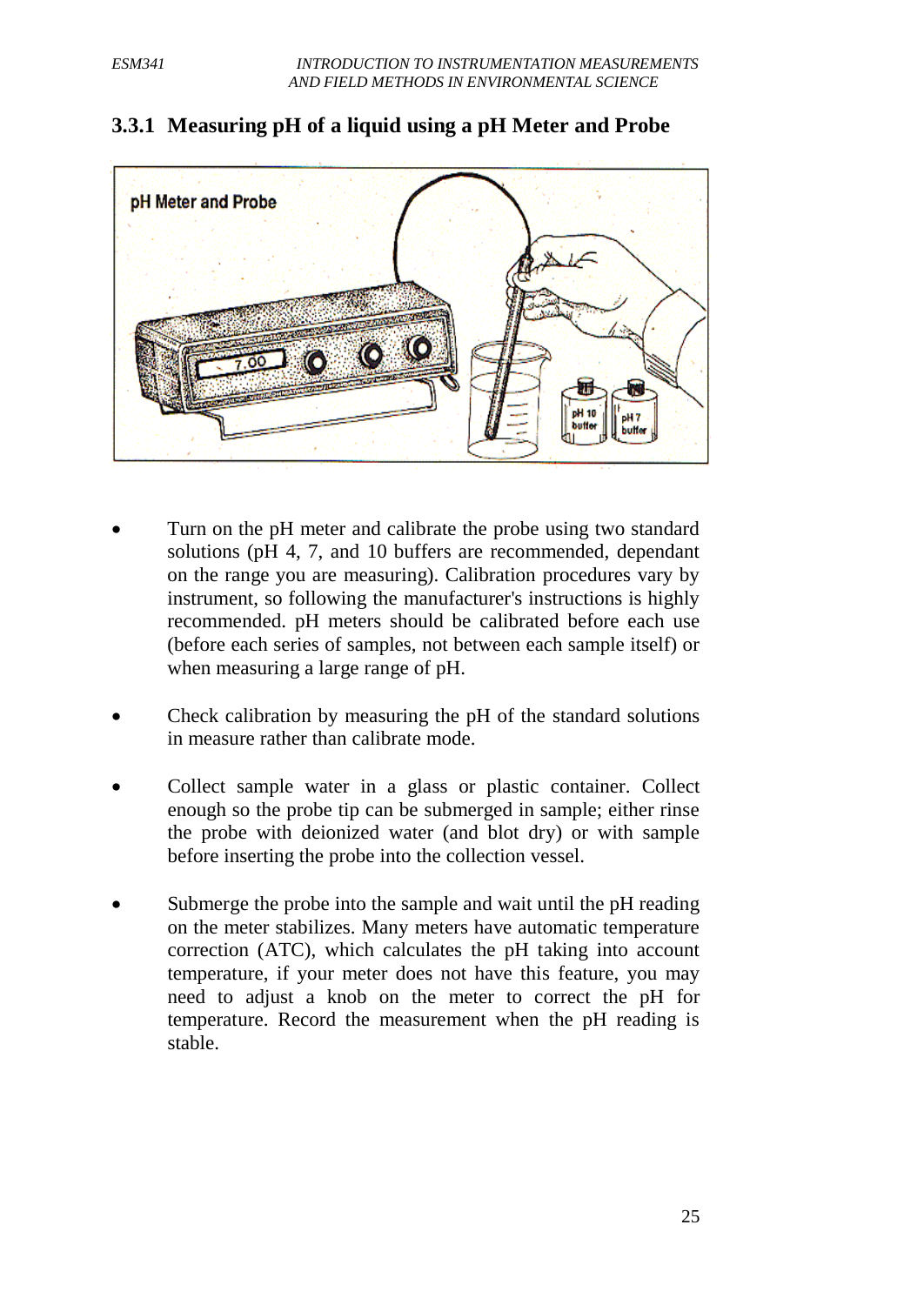# **3.3.2 Measuring EC of a liquid Sample using a Meter and Probe**

- Turn on the EC meter and calibrate the probe using a standard solution of known conductivity (choose a standard close to what you believe the sample is). Calibration procedures vary by instrument, so following the manufacturer's instructions is highly recommended. Be sure to rinse the probe thoroughly before and after calibration using deionized water and carefully blot the probe dry using a clean wipe. EC meters should be calibrated before each use (before each series of samples, not between each sample itself) or when measuring a large range of EC.
- Check calibration by measuring the EC of the standard solutions in measure rather than calibrate mode.
- Collect sample water in a glass or plastic container. Collect enough so the probe tip can be submerged in sample; either rinse the probe with deionized water (and blot dry) or with sample before inserting the probe into the collection vessel.
- Submerge the probe into the sample and wait until the EC reading on the meter stabilizes. Many meters have automatic temperature correction (ATC), which calculates the EC taking into account temperature, if your meter does not have this feature, you may need to adjust a knob on the meter to correct the EC for temperature. Record the measurement when the EC reading is stable.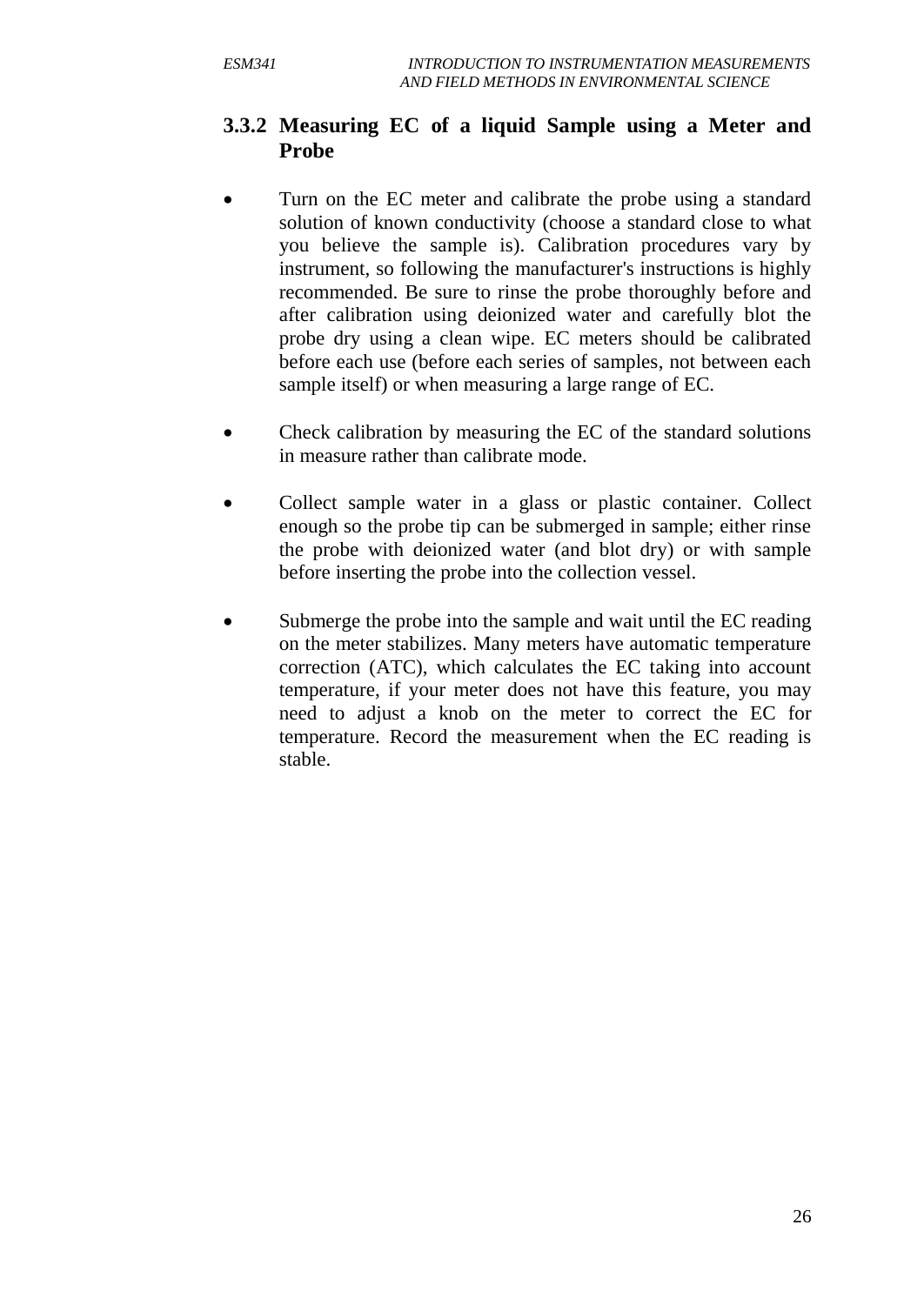*ESM341 INTRODUCTION TO INSTRUMENTATION MEASUREMENTS AND FIELD METHODS IN ENVIRONMENTAL SCIENCE*



These three meters and probes can measure pH (left) and electrical conductivity (center and right

#### **3.3.3 Measuring Soil pH**

Soil pH can be measured using a pH meter (usually mixing the soil sample with water or a salt solution) or by adding a dye to the soil and observing a color change that can be compared with a chart for pH determination. The latter method can be done using a kit that contains the necessary chemicals.

#### **3.3.4 Measuring Soil EC**

Soil EC can be measured via electrodes inserted directly into the ground or by extracting soil water using a lysimeter (an instrument that uses suction to extract soil or groundwater from the ground. EC of groundwater can also be measured using a probe inserted into a well (a perforated tube inserted into the ground that can measure water table height) or piezometer (a tube only open at the bottom that measures the water potential at the depth where the opening is located). The electrode method employs a special series of probes, two of which send electrical current through the soil and two of which measure the voltage drop. To measure soil water EC, water is extracted from a lysimeter, well, or piezometer and measured. Alternately, a probe attached to a meter can be lowered into a well or piezometer and the liquid EC can be measured in that manner.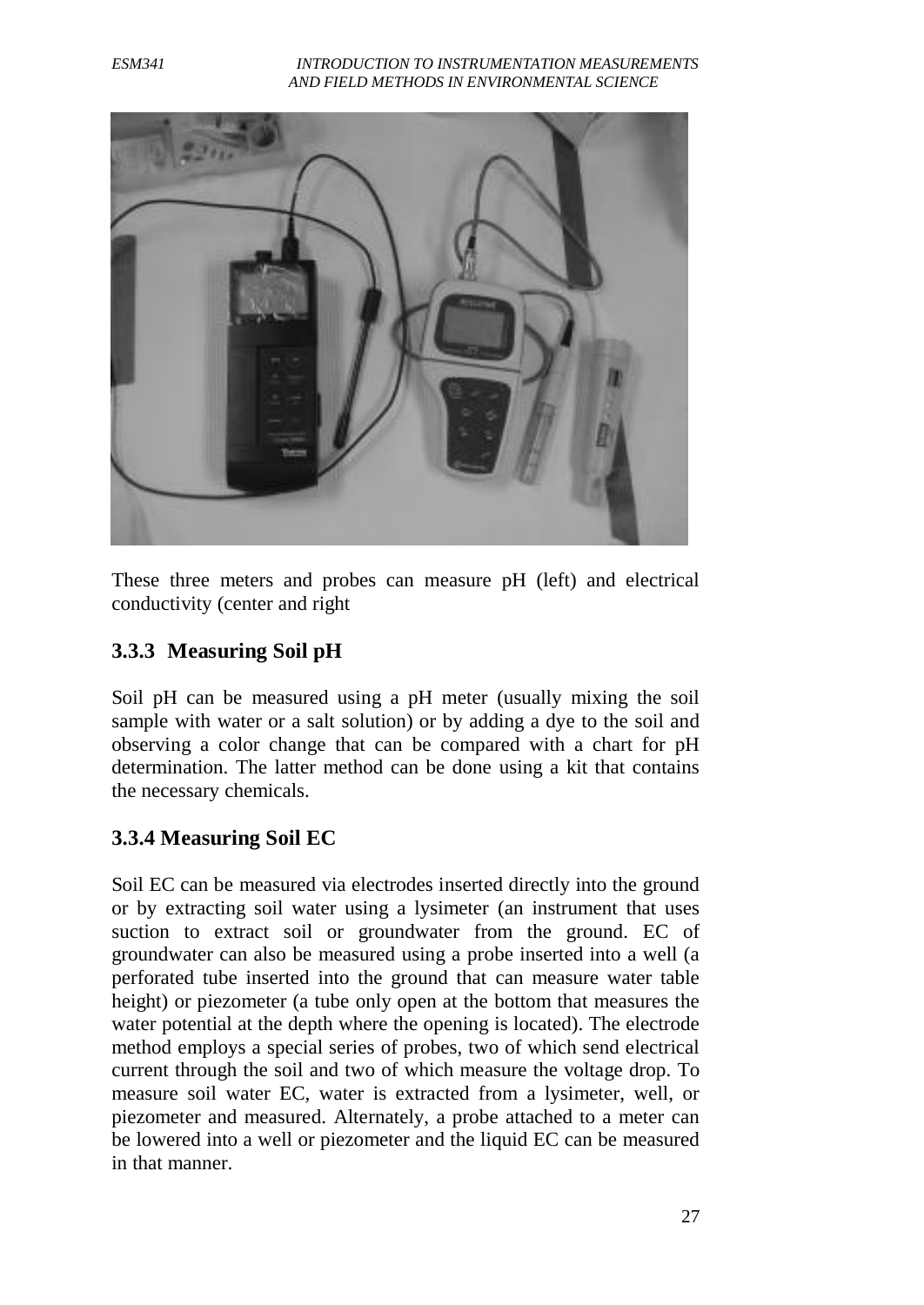# **3.4 Results Analysis**

pH and EC measurements can vary greatly and are affected by several environmental factors including, climate, local biotic (plants and animals), bedrock and surficial geology, as well as human impacts on the land. Common values of pH and EC for particular environments can be found in the literature, such as peer-reviewed journal articles or textbooks. In general, pH readings between 1-6 are considered acidic, 7 is neutral, and 8-14 are basic. Relatively dilute waters, such as distilled water or glacial melt water have low electrical conductivities, ranging from zero to the microSeimen range, whereas temperate streams and lakes, especially those with a significant groundwater contribution, generally have higher electrical conductivities.

# **4.0 CONCLUSION**

Now you can determine the pH and EC of your sample. How will you do this and what is the importance of such activities? I believe that this is what you have learnt in this unit. At the end of the summary answer the Tutor-Marked Assignment.

# **5.0 SUMMARY**

You have learnt from this unit that pH and EC are variables that collectively describe the chemical properties of substances. They can be measured separately, however, pH can be measured through the qualitative approach of a litmus test and the use of electrode method. EC cannot be determined by litmus test but by electrode coupled to an EC meter. The samples could be obtained from anywhere. The impact of some environmental factors on the results of either of the variables was also discussed.

#### **6.0 TUTOR-MARKED ASSIGNMENT**

- 1. Differentiate between pH and electrical conductivity.
- 2. Describe how you will determine the pH and EC in a water sample using electrode probes

#### **7.0 REFERENCES/FURTHER READING**

- From the Field to the Lab (2008). *A Citizen's Guide to Understanding and Monitoring Lakes and Streams*, [://www.ecy.wa.gov/](http://www.ecy.wa.gov/%20Programs/%20wq/plants/management/joysmanual/index.html)  [Programs/ wq/plants/management/joysmanual/index.html.](http://www.ecy.wa.gov/%20Programs/%20wq/plants/management/joysmanual/index.html)
- Microbial Life Educational Resources (2008). [://serc.carleton.edu/](http://serc.carleton.edu/%20microbelife/research_methods/environ_sampling/index.html)  [microbelife/research\\_methods/environ\\_sampling/index.html.](http://serc.carleton.edu/%20microbelife/research_methods/environ_sampling/index.html)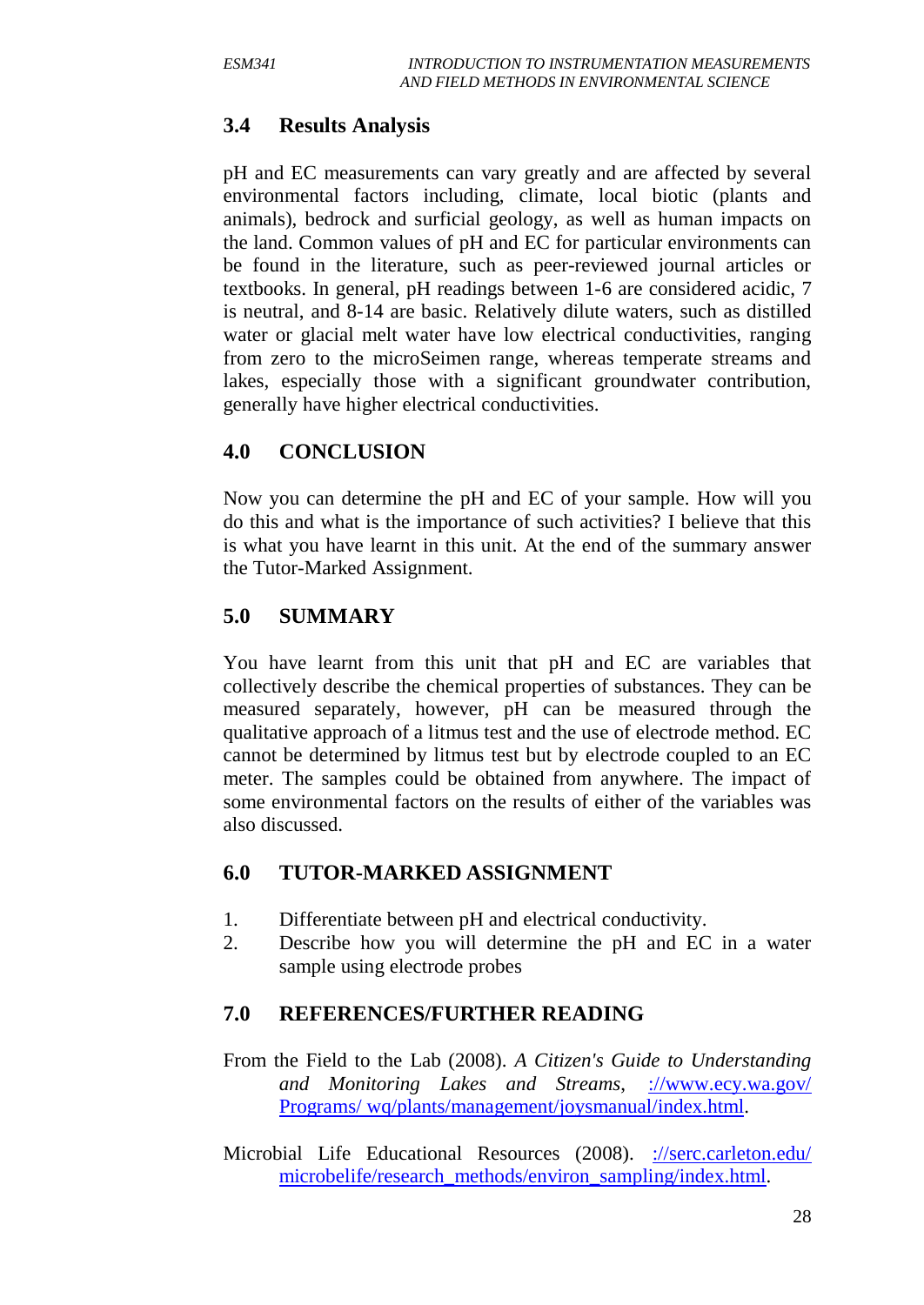# **UNIT 5 INTRODUCTION TO LABORATORY TECHNIQUES AND INSTRUMENTATION**

#### **CONTENTS**

- 1.0 Introduction
- 2.0 Objectives
- 3.0 Main Content
	- 3.1 AAS
	- 3.2 Colorimeter
	- 3.3 Mass Spectrometer
	- 3.4 Chromatography
- 4.0 Conclusion
- 5.0 Summary
- 6.0 Tutor-Marked Assignment
- 8.0 References/Further Reading

# **1.0 INTRODUCTION**

Important field or laboratory instruments are the Atomic Absorption Spectrophotometer (AAS) and colorimeter. They are both based on the principle discussed under 'spectrophotometer' in Unit 2. AAS and Colorimeter, Spectrophotometer and Chromatography are important techniques for analysis of samples in either liquid or gaseous forms. These basic techniques are important in chemical analyses. Please note their similarities and differences as you read along.

#### **2.0 OBJECTIVES**

At the end of this unit, you should be able to:

- describe an AAS, colorimeter, spectrometer and chromatography system
- compare and make contrast in the workings of the equipments
- describe the importance of the techniques.

# **3.0 MAIN CONTENT**

# **3.1 AAS**

AAS is an instrument / technique for determining the concentration of a particular metal element in a sample. It can be used to analyze the concentration of over 62 different metals in a solution. Although it dates to the 19th century, the modern form was largely developed during the 1950s by a team of Australian chemists. They were led by Alan Walsh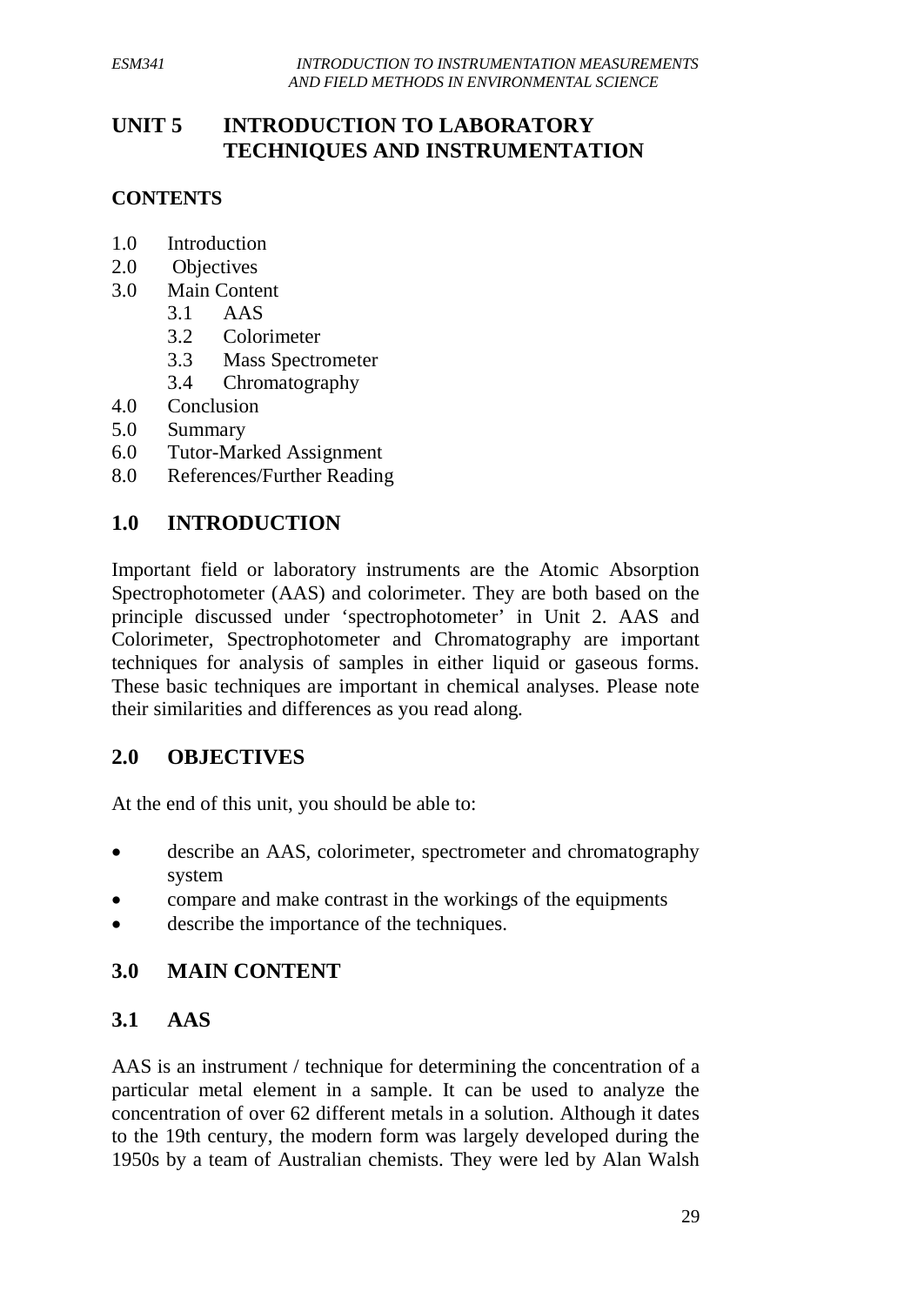and worked at the CSIRO (Commonwealth Science and Industry Research Organization) Division of Chemical Physics in Melbourne, Australia.

Atomic absorption spectrophotometry provides accurate quantitative analyses for metals in water, sediments, soils or rocks. Samples are analyzed in solution form, so solid samples must be leached or dissolved prior to analysis

Atomic absorption units have four basic parts: interchangeable lamps that emit light with element-specific wavelengths, a sample aspirator, a flame or furnace apparatus for volatilizing the sample, and a photon detector (Fig. 5.1a). In order to analyze for any given element, a lamp is chosen that produces a wavelength of light that is absorbed by that element. Sample solutions are aspirated into the flame. If any ions of the given element are present in the flame, they will absorb light produced by the lamp before it reaches the detector. The amount of light absorbed depends on the amount of the element present in the sample. Absorbance values for unknown samples are compared to calibration curves prepared by running known samples**.**

The technique typically makes use of a flame to atomize the sample but other atomizers such as a graphite furnace or plasmas, primarily inductively coupled plasmas, are also used



**Fig. 5.1:** A block diagram of a typical AAS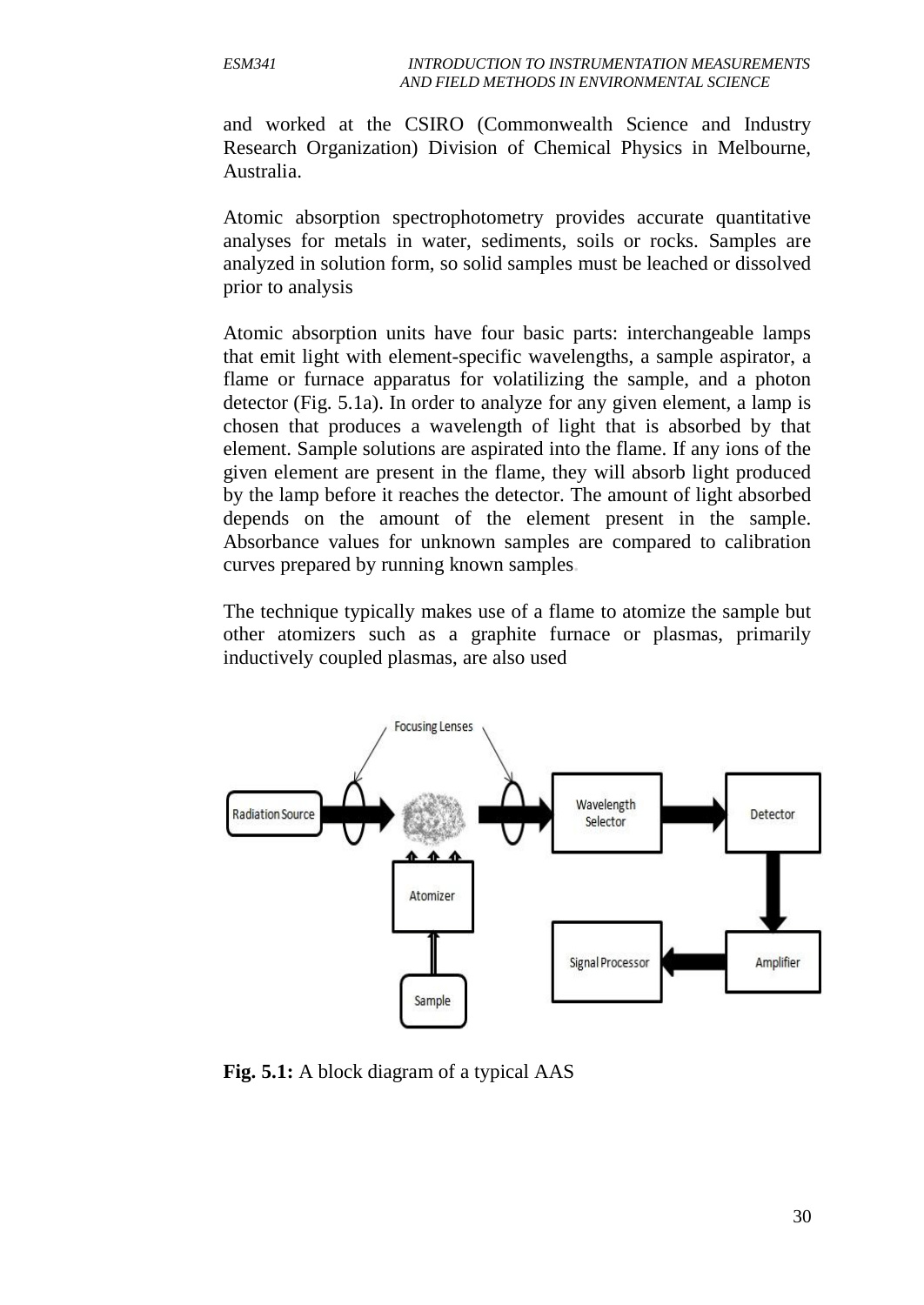A liquid sample is normally turned into an atomic gas in three steps:

- **1. Desolvation –** the liquid solvent is evaporated, and the dry sample remains
- **2. Vaporization –** the solid sample vaporises to a gas
- **3. Atomization –** the compounds making up the sample are broken into free atoms.

#### **3.2 Colorimetric Analysis**

Colorimetric equipment is similar to that used in spectrophotometry. Some related equipment is also mentioned for completeness. A colorimeter is a device used to test the concentration of a solution by measuring its absorbance of a specific wavelength of light.

To use this device, different solutions must be made, and a control (usually a mixture of distilled water and another solution) is first filled into a cuvette and placed inside a colorimeter to calibrate the machine. Only after the device has been calibrated can you use it to find the densities and/or concentrations of the other solutions. You do this by repeating the calibration, with cuvettes filled with the other solutions. The filter on a colorimeter must be set to red if the liquid is blue. The size of the filter initially chosen for the colorimeter is extremely important, as the wavelength of light that is transmitted by the colorimeter has to be same as that absorbed by the substance.

For your information, a cuvette is a kind of laboratory glassware; usually a small tube of circular or square cross section, sealed at one end, made of plastic, glass, or optical grade quartz and designed to hold samples for spectroscopic experiments. The best cuvettes are as clear as possible, without impurities that might affect a spectroscopic reading. Like a test tube, a cuvette may be open to the atmosphere on top or have a glass or Teflon cap to seal it up. Parafilm can also be used to seal it. The essential parts of a colorimeter are:

- a light source (often an ordinary low-voltage filament lamp)
- an adjustable [aperture](http://en.wikipedia.org/wiki/Aperture)
- a set of colored filters
- a cuvette to hold the working solution
- a detector (usually a photoresistor) to measure the transmitted light
- a meter to display the output from the detector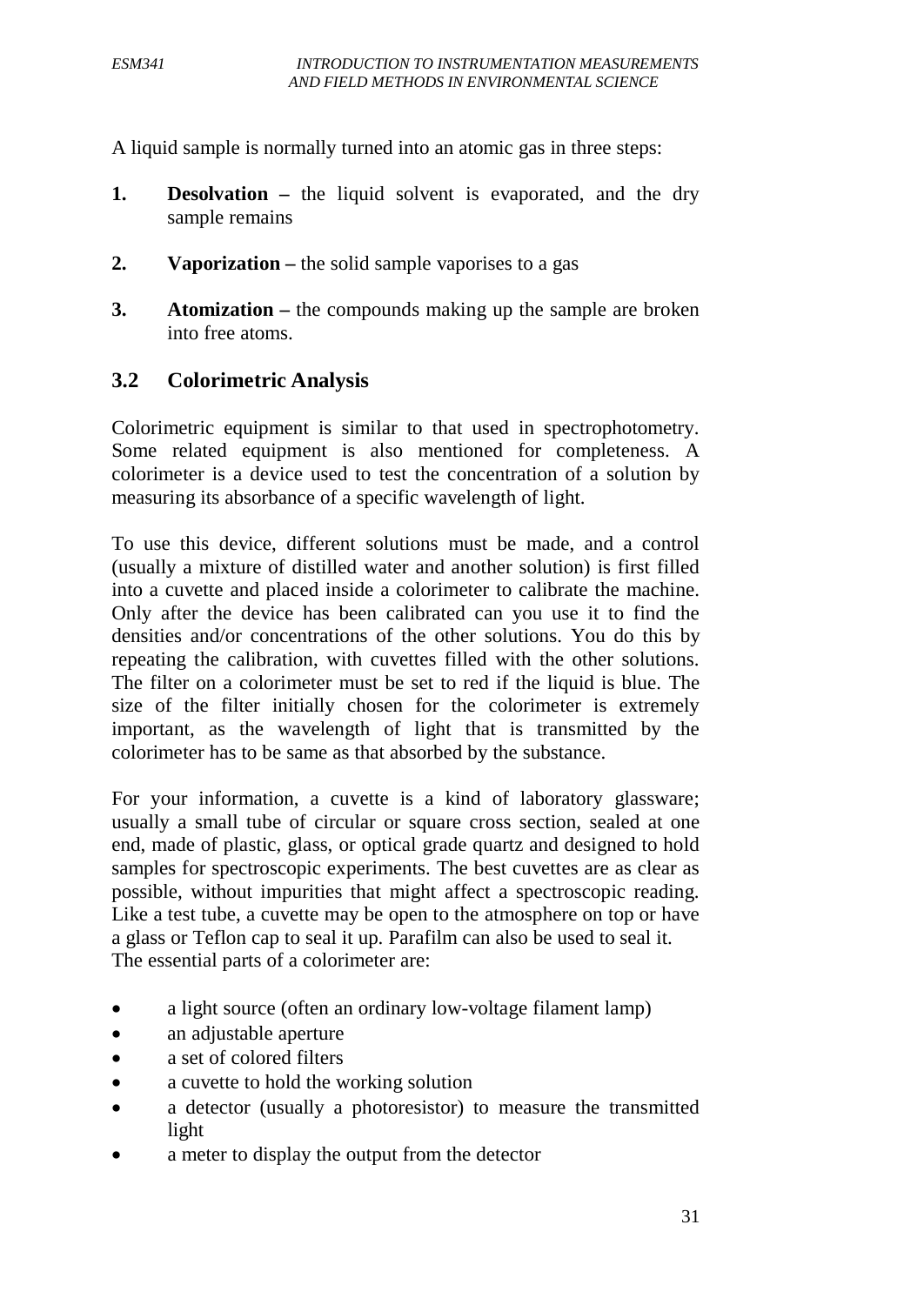In addition, there may be:

- a voltage regulator, to protect the instrument from fluctuations in mains voltage.
- a second light path, cuvette and detector. This enables comparison between the working solution and a "blank", consisting of pure solvent, to improve accuracy.



**Fig. 5.2:** Composition of a typical colorimeter

#### **3.3 Mass Spectrometry**

This is an analytical technique that identifies the chemical composition of a compound or sample based on the mass-to-charge ratio of charged particles. A sample undergoes chemical fragmentation forming charged particles (ions). The ratio of charge to mass of the particles is calculated by passing them through electric and magnetic fields in a mass spectrometer.

The design of a mass spectrometer has three essential modules: an *ion source*, which transforms the molecules in a sample into ionized fragments; a *mass analyzer*, which sorts the ions by their masses by applying electric and magnetic fields; and a *detector*, which measures the value of some indicator quantity and thus provides data for calculating the abundances of each ion fragment present. The technique has both qualitative and quantitative uses, such as identifying unknown compounds, determining the isotopic composition of elements in a compound, determining the structure of a compound by observing its fragmentation, quantifying the amount of a compound in a sample, studying the fundamentals of gas phase ion chemistry (the chemistry of ions and neutrals in a vacuum), and determining other physical, chemical, or biological properties of compounds.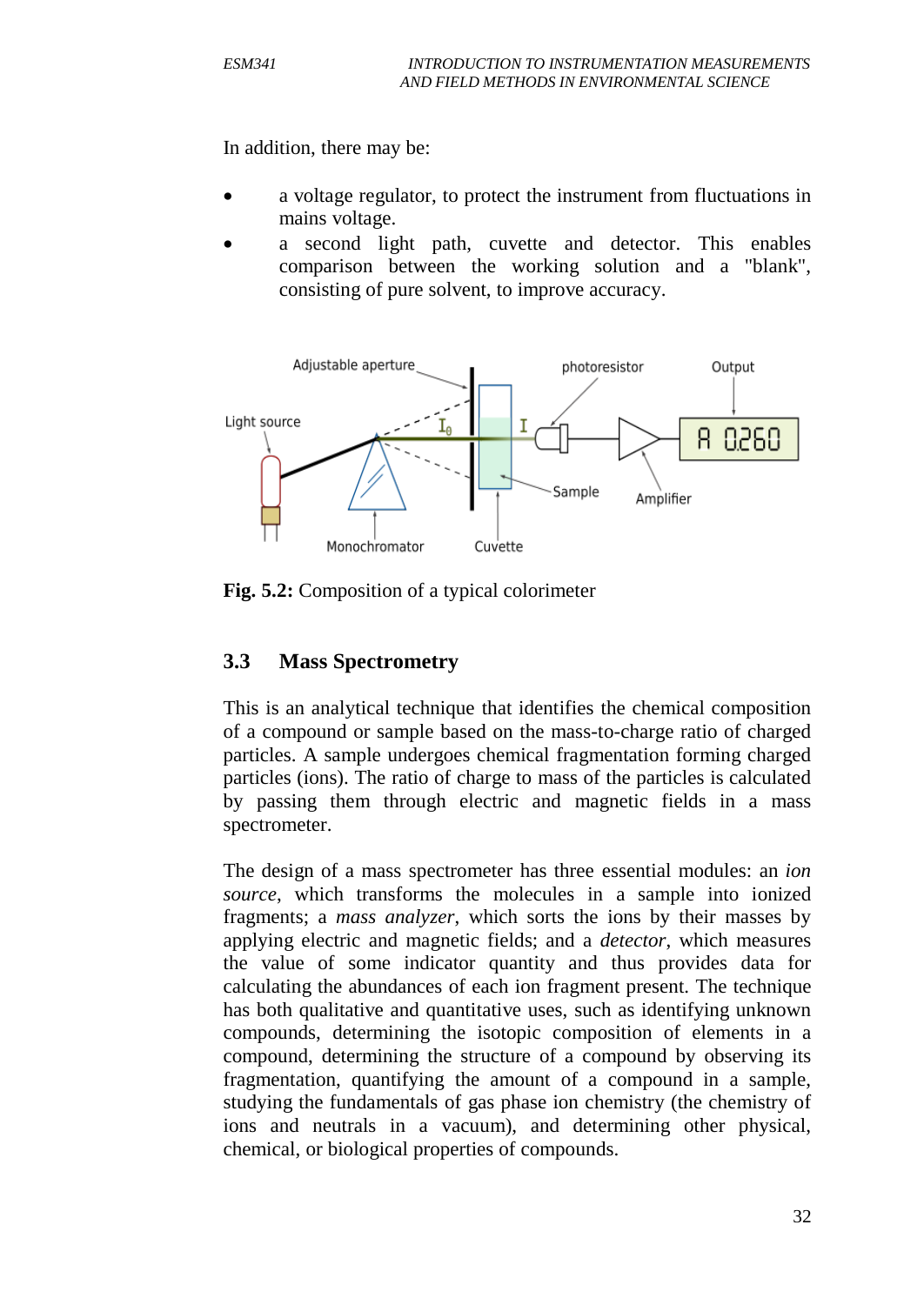

**Fig. 5.3:** an operational scheme of a Mass Spectrometer

#### **3.4 Chromatography**

**Chromatography** is the collective term for a family of laboratory techniques for the separation of mixtures. It involves passing a mixture dissolved in a "mobile phase" through a *stationary phase*, which separates the analyte to be measured from other molecules in the mixture and allows it to be isolated.

Data Analysis

Chromatography may be preparative or analytical. Preparative chromatography seeks to separate the components of a mixture for further use (and is thus a form of purification). Analytical chromatography normally operates with smaller amounts of material and seeks to measure the relative proportions of analytes in a mixture. The two are not mutually exclusive. The procedure could be specific, examples of wich are GC and ion exchange chromatography.

Gas chromatography (GC), also sometimes known as Gas-Liquid chromatography, (GLC), is a separation technique in which the mobile phase is a gas. Gas chromatography is always carried out in a column, which is typically "packed" or "capillary".

GC is based on a partition equilibrium of analyte between a solid stationary phase (often a liquid silicone-based material) and a mobile gas (most often Helium). The stationary phase is adhered to the inside of a small-diameter glass tube (a capillary column) or a solid matrix inside a larger metal tube (a packed column). It is widely used in analytical chemistry; though the high temperatures used in GC make it unsuitable for high molecular weight biopolymers or proteins (heat will denature them), frequently encountered in biochemistry, it is well suited for use in the petrochemical, environmental monitoring, and industrial chemical fields. It is also used extensively in chemistry research.

Ion exchange chromatography utilizes ion exchange mechanism to separate analytes. It is usually performed in columns but the mechanism can be benefited also in planar mode. Ion exchange chromatography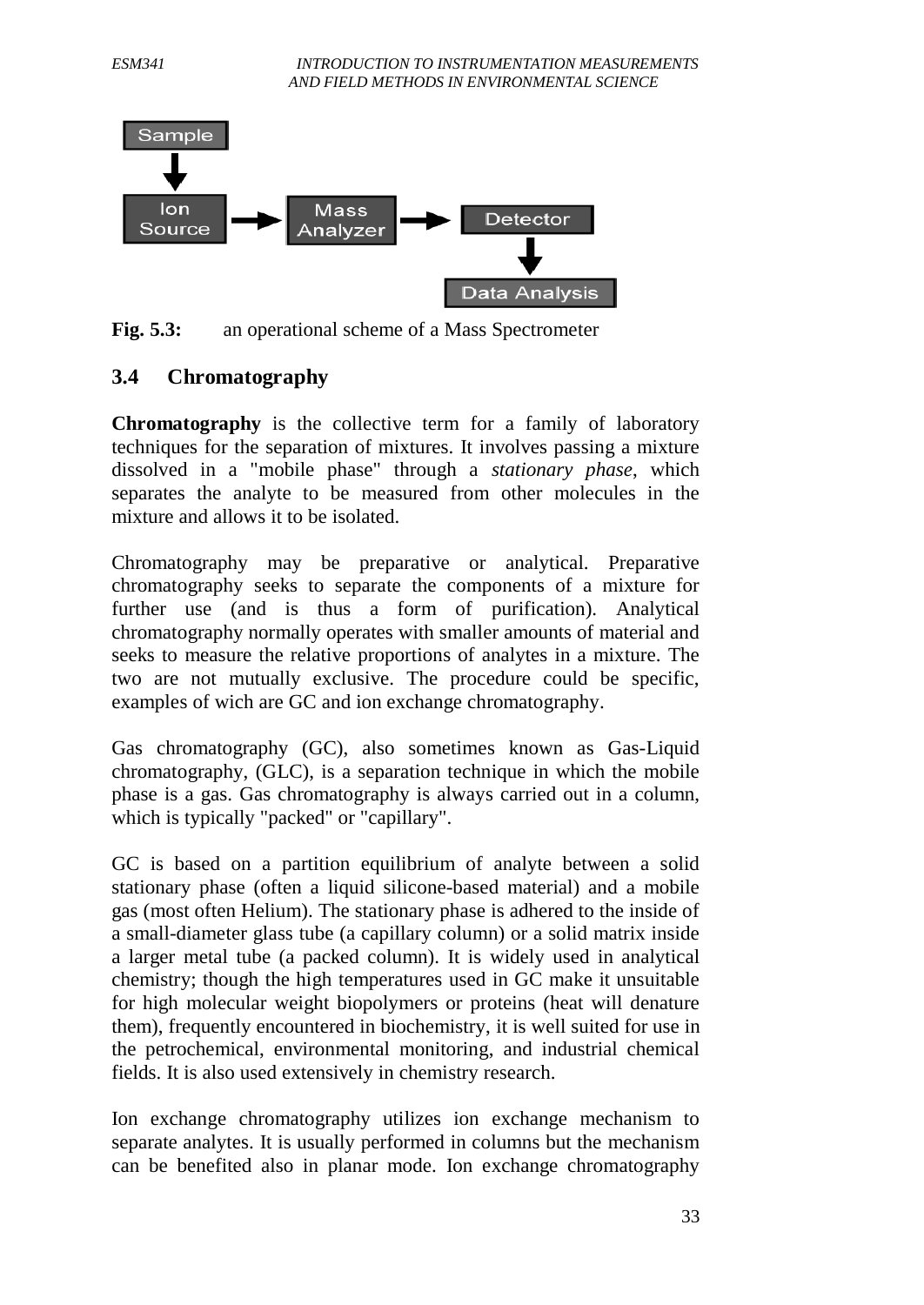uses a charged stationary phase to separate charged compounds including amino acids, peptides, and proteins. In conventional methods the stationary phase is an [ion exchange resin](http://en.wikipedia.org/wiki/Ion_exchange_resin) that carries charged functional groups which interact with oppositely charged groups of the compound to be retained. Ion exchange chromatography is commonly used to purify proteins using FPLC.

#### **4.0 CONCLUSION**

So far you have learnt about the operations of some laboratory equipments, i.e. AAS, colorimeter, chromatography system and a mass spectrometer. But there are many more questions to answer. Which properties of samples will these techniques determine; metals, non metals or gases? These are the issues to think about and ask your teacher in the class.

# **5.0 SUMMARY**

The unit has introduced us to some methods for the determination of some basic ions in scientific investigations. Three important methods have been highlighted, and these include the AAS, chromatography, mass spectrometry and chromatography techniques. These have been briefly discussed and their principles of operations. But now, it is essential that you attempt these questions to assess your understanding of this unit.

#### **6.0 TUTOR-MARKED ASSIGNMENT**

- 1. Make a contrast among AAS, Colorimeter, Mass Spectrometer and chromatography system.
- 2. What features are common to the three techniques?

# **7.0 REFERENCES/FURTHER READING**

- American Public Health Association, American Water Works Association, and Water Environment Federation. (2005). *Standard Methods for the Examination of Water and Wastewater, 21st edition.* American Public Health Association, Washington, D.C
- Atomic Absorption and Fluorescence Spectrophotometry with a Carbon Filament Atom Reservoir, Part IX: *The direct Determination of Silver and Copper in Lubricating Oils*, J.F. Alder, and West, T.S., Anal. Chim. Acta., 58**,** 331 (1972).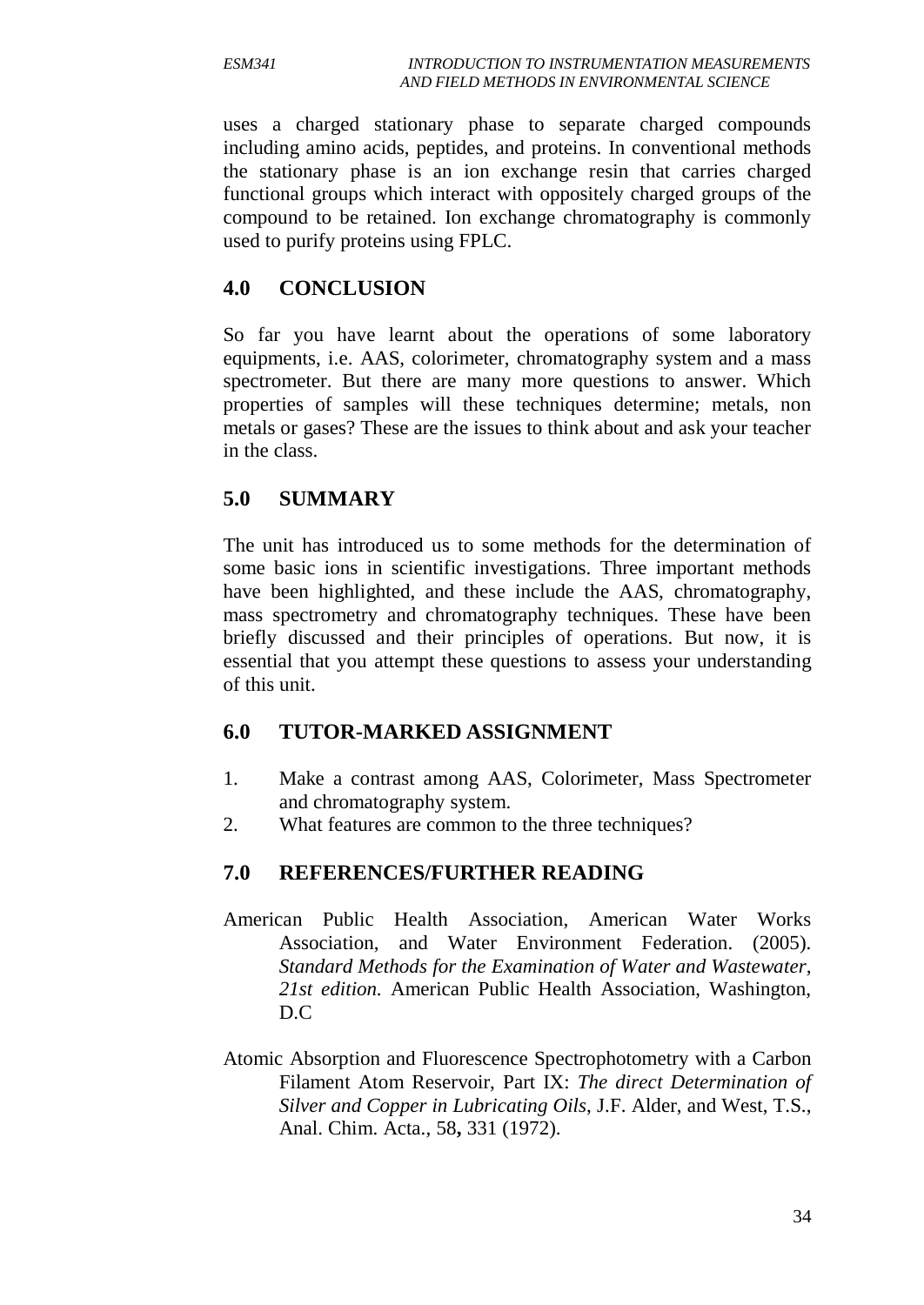# **MODULE 2**

- Unit 1 Instrumentation for Air Sampling and Analyses
- Unit 2 Integrated or Long Term Air Sampling
- Unit 3 Sampling as an Instrument for Environmental Investigation
- Unit 4 Ouality Control Assurance in Sampling

# **UNIT 1 INSTRUMENTATION FOR AIR SAMPLING AND ANALYSES**

# **CONTENTS**

- 1.0 Introduction
- 2.0 Objectives
- 3.0 Main Content
	- 3.1 Types of Air Sampling Instrumentation
	- 3.2 Features of Grab Air Sampling
- 4.0 Conclusion
- 5.0 Summary
- 6.0 Tutor-Marked Assignment
- 7.0 References/Further Reading

# **1.0 INTRODUCTION**

Determination of the gases in air is a complex task because of the wide variety of compounds of interest and the lack of standardised sampling and analysis procedures. This unit will introduce you to the procedure and instrumentation of carbon monoxide (CO) and carbon IV oxide  $(CO<sub>2</sub>)$ , nitrogen IV oxide  $(NO<sub>2</sub>)$ , aerosols and particulate matter. Please note that this unit will only discuss one of the two identified methods of air sampling, the grab or short term method. You are also advised to check the manual of any equipment you adopt for use in analysis for specific information. Notwithstanding the methods discussed in this material are accepted worldwide.

# **2.0 OBJECTIVES**

At the end of this unit, you should be able to:

- identify the types of instrumentation for air sampling
- identify and describe the methods of air sampling for short term analysis
- assess the features of grab approach to air sampling.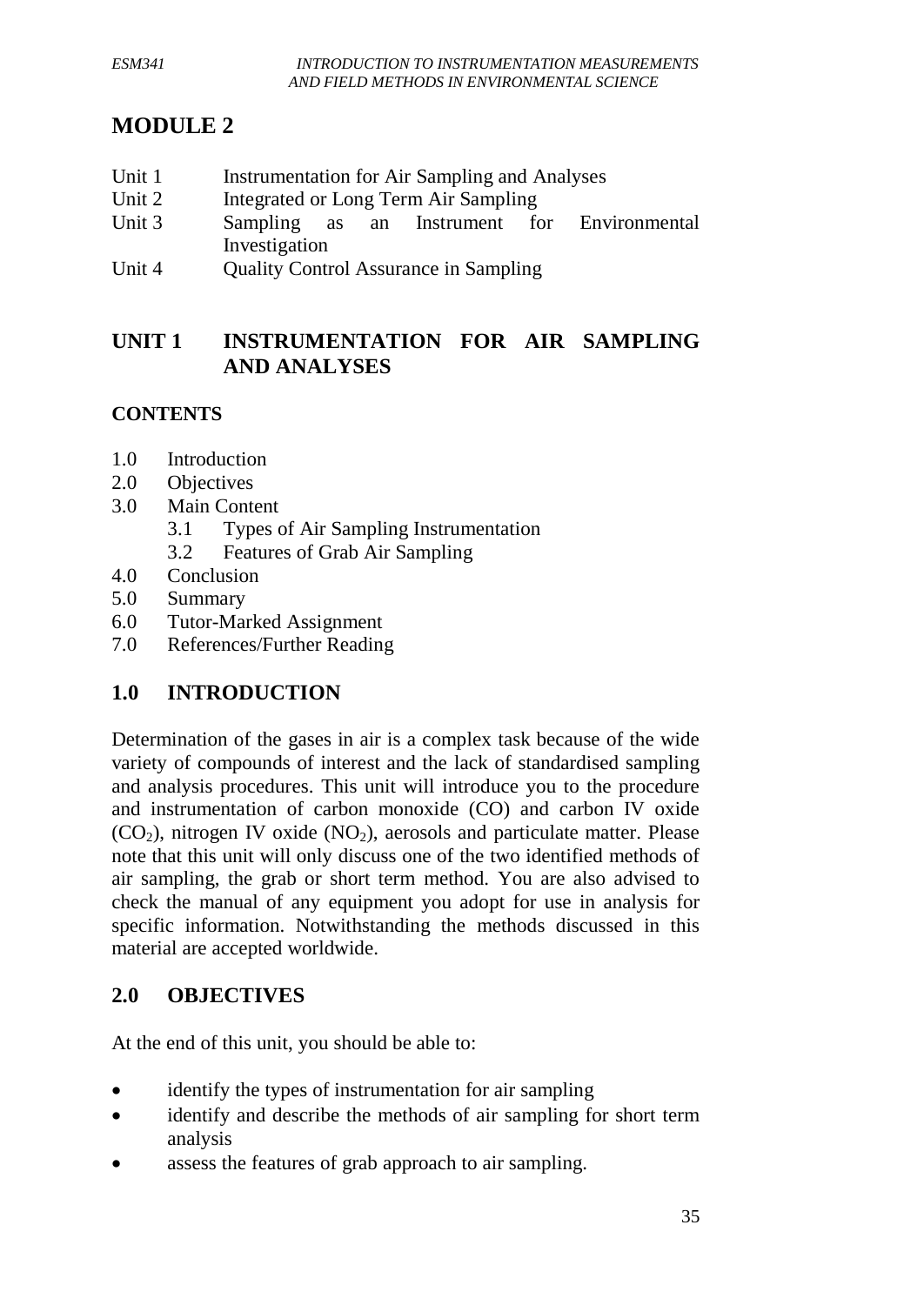# **3.0 MAIN CONTENT**

#### **3.1 Types of Air Sampling Instrumentation**

Two kinds of air sampling instrumentation are known. They are:

- 1. methods requiring laboratory analysis of collected samples; and
- 2. direct reading instrumentation capable of sampling a volume of air, performing immediate analysis internally, and displaying results visually

The first group of activities involved two methods, namely

- **1. Grab, instantaneous or short term:** using this approach, a volume of air containing a gaseous contaminant is collected over a short period of time, usually from seconds to less than 2 minutes. Results of the sample analysis are representative of the air – borne concentration of the contaminant, at the sampling location at that point in time.
- **2. Integrated (average or long term)** sample in which known volume of air is metered through an appropriate absorbing or adsorbing medium to remove the gaseous contaminant from the sample air stream. Depending on the circumstances, the sample period may vary from partial period sample of less than one hour to a full 8 hour sample. Analysis of these samples yield integrated, average, or long term data reflecting the overall condition of the air for that sample period.

# **3.1.1 Grab Samples**

Grab sampling is best employed in monitoring several phases of a cyclic process and for determining peak concentrations where levels of a contaminant generated by an activity vary over time. A wide spectrum of gas collection devises have been used to collect grab samples, including evacuated flasks, or metal cylinders, syringes, plastic bags, and gas and liquid – displacement containers

#### **3.1.1.1 Evacuated Containers**

These are usually heavy walled, glass containers ranging in size from 200 to 1000 cubic centimetres (cc), in which air has been partially or completely removed. These air collection devices have been successfully used in the mining industry.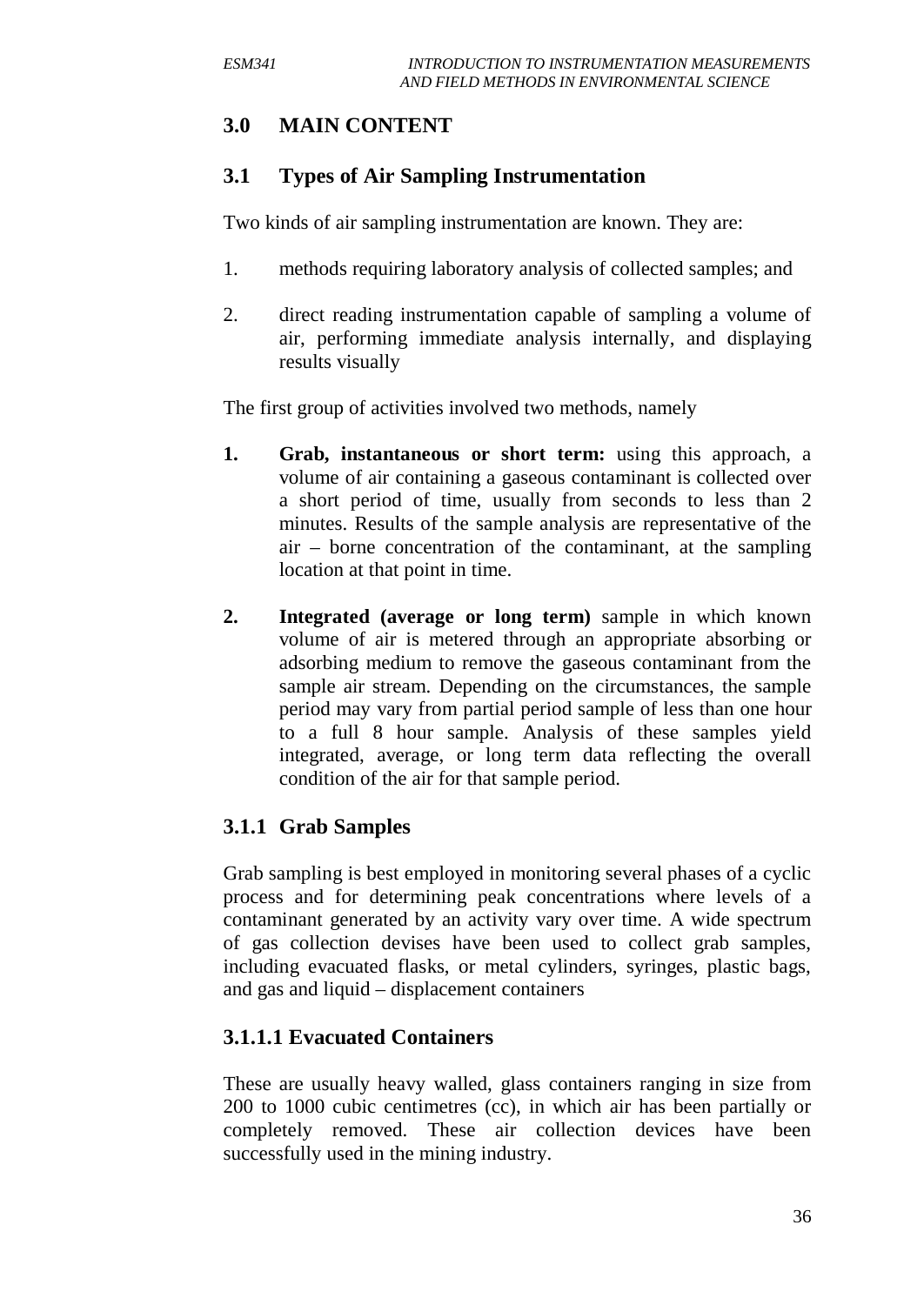

Fig. 6.1: A typical steel evacuated sampler

Modern Evacuated Containers are smaller, 50 to 250 cc glass bulbs that have been evacuated with a vacuum pump and he neck sealed by heating and drawing the open end to a tip during the final stages of evacuation. To collect an air sample, the etched tip of the bulb is broken; the surrounding atmosphere enters and fills it to atmospheric pressure. The container is then resealed and submitted to the laboratory for analysis.

Fig. 6.1 shows a lightweight, steal evacuated container lined with a non absorbing interior surface. It was first designed and used as a breath alcohol tester in forensic applications. Its use has however been presently extended to air sampling for a variety of organic vapours including benzene, methyl ethyl ketone, styrene, and vinyl chloride. Sample collection is achieved by pressing a button which activates the sampler. After the sample has been collected, the sampler is submitted to the laboratory for analysis.

With the availability of more sensitive analysis analytical instrumentation however, smaller sample volumes have been found to be adequate. This led to the use of 10 cc vacutainer syringe system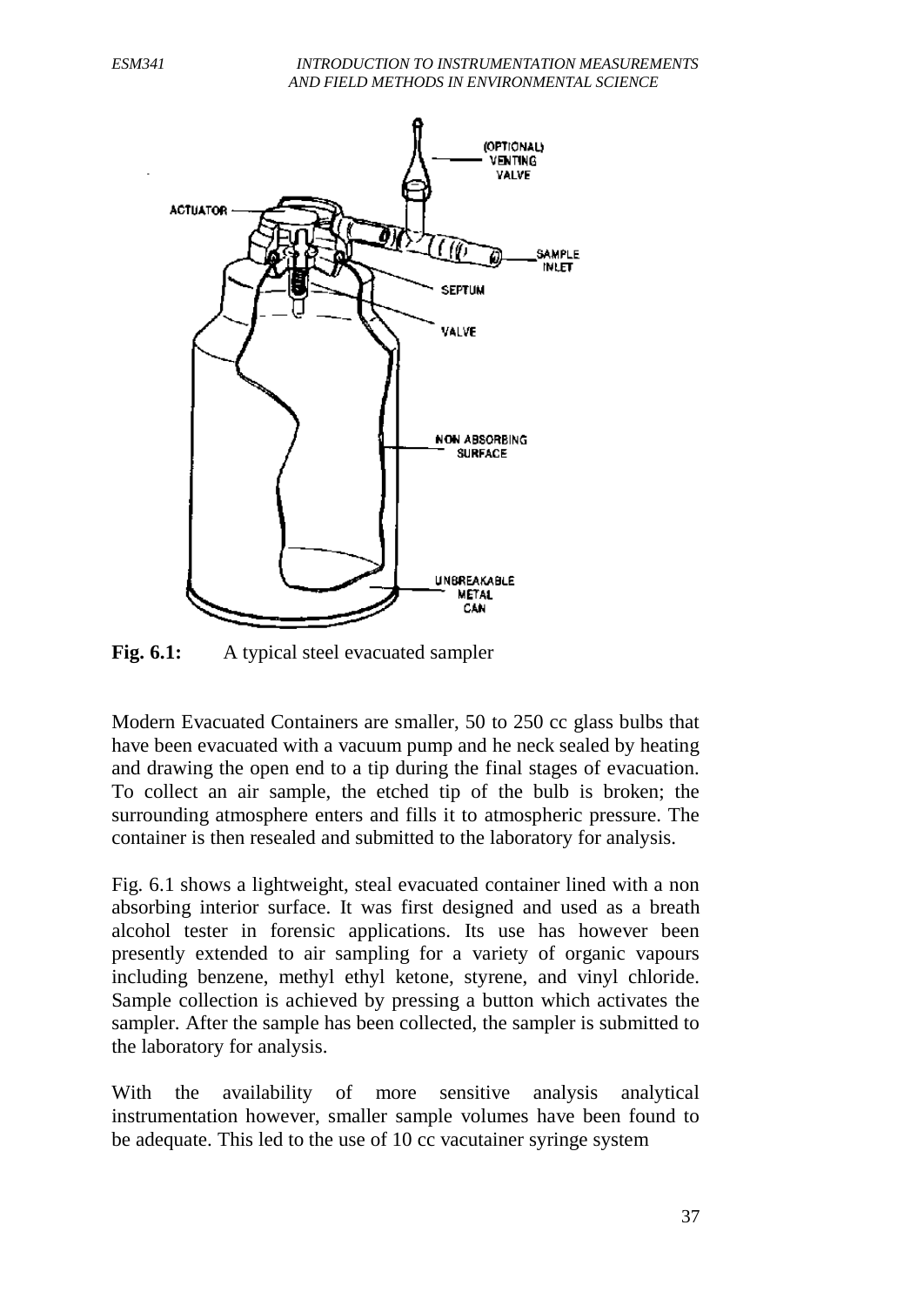#### **3.1.1.2 Vacutainer Syringe system**

The operation of this instrument is similar to that of the conventional hypodermic syringes. The vacutainer system is an evacuated glass test tube shaped vessel, capped with a self – sealing butyl rubber spectrum.



**Fig. 6.2:** A Vacutainer Syringe system

To draw a sample, the tube is inserted into a holder equipped with a needle which punctures the rubber septum allowing air from the surrounding atmosphere to be drawn into the tube. After the sample is drawn, the glass tube is removed from the holder and the septum self seals. Advantages of the Vacutainer system are that the syringes are small, light weight, economical, convenient and simple to use. Hypodermic syringes have also been used in similar way to collect air samples.

#### **3.1.1.3 Gas Sampling Bags**

These have been used successfully to collect air samples containing organic and inorganic gases and as a static system for the preparation of known concentrations of gases for the calibration of air sampling instrumentation. Grab bag sampling provides a simple, uncomplicated, and relatively economical means of collecting and transferring air samples to a laboratory for analysis.

An important feature of plastic bag sampling is that it offers the option of short term sampling or for a longer period, depending on the size of the bag and the pump flow rate. Common field application of this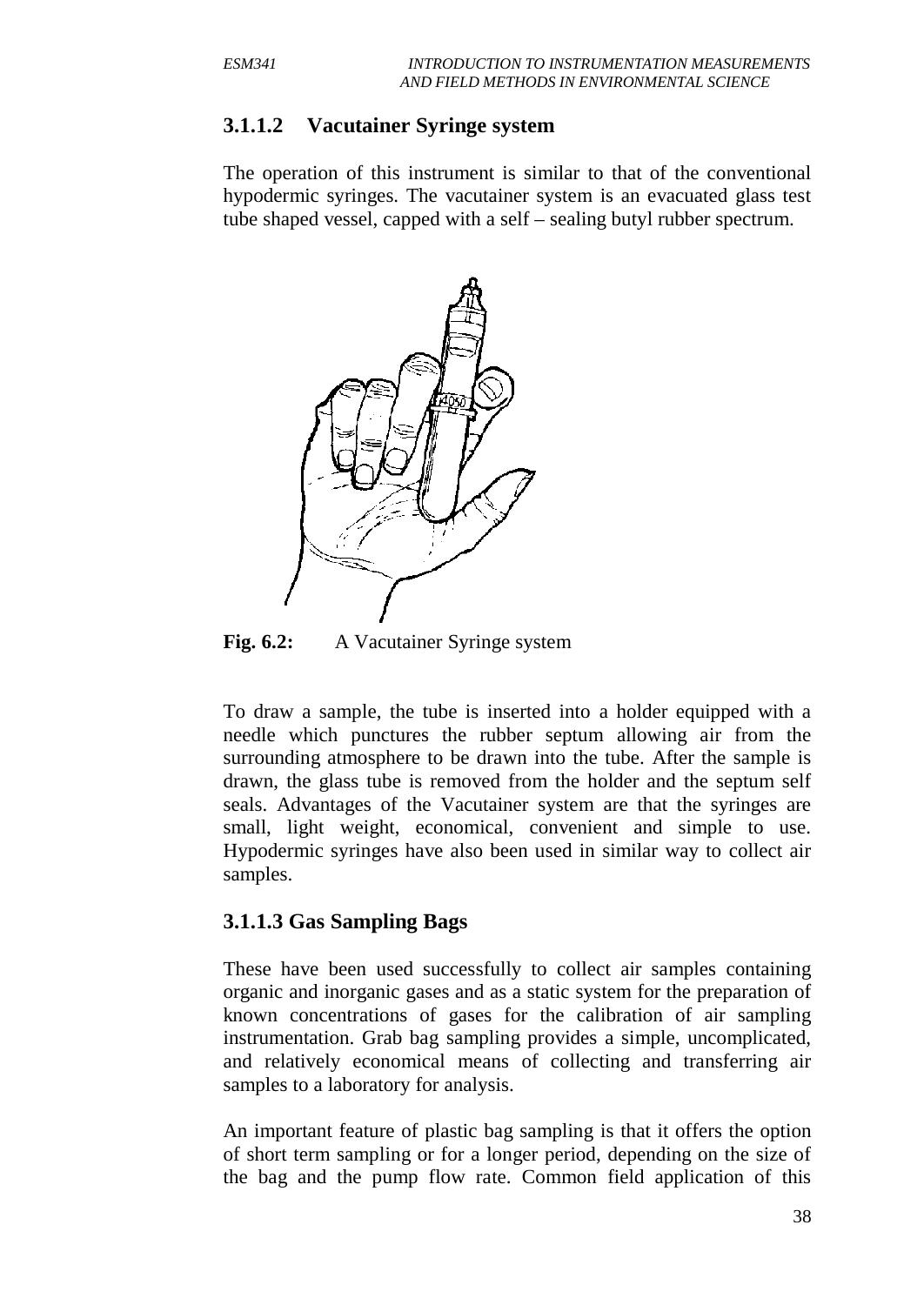technique is the use of a single portable analytical instrument to analyse multiple samples on site (where they are collected). Immediate on  $-$  site testing of a gas has an important advantage in that it greatly reduces the possibility of gas decomposition before analysis.

Plastic bags are commercially available and come in a variety of sizes and shapes with the  $1 - 15$  litre volume appearing to be the most useful for grab or short term sampling. In addition, most plastic air sampling bags can be obtained with a number of convenient accessories, such as twist – lock open and shut – off valves, through which air can be easily sampled or discharged, and special permanent or replaceable rubber septums, through which air samples can be removed with a syringe.

# **3.1.1.4 Gas or Liquid Displacement Collectors**

These are primarily  $250 - 300$  ml glass aspirator bulbs fitted with end tubes which can be conveniently opened and closed with a greased stop –cocks. Air samples are collected by aspirating the test atmosphere through the sample container with a suitable source of suction (bulb aspirator, hand pump, battery, or electrically operated vacuum pump) until its original content of air is replaced. Larger aspirator vessels can be used where large volumes of test atmosphere or longer term sampling are required.

Air samples can also be collected by liquid displacement. This method entails filling the container with a suitable liquid (usually water) and allowing it to drain out at sampling location, whereupon the test atmosphere enters the container as the liquid is displaced. Application of this method is limited to gases which are insoluble or non reactive with the displaced liquid. Although these methods were once routinely used for collecting air samples in work atmospheres and in laboratory studies, they receive little use today in developed countries because of more convenient and accurate methods.

#### **3.1.2 Features of Grab Air Sampling**

Because the quantity of material collected with gas sampling is often small, sensitive analytical methods are required to test and measure concentrations of the gaseous contaminant collected. This has been a limiting factor in using the grab sample in the past. Consequently, grab sampling has, to a large extent been restricted to the collection of gross quantities of gases in the air such as methane, oxygen, carbon dioxide, carbon monoxide, and nitrogen. However the use of grab samples for the collection of low levels of gaseous contaminants has been greatly extended by advances in the refinement of sensitive analytical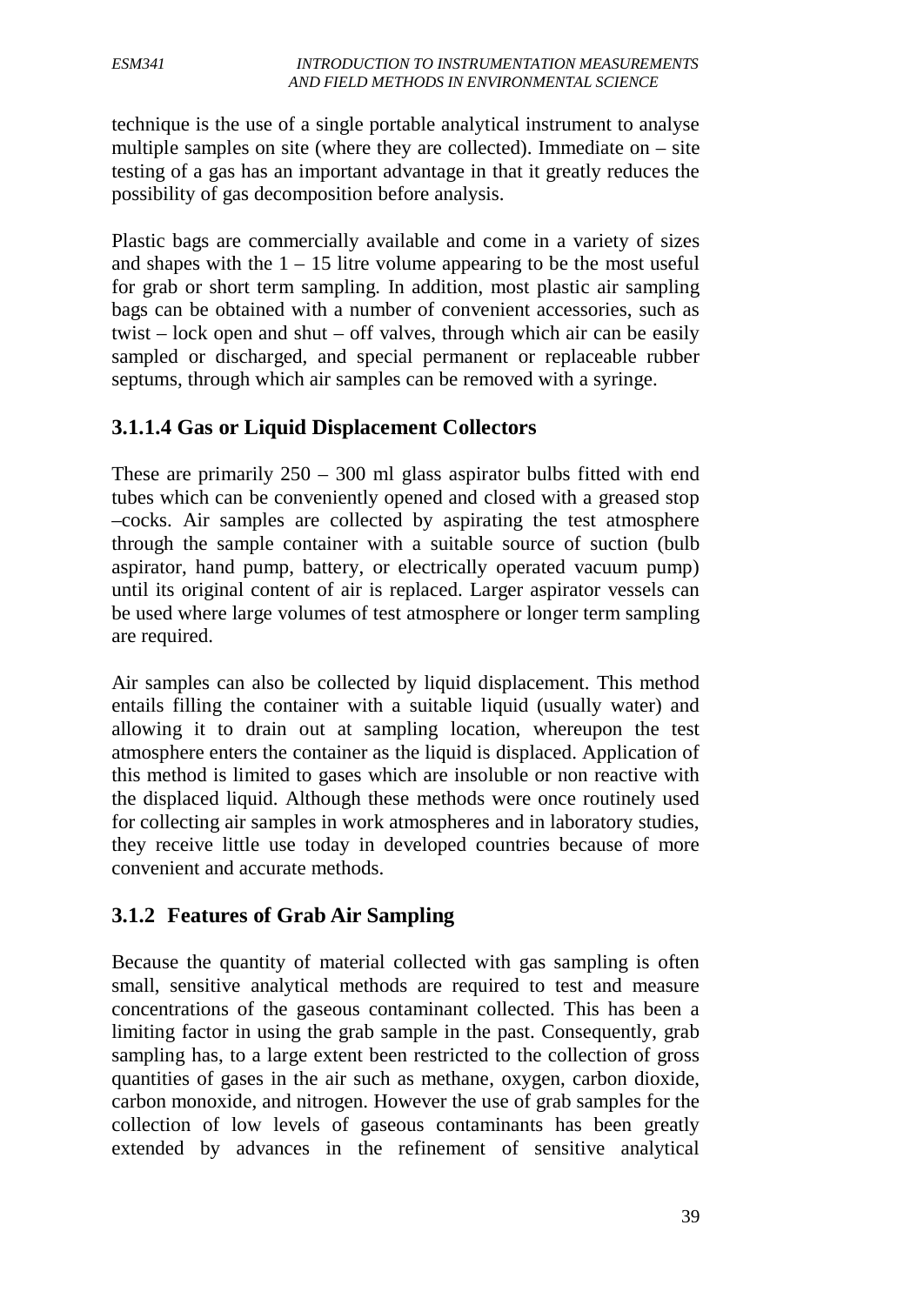procedures and instruments based on chromatography and spectrophotometry.

Grab samplers should not be used to collect reactive gases such as hydrogen sulphide, oxides of nitrogen, sulphur oxides, etc unless the samples can be analysed within a short time after collection. Without prompt analysis, these gases can react with dust particles, moisture in the stopper, sealant compounds, and the glass container to alter a sample's chemical composition and result in an erroneous estimate of the concentration. This problem can sometimes be overcome by collection the reactive gas in a convectional vacuum – type (evacuated) sample container prepared with an appropriate absorbing reagent to stabilise and preserve the sample until analysis can be accomplished.

Another important feature of grab sampling is that the collection efficiency is normally 100%. However, sample decay can occur for several reasons. To limit or avoid this source of error, after introducing the sample of contaminated air into the container, it should be properly sealed to prevent sample loss and analysed in the field or submitted to the laboratory as soon as possible.

Unlike convectional liquid and solid sorbent sampling, gas flow measurements are not necessary with grab sampling devices because the air sample collected can be metered directly from the sample container into the analytical instrument, or measured volumes of the air sample can be drawn from the sampling device with a syringe and injected directly into the injection port of the analytical instrument. However, it is necessary to include the temperature and pressure (normally  $25^{\circ}$ C and 760mm mercury) at which the air sample was collected in order that results of the sample analysis can be reported in terms of standard conditions.

#### **4.0 CONCLUSION**

In conclusion we learnt about the various types of air sampling instrumentation. The various Grap Samples were also discussed in this unit.

#### **5.0 SUMMARY**

This unit has demonstrated the importance of air sampling. You have learnt that there are two basic types; grab and integrated approaches. You have also learnt the different instruments used for grab samples as well as the specific importance of each. This unit has equally revealed to you some features of grab samples. You should therefore be able to do the following Tutor-Marked Assignment.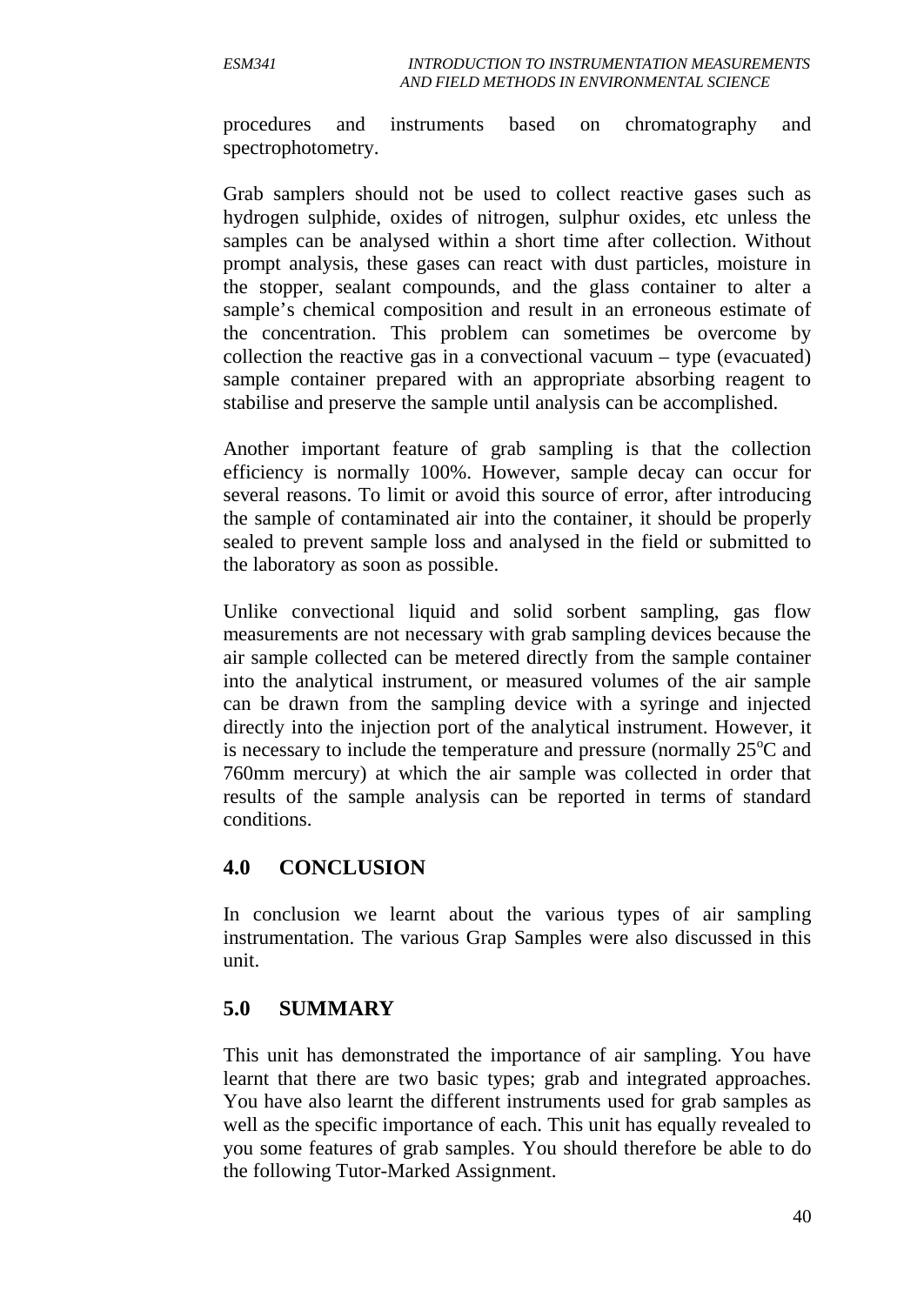#### **6.0TUTOR-MARKED ASSIGNMENT**

- 1. State 2 differences between grab sampling and integrated sampling procedures air study.
- 2. Write 3 features of the grab samples.
- 3. Mention 4 instruments for grab sampling of the air

#### **7.0 REFERENCE/FURTHER READING**

Platt, U. (1999). *Modern Methods of the Measurement of Atmospheric Trace Gases.* Invited Lecture, Phys. Chem. Chem. Phys., 1, 5409  $-5415.$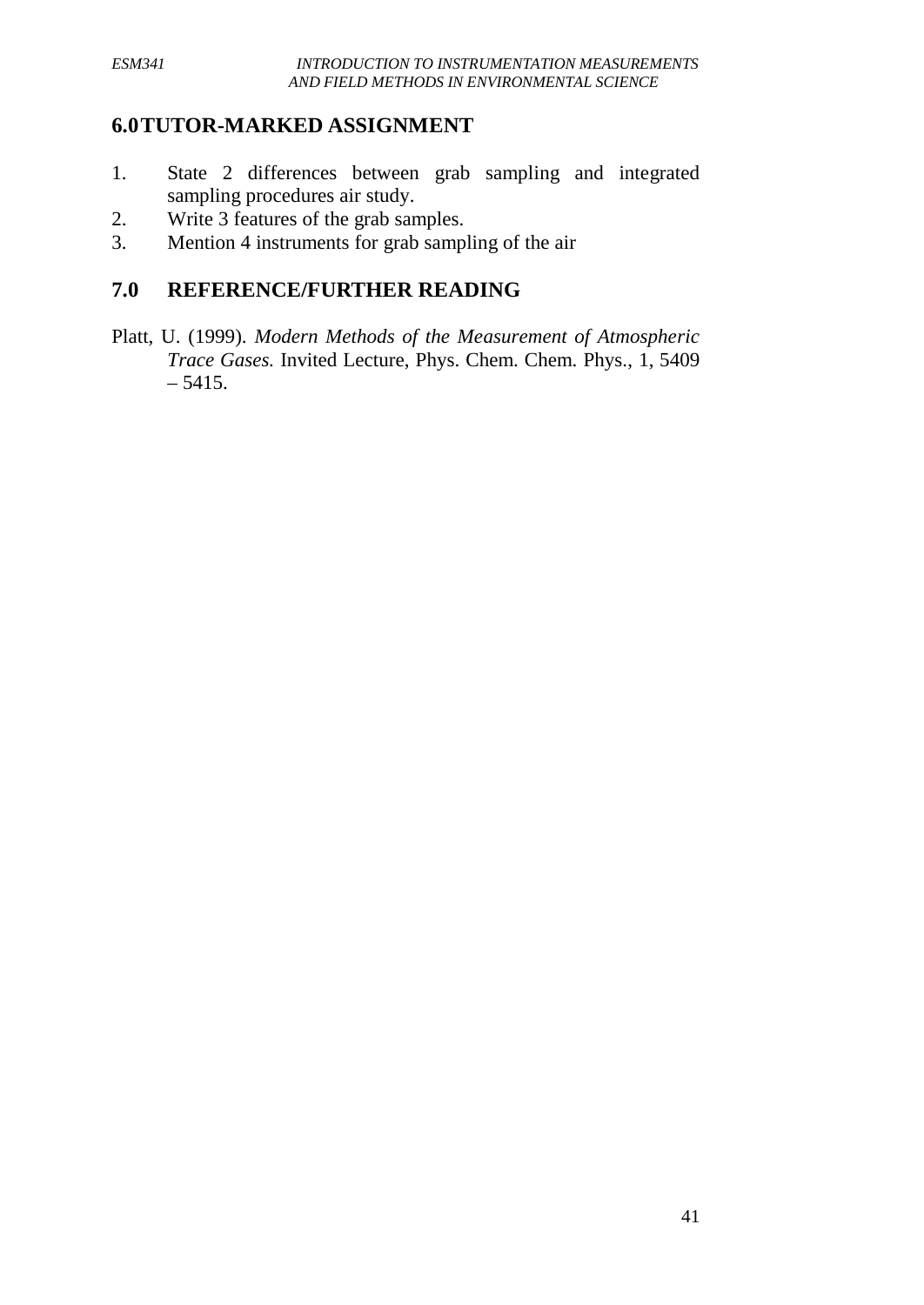# **UNIT 2 INTEGRATED OR LONG TERM AIR SAMPLING**

#### **CONTENTS**

- 1.0 Introduction
- 2.0 Objectives
- 3.0 Main Content
	- 3.1 The Principle of Absorption
	- 3.2 Examples of Integrated Air Samplers
- 4.0 Conclusion
- 5.0 Summary
- 6.0 Tutor-Marked Assignment
- 7.0 References/Further Reading

# **1.0 INTRODUCTION**

Integrated sampling procedure for air borne gaseous agents is desired when (a) significant temporal variation is noticed in the volume of the contaminant(s) (b) when ambient concentrations of the contaminant (s) are low and sampling over an extended period of time is required to satisfy the sensitivity requirements of the analytical method, and / or (c) to obtain reliable estimate of the concentration of the contaminant in the air and the exposure of the people to it.

The collection of integrated samples usually involves extraction and concentration of gaseous contaminants from a sample air stream, employing the principles of absorption, adsorption or condensation. However, only those dealing with the principle of absorption will be treated in this course material. You are therefore expected to be able to do the following tasks at the end of this unit

#### **2.0 OBJECTIVES**

At the end of this unit, you should be able to:

- describe the conditions necessary for the adoption of integrated sampling procedure
- describe some integrated air sampling instruments.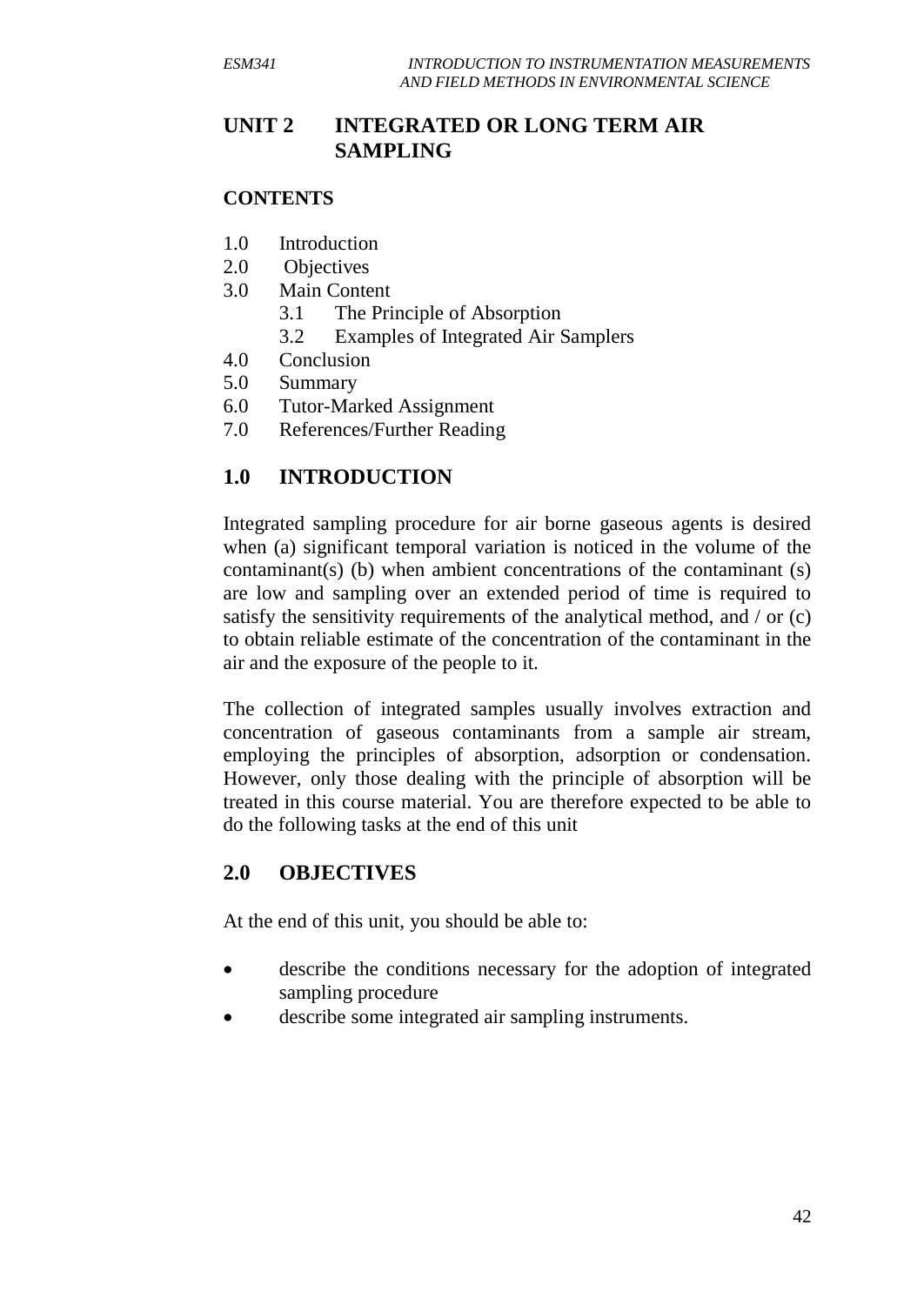# **3.0 MAIN CONTENT**

#### **3.1 The Principle of Absorption**

In this method the gaseous contaminant is extracted from the sampled air stream and concentrated in solution by drawing it through an absorbing liquid or reacting it with an absorbing reagent. Four basic absorbers can be used: simple gas wash bottles, spiral or helical absorbers, fritted bubblers, and glass beaded columns. The selection of an appropriate absorbing device depends upon the solubility and reactivity of the gaseous agent been collected.

#### **3.2 Examples of Integrated Air Samplers**

*Simple gas wash bottles* such as the Greenberg – Smith and midget impinger are suitable for sample collection of non reactive gases that are highly soluble in absorbing liquids and form near perfect solutions such as methanol in water and esters in alcohols. High collection efficiency can also be achieved by utilising specific absorbing reagents which react rapidly with the gaseous contaminant, chemically changing it to a more stable form. The midget impinger has been the most widely used gas washing bottle for sampling of gases. They can be used to collect general area air samples from a stationary point position; they can be held to a point device breathing zone samples.



**Fig. 7.1:** A midget impinger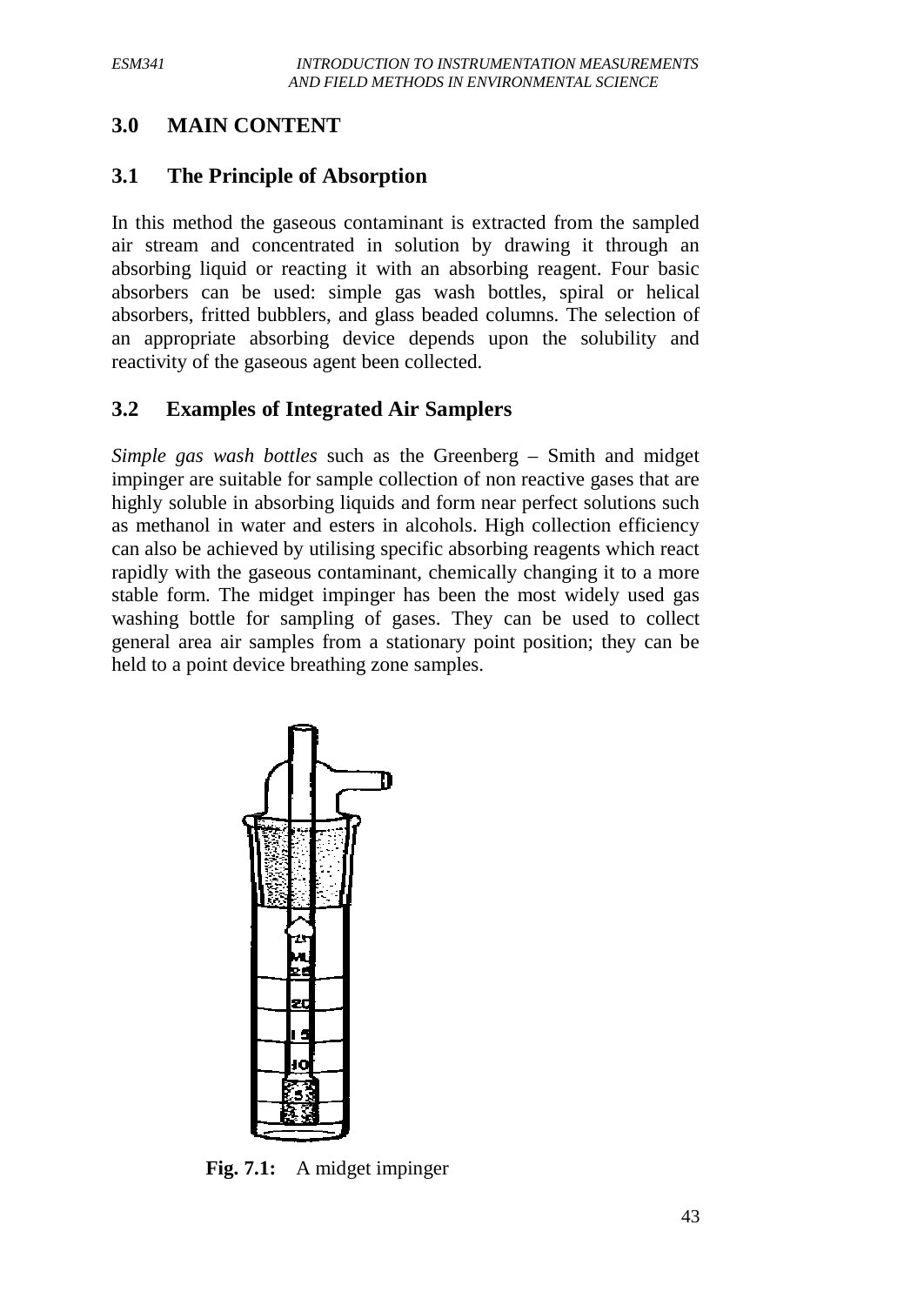A serious problem often encountered in the field is accidental spillage of the absorbed liquid by the field man bending over and inverting the impinger. However, spillproof impringers have been developed and are commercially available. The collection efficiency can be increased by entraining two or more impingers in series.

#### **Spiral Type Absorbers**

These are examples of gas wash bottles that can be used to collect gaseous substances that are only moderately soluble or slow reacting with reagents in the absorbing medium. These absorbers are essentially the same as those for simple gas wash bottles except that the spiral or helical structure design provides for higher collection efficiency by forcing the air sample to travel a spiral or helical path through the liquid. This takes five to ten times longer than the simple wash bottle; allows a longer contact between the sampled air and the absorbing solution.



**Fig. 7.2:** Spiral absorber

#### **Fritted Bubblers**

These are the most commonly used absorbing devices in the field today for sampling gaseous air contaminants in ambient work atmospheres. They are more efficient collectors than simple gas wash bottles and can be used to collect gases that are only slightly soluble or reactive with the absorbing liquid medium. The principle involves drawing the air sample through a sintered or fritted glass bubbler which is submerged in an absorbing solution or reagent. As the sampled air is drawn through the fritted bubbler, many small bubbles and a heavy froth develop,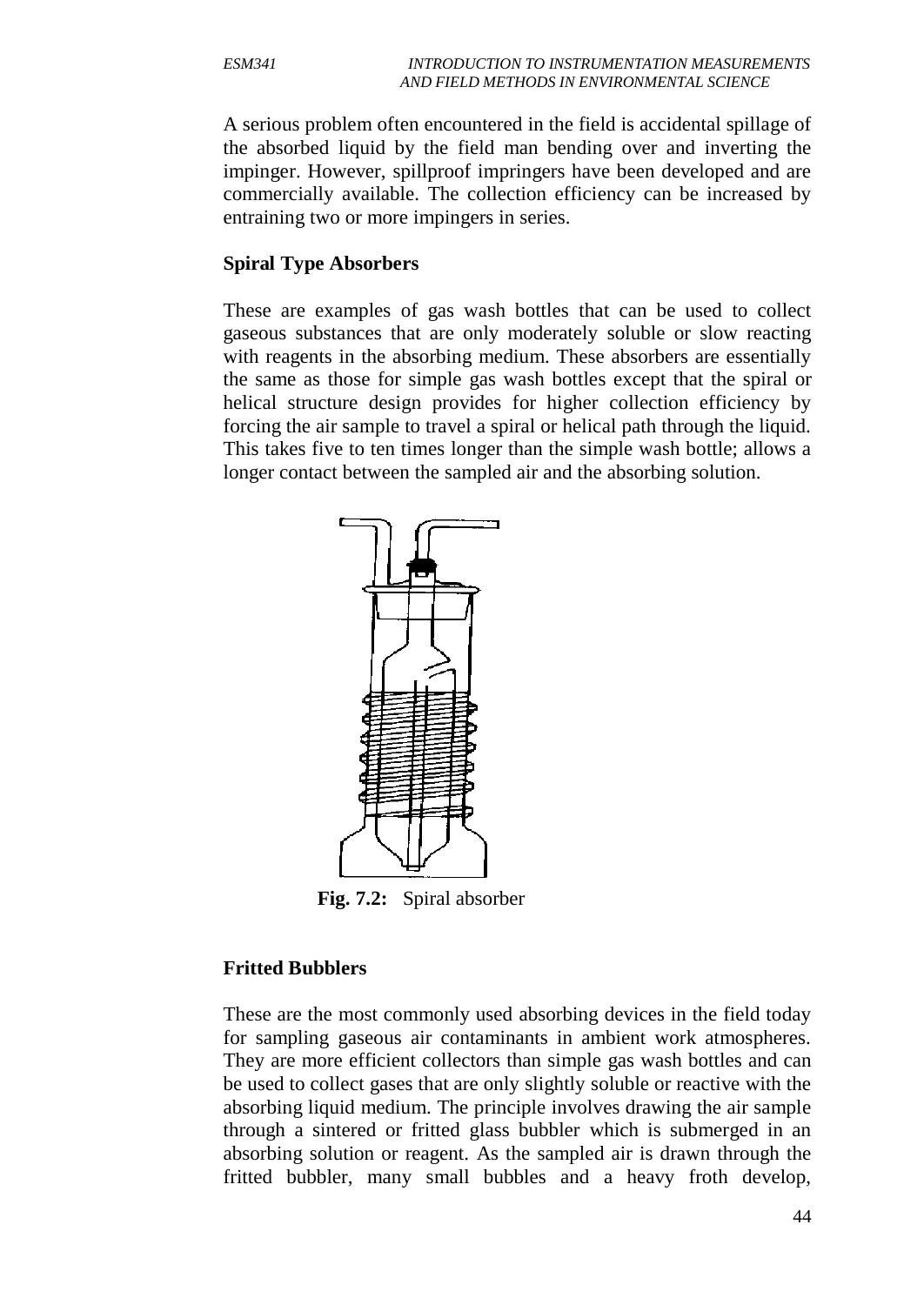increasing the surface area and contact time between the gaseous contaminant and the absorbing solution. Air bubble size is dependent upon the nature of the absorbing liquid and diameter of the orifices from which the bubbles emerge.



**Fig. 7.3:** Fritted bubbler

Frits are classified as fine, coarse and extra coarse depending on the number of openings per unit area. Coarse frits are used when a rapid sample rate is desired and when the gaseous contaminant sampled is appreciably soluble and/or reactive in the absorbing liquid medium. Medium porosity frits are used gases that are more difficult to collect, and fine porosity frits are used for highly volatile gaseous substances that are extremely difficult to collect. In general, smaller bubbles and greater generated froth effectuate greater surface area and contact time between the gaseous contaminant and the absorbing solution – hence, greater collection efficiency. Columns packed with glass pearl beads coated with an appropriate absorbing medium are used in special situations where a concentrated solution of a gaseous contaminant is required. The beads provide a large surface area for collection of the gaseous contaminant. This absorption method has been used successfully in the past to collect benzene and other aromatic hydrocarbon vapours in nitric acid.

#### **4.0 CONCLUSION**

This unit has ended our concern for sampling in air survey. It however deals with the practices that are not peculiar to air sampling only but to every components of the earth system; all that you study as a student of environmental science student.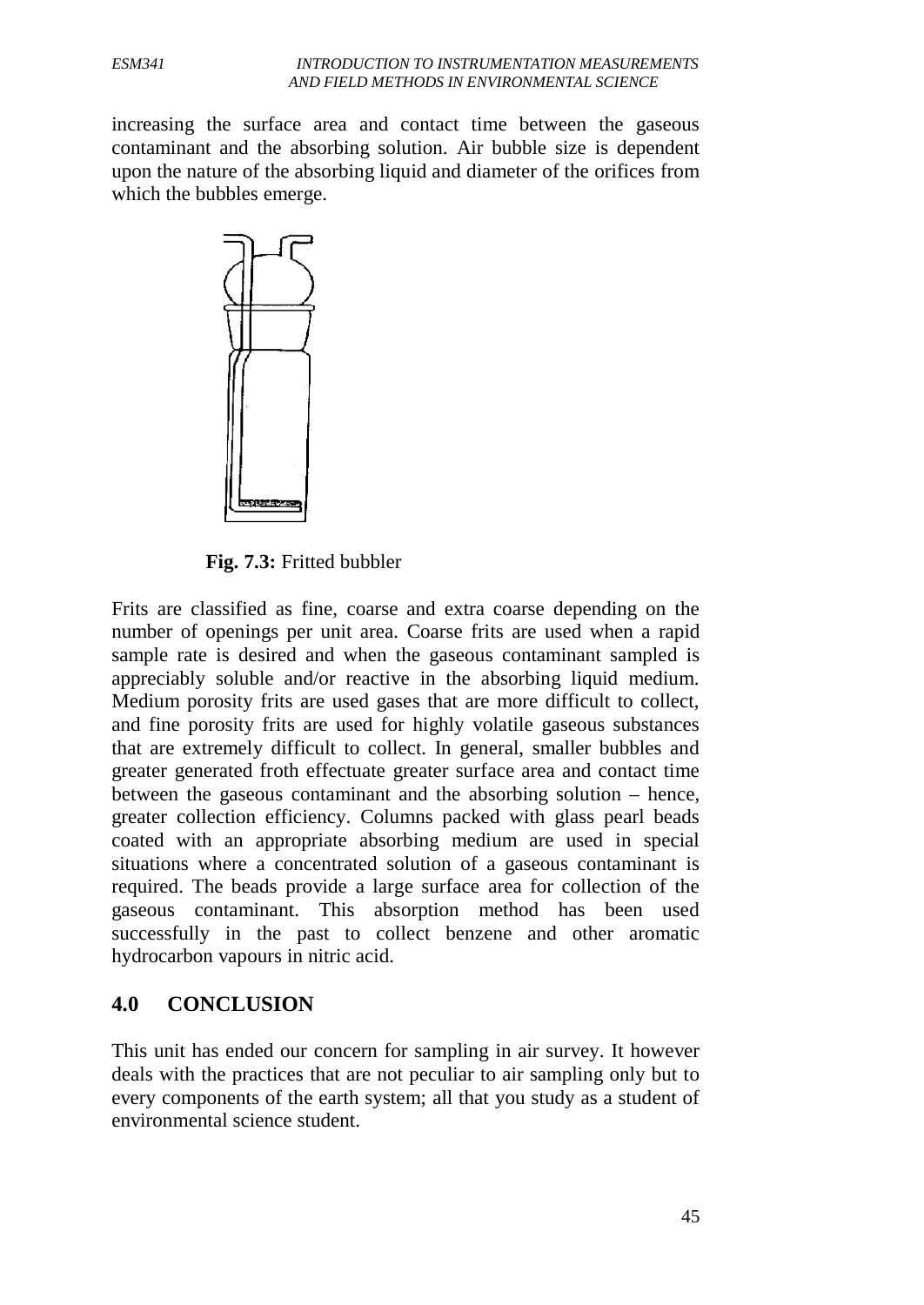# **5.0 SUMMARY**

The knowledge that you acquired from previous study should have been updated after reading this unit. Why do we need to adopt the integrated sampling procedure for air study and what are the instruments that could be used? This unit has highlighted the answers to these questions. It is therefore hope that you will not have problem with it. Well before venturing into that, you must answer the following questions to let us know that you have gained something from this unit.

#### **6.0 TUTOR-MARKED ASSIGNMENT**

- 1. State 3 reasons why integrated sampling procedure is desired.
- 2. Describe 2 instruments that are used for integrated air sampling.

# **7.0 REFERENCE/FURTHER READING**

Platt, U. (1999). *Modern Methods of the Measurement of Atmospheric Trace Gases*. Invited lecture, Phys. Chem. Chem. Phys., 1, 5409  $-5415.$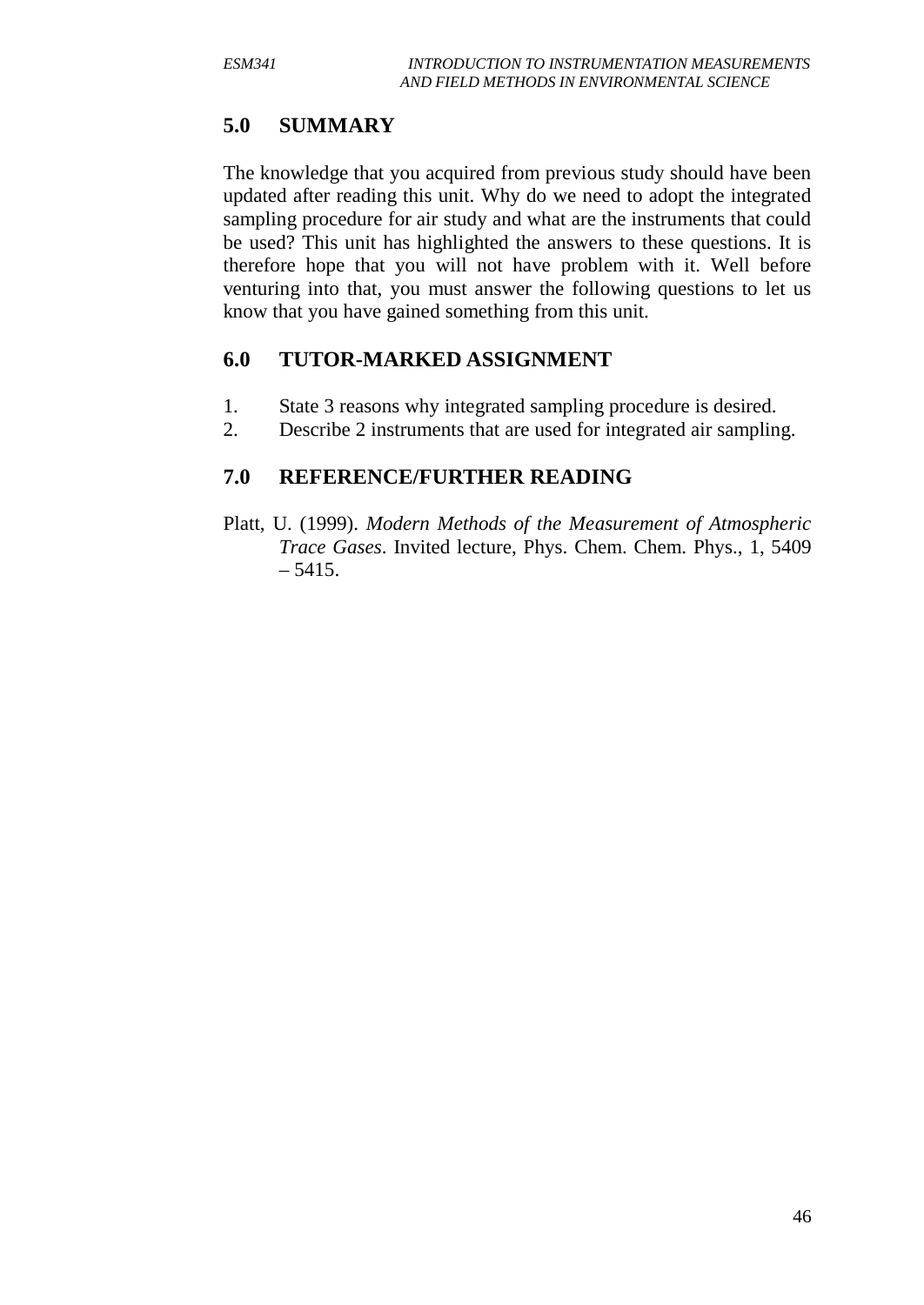# **UNIT 3 SAMPLING AS AN INSTRUMENT FOR ENVIRONMENTAL INVESTIGATION**

#### **CONTENTS**

- 1.0 Introduction
- 2.0 Objectives
- 3.0 Main Content
	- 3.1 What is the Purpose of Sampling?
	- 3.2 Sources of Bias and Error in Sampling
	- 3.3 Types of Samples
- 4.0 Conclusion
- 5.0 Summary
- 6.0 Tutor-Marked Assignment
- 7.0 References/Further Reading

# **1.0 INTRODUCTION**

The goal of science is to understand and explain the physical universe. Environmentalists observe the physical, chemical and biological (microbiological) world, and try to categorize and understand the phenomena they observe. This Lecture Unit is a discussion that attempts to introduce you to sampling and instrumentation in environmental researches. It is mainly designed to equip beginners with knowledge on the general issues on sampling; purpose, dangers and how to minimize them, types of sampling and guides for deciding the sample size. It is intended to prepare readers to the next series of activities on Instrumentation.

According to Webster(1985), to research is to search or investigate exhaustively. It is a careful or diligent search, studious inquiry or examination especially investigation or experimentation aimed at the discovery and interpretation of facts, revision of accepted theories or laws in the light of new facts or practical application of such new or revised theories or laws, it can also be the collection of information about a particular subject. For a clear flow of ideas, however, the definitions of sampling, population and sample are given.

**Sampling** is the act, process, or technique of selecting a suitable sample, or a representative part of a population for the purpose of determining parameters or characteristics of the whole population

A **population** is a group of individuals' persons, objects, or items from which samples are taken for measurement.

A **sample** is a finite part of a statistical population whose properties are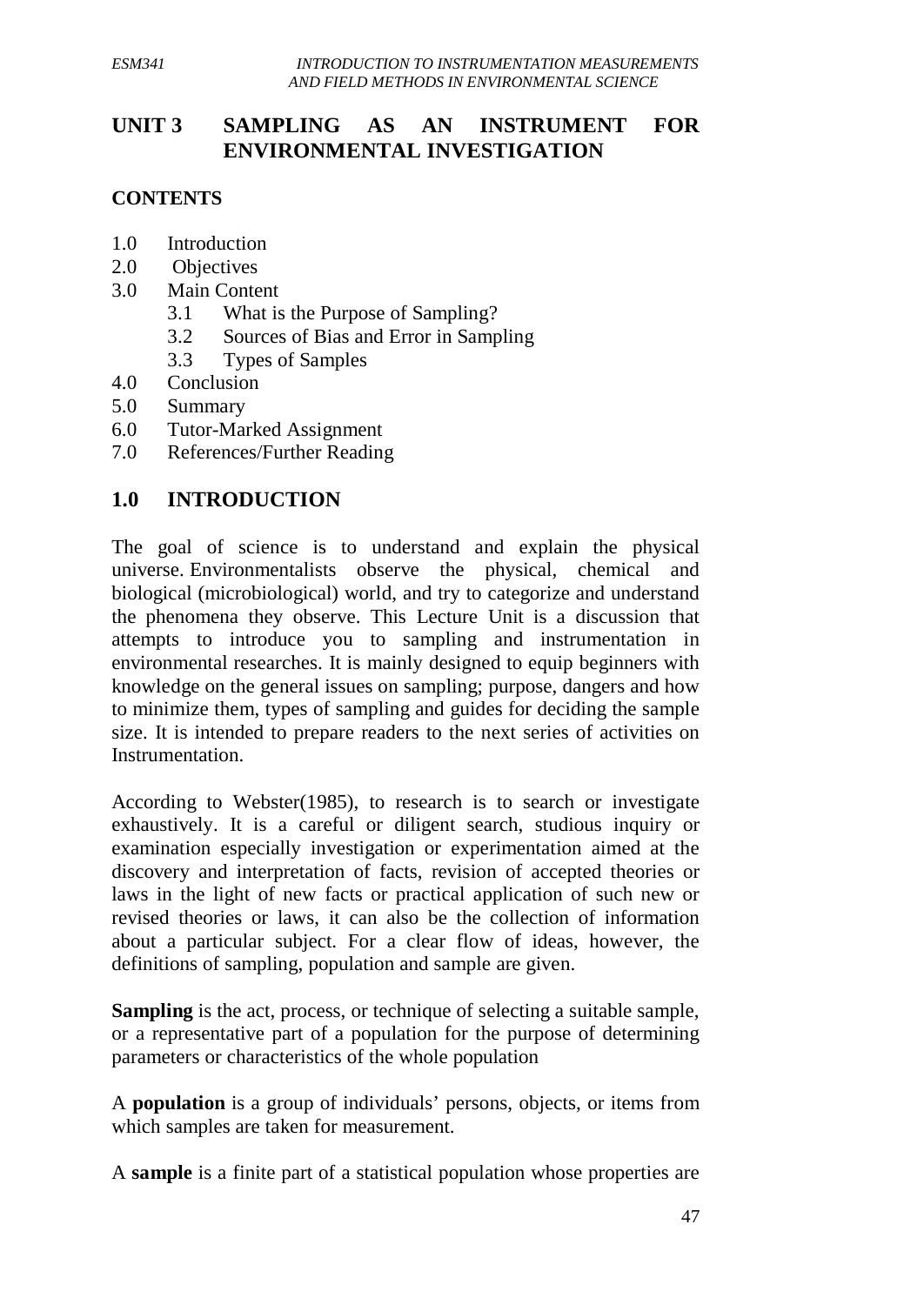studied to gain information about the whole. When dealing with people, it can be defined as a set of respondents (people) selected from a larger population for the purpose of a survey.

Well, before we go further, it is essential that you know your learning expectations for the Unit. These are included in the learning objectives stated below.

#### **2.0 OBJECTIVES**

At the end of this unit, you should be able to:

- define sampling and describe it purpose in research
- outline and describe sources of errors in sampling
- describe the importance of sample size.

# **3.0 MAIN CONTENT**

# **3.1 What is the Purpose of Sampling?**

To draw conclusions about populations from samples, we must use inferential statistics which enables us to determine a population's characteristics by directly observing only a portion (or sample) of the population. We obtain a sample rather than a complete enumeration (a census) of the population for many reasons. Obviously, it is cheaper to observe a part rather than the whole, but we should prepare ourselves to cope with the dangers of using samples. In this lecture, we will investigate various kinds of sampling procedures. Some are better than others but all may yield samples that are inaccurate and unreliable. We will learn how to minimize these dangers, but some potential error is the price we must pay for the convenience and savings the samples provide. There would be no need for statistical theory if a census rather than a sample was always used to obtain information about populations. But a census may not be practical and is almost never economical.

There are six main reasons for sampling instead of doing a census. These are discussed as follows:

#### **a. The Economic Advantage**

Obviously, taking a sample requires fewer resources than a census. For example, let us assume that you are one of the very curious students around. You have heard so much about the NOUN and now that you are there, you want to hear from the insiders. You want to know what all the students at NOUN think about the quality of learning they do, you know that all the students are different so they are likely to have different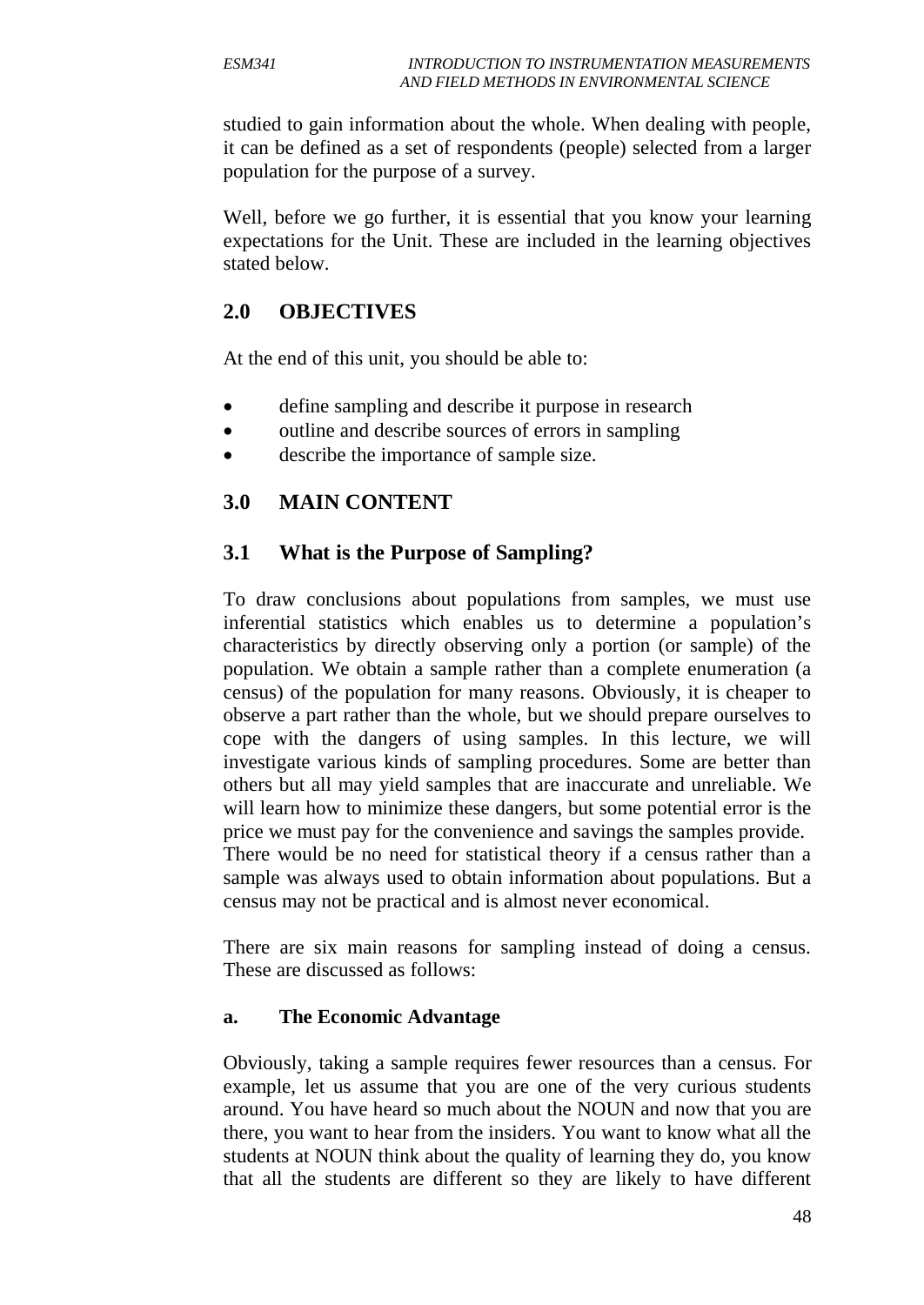#### *ESM341 INTRODUCTION TO INSTRUMENTATION MEASUREMENTS AND FIELD METHODS IN ENVIRONMENTAL SCIENCE*

perceptions and you believe you must get all these perceptions so you decide because you want an indepth view of every student, you will conduct personal interviews with each one of them and you want the results in 20 days only. Let us assume this particular time you are doing your research NOUN has only 20,000 students and those who are helping are so fast at the interviewing art that together you can interview at least 10 students per person per day in addition to your 18 credit hours of course work. You will require 100 research assistants for 20 days and since you are paying them minimum wage of N5.00 per hour for ten hours (N50.00) per person per day, you will require N100,000.00 just to complete the interviews. Analysis will just be impossible. You may decide to hire additional assistants to help with the analysis at another N100,000.00 and so on, assuming you have that amount on your account.

As unrealistic as this example is, it does illustrate the very high cost of census. For the type of information desired, a small wisely selected sample of NOUN students can serve the purpose. You don`t even have to hire a single assistant. You can complete the interviews and analysis on your own. Rarely does a circumstance require a census of the population, and even more rarely does one justify the expense.

#### **b. The Time Factor**

A sample may provide you with needed information quickly. For example, you are a Doctor and a disease has broken out in a village within your area of jurisdiction, the disease is contagious and it is killing within hours nobody knows what it is. You are required to conduct quick tests to help save the situation. If you try a census of those affected, they may be long dead when you arrive with your results. In such a case just a few of those already infected could be used to provide the required information.

#### **c. The Very Large Populations**

Many populations about which inferences must be made are quite large. For example, consider the population of University Graduates in Nigeria, a group numbering 4,000,000. The responsible agency in the government has to plan for how they will be absorbed into the differnt departments and even the private sector. The employers would like to have specific knowledge about the student`s plans in order to make compatiple plans to absorb them during the coming year. But the big size of the population makes it physically impossible to conduct a census. In such a case, selecting a representative sample may be the only way to get the information required from graduates.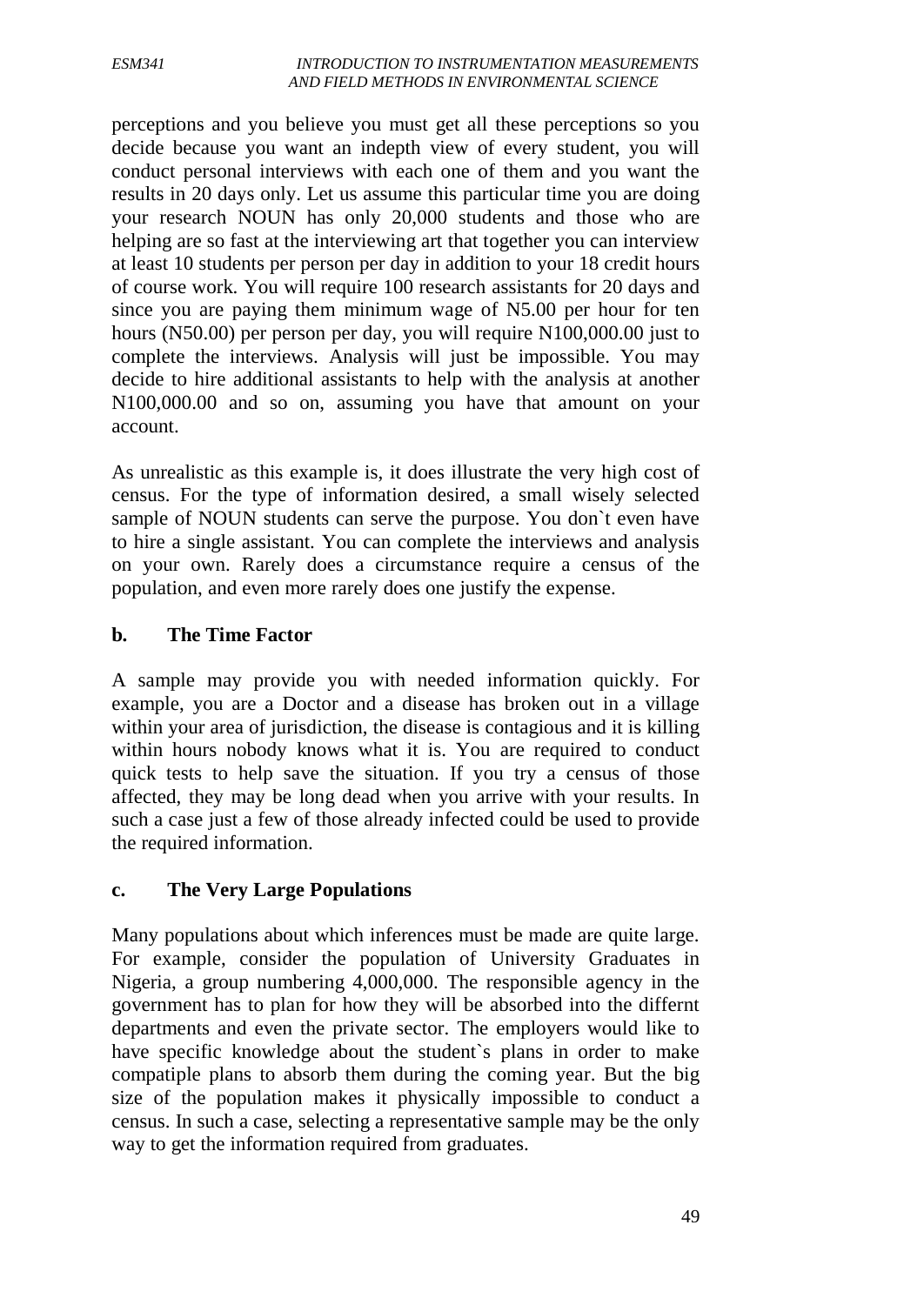#### **d. The Partly Accessible Populations**

There are some populations that are so difficult to get access to that only a sample can be used. Like people in prison, crashed aeroplanes in the deep seas, presidents etc. The inaccessibility may be economic or time related. A particular study population may be so costly to reach like the population of planets that only a sample can be used. In other cases, a population of some events may be taking too long to occur that only sample information can be relied on. For example natural disasters like a flood that occurs every 100 years or take the example of the flood that occured in Noah`s days. It has never occured again.

#### **e. The Destructive Nature of the Observation**

Sometimes the very act of observing the desired characteristic of a unit of the population destroys it for the intended use. Good examples of this occur in quality control. For example to test the quality of a fuse, to determine whether it is defective, it must be destroyed. To obtain a census of the quality of a lorry load of fuses, you have to destroy all of them. This is contrary to the purpose served by quality-control testing. In this case, only a sample should be used to assess the quality of the fuses

#### **f. Accuracy and Sampling**

A sample may be more accurate than a census. A sloppily conducted census can provide less reliable information than a carefully obtained sample.

#### **3.2 Sources of Bias and Error in Sampling**

A sample is expected to mirror the population from which it comes. However, there is no guarantee that any sample will be precisely representative of the population from which it comes. Chance may dictate that a disproportionate number of untypical observations will be made like for the case of testing fuses, the sample of fuses may consist of more or less faulty fuses than the real population proportion of faulty cases. In practice, it is rarely known when a sample is unrepresentative and should be discarded.

#### **a. Sampling Error**

What can make a sample unrepresentative of its population? One of the most frequent causes is sampling error. Sampling error comprises the differences between the sample and the population that are due solely to the particular units that happen to have been selected. For example,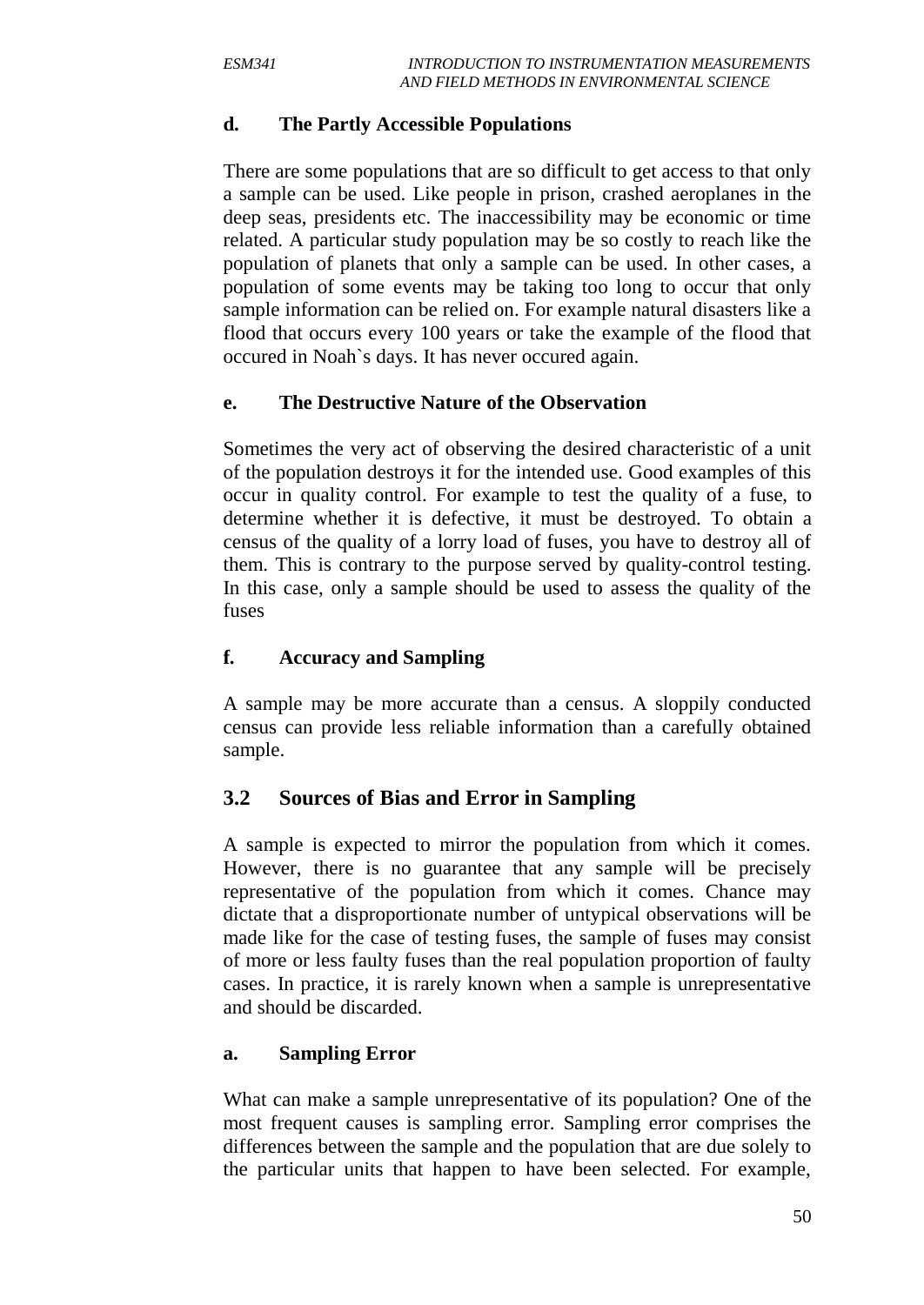#### *ESM341 INTRODUCTION TO INSTRUMENTATION MEASUREMENTS AND FIELD METHODS IN ENVIRONMENTAL SCIENCE*

suppose that a sample of 100 women are measured and are all found to be taller than six feet. It is very clear even without any statistical prove that this would be a highly unrepresentative sample leading to invalid conclusions. This is a very unlikely occurance because naturally such rare cases are widely distributed among the population. But it can occur. Luckily, this is a very obvious error and can be detected very easily. The more dangerous error is the less obvious sampling error against which nature offers very little protection. An example would be like a sample in which the average height is overstated by only one inch or two rather than one foot which is more obvious. It is the unobvious error that is of much concern.

There are two basic causes for sampling error.

- **i.** Chance: That is the error that occurs just because of bad luck. This may result in untypical choices. Unusual units in a population do exist and there is always a possibility that an abnormally large number of them will be chosen. For example, in a recent study in which I was looking at the number of trees, I selected a sample of households randomly but strange enough, the two households in the whole population, which had the highest number of trees (10,018 and 6345) were both selected making the sample average higher than it should be. The average with these two extremes removed was 828 trees. The main protection agaisnt this kind of error is to use a large enough sample.
- **ii. Sampling bias** is a tendency to favour the selection of units that have paticular characteristics. Sampling bias is usually the result of a poor sampling plan. The most notable is the bias of non response when for some reason some units have no chance of appearing in the sample. For example, take a hypothetical case where a survey was conducted recently by a Graduate school to find out the level of stress that graduate students were going through. A mail questionnaire was sent to 100 randomly selected graduate students. Only 52 responded and the results were that students were not under stree at that time when the actual case was, that it was the highest time of stress for all students except those who were writing their thesis at their own pace. Apparently, this is the group that had the time to respond. The researcher who was conducting the study went back to the questionnaire to find out what the problem was and found that all those who had responded were third and fourth PhD students.

Bias can be very costly and has to be gaurded against as much as possible. For this case, N2,000.00 had been spent and there were no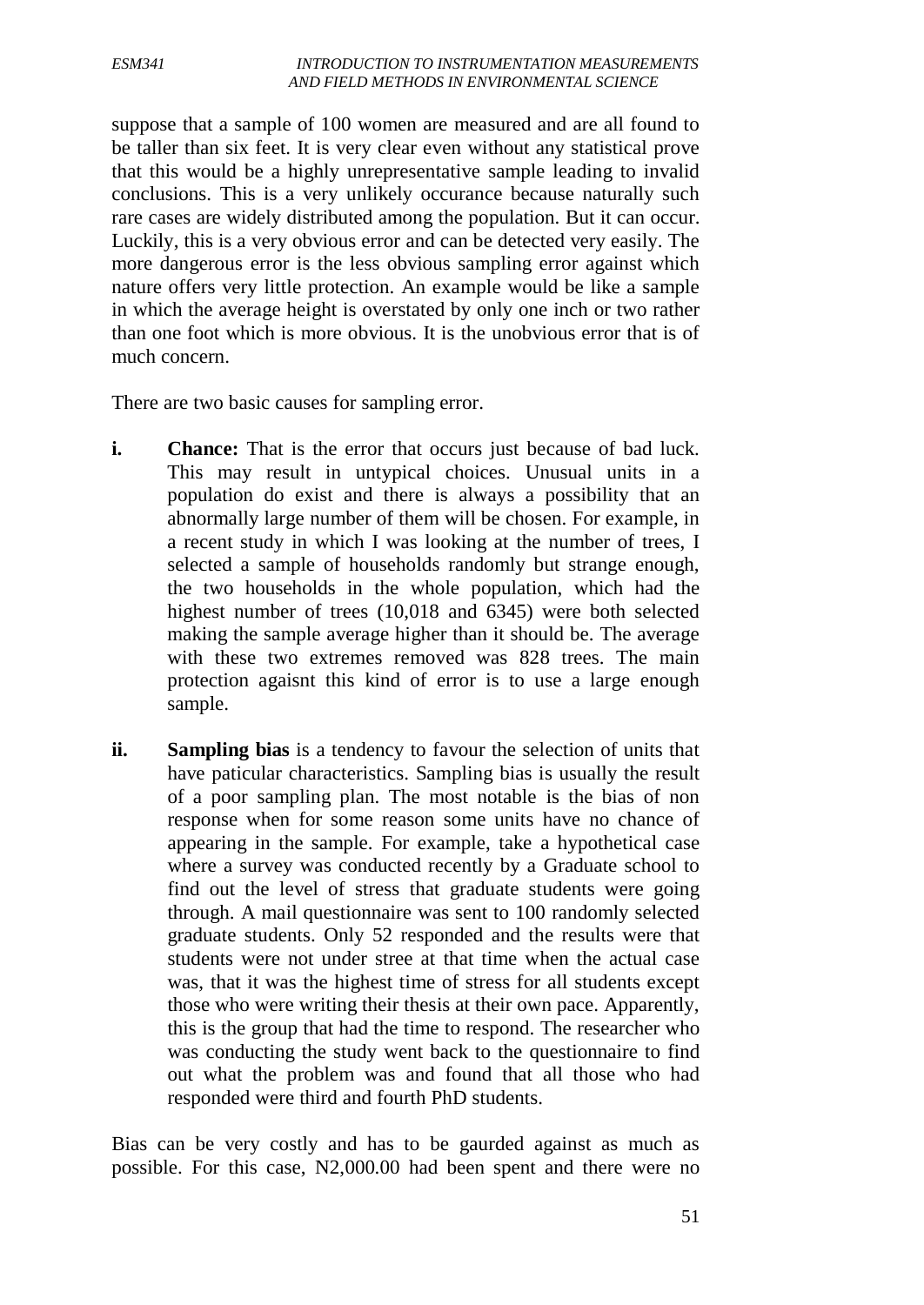reliable results, in addition, it cost the reseacher his job since his employer thought if he was qualified, he should have known that before hand and planned on how to avoid it. A means of selecting the units of analysis must be designed to avoid the more obvious forms of bias. Another example would be where you would like to know the average income of some community and you decide to use the telephone numbers to select a sample of the total population in a locality where only the rich and middle class households have telephone lines. You will end up with high average income which will lead to the wrong policy decisions.

#### **b. Non Sampling Error (Measurement Error)**

The other main cause of unrepresentative samples is non sampling error. This type of error can occur whether a census or a sample is being used. Like sampling error, non sampling error may either be produced by participants in the statistical study or be an innocent by product of the sampling plans and procedures. A non sampling error is an error that results solely from the manner in which the observations are made.

The simplest example of non sampling error is inaccurate measurements due to malfuntioning instruments or poor procedures. For example, consider the observation of human weights. If persons are asked to state their own weights themselves, no two answers will be of equal reliability. The people will have weighed themselves on different scales in various states of poor caliberation. An individual`s weight fluctuates diurnally by several pounds, so that the time of weighing will affect the answer. The scale reading will also vary with the person`s state of undress. Responses therefore will not be of comparable validity unless all persons are weighed under the same circumstances.

Biased observations due to inaccurate measurement can be innocent but very devastating. A story is told of a French astronomer who once proposed a new theory based on spectroscopic measurements of light emitted by a particular star. When his colleaugues discovered that the measuring instrument had been contaminated by cigarette smoke, they rejected his findings. In surveys of personal characteristics, unintended errors may result from the manner in which the response is elicited, the social desirability of the persons surveyed, the purpose of the study and the personal biases of the interviewer or survey writer

#### **c. The Interviewer's Effect**

No two interviewers are alike and the same person may provide different answers to different interviewers. The manner in which a question is formulated can also result in inaccurate responses. Individuals tend to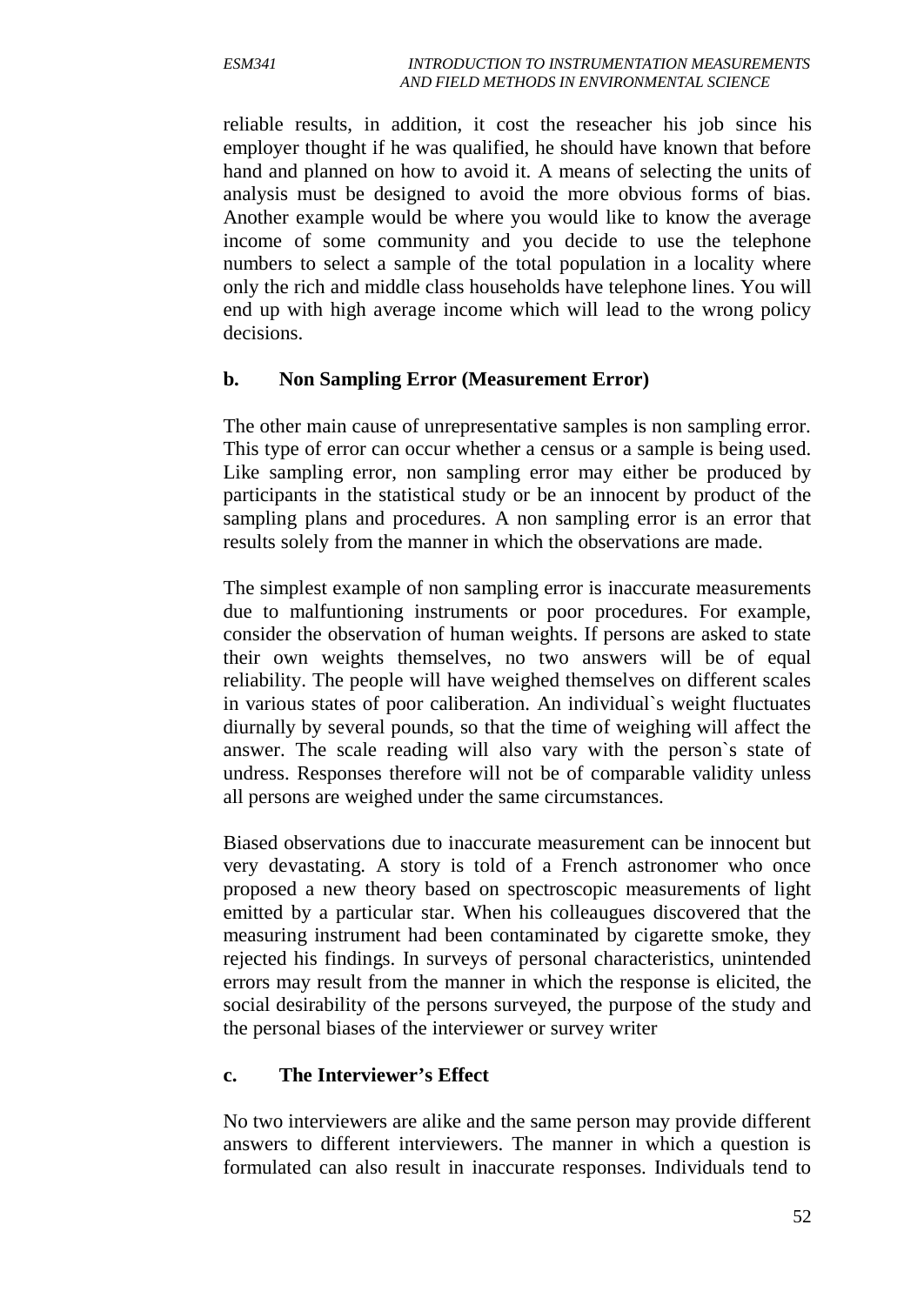provide false answers to particular questions. For example, some people want to feel younger or older for some reason known to themselves. If you ask such a person their age in years, it is easier for the idividual just to lie to you by over stating their age by one or more years than it is if you asked which year they were born since it will require a bit of quick arithmetic to give a false date and a date of birth will definitely be more accurate.

# **d. The Respondent Effect**

Respondents might also give incorrect answers to impress the interviewer. This type of error is the most difficult to prevent because it results from out right deceit on the part of the respondee. An example of this was observed in a astudy where some farmers were asked how much maize they harvested previous year. In most cases, the men tended to lie by saying a figure higher than what they actually got. To decide which one was right, whenever possible I could in a tactful way verify with an older son or daughter. It is important to acknowledge that certain psychological factors induce incorrect responses and great care must be taken to design a study that minimizes their effect.

#### **e. Knowing the Study Purpose**

Knowing why a study is being conducted may create incorrect responses. A classic example is the question: What is your income? If a government agency is asking, a different figure may be provided than the respondent would give on an application for a home mortgage. One way to guard against such bias is to camouflage the study goals. Another remedy is to make the questions very specific, allowing no room for personal interpretation. For example, "Where are you employed?" could be followed by "What is your salary?" and "Do you have any extra jobs?" A sequence of such questions may produce more accurate information.

#### **f. Induced Bias**

Finally, it should be noted that the personal prejudices of either the designer of the study or the data collector may tend to induce bias. In designing a questionnaire, questions may be slanted in such a way that a particular response will be obtained even though it is inacurrate. For example, an agronomist may apply fertilizer to certain key plots, knowing that they will provide more favourable yields than others. To protect against induced bias, advice of an individual trained in statistics should be sought in the design and someone else aware of search pitfalls should serve in an auditing capacity.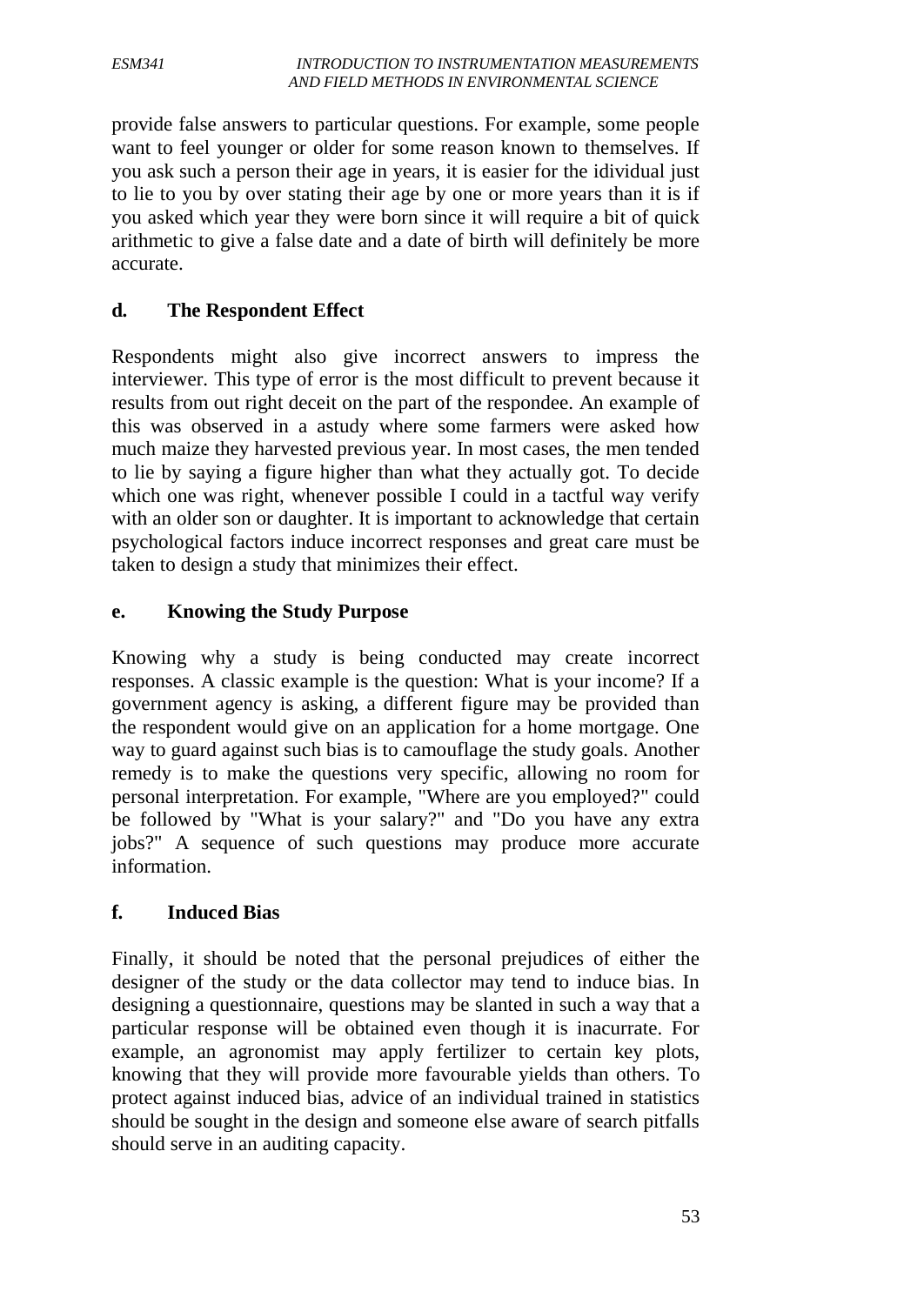# **3.3 Types of Samples**

There are three primary kinds of samples: the convenience, the judgement sample, and the random sample. They differ in the manner in which the elementary units are chosen.

#### **a. The Convenient Sample**

A convenience sample results when the more convenient elementary units are chosen from a population for observation.

#### **b. The Judgement Sample**

A judgement sample is obtained according to the discretion of someone who is familiar with the relevant characteristics of the population.

#### **c. The Random Sample**

This may be the most important type of sample. A random sample allows a known probability that each elementary unit will be chosen. For this reason, it is sometimes referred to as a probability sample. This is the type of sampling that is used in lotteries and raffles. For example, if you want to select 10 players randomly from a population of 100, you can write their names, fold them up, mix them thoroughly then pick ten. In this case, every name had an equal chance of being picked. Random numbers can also be used.

#### **i. A Simple Random Sample**

A simple random sample is obtained by choosing elementary units in such a way that each unit in the population has an equal chance of being selected. A simple random sample is free from sampling bias. However, using a random number table to choose the elementary units can be cumbersome. If the sample is to be collected by a person untrained in statistics, then instructions may be misinterpreted and selections may be made improperly. Instead of using a least of random numbers, data collection can be simplified by selecting say every 10th or 100th unit after the first unit has been chosen randomly as discussed below. such a procedure is called systematic random sampling.

#### **ii. A Systematic Random Sample**

A systematic random sample is obtained by selecting one unit on a random basis and choosing additional elementary units at evenly spaced intervals until the desired number of units is obtained. For example, there are 100 students in your class. You want a sample of 20 from these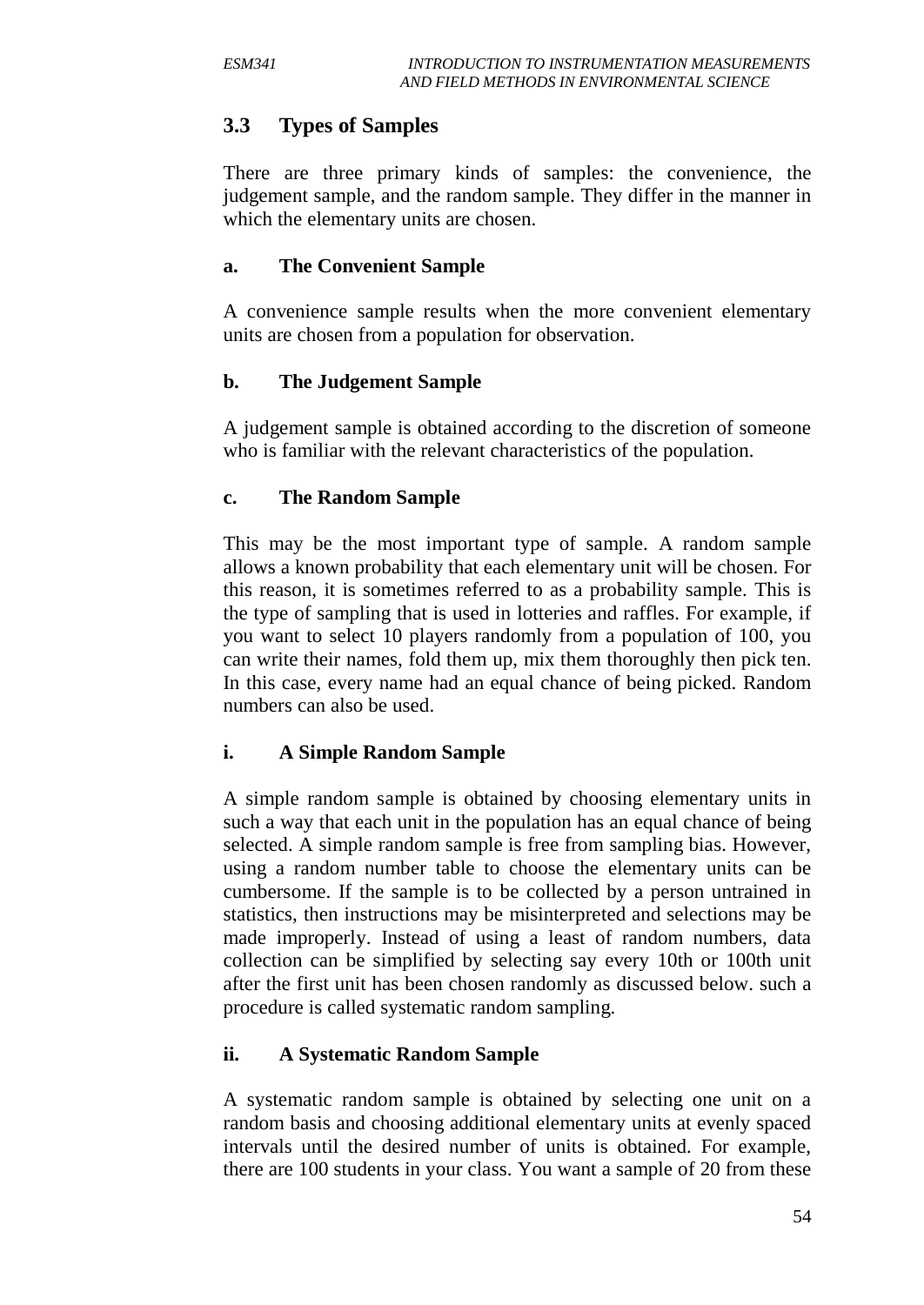100 and you have their names listed on a piece of paper may be in an alphabetical order. If you choose to use systematic random sampling, divide 100 by 20, you will get 5. Randomly select any number between 1 and five. Suppose the number you have picked is 4, that will be your starting number. So student number 4 has been selected. From there you will select every 5th name until you reach the last one, number one hundred. You will end up with 20 selected students.

#### **iii. A Stratified Sample**

A stratified sample is obtained by independently selecting a separate simple random sample from each population stratum. A population can be divided into different groups may be based on some characteristic or variable like income of education. Like any body with ten years of education will be in group A, between 10 and 20 group B and between 20 and 30 group C. These groups are referred to as strata. You can then randomly select from each stratum a given number of units which may be based on proportion like if group A has 100 persons while group B has 50, and C has 30 you may decide you will take 10% of each. So you end up with 10 from group A, 5 from group B and 3 from group C.

#### **iv. A Cluster Sample**

A cluster sample is obtained by selecting clusters from the population on the basis of simple random sampling. The sample comprises a census of each random cluster selected. For example, a cluster may be some thing like a village or a school, a state. So you decide all the elementary schools in Newyork State are clusters. You want 20 schools selected. You can use simple or systematic random sampling to select the schools, then every school selected becomes a cluster. If yout interest is to interview teachers on their opinion of some new program which has been introduced, then all the teachers in a cluster must be interviewed. Though very economical cluster sampling is very susceptible to sampling bias. Like for the above case, you are likely to get similar responses from teachers in one school due to the fact that they interact with one another.

#### **d. Purposeful Sampling**

Purposeful sampling selects information rich cases for indepth study. Size and specific cases depend on the study purpose. There are about 16 different types of purposeful sampling. They are briefly described below for you to be aware of them.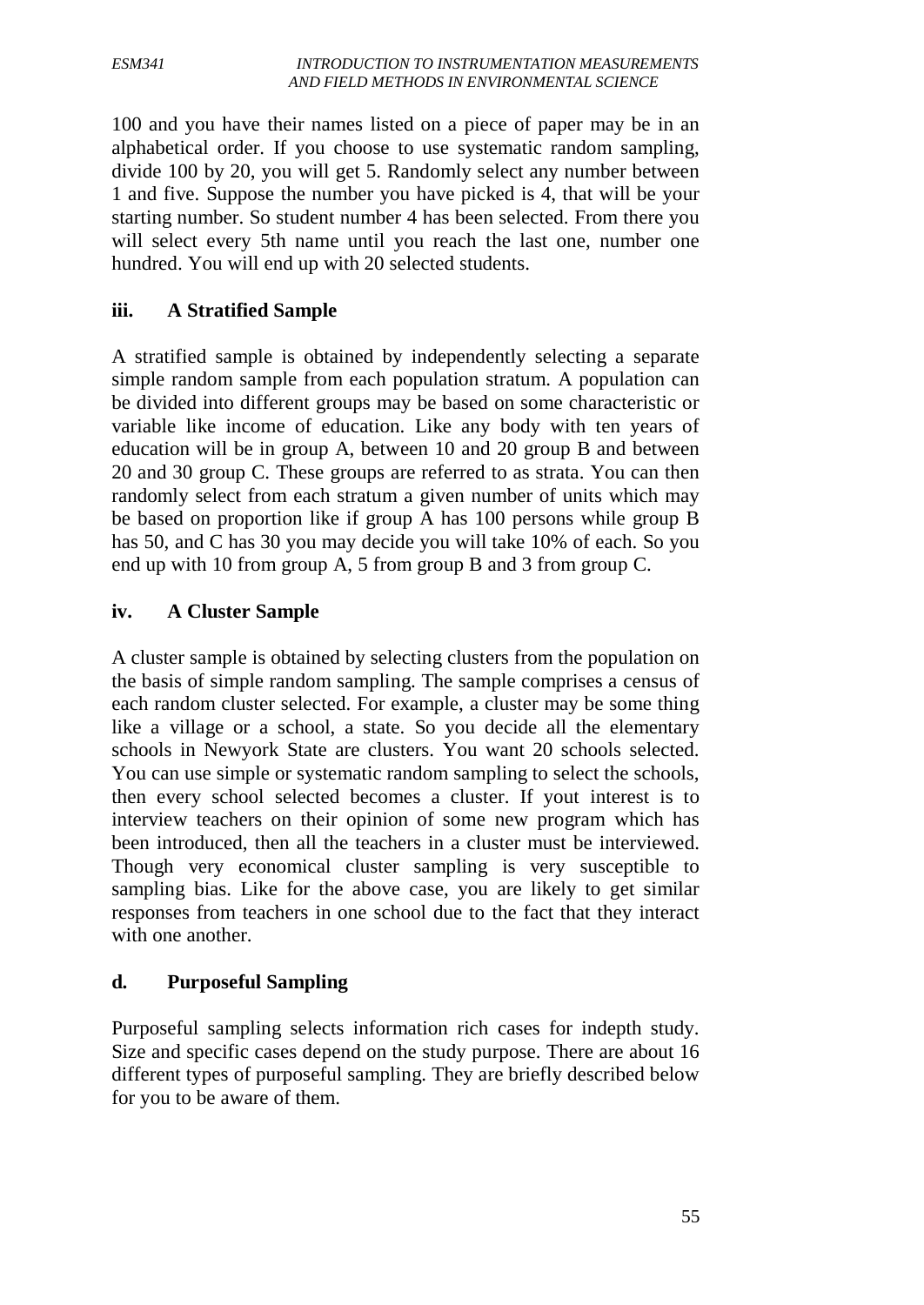#### **4.0 CONCLUSION**

In this unit, you have learnt that using a sample in research saves mainly money and time, if a suitable sampling strategy is used; appropriate sample size selected and necessary precautions taken to reduce on sampling and measurement errors, then a sample should yield valid and reliable information.

# **5.0 SUMMARY**

You have learnt in this Unit the meaning, purpose and the sources of errors inherent in sampling techniques. Taking samples rather than the total population for study will save you a great deal of money, time and other resources. However, your assessment may not yield realistic results if the samples are bias. You have also learnt this in this Unit. You should at this point attempt to identify the need to investigate a sample of dataset in your work place, neighbourhood or research area. Subsequent Units will teach you to obtain information from the samples in the environment; ecological, air, water, land, etc. I hope you will read to understand them. So come along. But... wait a minute; can you identify some reasons why we carry out scientific investigation?

# **6.0 TUTOR-MARKED ASSIGNMENT**

- 1. Highlight THREE reasons for sampling in research.
- 2. Outline and describe different error sources in researches.
- 3. Describe FIVE sampling methods.

#### **7.0 REFERENCES/FURTHER READING**

- Salant, P. and D. A. Dillman (1994). *How to Conduct your own Survey*. John Wiley & Sons, Inc.
- Patton, M.Q. (1990). *Qualitative Evaluation and Research Methods*. Newbury Park London & New Delhi: SAGE Publications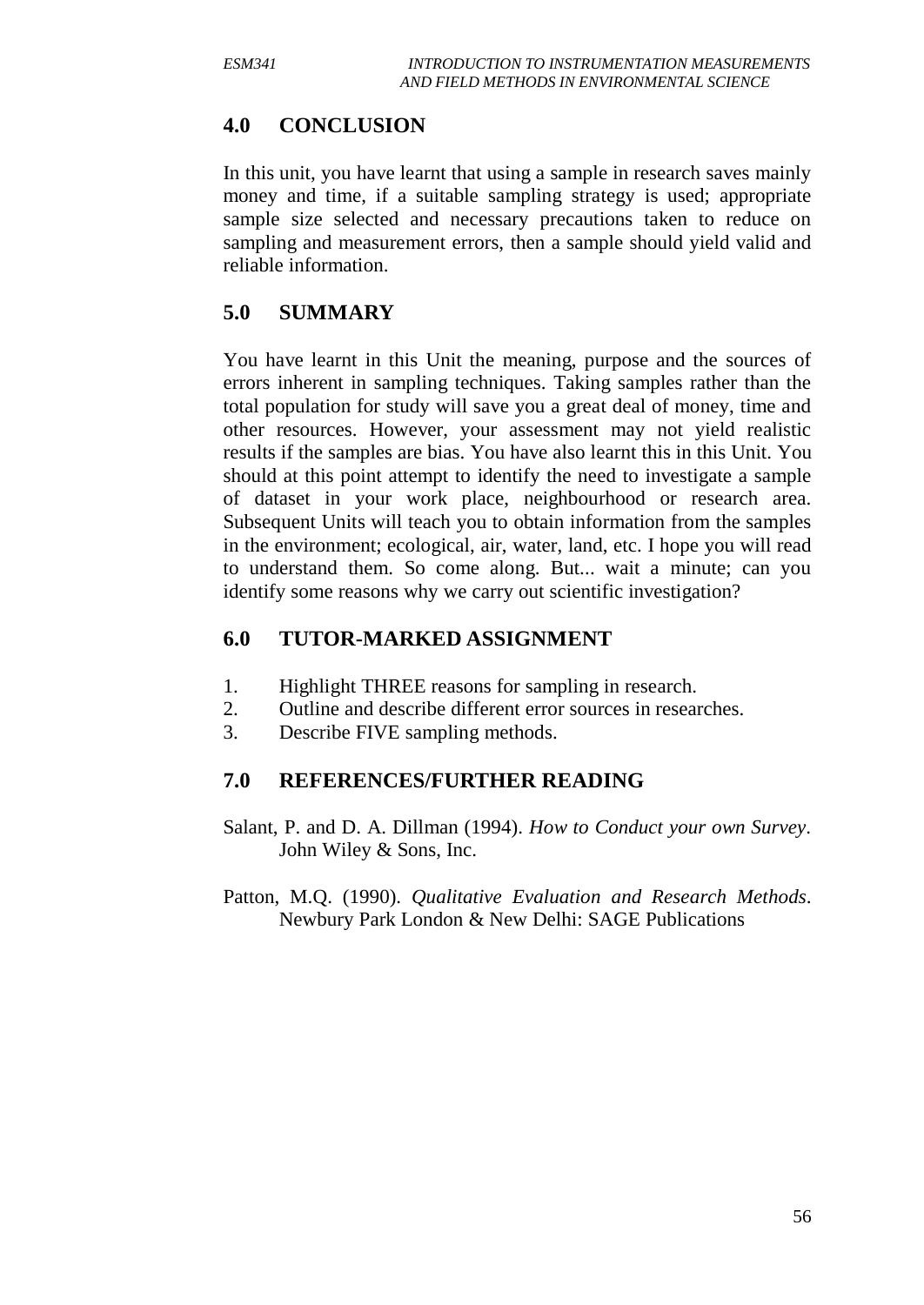# **UNIT 4 QUALITY CONTROL ASSURANCE IN SAMPLING**

#### **CONTENTS**

- 1.0 Introduction
- 2.0 Objectives
- 3.0 Main Content
	- 3.1 Guidelines Related to Use of Sample Containers
	- 3.2 Guidelines Related to Field Activities
	- 3.3 Field Sampling Record Keeping
	- 3.4 Contamination Control
	- 3.5 Duplicates and Replicates
- 4.0 Conclusion
- 5.0 Summary
- 6.0 Tutor-Marked Assignment
- 7.0 References/Further Reading

# **1.0 INTRODUCTION**

A thorough scientific investigation will include quality assurance. This includes a range of management and technical practices designed to guarantee that the results of the investigation is objective. Objectivity is the keyword in research; a biased investigation has no home in scientific world. Quality Assurance or Quality Control ensures that all the requirements of an investigation are of adequate scientific credibility to permit statistical interpretations that lead to meaningful management decisions. Quality Assurance not only ensures that the instrumentation and sampling processes are in control but also presents estimates of the sampling error, especially sampling variance. If some component of a sampling program is found not to be in control, then remedial response must be immediately initiated as soon as the problem is discovered, and both the problem and the remedial response must be thoroughly documented. The rest of this unit therefore informs us about the requirements for a successful research in science.

#### **2.0 OBJECTIVES**

At the end of this unit, you should be able to:

- mention all the records that you need to keep as an investigator
- explain all the field activities during and after field work, especially when sample collections are involved
- explain what to do to ensure objective datasets.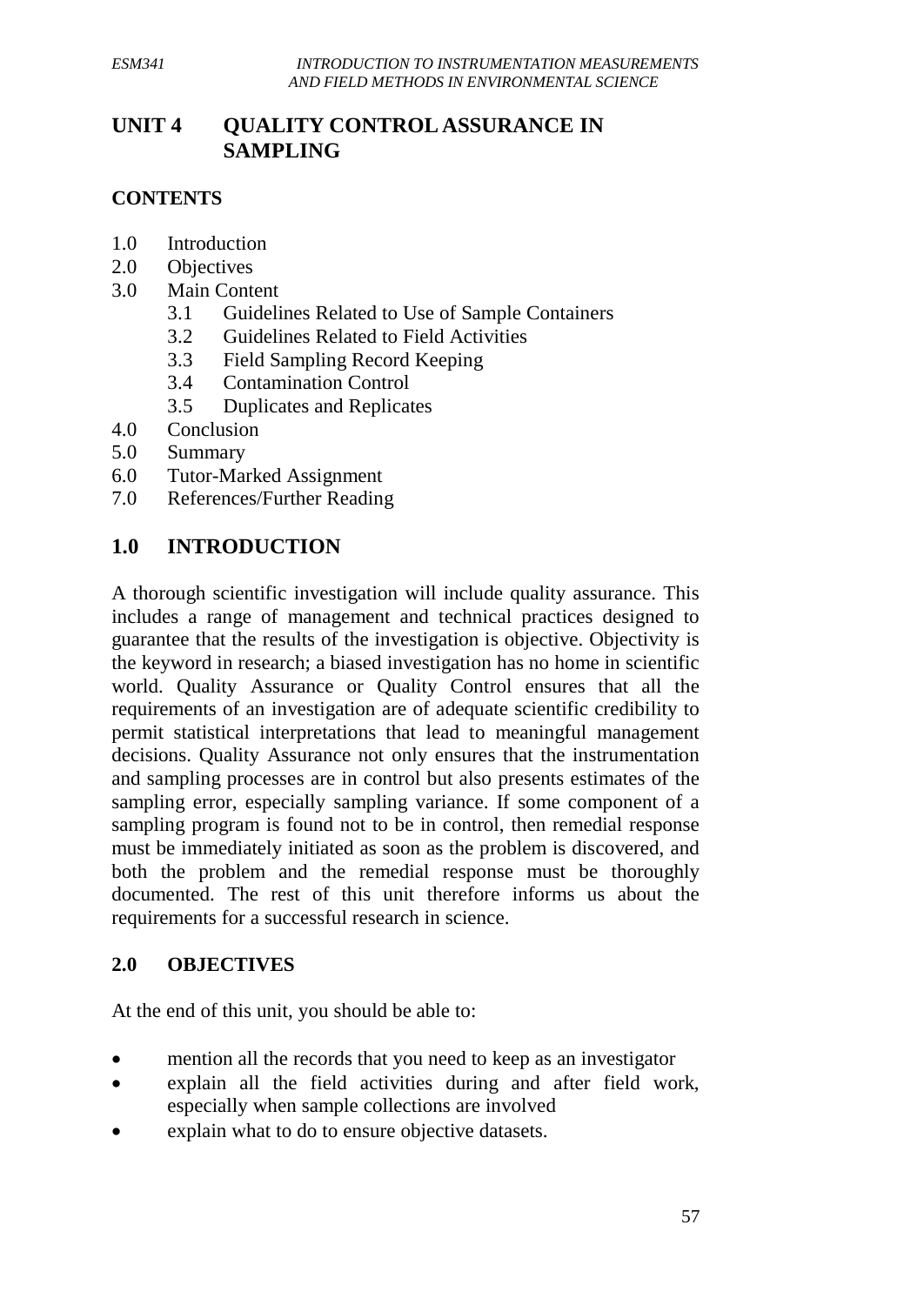# **3.0 MAIN CONTENT**

An investigator aspiring to collect objective samples for investigation should note the following items highlighted below:

#### **3.1 Guidelines Related to Use of Sample Containers**

1. Sample containers should be supplied by the analyzing laboratory pre-cleaned and capped, and preferably within sealed plastic-film, dust-protection. The sample containers should be checked periodically for contamination both by the analyzing laboratory and by submission of sample blanks or low level standards. Warehouse storage of uncapped bottles is not acceptable.

Cleaning of old bottles for reuse may be appropriate for some situations, but is inappropriate for many situations due to increased likelihood of contamination. Good practice calls for recycling rather than reuse of bottles. (This also applies to preservative vials). It is rather sympathetic that this ideal situation may not work in many part of the developing world, including Nigeria, where it is a nightmare getting research funded. Most students, even their lecturers may not afford this either. It is therefore not uncommon to see us cleaning the old bottles for use. The quality of the results is more likely to be altered to. Please discuss this issue in your discussion class too.

- 2. Bottle cleaning must be carried out under laboratory conditions, and should not be done in the field. Rinsing of bottles with sample prior to sample collection is strongly discouraged. Sample containers must be sufficiently robust to take fairly rough handling in the field without rupturing or leaking. It is usual for different sample types and different groups of analytes to require specific types of sample containers and/or specific types of container lids. The analyzing laboratory should be consulted before sampling commences to ensure appropriate sample containers and lids are used.
- 3. As a rule, nothing but a sample preservatives should ever be placed into a sample container. Never permit a thermometer, pH probe, or such like to be placed into a sample bottle, unless that bottle is a throw-away intended for no other purpose.

# **3.2 Guidelines Related to Field Activities**

- 1. Label all samples with unambiguous identification of exact date, place and time of sampling plus name of sampler.
- 2. Record all details relevant to the sampling in a field note book;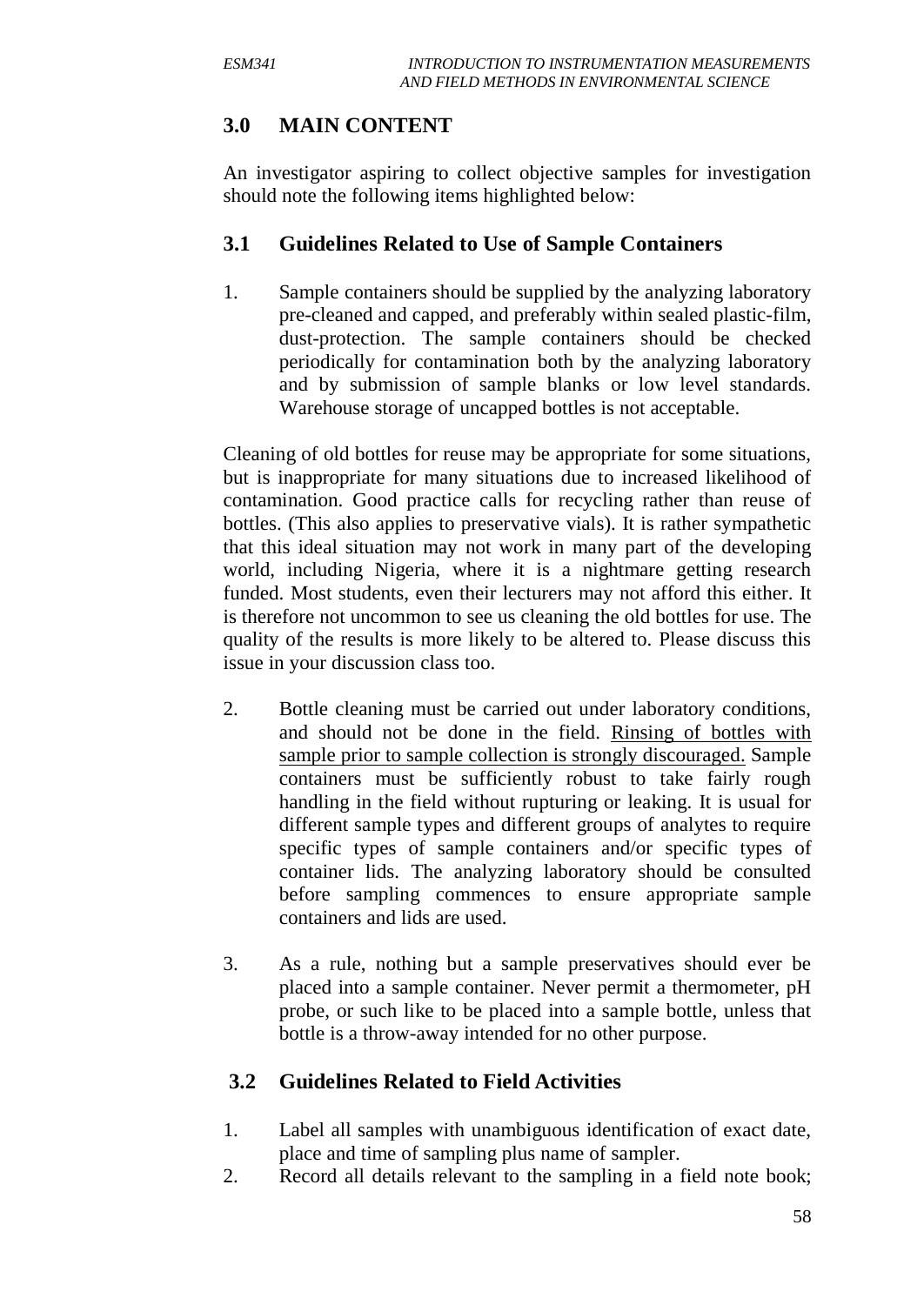unusual conditions and variations from usual sampling techniques especially require thorough documentation.

- 3. Ensure that instruments and equipment are regularly maintained and calibrated; maintenance logs shall be kept.
- 4. Follow common sense approaches to avoid contaminating samples, clean sample collection equipment regularly, and check equipment cleanliness and performance by running blanks and reference samples where appropriate.
- 5. Where practical, collect samples from areas that are fairly homogeneous in time and space *(i.e., avoid sampling situations*) where a small distance in time or space will yield very different results). Where it is not practical to avoid such situations, special attention will be required to achieve representative samples.
- 6. Collect replicate samples towards ascertaining the precision of the sampling method, or the analytical procedure, and also the local heterogeneity. Total assay error (sum of analytical error plus sampling error) should preferably be <10% of local heterogeneity (as variance), and must not exceed 20% of local heterogeneity (as variance). Analytical error (as variance) should fall below 4% of local heterogeneity (as variance)

## **3.3 Field Sampling Record Keeping**

The Field sampling record system should be designed to ensure sample and sampler traceability, including dates and samplers' initials or signatures. If a sample numbering system is employed, it must be designed to eliminate the possibility of a sample mix-up. The record storage system should be designed for easy retrieval. A policy on the length of the storage and disposal of records shall be established. A policy shall also be established for the ownership of field notebooks, and their deposition when an individual sampler ceases employment on a project or with a company.

#### **Sample History Requirements**

Documentation and procedures on sample history should be maintained, including:

- a. Method of sample collection
- b. Time and location of sampling
- c. Name of sampler(s)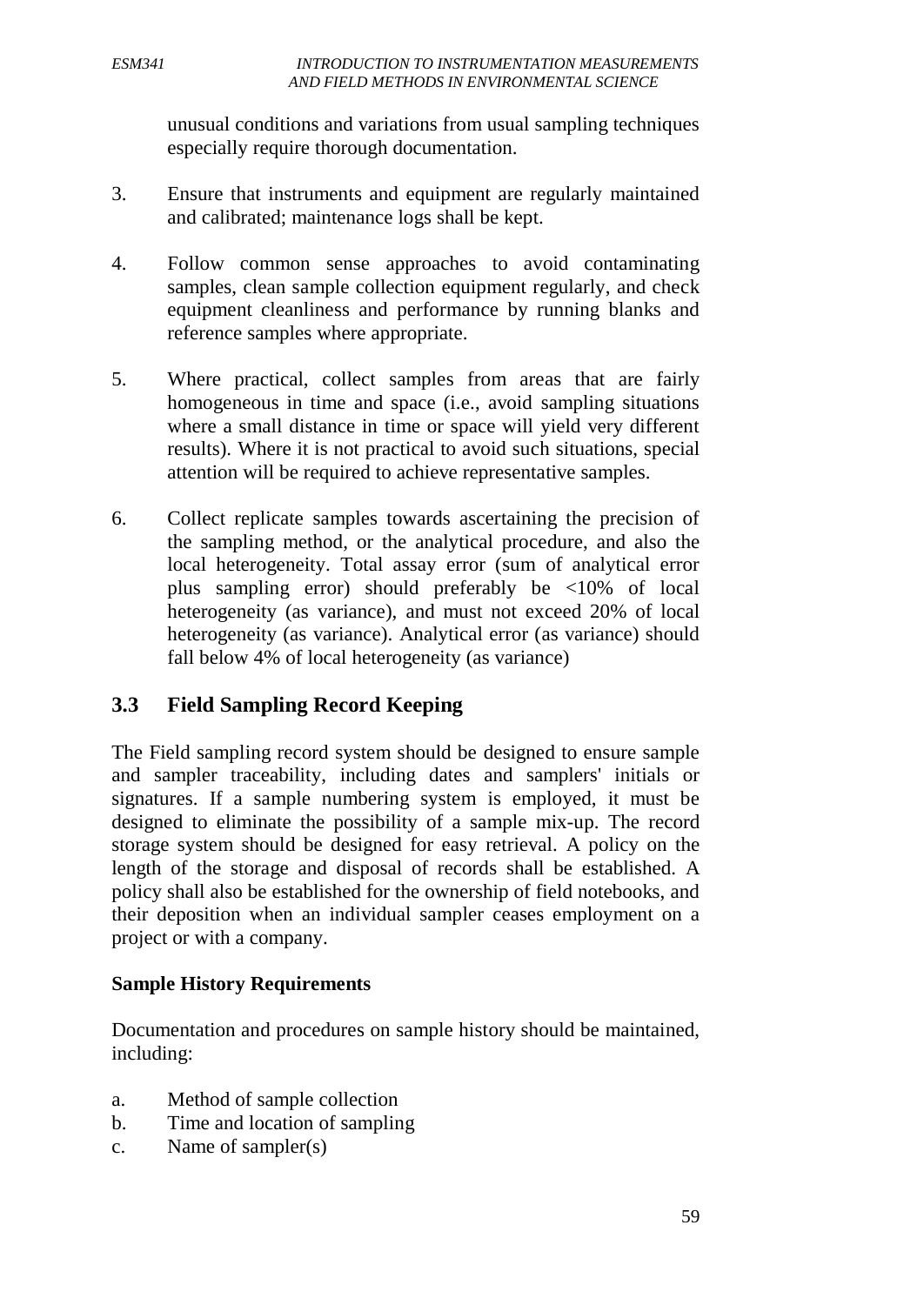- d. Chemical preservative added or other sample treatment
- e. Type of sample containers used
- f. Storage conditions
- g. Time and condition of sample on receipt at laboratory

#### **Sampling Methods Documentation**

An inventory of sampling methods shall be maintained that will include:

- a. All current methods
- b. All previous methods
- c. Date of transition from one method to another

Sampling method and procedures documentation shall include:

- i. A description of the procedure in sufficient detail that an experienced sampler, unfamiliar with the specific sampling method, should be able to perform the sample collection and treatment.
- ii. Procedures for preparation of preservative reagents, if employed.
- iii. Operating instructions for the sampling equipment, that is supplemental to the manufacturer's operating manuals.
- iv. Method specific requirements for quality control sample preparation and analysis.
- v. Quality control criteria (i.e., acceptable limits).

#### **3.4 Contamination Control**

Effective separation of incompatible activities must be ensured. The process of sample collection or sample pre-treatment must not interfere with nor lead to contamination of other monitoring or sampling in progress. For example, a series of nearby sites sampled consecutively in a small stream should be sampled from the downstream sequentially upstream. Similarly, a series of contaminated sites should be sampled preferably from least contaminated to most contaminated.

### **3.5 Duplicates and Replicates**

Replicate samples are multiple (i.e., two or more) samples collected at the same location and time, by the same person, and using the same equipment and procedures. The smallest number of replicates is two (i.e., a duplicate). The purpose of collecting replicate samples is to obtain the precision for each analyte analyzed within these samples. The observed variance will be the sum of the local environmental variance, the analytical variance, plus the sampling variance. There are various methods to estimate the sources of variation in results.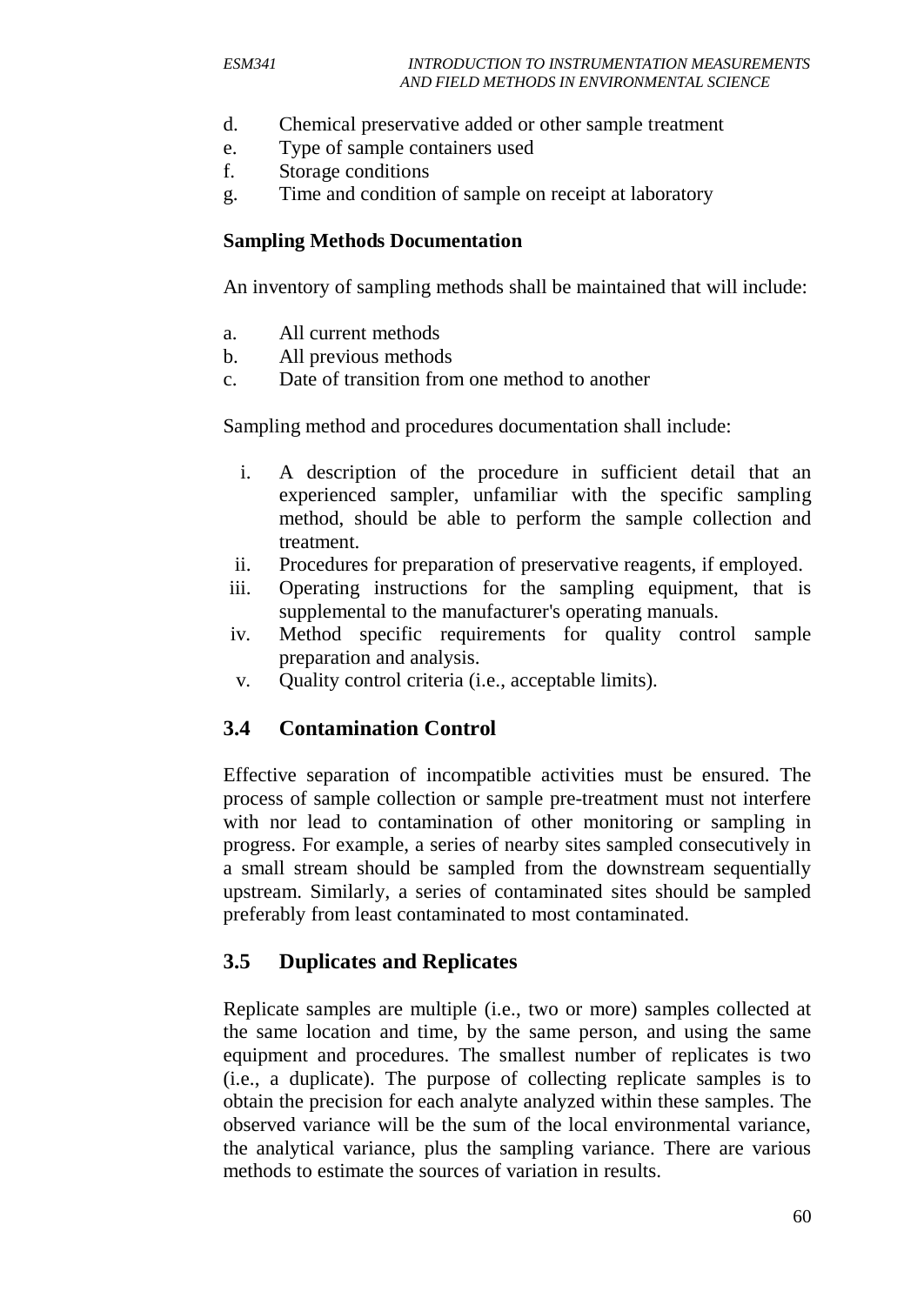Replicate analyses of replicate samples has been reported to be a particularly useful Quality Control approach in that it permits identification of analytical uncertainty sampling uncertainty, and environmental heterogeneity via analysis of variance (ANOVA) calculations.

## **4.0 CONCLUSION**

How much you understand what is in this unit will be told in your attitude to research? I suppose this unit has generated some issues of controversy that I need to know if you understand the contents. How much hindrance would your field attitude, financial problem, our unfriendly or uneducated environment cost us the objectivity we need in research. It is essential that the reason of you taking part in this course is to change your attitude towards field research.

## **5.0 SUMMARY**

This study has focused on the conditions that will guide you towards achieving an objective research work. To achieve this, your instrumentation and sampling should be guided by a quality control policy. You have learnt in this unit that all appropriate records must be kept and all sampling containers labeled. You have also learnt that that your sample collection at one site does not interfere with sample from another site. It is important that you always remember what you have learnt about duplicates and replicates of samples. This is very necessary to achieve precision. In all, let this unit be your guide as you begin the study of proper instrumentation and sampling process in scientific research.

## **6.0 TUTOR-MARKED ASSIGNMENT**

- 1. What are duplicates, and why are samples required to be duplicated?
- 2. Enumerate five information that must be contained in a field record.
- 3. Highlight five activities that should be done on the field concerning sample collection

## **7.0 REFERENCES/FURTHER READING**

- Kramer, K.J.M. (1994). *What about Quality Assurance before the Laboratory Analysis*? *Marine Pollution Bulletin,* 29: 222-227.
- Kratochvil, B. and Taylor, J.K. (1981). *Sampling for Chemical Analysis*. Analytical Chemistry, 53: 924A - 938A.
- Kratochvil, B.; Wallace, D.,and Taylor, J.K. (1984). *Sampling for Chemical Analysis*. Analytical Chemistry, 56: 113R - 129R.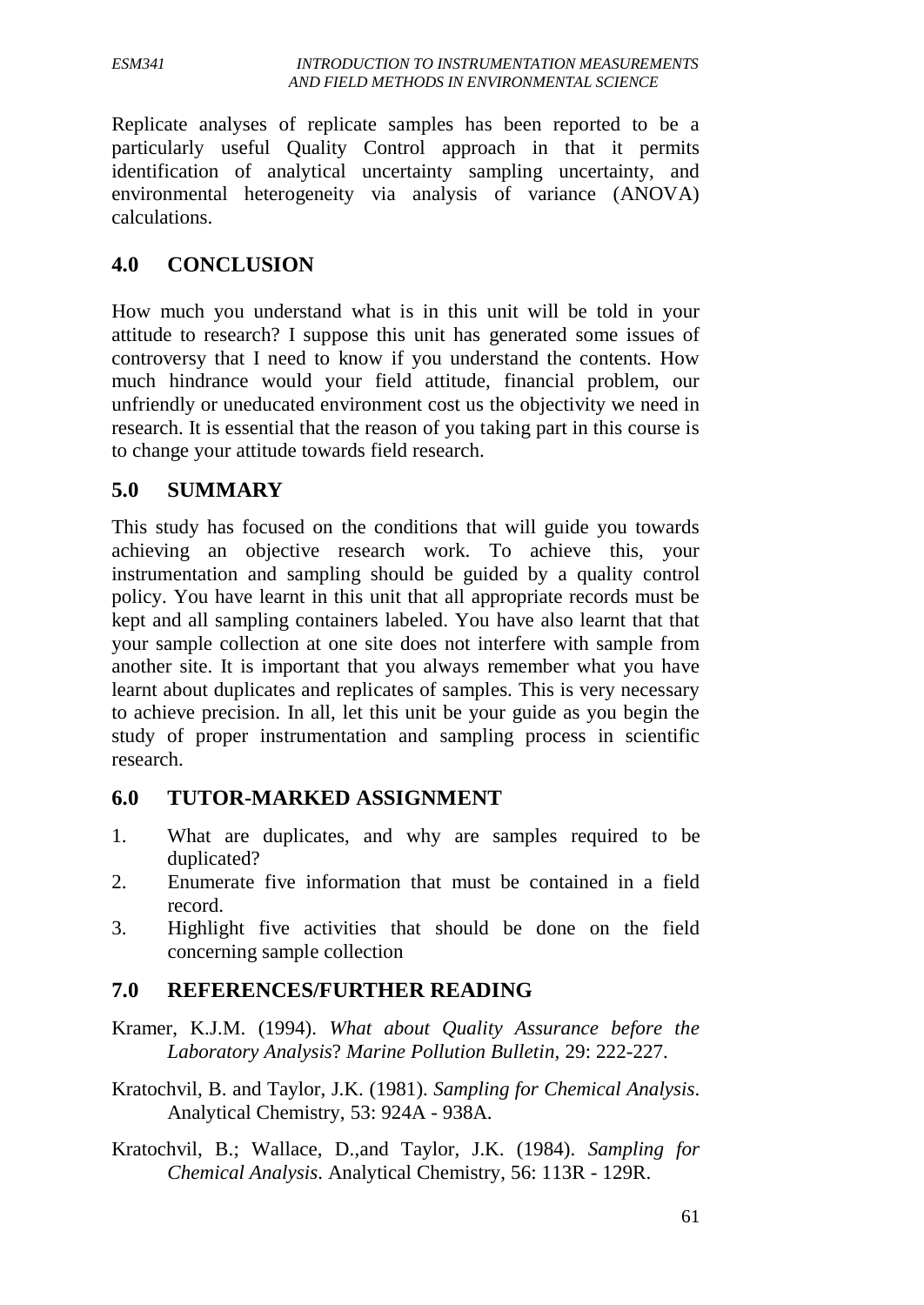# **MODULE 3**

- Unit 1 Electronic Direct Reading Instrumentation
- Unit 2 Biological Sample Collection: Freshwater
- Unit 3 Instrumentation for Noise and Sound Measurements
- Unit 4 Meteorological Variables and their Observations

## **UNIT 1 ELECTRONIC DIRECT READING INSTRUMENTATION**

## **CONTENTS**

- 1.0 Introduction
- 2.0 Objectives
- 3.0 Main Content
	- 3.1 What are direct reading instruments?
	- 3.2 Operating principles of direct reading instrumentation
	- 3.3 Examples of direct reading instruments and applications
- 4.0 Conclusion
- 5.0 Summary
- 6.0 Tutor-Marked Assignment
- 7.0 References/Further Reading

# **1.0 INTRODUCTION**

The rapid development of portable and sensitive electronic direct reading instrumentation, for evaluating workroom atmospheres has largely been due to the borrowing of air sampling and analysis technology already developed in the disciplines of radiation protection and air pollution control. This unit introduces you to the principles and workings of the group of electronic direct reading instruments. The specific objectives of the unit includes your ability to.

## **2.0 OBJECTIVES**

At the end of this unit, you should be able to:

- describe the direct reading instruments and their uses
- describe the operating principles of the instruments
- mention the usefulness of a number of the direct reading instruments.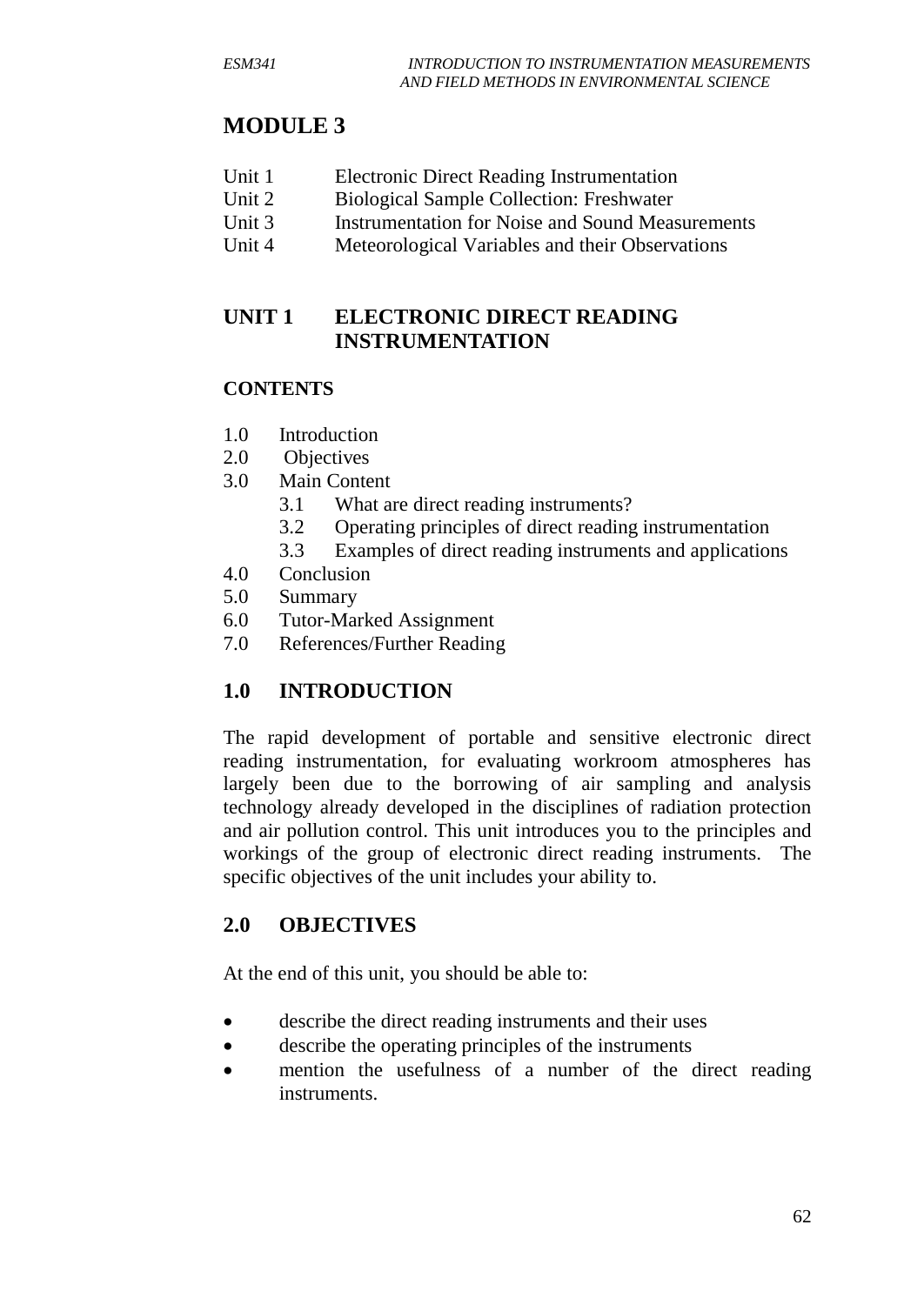### **3.0 MAIN CONTENT**

### **3.1 What are Direct Reading Instruments?**

This is the class of instruments that incorporates the capability of electronic sensors utilising infrared and ultraviolet radiation, flame and photo ionisation, and chemiluminescence capable of detecting and measuing airborne concentrations of gases in a matter of seconds. Most of these instruments can be equipped with automatic continous recording devices which generate real time data as well as time weighted data depending on the kind of exposure information required.

### **3.2 Operating Principles of Direct Reading Instrumentation**

The operating principles of direct reading instrumentation are based on the physical and/ or chemical properties of the gaseous agents they detect or quantify. As a group, these principles are based on two phenomena:

The first principle is the physical principle in which the electronic detector or sensor element that generates the electrical signal with its information content is immediate to the air sampling process. An example is the mercury vapour meter where the principle involved is the absorption of ultraviolet (UV) light by mercury vapour which has a strong absorption line in the UV spectrum.

The second principle is the chemicophysical principle, in which a gas undergoes a chemical eaction, and a physical method is used to detect the changes caused by this reaction. Either the consumption of one of the reactants or the production of the product is measured. In either case a physical property of a reactant or of a product is measured. Oxidation – reduction reactions are typical example of chemicophysical detection methods. The chemical part is the oxidation or reduction of the contaminant; the physical part is a measurement of the number of electrons required to regenerate one of the reactants. The Mast ozone meter employs a chemicophysical method of detection to measure the quantity of ozone in a sample.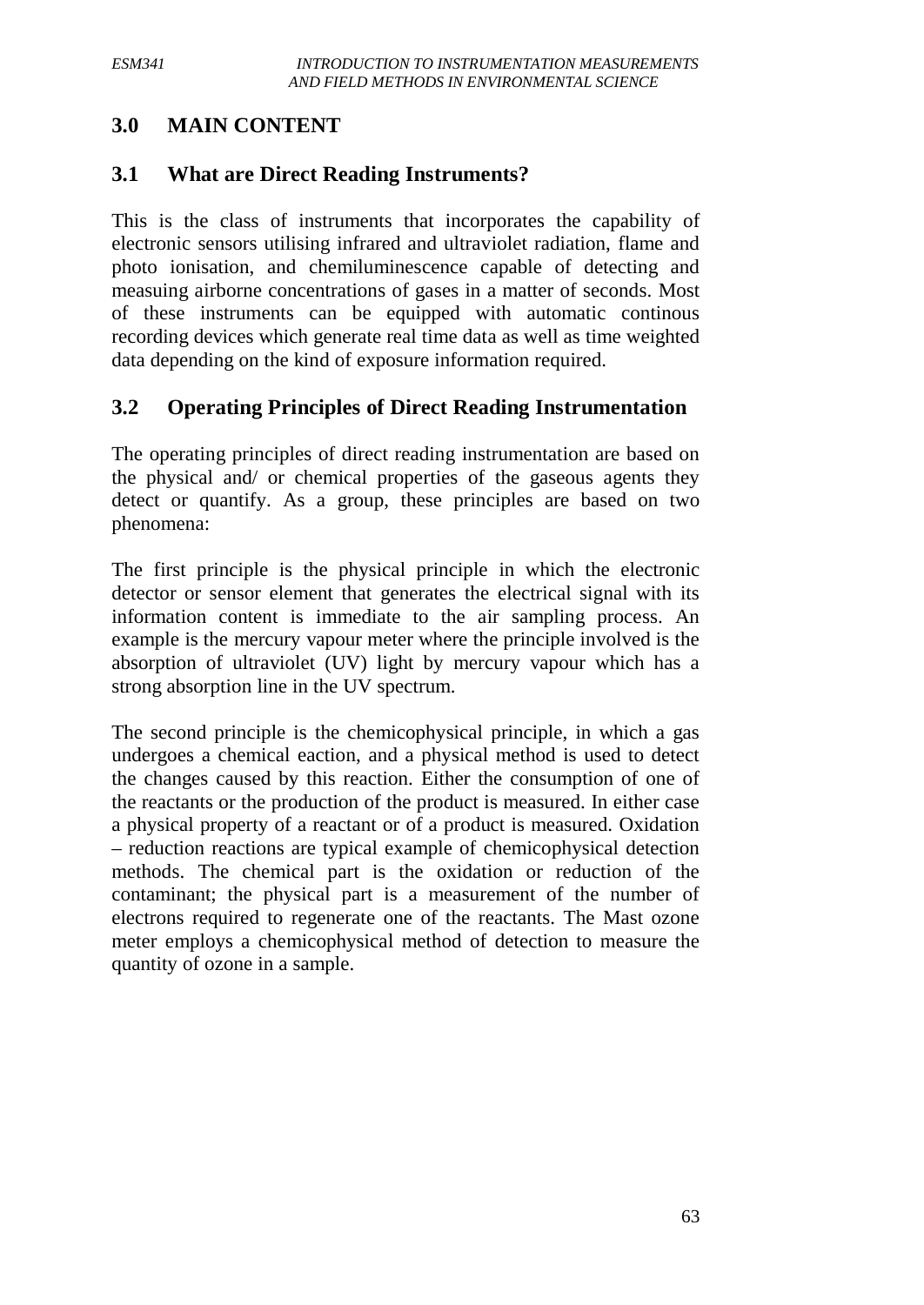### **3.3 Examples of Direct Reading Instruments (DRI) and Applications**

Table 10.1. below shows examples of some DRI and the gases detection to which they are applicable.

**Table 10.1:** Major methods of detection for common gases (X indicates the existence of commercially available instrument employing the listed method of detection)

|                          | <b>Chemical variables in gases</b> |                 |            |     |       |                   |    |        |             |   |
|--------------------------|------------------------------------|-----------------|------------|-----|-------|-------------------|----|--------|-------------|---|
| <b>Detector</b>          | NH <sub>3</sub>                    | Cl <sub>2</sub> | <b>NOx</b> | SOx | $O_3$ | COCl <sub>2</sub> | Hg | $H_2S$ | $\mathbf C$ | S |
| Flame Photometric        |                                    |                 |            | X   |       |                   |    |        |             |   |
| Chemilumninescence       |                                    |                 | X          |     | X     |                   |    |        |             |   |
| Colorimetry              | X                                  |                 | X          | X   |       |                   |    |        |             |   |
| Coulometry               |                                    |                 |            | X   | X     |                   |    |        |             |   |
| Electrical               | X                                  |                 |            | X   |       |                   | X  |        |             |   |
| conductivity             |                                    |                 |            |     |       |                   |    |        |             |   |
| Flame ionisation         |                                    |                 |            |     |       |                   |    |        | X           |   |
| IR Photometry            |                                    |                 | X          |     |       |                   |    |        |             |   |
| Photoionisation          |                                    |                 |            |     |       |                   |    |        | X           | X |
| Derivative               |                                    |                 | X          | X   |       |                   |    |        | X           | X |
| spectrometry             |                                    |                 |            |     |       |                   |    |        |             |   |
| Thermal                  |                                    | X               | X          | X   |       | X                 |    | X      |             |   |
| conductivity             |                                    |                 |            |     |       |                   |    |        |             |   |
| Voltammetric             |                                    |                 |            |     |       |                   |    | X      |             |   |
| Electrochemical          |                                    | X               | X          | X   | X     | X                 |    |        |             |   |
| Microcoulomb             |                                    |                 | X          |     |       |                   |    |        |             |   |
| Redox                    |                                    |                 |            |     |       |                   |    |        |             |   |
| <b>Mass Spectrometry</b> |                                    |                 |            |     | X     |                   |    |        |             |   |
| Electron<br>Impact       |                                    |                 | X          | X   |       |                   |    |        |             |   |
| Spectrometry             |                                    |                 |            |     |       |                   |    |        |             |   |
| Electron Capture         |                                    |                 | X          |     |       |                   |    |        |             |   |
| <b>UV Photometry</b>     |                                    | X               | X          |     | X     | X                 |    | X      | X           | X |

#### **4.0 CONCLUSION**

I will rather conclude this unit by letting you understand that the instruments whose principles have been discussed are now produced under different brand names. You should also quote the brand name of the one you choose to use in the practical class in future. This is essentially to drive home the importance of accuracy, precision and reliability of the results obtained. You should also note that most of the apparatus described are used in the laboratory, because they often come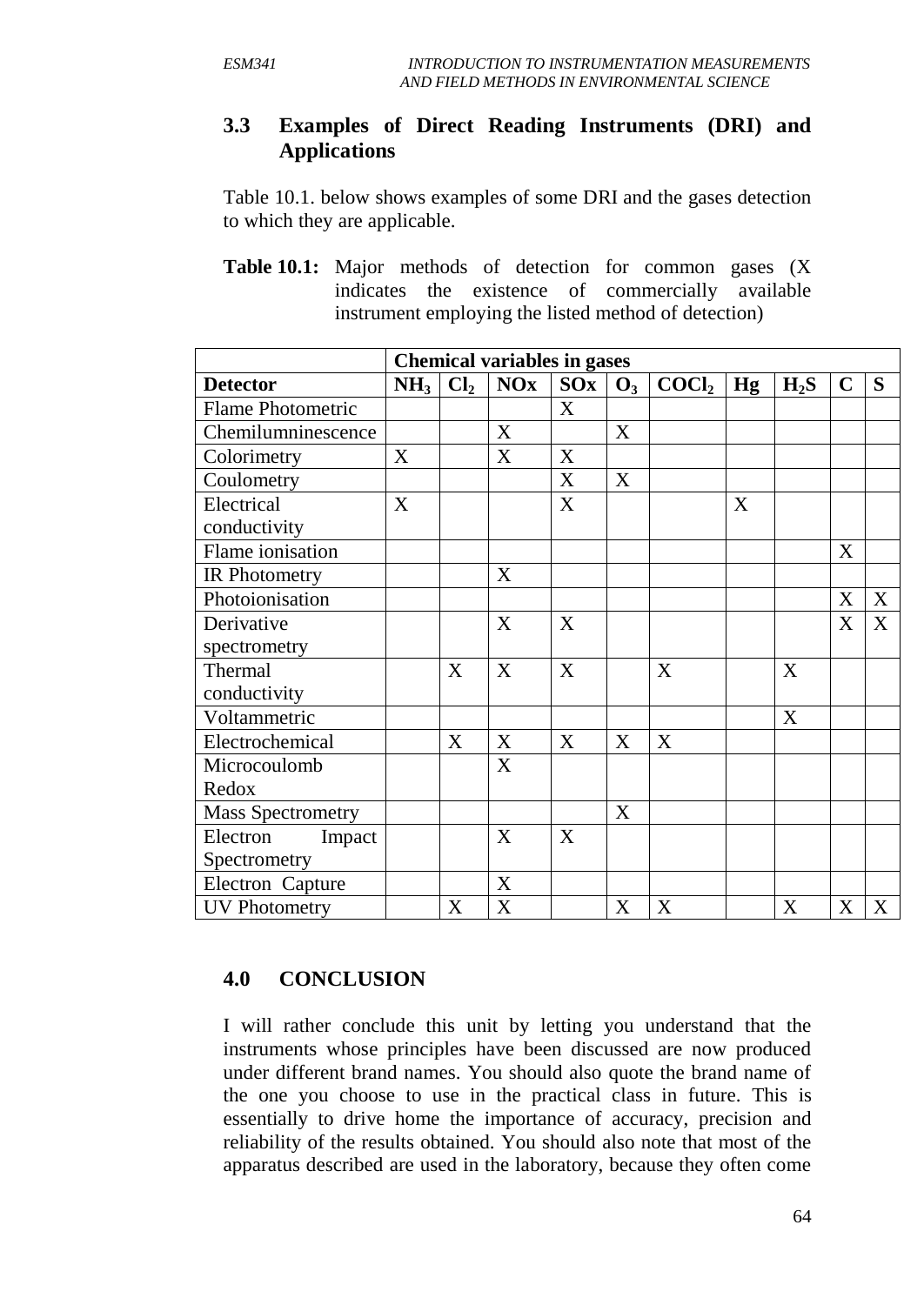in huge sizes. Nonetheless, the handheld equivalent will be excellent to use on the field.

### **5.0 SUMMARY**

The principles of the direct reading instruments have been highlighted, with their specific examples. Please note that you will rely on the knowledge that you have acquired in the previous units to understand some of these principles. It may need that re-read them before going beyond this stage. Now I bid you bye to air survey. But before I finally leave you, I advise that you attempt these questions.

#### **6.0TUTOR-MARKED ASSIGNMENT**

- 1. Describe the direct reading instrument.
- 2. Mention 10 instruments and example of parameters they can determine in a sample.

### **7.0 REFERENCES/FURTHER READING**

American Public Health Association, American Water Works Association, Water Environment Federation (1992). Standard Methods for the Examination of Water and Wastewater. 18th edition. *Edited by:* Greenberg, A.E., Clesceri, L.S., Eaton, A.D., and Franson, M.A.H. *Published By:* American Public Health Association.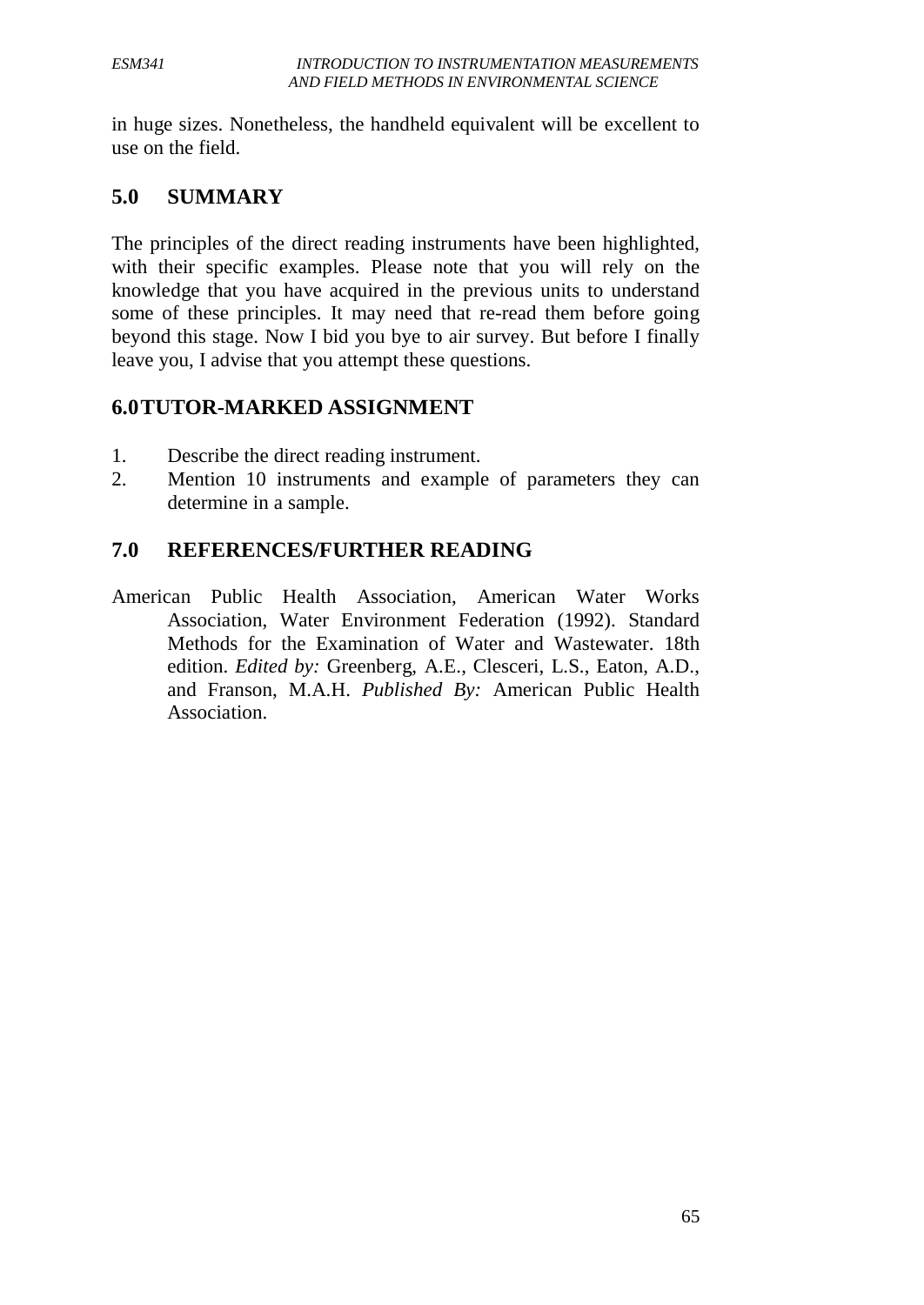## **UNIT 2 BIOLOGICAL SAMPLE COLLECTION: FRESHWATER**

#### **CONTENTS**

- 1.0 Introduction
- 2.0 Objectives
- 3.0 Main Content
	- 3.1 Preparation for Each Sampling Trip
	- 3.2 Locating the Site in the Field
	- 3.3 Description of Sampler Used in Biological Sampling from Freshwaters
- 4.0 Conclusion
- 5.0 Summary
- 6.0 Tutor-Marked Assignment
- 7.0 References/Further Reading

## **1.0 INTRODUCTION**

This section covers the minimum requirements to ensure quality and consistency of the field aspects of biological data collection. The essential tasks in biological sampling are to collect representative samples that meet the requirements of the research interest, and to prevent deterioration and contamination of the samples before analysis. The information here is the most acceptable ones used at present. It should be emphasized that in unusual circumstances or with development of new methods, experienced professional judgment is a necessary component of method choice and application.

### **2.0 OBJECTIVES**

At the end of this unit, you should be able to:

- identify the materials required for field work
- describe the sampling instruments for different aspects of biological studies.

## **3.0 MAIN CONTENT**

#### **3.1 Preparation for each sampling trip**

This is critical since oversights are not usually noticed until you reach the first station. The most effective way to prepare for a sampling trip is with a checklist that is designed to meet the requirements of each project.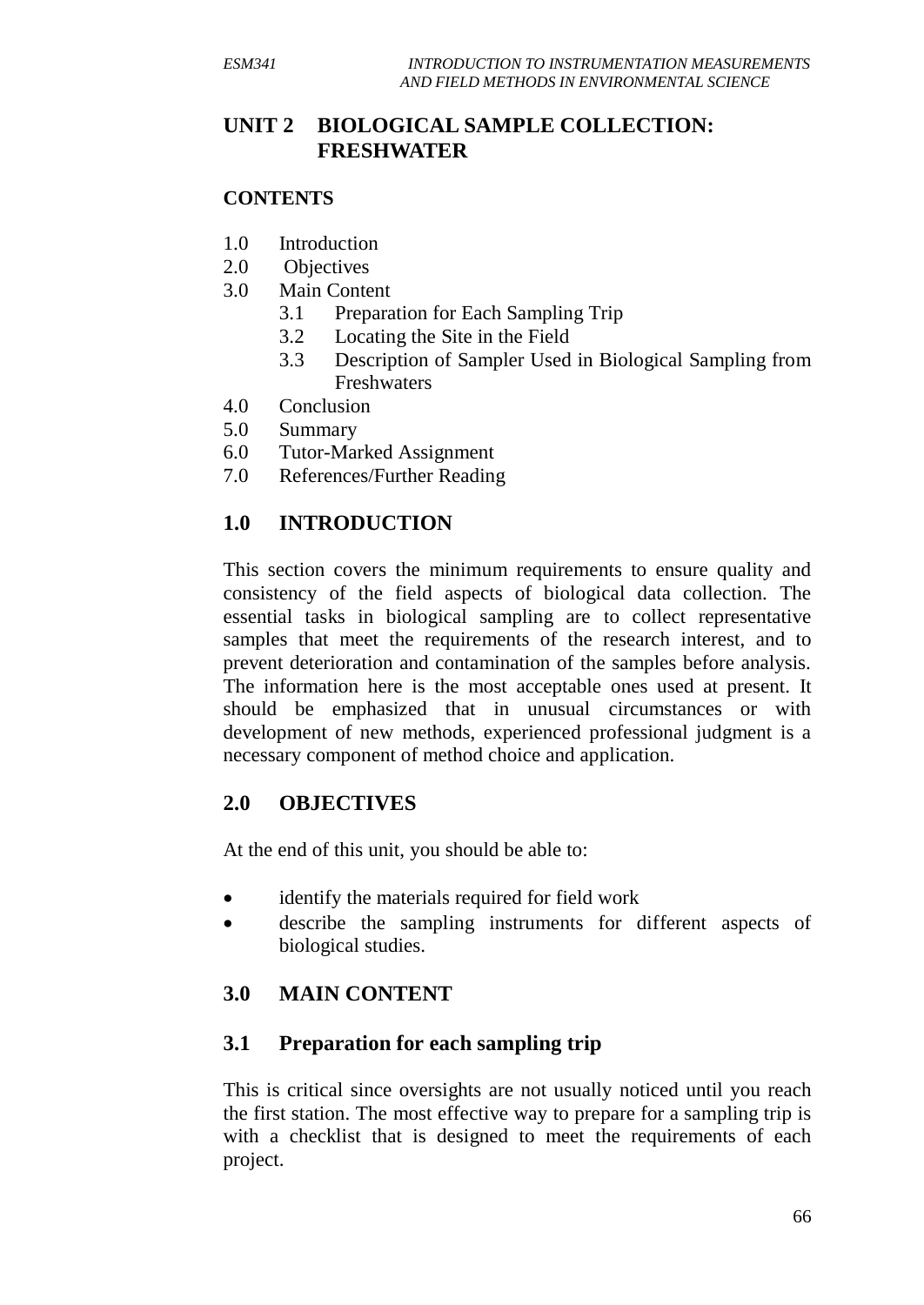Other than considering site-specific instructions, the checklist should identify the following needs:

- 1. Type and number of (labelled) bottles, including extras
- 2. Field equipment such as sediment grabs, invertebrate samplers, fish nets, tow nets, etc.
- 3. Preservatives
- 4. Appropriate quantity of ice packs and coolers
- 5. Logbooks
- 6. Personal gear (for all possible weather conditions such as survival suits, raincoats, protective footwear, etc.)
- 7. First aid kit and other safety equipment (life jackets, survival suits)
- 8. Camera or video equipment as required
- 9. Laboratory requisition forms (partially filled out)

## **3.2 Locating the Site in the Field**

It is your responsibility to locate all sampling stations accurately. Only if the same location is sampled consistently can temporal changes in the water quality be interpreted with confidence. Therefore, accurate station location descriptions (that identify key landmarks) must be prepared on the first visit to every sampling site. Good photographic documentation is the best way of ensuring that each site is easily recognized. A map that labels the sample sites should accompany the site identification logbook. This logbook can be in the form of a 3-ring binder with a map of the site. The basic site location data (latitudes, longitudes, map sheet number, site identification number, etc.) should be incorporated into the database

### **3.3 Description of Samplers used in biological sampling from freshwaters**

#### **a. Van Dorm Sampler**

Deep samples are usually collected by Van Dorn sampler. Note that Van Dorn samplers are available in both horizontal and vertical configurations. The advantage of the vertical configuration is that the water within the open bottle is flushed out as the bottle is lowered so that one can be guaranteed that the water was collected from the indicated depth. The advantage of the horizontal configuration is that a very narrow depth range is sampled. Vertical configurations are usually used in large lakes. Horizontal configurations are used for samples to be collected at or just above/below a very sharp thermocline, or to be collected near the lake bottom. Horizontal configurations are mandatory for very shallow lakes.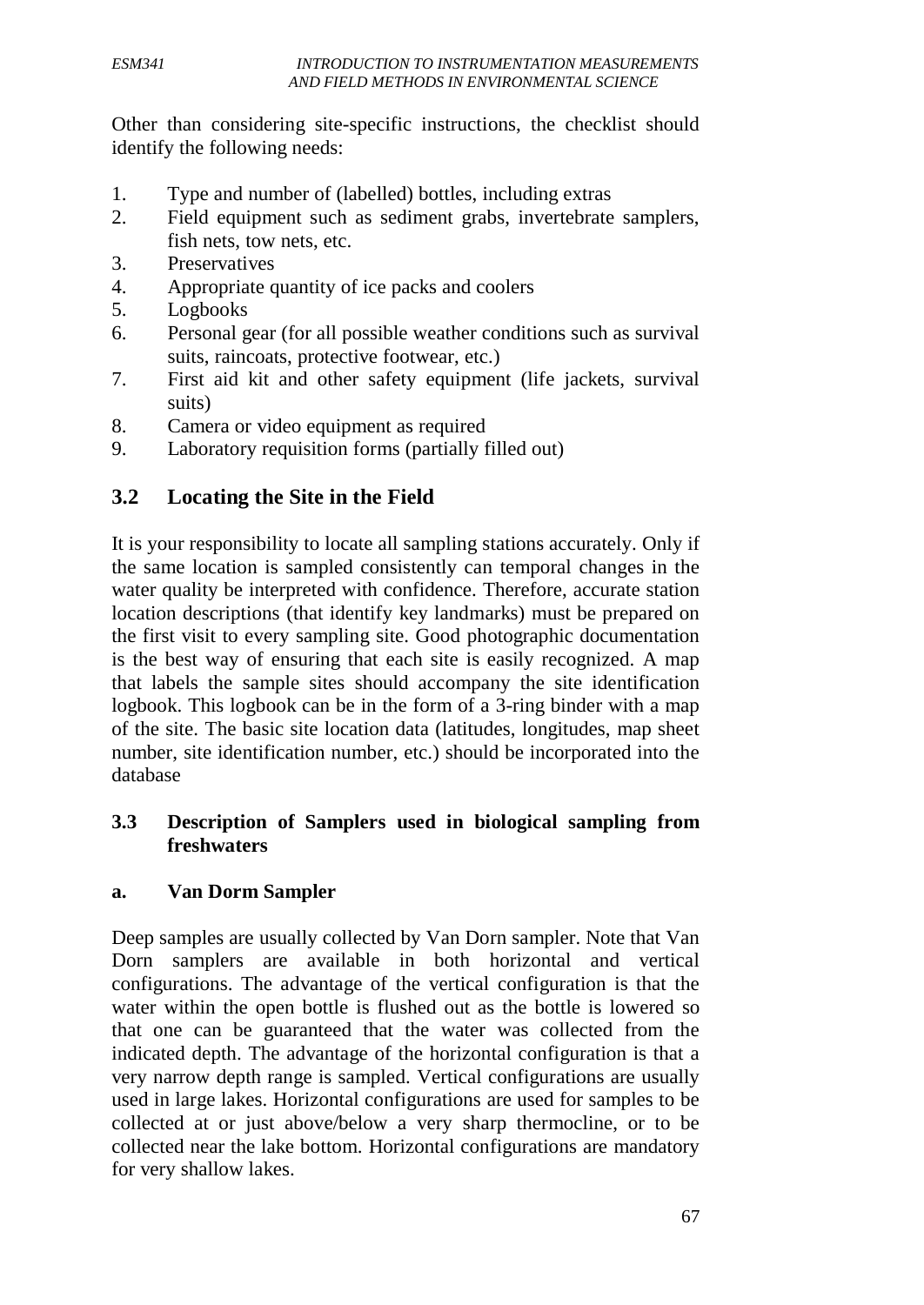

#### **Van Dorn Sampler**

#### **b. Conical Net**

Zooplankton or planktonic animals are free floating and suspended in open or pelagic waters. They are thus generally collected with a conical net that has a specific mesh size (ranging from as small as 64 μm to as large as 256 μm). Small mesh openings will clog more readily than larger ones, but small organisms will pass readily through larger openings. The mesh size required for a particular lake will depend on the productivity of the lake and the purpose of the study. The preferred net mesh, when appropriate, is 64 μm with a net mouth diameter of 20 cm. The net is lowered to a particular depth and pulled directly up through the water column (known as a vertical tow). Alternatives to the vertical tow are the horizontal and oblique tows in which various strata of the lake are sampled individually (a horizontal tow) or as a composite (oblique tow). These are elaborate techniques that require specialized equipment rigged to the boat and a tow net that has remote open and close capabilities. Unless there is specific need for data from horizontal and oblique tows they are not used.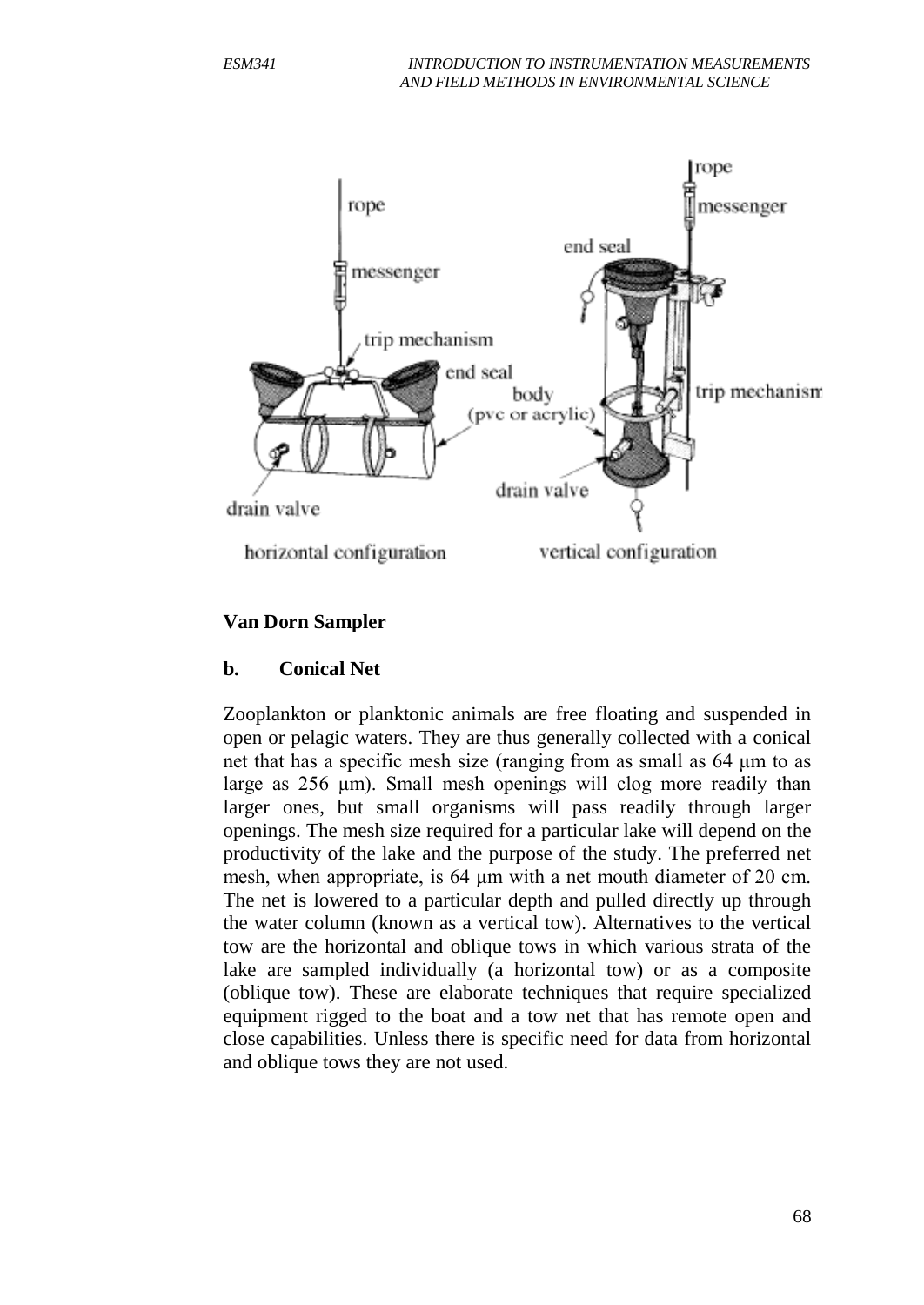

**Plankton tow net**

#### **c. Sediment Grab Samplers**

These are often use to sample benthic invertebrates in lakes or large slow moving rivers are generally collected in the same fashion as sediment samples. The processing of the sample once it has been collected is where the techniques differ. The type of grab sampler to be used at a particular site will depend on the site conditions and the purpose of the study. They range from grab samplers, to core sampler which is most commonly used.

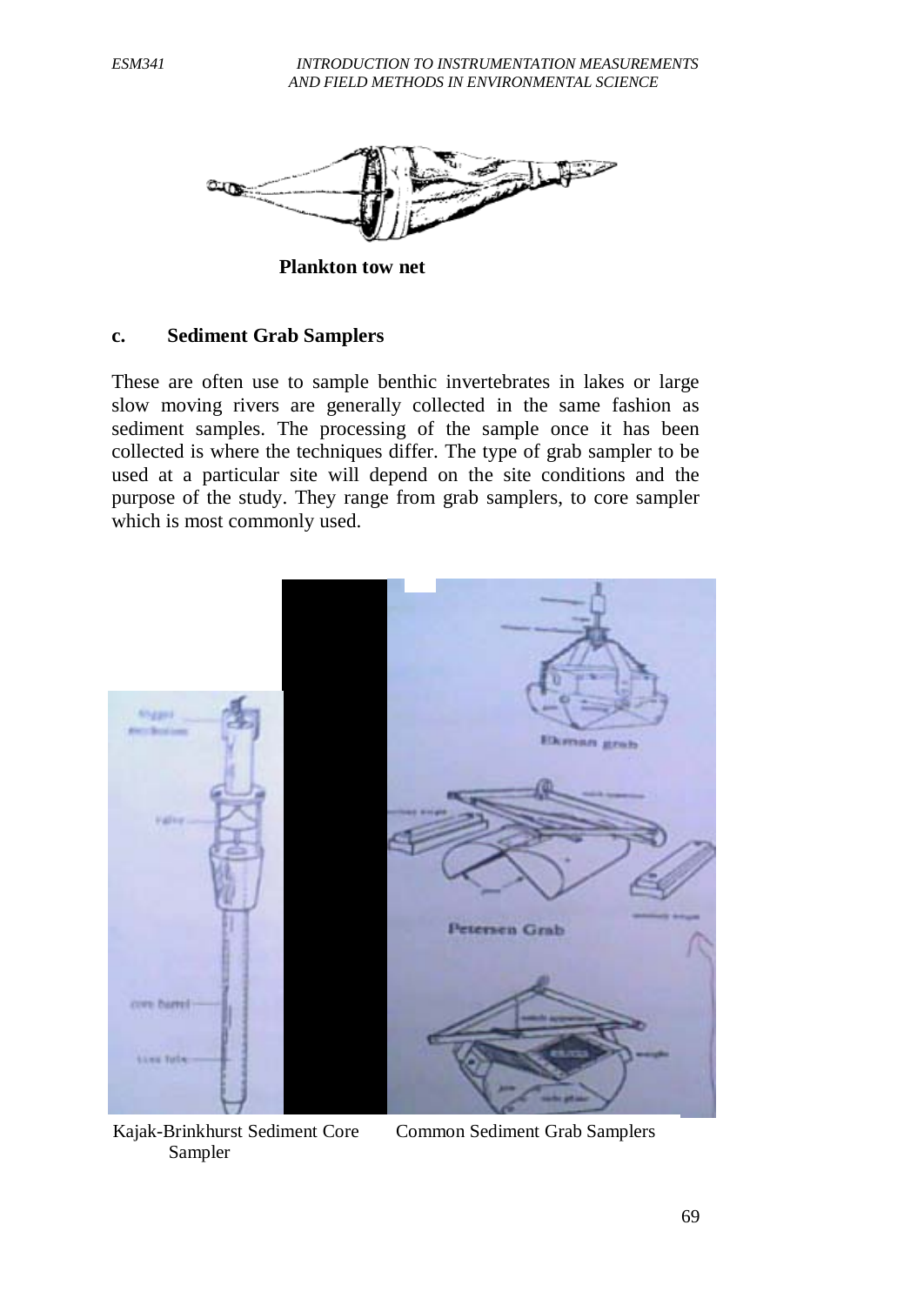#### **d. Sediment Particle Size Samplers**

Although the previously mentioned samplers can be used for the purpose of determining the distribution of streambed particle sizes, they are not ideal. Much of the very fine sediments are lost because of the pressure wave that precedes these samplers and washout as the samplers are retrieved. Better estimates of particle size distribution can be obtained through the use of sediment traps (over a prescribed time frame), or samplers that collect an entire portion of the streambed (i.e., McNeil sampler and Freeze core sampler). The freeze core sampling technique is elaborate and cumbersome; consequently, it will not be discussed here.

Sediment traps are simply open buckets of a given volume that are filled with cleaned gravel and immersed in the streambed. They are collected at a later date and submitted for mechanical analysis of sediment particle size. The McNeil sampler consists of a cylinder that defines the portion of the streambed to be sampled and an attached basin that is used to store the collected sediments and trap the suspended fines.



**McNeil sediment size sampler**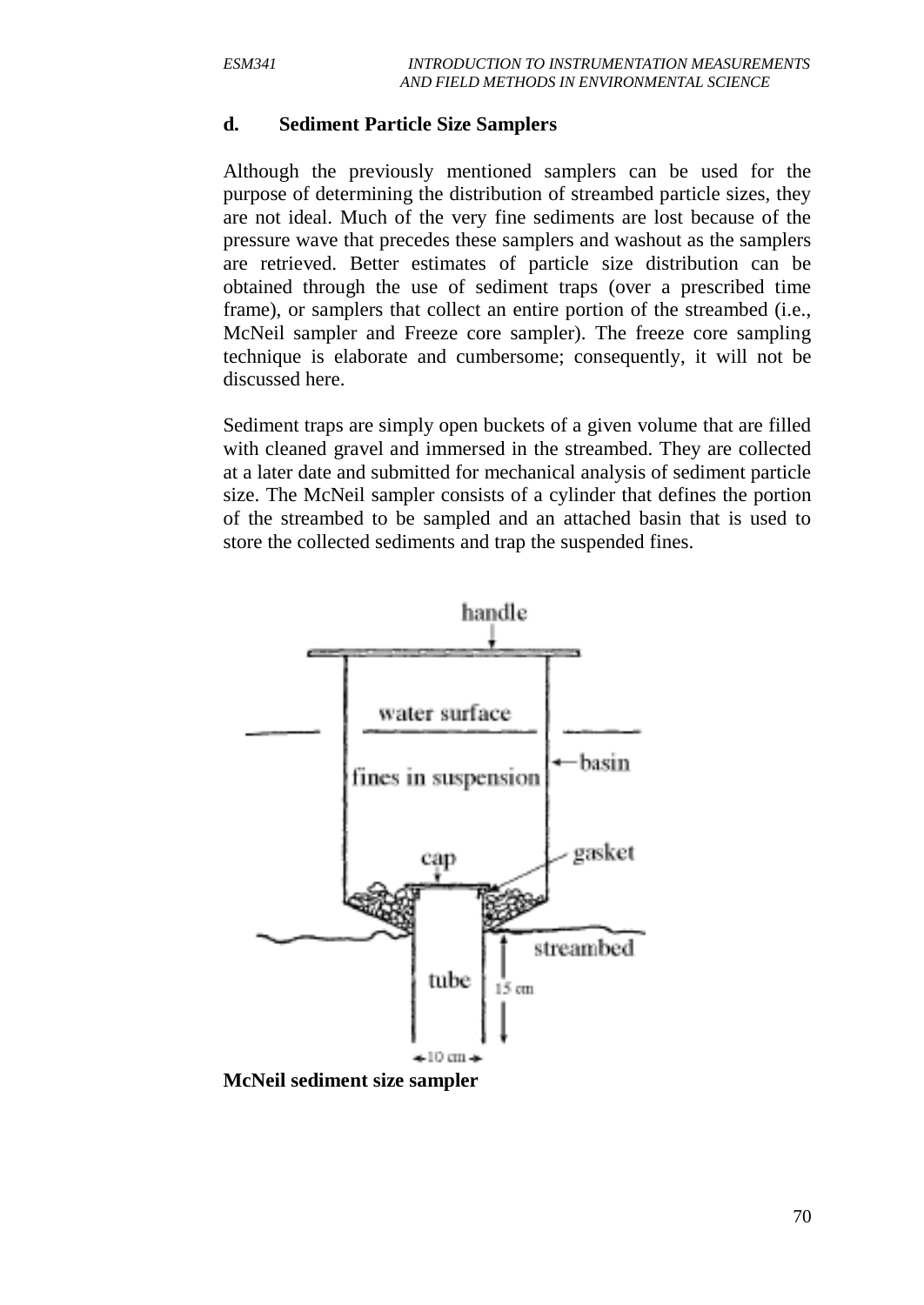#### **e. Multiple samplers**

Some sample stations are designed to be sampled from a bridge. This allows the collection of samples from the central flow of rivers where wading is not an option. The samples can be collected using an apparatus called a **multiple sampler** that is lowered over the side of the bridge. Since the multiple sampler holds more than one bottle, it has the advantage of allowing all containers (therefore, all variables) to be sampled at the same time and at the same place. This allows for more precise cross-referencing among the variables. Other pieces of equipment for single bottles are also available and can be used in situations that are appropriate. The precise location at which the sampling device is lowered from the bridge should be marked to ensure that the same section of the river is sampled each time.



## **f. Temperature**

Temperature can be measured with an alcohol-filled thermometer or with an electronic thermometer that has been calibrated against a certified thermometer. All thermometers must be checked against a reference thermometer by a laboratory before use and annually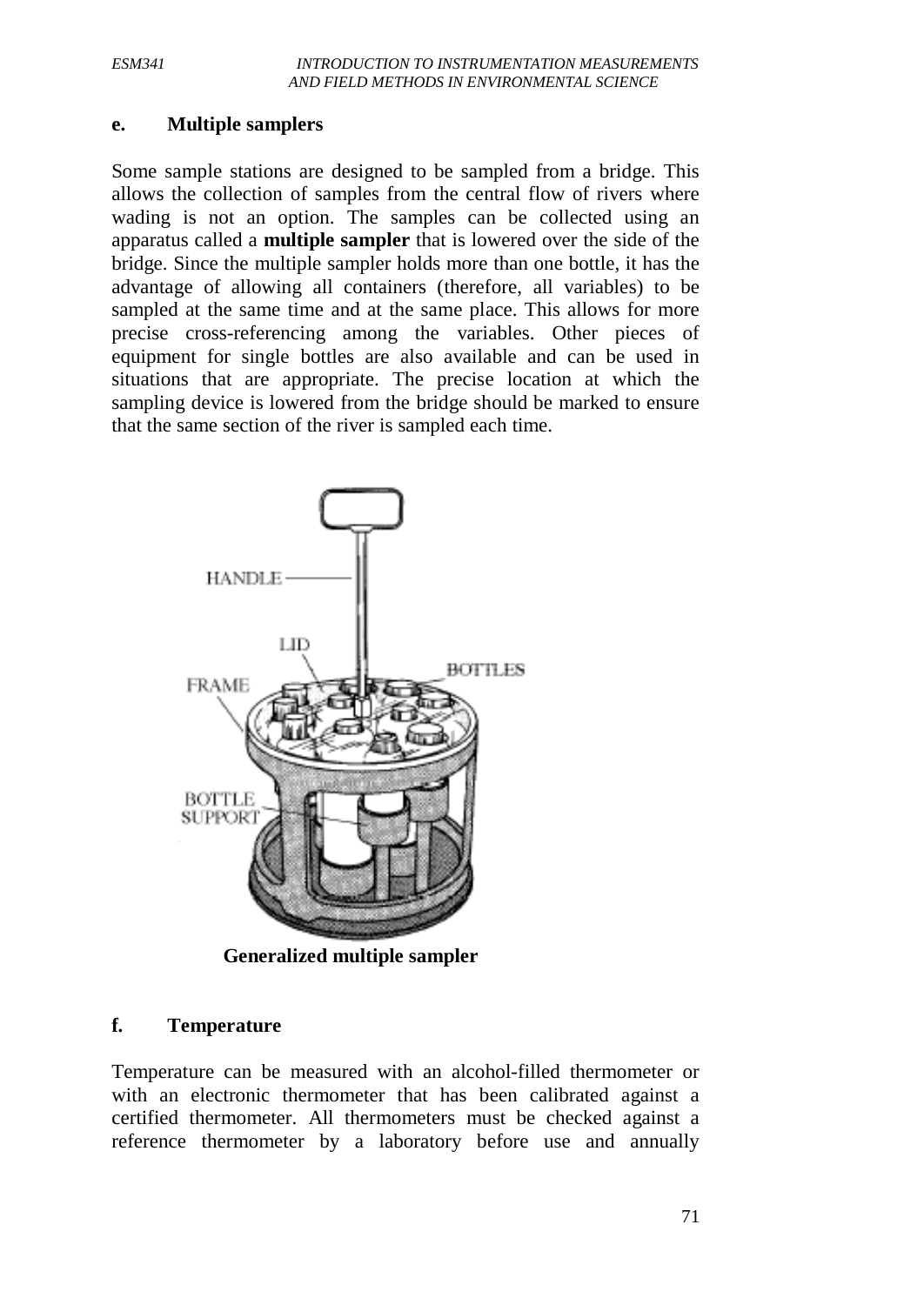thereafter. Thermometers that do not meet the data quality objective of the project (e.g.,  $\pm 0.5^{\circ}$ C of the true temperature) must be discarded

- (a) Measure surface water temperatures directly in the water, allowing the thermometer to come to equilibrium before recording the value.
- (b) For deep waters, collect a grab sample (e.g., with a Van Dorn section 4.1.2.3) and decant some water into a 1 litre "field bottle" (never measure the temperature in a sample bottle that is being submitted to the laboratory for other analysis). Measure the temperature immediately, allowing the thermometer to come to equilibrium before recording the value

#### **g. Dissolved Oxygen (DO)**

Dissolved oxygen can be measured by either chemical titration (Winkler method) or the membrane electrode method. Both have the potential of being accurate and reliable, but both methods require some training so that accurate measurements can be made. Meters provide a convenient and inexpensive way of measurement and are the most commonly used method. A well-calibrated oxygen meter membrane electrode system is preferred for obtaining a depth-profile of DO in a lake or deep river. Sampling for DO measurements requires particular care, since any contact between the sample and the air will modify the results. If percent saturation is to be determined, then the water temperature must be measured at the same time and location. Additionally, barometric pressure or altitude is required to determine percent saturation accurately.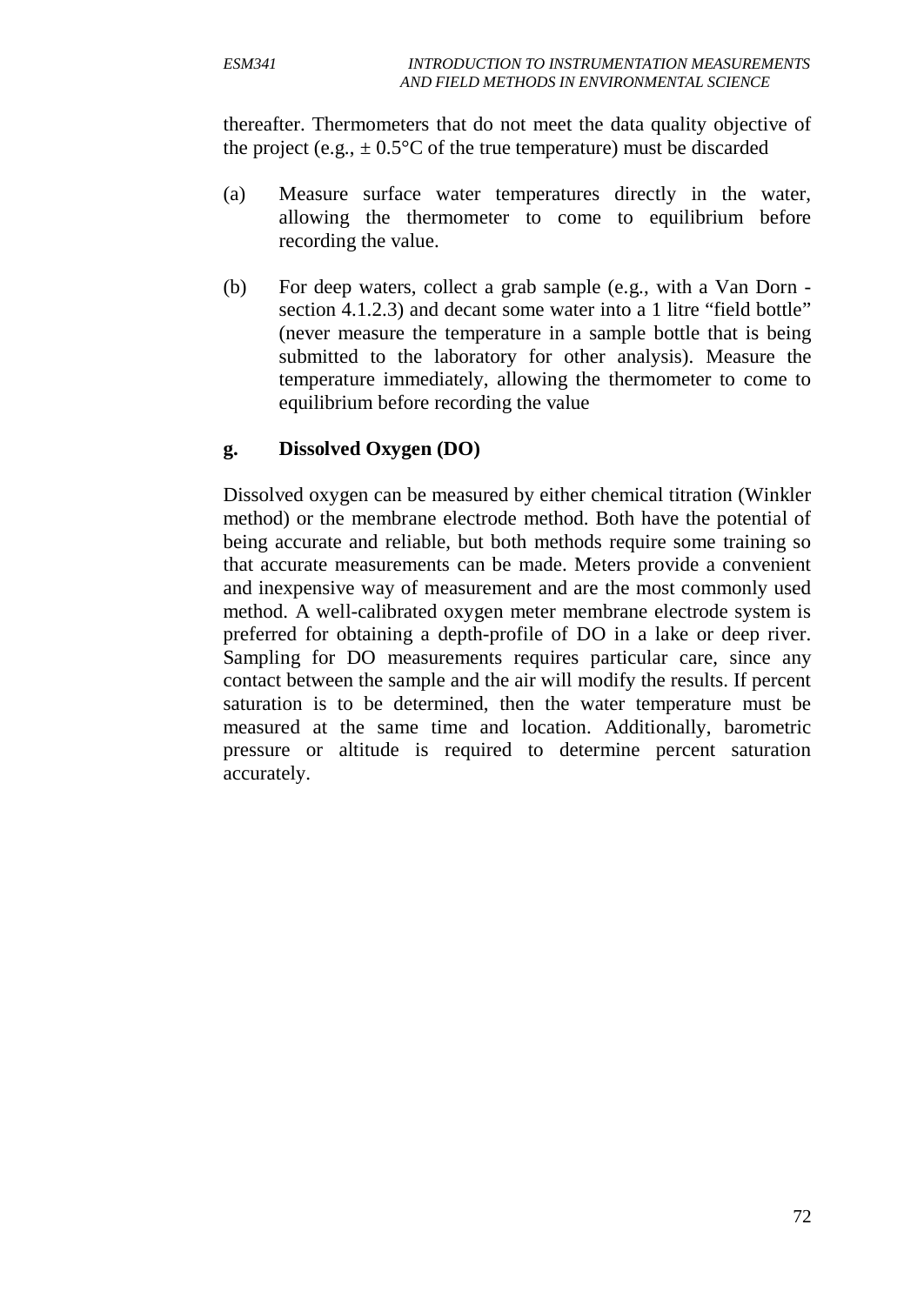#### *ESM341 INTRODUCTION TO INSTRUMENTATION MEASUREMENTS AND FIELD METHODS IN ENVIRONMENTAL SCIENCE*



#### **Dissolved Oxygen sampler**

### **4.0 CONCLUSION**

This Unit has discussed what you need to know about the basis of field work for biological study. A number of samplers have been mentioned here but only few of their features have been described.

### **5.0 SUMMARY**

Biological study is an essential activity within the scope of Environmental Science. It involves a series of research activities ranging from field sampling to laboratory analyses. Examples of the sampling instruments are discussed here. Water, sediment samplers as well as samplers for biota features are identified, and their features discussed. Also highlighted are the essentials of field sampling, such as the requirements for a field trip, and the requirements for locating a suitable sampling site. You will learn more of this in literatures, and as you participate in specific practical exercises. It is essential that you find out if some of these are available in your organisations, and see how you can make use of them. Now see if you can answer these questions.

#### **6.0 TUTOR-MARKED ASSIGNMENT**

- 1. Mention 5 items that you should take to the field.
- 2. Identify 3 examples of water, sediment and biota sampler. Describe each of the samplers.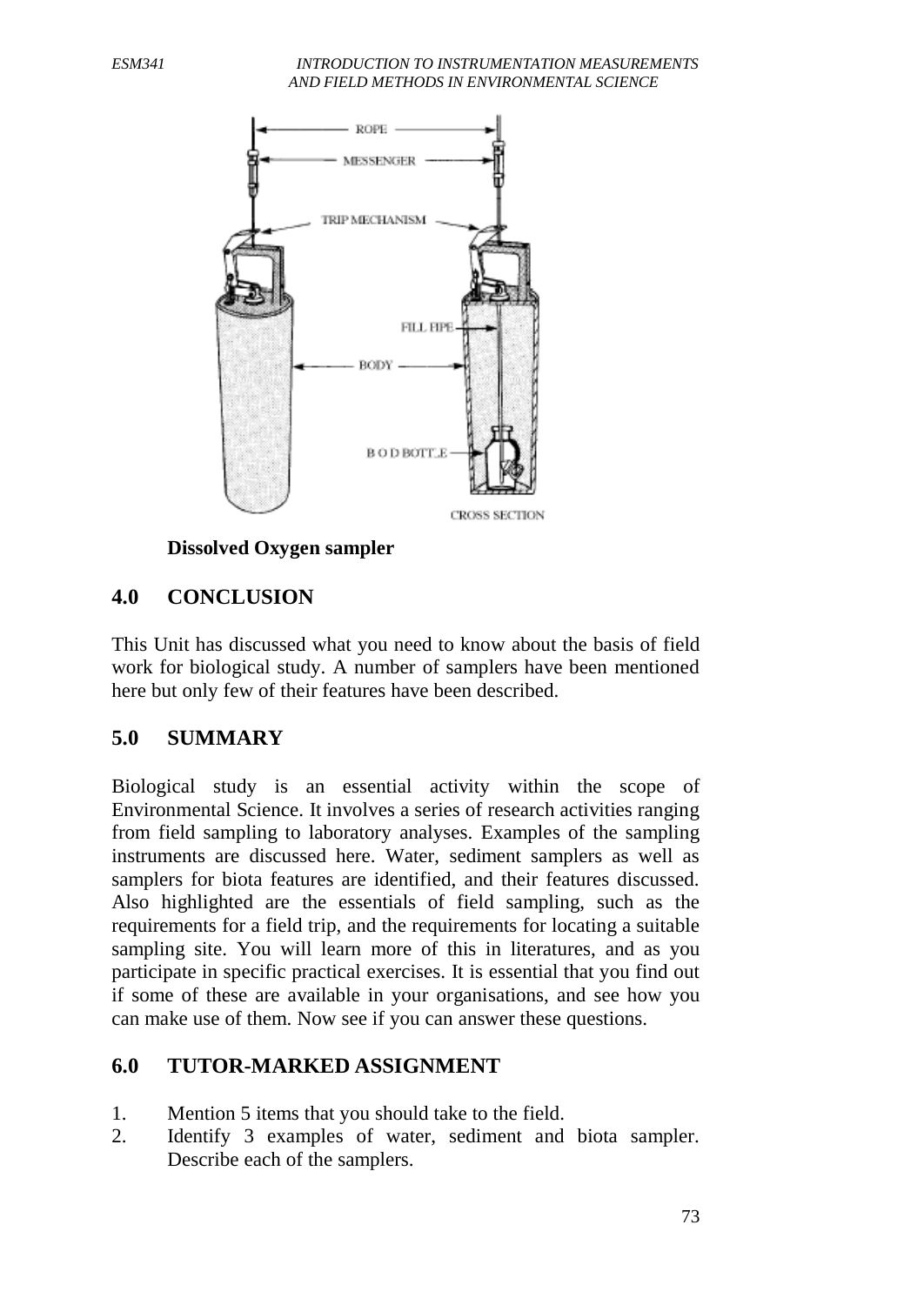### **7.0 REFERENCES/FURTHER READING**

- American Public Health Association, American Water Works Association, Water Environment Federation (1992). *Standard Methods for the Examination of Water and Wastewater*. 18th edition. *Edited by:* Greenberg, A.E., Clesceri, L.S., Eaton, A.D., and Franson, M.A.H. *Published By:* American Public Health Association.
- British Columbia Environmental Laboratory Manual for the Analysis of Water, Wastewater, Sediment and Biological Materials (1994). *Environmental Protection Department*, Ministry of Environment, Lands and Parks, Victoria, Canada.

http://www.qp.gov.bc.ca/statreg/reg/W/WasteMgmt/217\_97.htm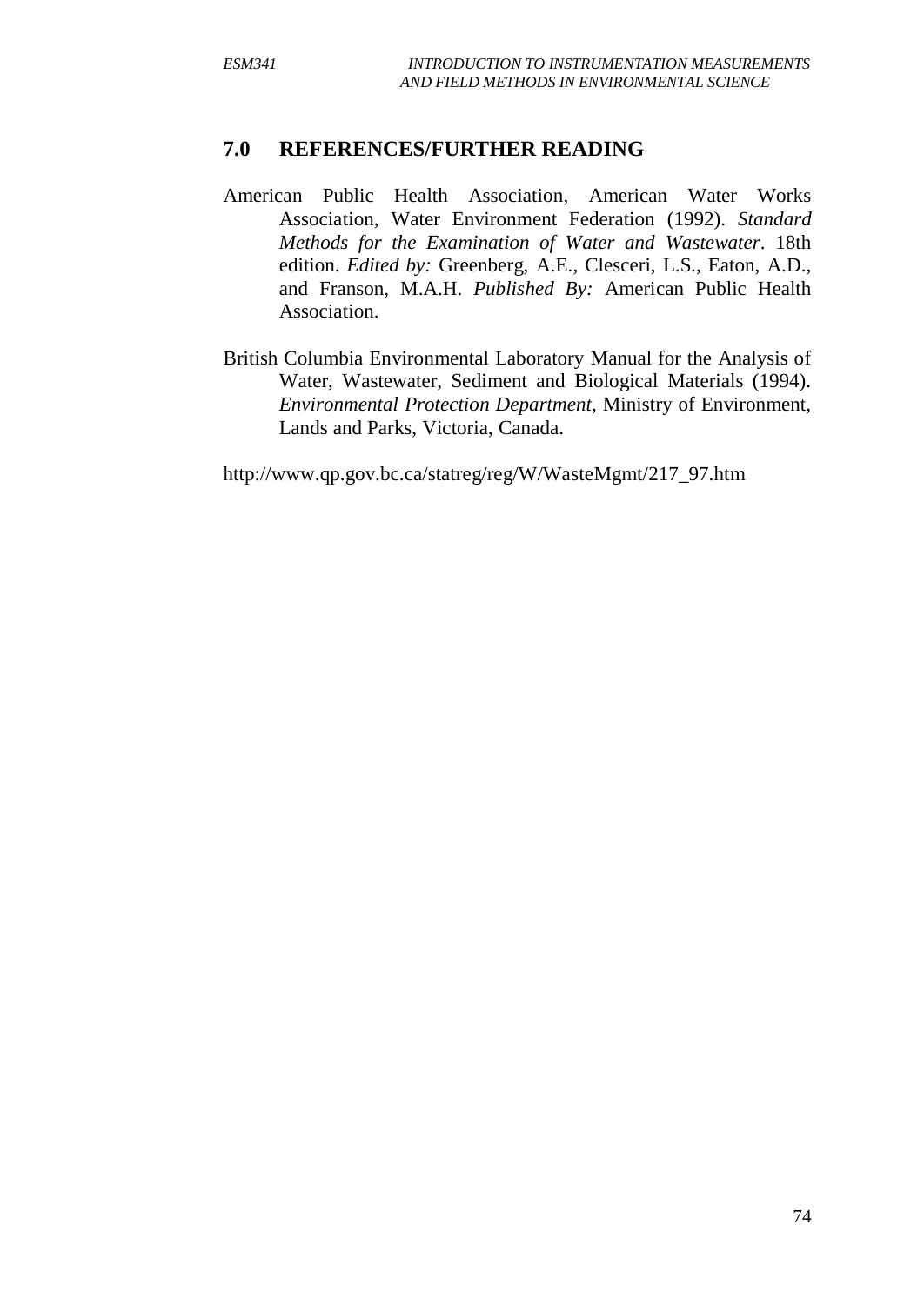## **UNIT 3 INSTRUMENTATION FOR NOISE AND SOUND MEASUREMENTS**

### **CONTENTS**

- 1.0 Introduction
- 2.0 Objectives
- 3.0 Main Content
	- 3.1 Components of Sound Measuring System
	- 3.2 Sound and Noise Measuring Equipment
- 4.0 Conclusion
- 5.0 Summary
- 6.0 Tutor-Marked Assignment
- 7.0 References/Further Reading

## **1.0 INTRODUCTION**

There is no single method or process exists for measuring noise. Hearing safety and health professionals can however use a variety of instruments to achieve this. The choice of a particular instrument and approach for measuring and analyzing noise depends on many factors, not the least of which will be the purpose for the measurement and the environment in which the measurement will be made.

### **2.0 OBJECTIVES**

At the end of this unit, you should be able to:

- describe the component of sound measuring system
- describe some sound measuring instruments.

### **3.0 MAIN CONTENT**

#### **3.1 Components of Sound Measuring System**

Many types of measuring systems can be used for the measurement of sound depending on the purpose of the study, the characteristics of sound and the extent of information that is desired about the sound.

The various elements in a measuring system are:

- a. the transducer; that is, the microphone;
- b. the electronic amplifier and calibrated attenuator for gain control;
- c. the frequency weighting or analyzing possibilities;
- d. the data storage facilities;
- e. the display.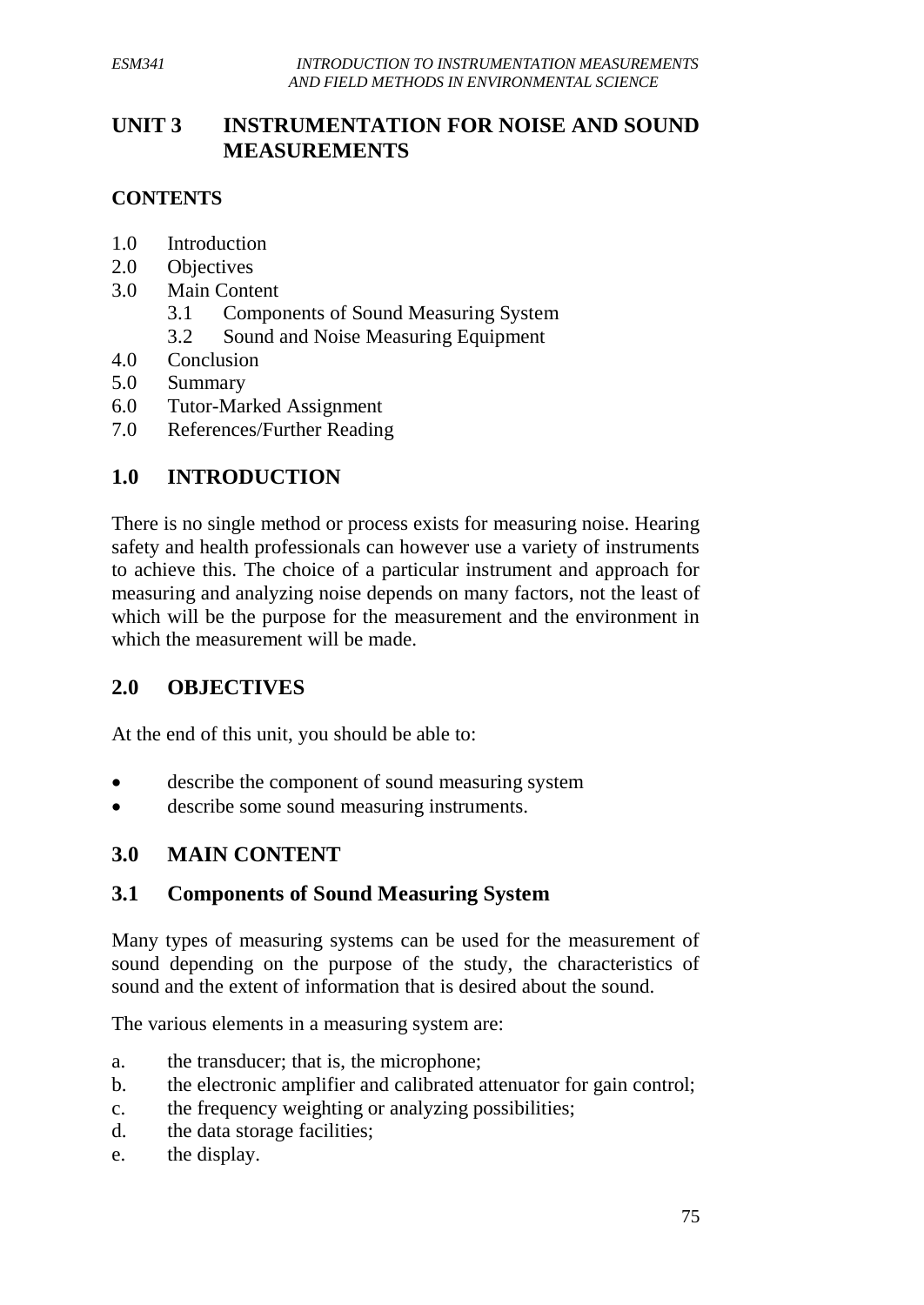Not all elements are used in every measuring system. The microphone can, for instance, be connected to a sound level meter or directly to a magnetic tape recorder for data storage and future measurement or reference. An example of the components of the sound level meter is shown in the Figure below



#### **Sound level meter block diagram**

The two main characteristics are:

- **The frequency response:** that is, the deviation between the measured value and the true value as a function of the frequency. As the ear is capable of hearing sounds between 20 Hz and 20 kHz, the frequency response of the sound level meter should be good, with variations smaller than 1 dB, over that range;
- **The dynamic range:** that is, the range in dB over which the measured value is proportional to the true value, at a given frequency (usually 1000 Hz). This range is limited at low levels by the electrical background noise of the instrument and at high levels by the signal distortion caused by overloading the microphone or amplifiers.

### **3.2 Sound and Noise Measuring Equipment**

### **3.2.1 Sound Level Meter**

The sound level meter is the basic measuring instrument for noise exposures. It consists of a microphone, a frequency selective amplifier, and an indicator. At a minimum, it measures sound level in dB SPL. An integrating function may be included to automate the calculation of the noise dose. The Figure below shows the circuit configuration of a sound meter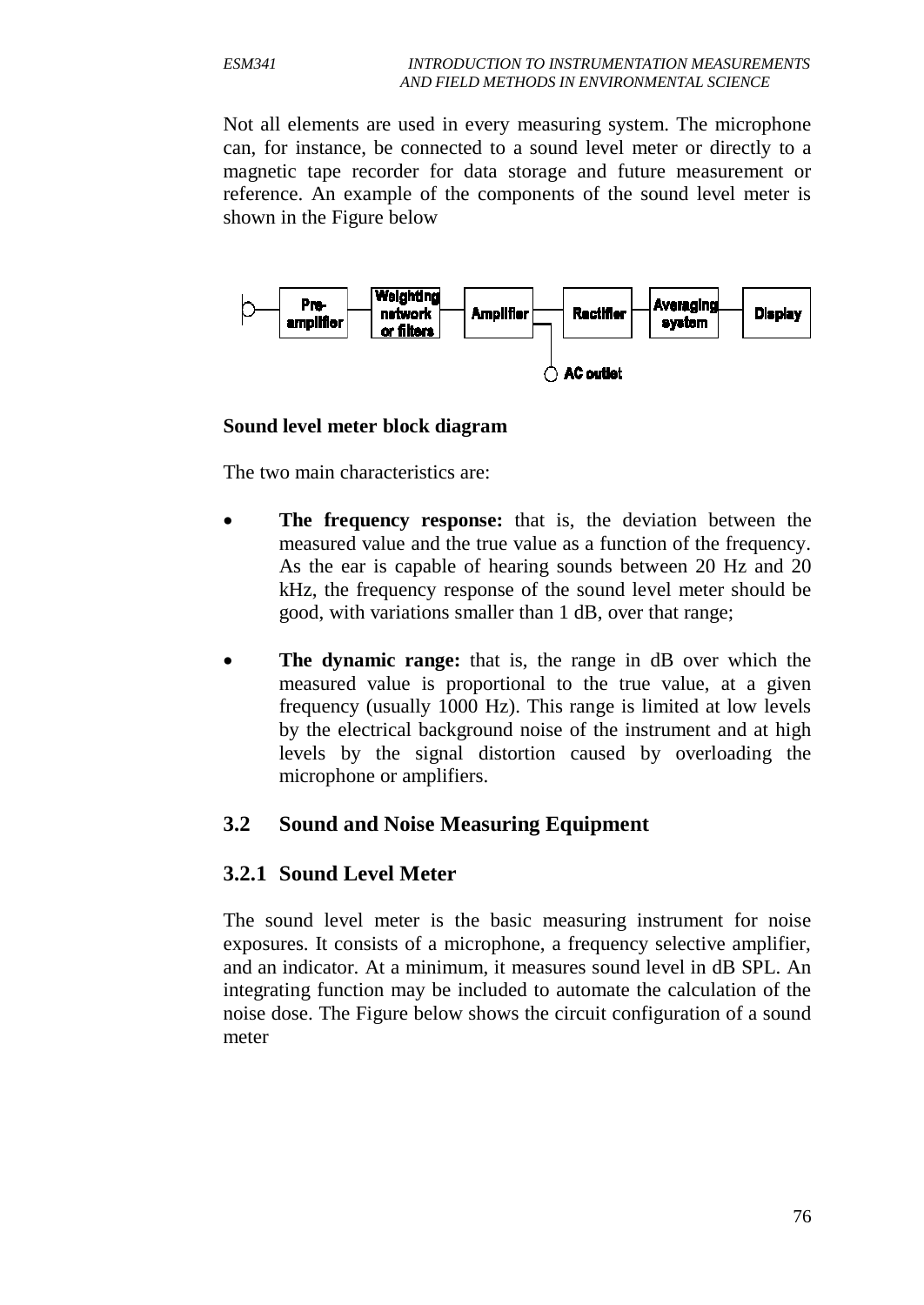*ESM341 INTRODUCTION TO INSTRUMENTATION MEASUREMENTS AND FIELD METHODS IN ENVIRONMENTAL SCIENCE*



**Electric circuit of a sound meter**

### **3.2.2 Noise Dosimeter**

Measuring noise with a sound level meter is relatively simple when the noise levels are continuous and when the person remains essentially stationary during the work shift. A noise dosimeter is preferred for measuring a person's noise exposure when the noise levels are varying or intermittent, when they contain impulsive components, or when the worker moves around frequently during the work shift.

The noise dosimeter may be thought of as a sound level meter with an additional storage and computational function. It measures and stores the sound levels during an exposure period and computes the readout as the percent dose. Many dosimeters available today can provide an output in dose using various exchange rates (e.g., 3, 4, and 5 dB), 8-hr criterion levels (e.g., 80, 84, 85, and 90 dBA), and sound measurement ranges (e.g., 80 to 130dBA).

In noise dosimetry, the microphone is attached on the worker whose exposure is being measured. The placement of the microphone is important in estimating the person's exposure, as Kuhn and Guernsey (1983) have found large differences in the sound distribution about the body. ANSI (1996) specifies that the microphone be located on the midtop of the person's more exposed shoulder and that it be oriented approximately parallel to the plane of this shoulder.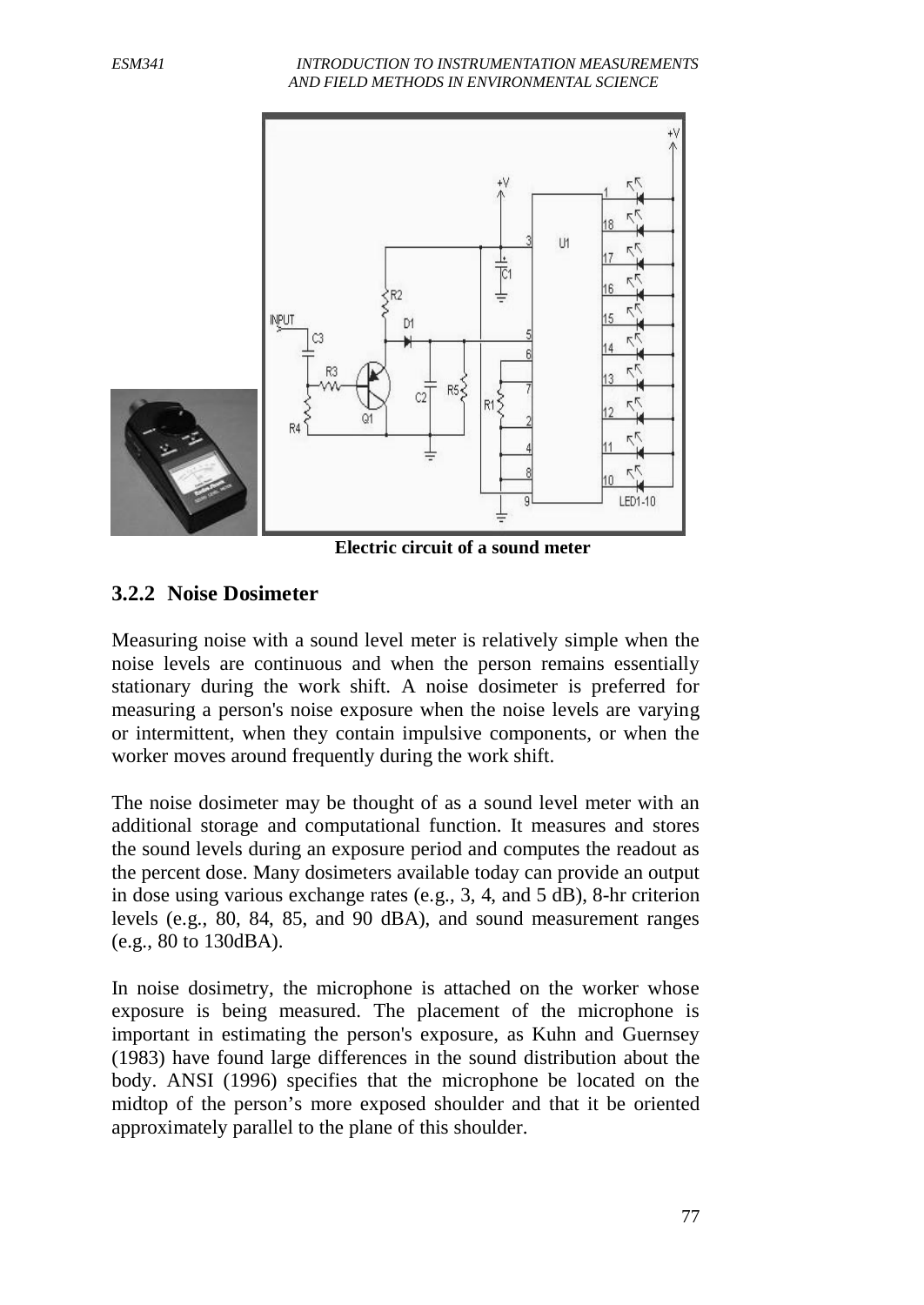#### **A Noise Dosimeter and Its Placement on Human Body**

### **3.2.3 Magnetic Tape Recorders**

Magnetic tape recorders are used to make a permanent recording of the noise for future analysis or reference. Some HIFI audio recorders can be used, providing their frequency response and dynamic range are suitable. For general surveys, small recorders with a frequency response of  $+3$  dB in the range 30 Hz to 16 kHz and a dynamic range of 40 dB may be sufficient. For precise measurements and frequency analyses, higher quality instrumentation is needed. The real objectives of the instrument have to be assessed since the relative price of these instruments may vary in the range of 1 to 20. As the dynamic range of an analog recorder is no more than 40 to 50 dB, usually it is difficult or impossible to record impulse noise as met in industry or as used for measuring the reverberation time. Some digital recorders (referred to as DAC recorders) are now available: they have a much broader dynamic range (around 90 dB) and a good frequency response  $(20 - 18000 \text{ Hz})$ . Besides analog and digital recorders, there are also frequency modulated (FM) recorders which are of special interest for measuring vibration as their frequency range extends down to DC.

### **3.2.3.1 Use of a Tape Recorder**

The criteria for the selection of a tape recorder are:

- a. The frequency response at the different speeds. Usually the limits are directly proportional to the speed;
- b. the range of speeds;
- c. the dynamic range;
- d. the cross channel attenuation;
- e. the presence of band pass filters enabling the elimination of low frequency noise;
- f. the quality of the indicating device and of the input potentiometers, preferably graduated in dB;
- g. the possibility of controlling the output signal;
- h. the protection against dust;
- i. the protection against vibration susceptibility which increases the internal noise level;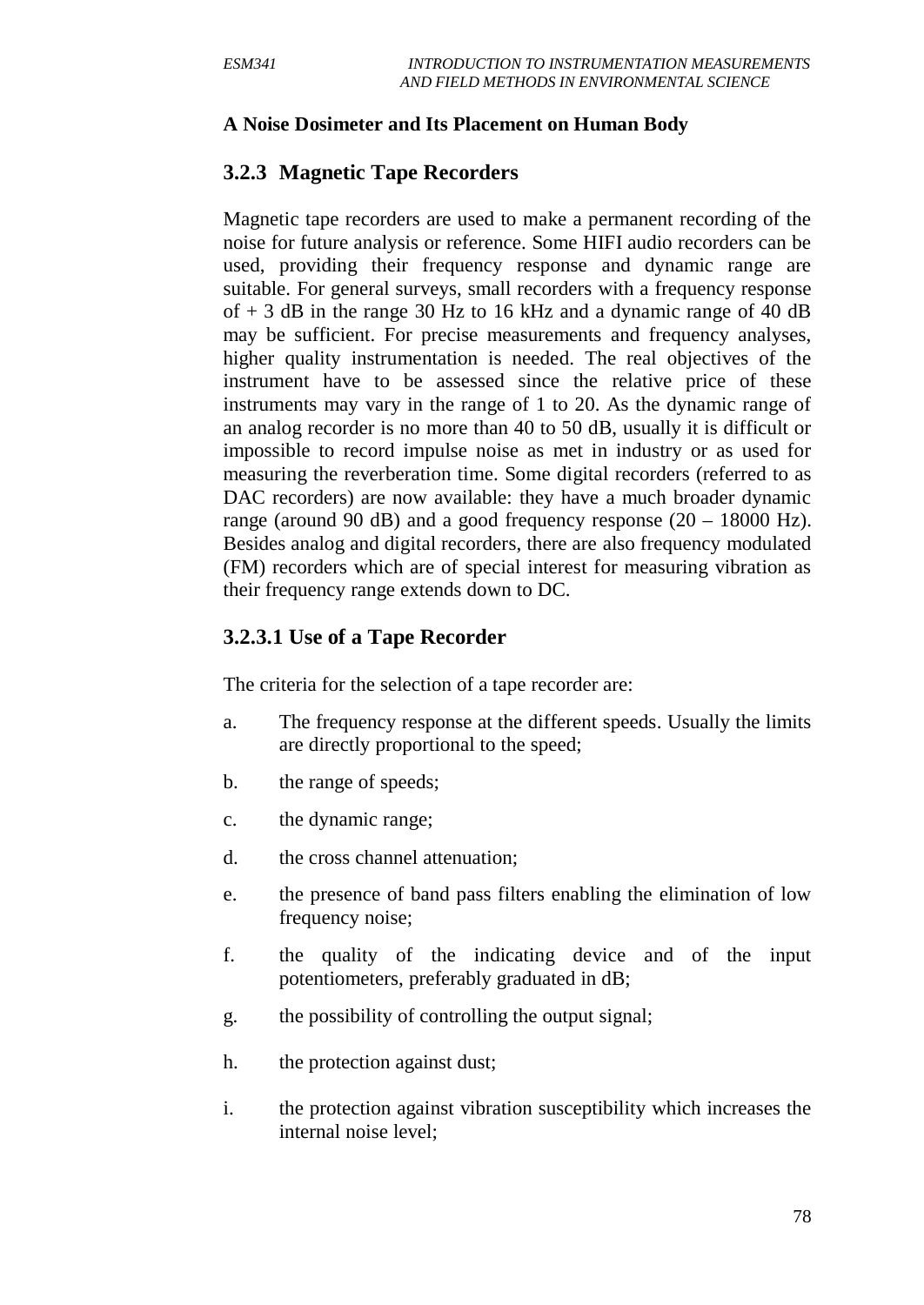## **3.2.4 Calibrators**

Microphones are individually calibrated at the factory, and the calibration chart must be delivered with the instrument. In the field, calibration is performed by applying a known sound pressure level at a fixed frequency to the microphone. Calibrators are small, battery driven and operate on different principles. One operates at 250 Hz and produces a sound level of 124 dB, accurate to  $+$  0.2 dB. To obtain the best results, the microphone should be well sealed in the coupler opening. A change in atmospheric pressure alters the calibration level slightly, but a correction can be made using the barometer which is provided as a part of the instrument set. Another example is a pocket unit, which operates at 1000 Hz. The calibration level is 94 dB with an accuracy of  $+$  0.5 dB.

The use of a calibrator as defined by IEC 60942 is recommended for checking the accuracy of hand-held indicating instruments, and must be used when tape recording data, as explained previously. Accurate calibration of equipment used in the field is essential as it provides for consistency in measurements, allows accurate comparison of measurements made over long time intervals, brings to light any slight changes in the accuracy of instrumentation, and allows reanalysis of data, if this is required at a later date. This care in the use of calibration for field measurements should be backed up by regular laboratory calibration using more accurate techniques, in order to check the frequency response as well as the amplitude response of the equipment

### **3.2.5 Recorders**

### **3.2.5.1 Graphic Level Recorder**

If the sound level meter has a logarithmic DC output facility, common graphic recorders can be used to obtain a permanent record of the evolution of the sound level, providing that their writing speed is compatible with the characteristics of the sound level meter.

Many different types are available and it is not intended to review them. The essential characteristics for this type of equipment are:

- a. the detection capabilities;
- b. the frequency response;
- c. the writing speeds, that should at least correspond to the slow and fast characteristics of the sound level meter. For reverberation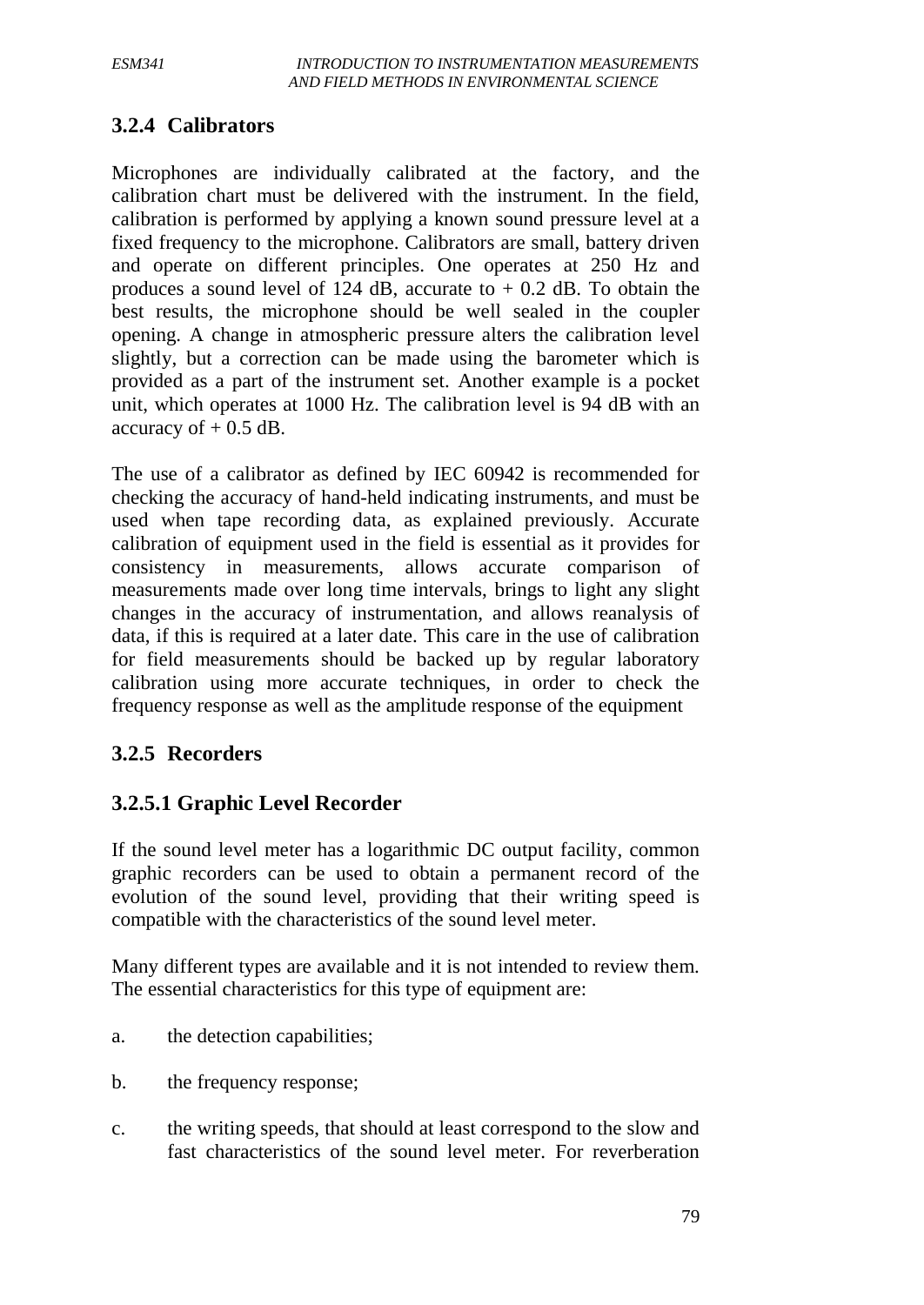time measurements, however, much faster writing speeds are needed;

d. the dynamic range of the graph (often 25 or 50 dB) and of the instrument.

It is usually not practical to record graphically the instantaneous noise level at a workplace for extended periods of time. The graph allows only the determination of maximum and minimum levels and cannot be used to define any average level. The use of this technique should be restricted to special cases such as:

- a. the characterisation of short events of noise;
- b. the determination of the intermittency of a noise;
- c. the study of the reverberation time;
- d. the recording of frequency analysis

### **3.2.6 Microphones**

### **3.2.6.1 The different types**

The microphone is the interface between the acoustic field and the measuring system. It responds to sound pressure and transforms it into an electric signal which can be interpreted by the measuring instrument (e.g. the sound level meter). The best instrument cannot give a result better than the output from the microphone. Therefore, its selection and use must be carefully carried out to avoid errors.

When selecting a microphone, its characteristics must be known so that its technical performance (e.g. frequency response, dynamic range, directivity, stability), in terms of accuracy and precision, meets the requirements of the measurement in question, taking into account the expected conditions of use (e.g. ambient temperature, humidity, wind, pollution). The microphone can be of the following types: piezoelectric, condenser, electret or dynamic.

In a piezoelectric microphone, the membrane is attached to a piezoelectric crystal which generates an electric current when submitted to mechanical tension. The vibrations in the air, resulting from the sound waves, are picked up by the microphone membrane and the resulting pressure on the piezoelectric crystal transforms the vibration into an electric signal. These microphones are stable, mechanically robust and not appreciably influenced by ambient climatic conditions. They are often used in sound survey meters.

In a condenser microphone, the microphone membrane is built parallel to a fixed plate and forms with it a condenser. A potential differential is applied between the two plates using a DC voltage supply (the polarisation voltage). The movements, which the sound waves provoke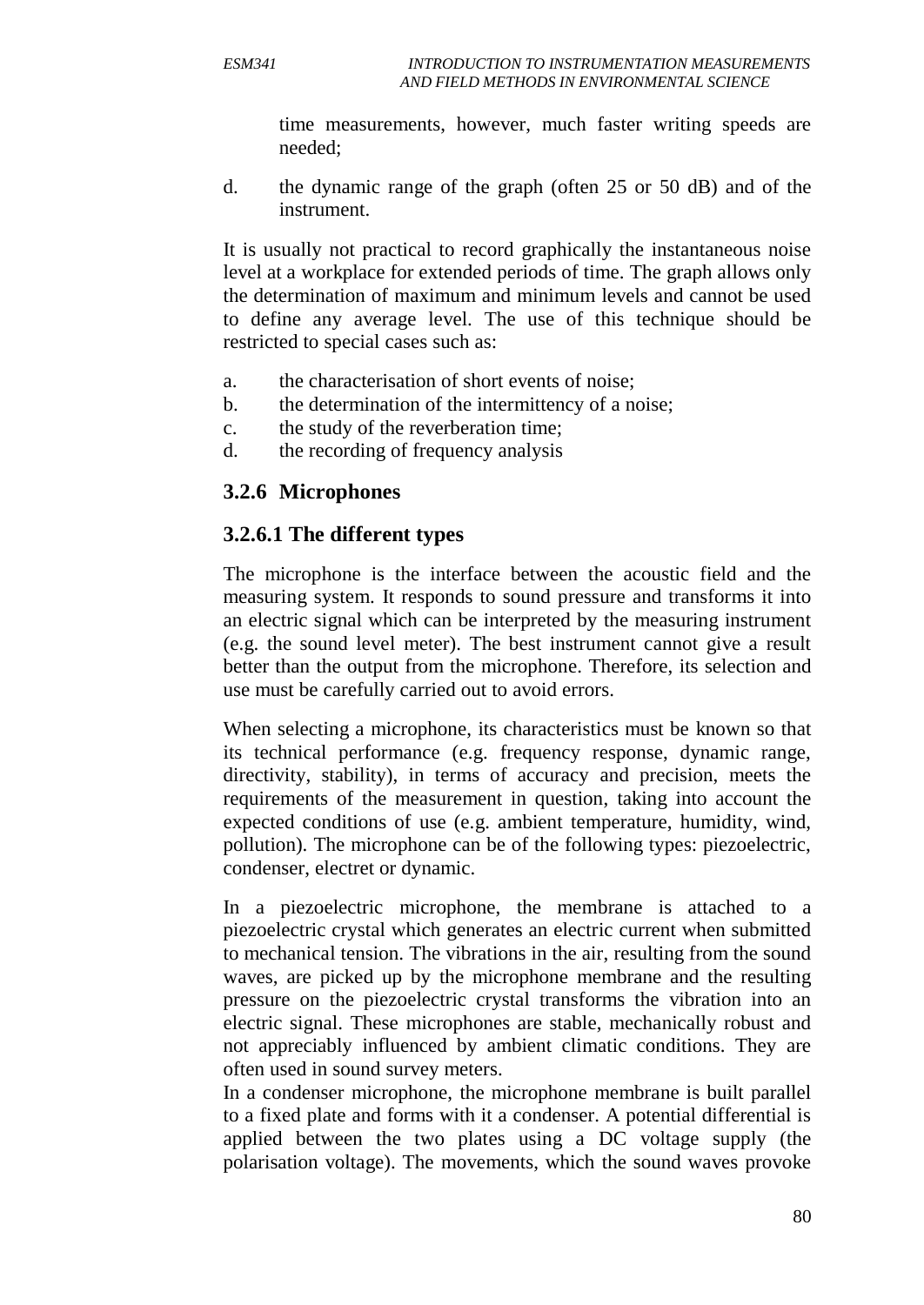in the membrane, give origin to variations in the electrical capacitance and therefore in a small electric current. These microphones are more accurate than the other types and are mostly used in precision sound level meters. However, they are more prone to being affected by dirt and moisture.

A variation on the condenser microphone which is currently very popular is the electret. In this case the potential difference is provided by a permanent electrostatic charge on the condenser plates and no external polarising voltage. This type of microphone is less sensitive to dirt and moisture than the condenser microphone with a polarisation voltage.

The last type is a microphone where the membrane is connected to a coil, centered in a magnetic field, and whose movements, triggered by the mechanical fluctuations of the membrane, give origin to a potential differential in the poles of the coil. The dynamic microphone is more mechanically resistant but its poor frequency response severely limits its use in the field of acoustics.

## **4.0 CONCLUSION**

This Unit has discussed what you need to know about the basis of noise and sound measurements.

## **5.0 SUMMARY**

Noise and sound probing equipment have been discussed. These include microphone calibrators, recorders, noise dosimeters, sound level meters and tape recorders. The distinguishing features of these instruments were described. Earlier in the unit, the composition of a typical sound level meter has been discussed. Let's see if you understand what you have read by answering the following questions.

## **6.0 TUTOR-MARKED ASSIGNMENT**

- 1. Describe 5 instruments for measuring noise and sound.
- 2. Mention 5 components of a typical measuring system.

## **7.0 REFERENCE/FURTHER READING**

Harris, C. M. (1991). (Ed.) *Handbook of Acoustical Measurements and Noise Control* (3<sup>rd</sup> ed.). New York: McGraw-Hill, Inc.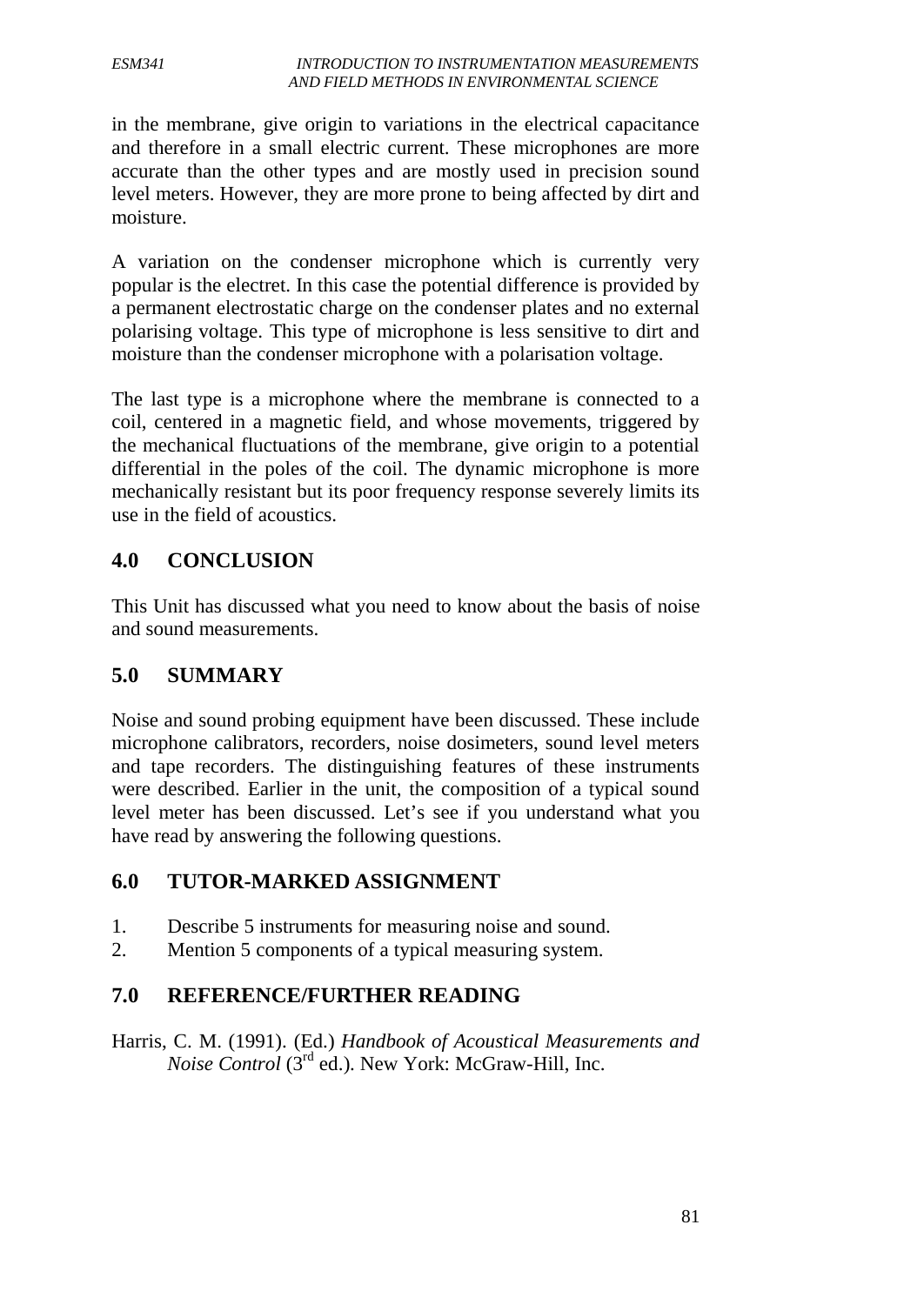### **UNIT 4 METEOROLOGICAL VARIABLES AND THEIR OBSERVATIONS**

#### **CONTENTS**

- 1.0 Introduction
- 2.0 Objectives
- 3.0 Main Content
	- 3.1 Types of Meteorological Stations
		- 3.1.1 Fixed Stations
		- 3.1.2 Mobile Stations
	- 3.2 Meteorological Variables and Their Techniques of Measurement
		- 3.2.1 Radiation
		- 3.2.2 Sunshine
		- 3.2.3 Temperature of Air
		- 3.2.4 Temperature of Soil and Other Bodies 3.2.4.1 Soil
	- 3.3 Wind
	- 3.3 Humidity
	- 3.5 Soil and Grain Moisture
	- 3.6 Precipitation (Clouds and Hydrometeors)
	- 3.7 Evaporation and Water-Balance
- 4.0 Conclusion
- 5.0 Summary
- 6.0 Tutor-Marked Assignment
- 7.0 References/Further Reading

#### **1.0 INTRODUCTION**

Meteorology is concerned with every aspect of local and regional climates and the causes of their variations, thus making standard observation of climatic variables a fundamental necessity. It is also concerned with any climatic modifications which may be introduced by human management of land use.

Physical variables of climate are observed to assist the management of agricultural activities, land use planning and adaptation to weather variability and climate change. Parameters pertaining to energy and water balance are thus very important, such as precipitation, humidity, temperature, solar radiation and air motion. Further, certain physical and chemical characteristics of the atmosphere, precipitation and soil are also important in meteorology, e.g. pollutants such as  $CO<sub>2</sub>$ ,  $SO<sub>2</sub>$ , dissolved and suspended matter in precipitation, thermal, hydrological contents and salinity of soil. These require specialised equipment which is available only at a few selected stations.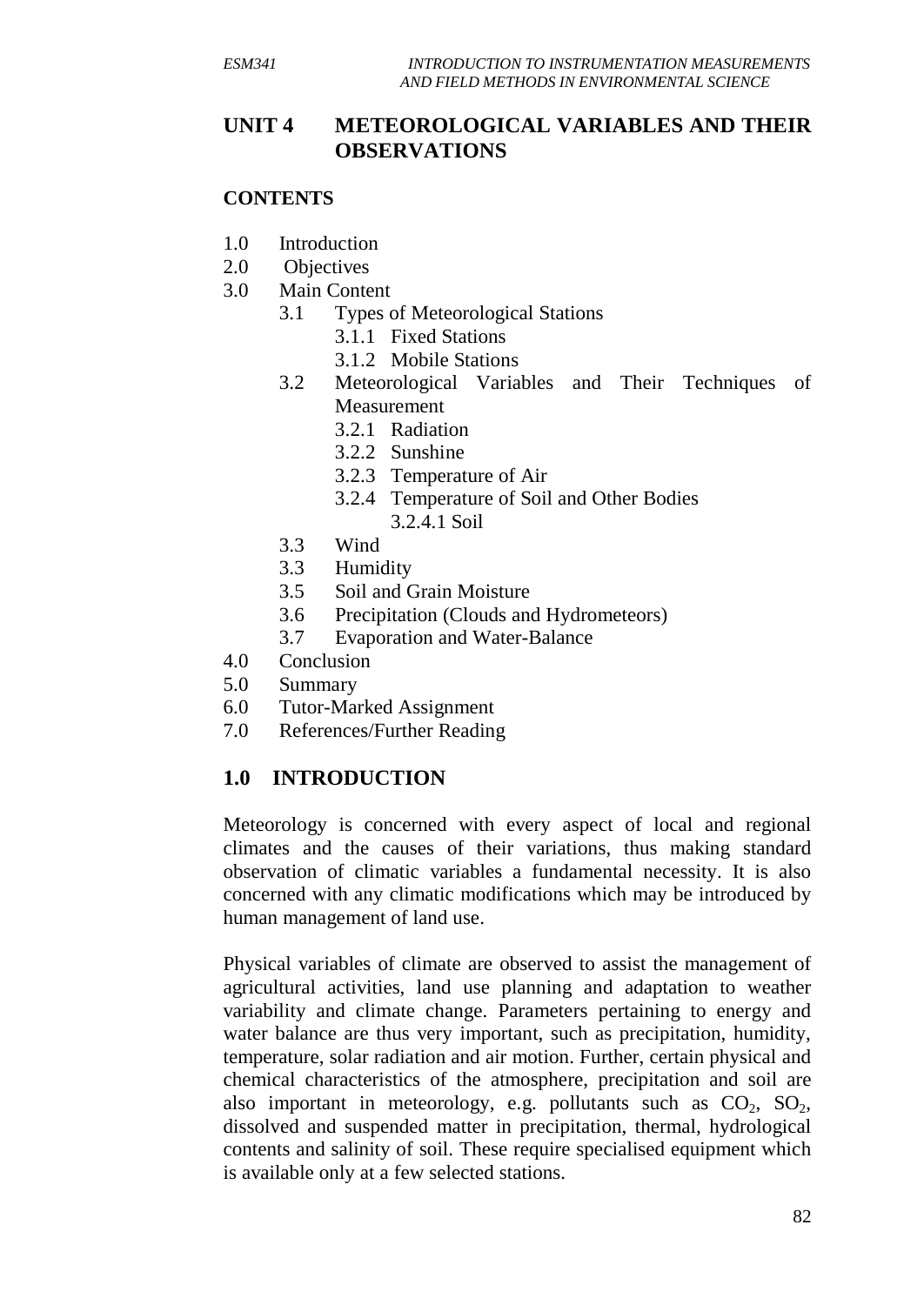## **2.0 OBJECTIVES**

At the end of this unit, you should be able to:

- describe the types of meteorological stations
- mention some climate/weather elements and instruments for their measurements.

### **3.0 MAIN CONTENT**

## **3.1 Types of Meteorological Stations**

Two types of meteorological stations can be described; these are fixed and mobile stations.

## **3.1.1 Fixed Stations**

Fixed stations are those stations that are seen as operating for an extended period at a fixed place, and may be:

### **a) Minimum Equipment Stations**

Small portable screen, minimum and maximum thermometers, dry and wet-bulb thermometers, totalizing anemometer at a convenient height, and rain gauge. For screens which are not standard, the radiation error should be determined;

#### **b) Standard Equipment Stations**

Standard screen instruments and rain gauge as in a) above, thermohygrograph, wind vane, windrun and sunshine recorder. These permit determination of evaporation using empirical methods;

#### **(c) Semi-Automatic Stations**

When trained personnel are not available, semiautomatic stations are required with uninterruptible power supply to provide the measurements. There is no automatic data communication;

#### **(d) Automatic Stations**

These stations require less supervision but installation, calibration and inspection must be of a high standard. Uninterruptible power supply is required. Data from these stations can be used for direct computer processing. Initial and maintenance costs as well as proper calibrations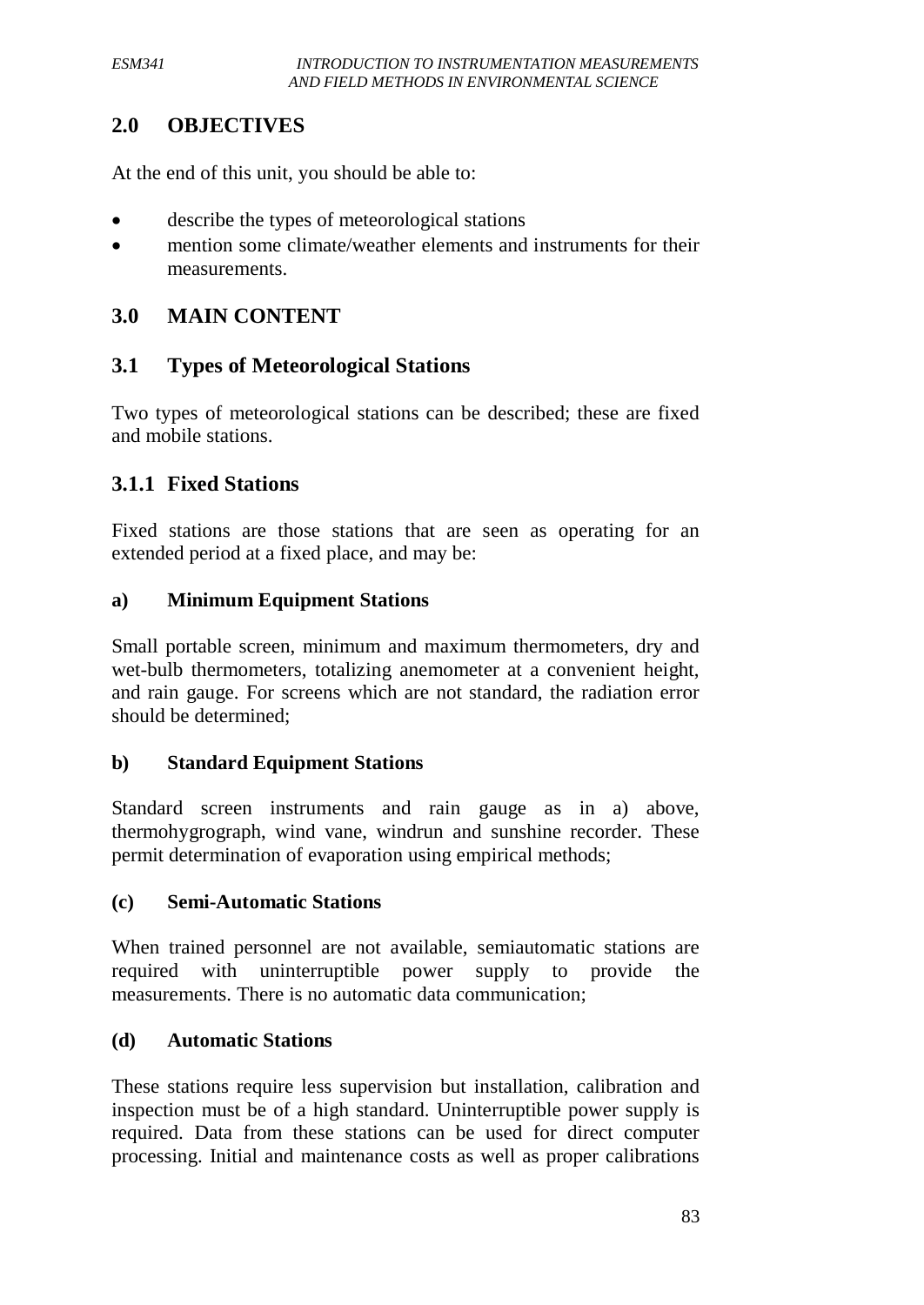may be limiting factors. Data should preferably also be communicated automatically.



**A minimum equipment station**



**An Automatic (fixed) Meteorological Station**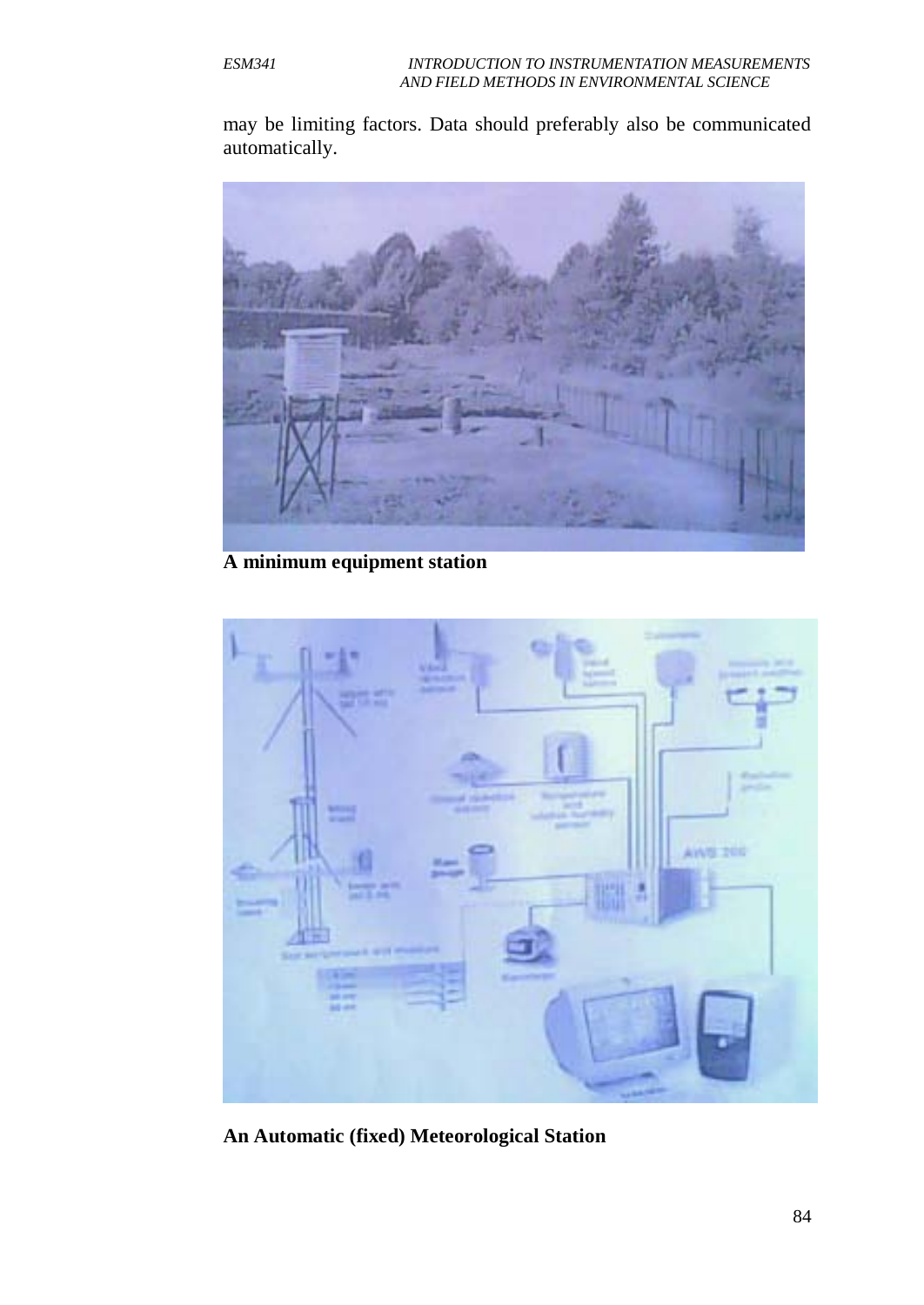## **3.1.2 Mobile stations**

Mobile stations are used for surveys and research. Some mobile stations move continuously and others need equilibrium of sensors or certain periods for measurements, such as for local wind observations. When an extended but superficial survey of air temperature and humidity is required, the instruments are usually carried by vehicles. In these circumstances use is made of thermocouples and thermistors which have a rapid response (low "time constants") and high sensitivity. When using motor vehicles, all mechanical instruments should have anti-shock mounts and should be mounted so that the recording movement is perpendicular to the direction of the most frequent vibrations, to reduce their effect on the instruments



**An emergency mobile weather station used for the Beijing Olympic Sailing Competition**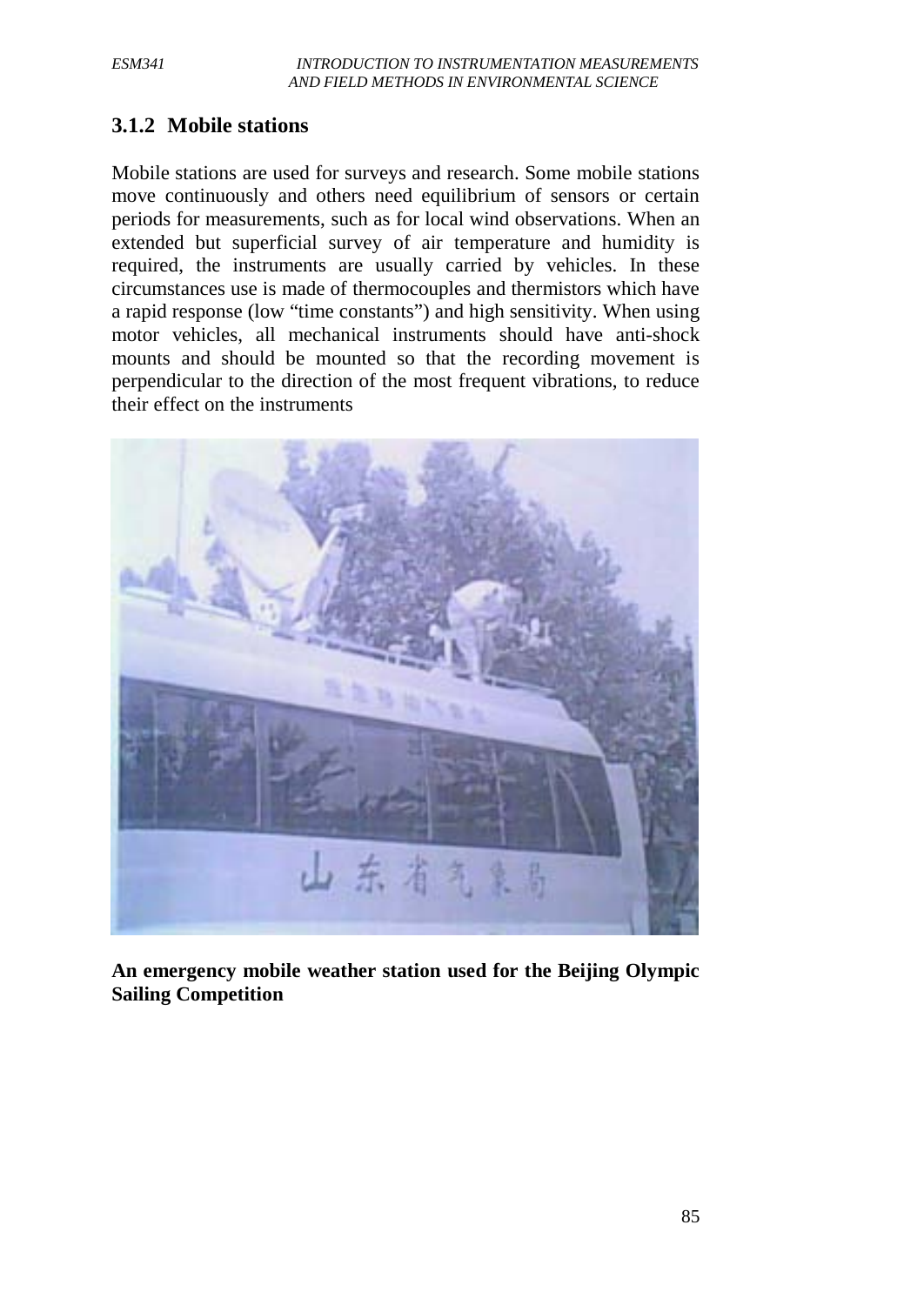### **3.2 Meteorological variables and Their Techniques of Measurement**

The following are some meteorological variables and their techniques of measurements

### **3.2.1 Radiation**

Global solar radiation (direct and diffuse solar radiation) is measured with *pyranometers* containing thermocouple junctions in series as sensors. A pyranometer is an instrument used to measure the amount of solar radiation (power) the sun produces in a specific location. These devices are compact and easy to use for surveying solar radiation anywhere. Pyranometers are typically used in conjunction with a multimeter in order for a reading to be obtained.

The ability to measure the intensity of solar radiation for a certain area can be used to: design photovoltaic systems (solar panels), establish greenhouse locations, predict insulation requirements (for structures), etc. Essentially a pyranometer can be used whenever solar intensity data is required.

The three types of solar radiation are measured:

- 1. Direct
- 2. Diffuse horizontal
- 3. Global horizontal

Direct and diffuse radiation measurements combined should add up to the global horizontal measurement (total radiation). The pictures below refer to the typical set up of styles measuring these three components of solar intensity. A pyranometers output is in millivolts and each instrument is calibrated to measure the power emitted by the sun in Watts/meter<sup>2</sup>. Each pyranometer is calibrated and a specific calibration constant (numerical value) is given to accurately calculate the output in watts. With this in mind a multimeter (set to 300Mv) is connected to the pyranometer and the reading is multiplied by the calibration value to give a final value in watts/m². Most solar panel designers assume a maximum average of 1000watts/m² which can be obtained anywhere on the planet.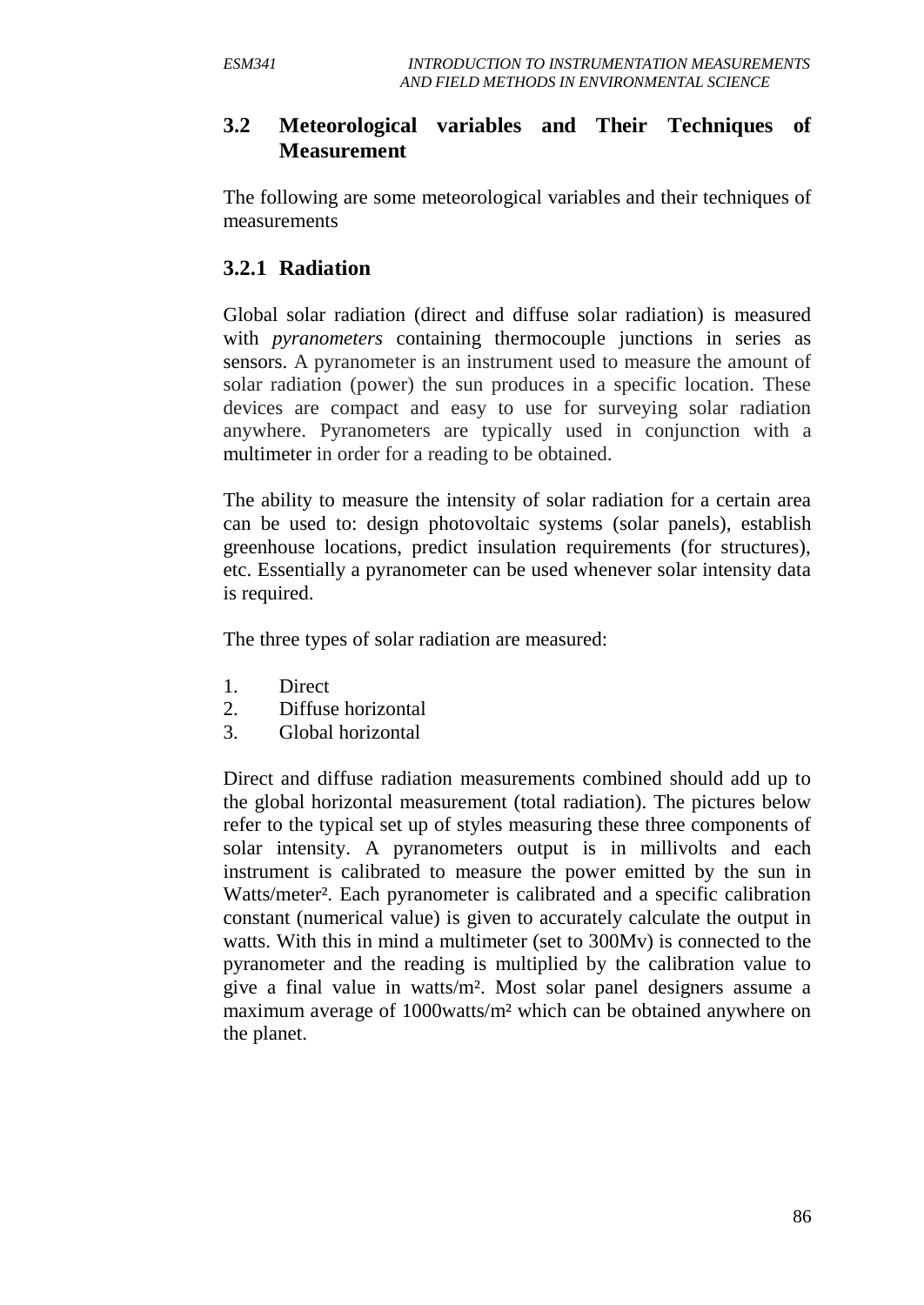#### *ESM341 INTRODUCTION TO INSTRUMENTATION MEASUREMENTS AND FIELD METHODS IN ENVIRONMENTAL SCIENCE*



Pyranometer with multimeter



**Global horizontal reading Diffuse horizontal reading** 



**Direct reading**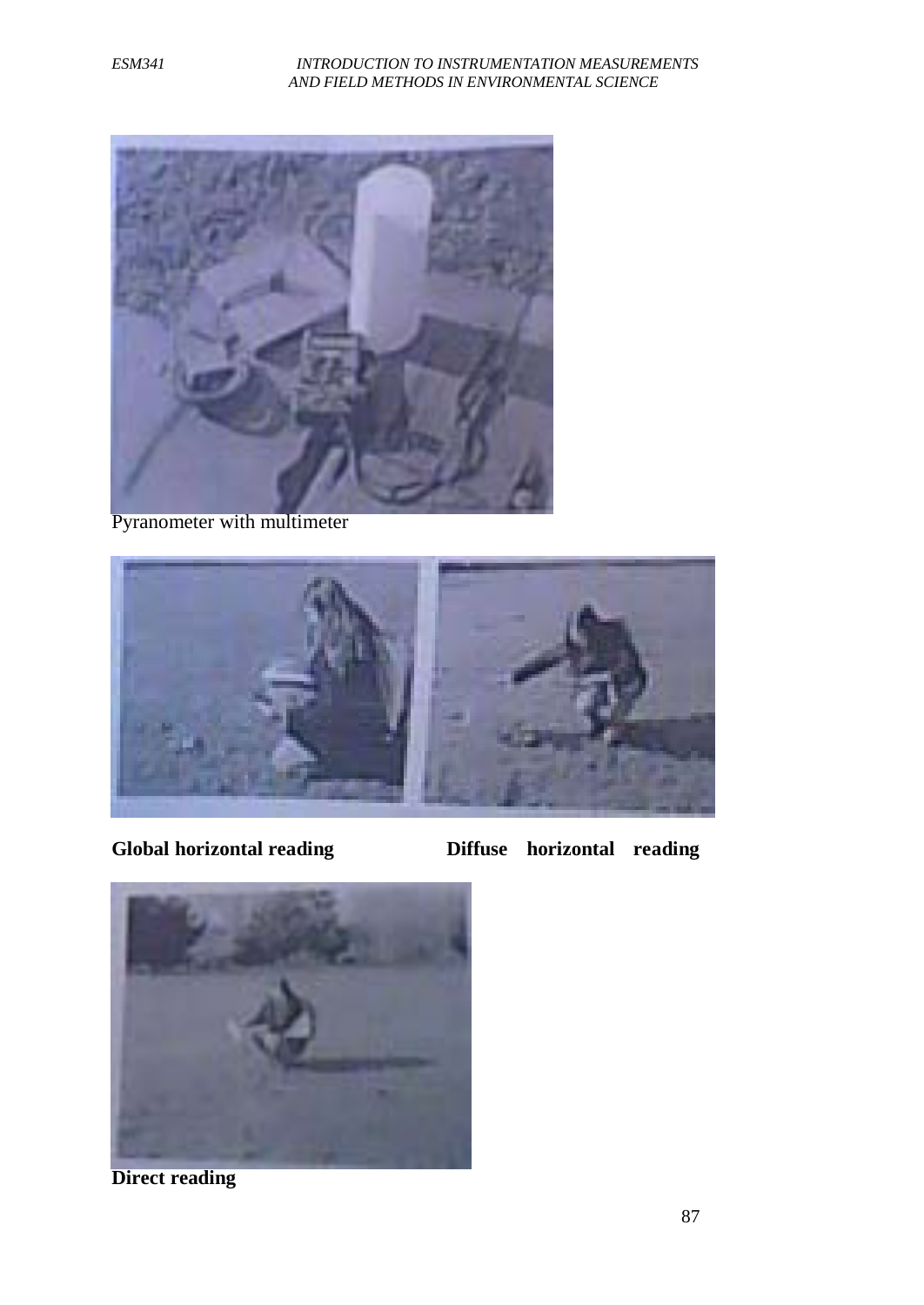

#### **A surface radiation measuring station**

#### **3.2.2 Sunshine**

Standard meteorological stations usually measure only sunshine duration. The traditional instrument to observe this is the *Campbell-Stokes sunshine meter*. Sunshine duration has been defined as the time during which direct radiation (on a plane perpendicular to the Sun's beam) is larger than  $120 \text{ Wm}^2$ . This definition makes it possible to now use automatic sunshine recorders.

Particular metadata of radiation measurements are

- (1) wavelength transmission spectral window of pyranometer dome;
- (2) sunshine recorder threshold radiation value;
- (3) horizon mapping for each instrument measuring radiation or sunshine;
- (4) procedures or means to keep radiometer domes clean and clear.

#### **3.2.3 Temperature of Air**

The most common thermometers for standard observations in air are those generally called *differential expansion thermometers*, which include liquid-in-glass, liquid-in-metal, and bimetallic sensors. Because of their sizes and characteristics many of these instruments are of limited use for other than conventional observations. However, spirit-in-glass,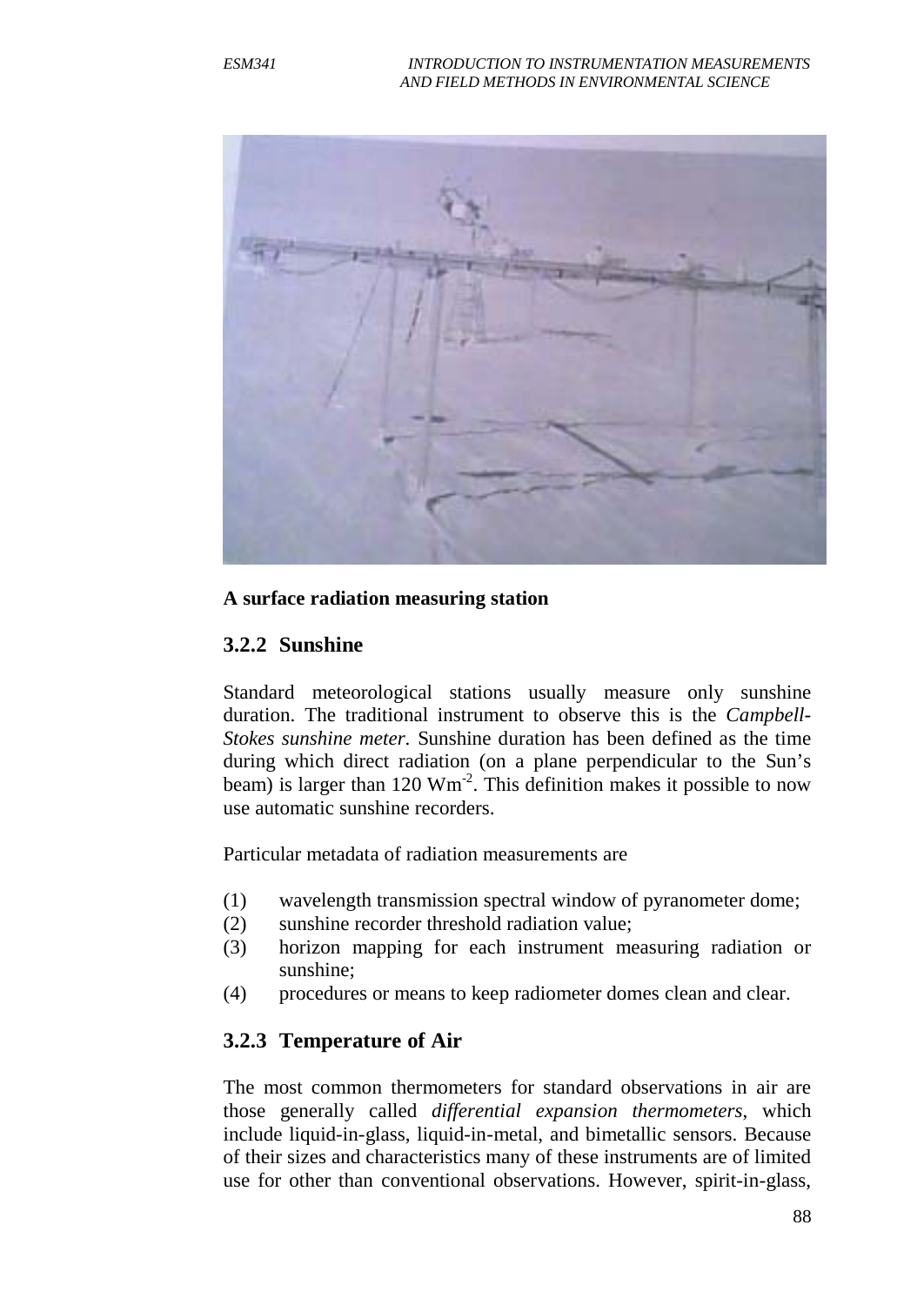mercury-in-glass, and bimetallic sensors make useful *maximum and minimum* temperature measurements. When temperature observations are required in undisturbed and rather limited spaces, the most suitable sensors are electrical and electronic thermometers which permit remote readings to be made.

*Thermocouples* are excellent for measuring temperature differences between the two junctions, e.g. dry- and wet-bulb temperatures, or gradients. When they are used to measure single temperatures or spatial average temperatures (such as surface temperatures, using thermocouples in parallel), there is always need for one junction to be at a known steady reference temperature.

A *black-globe thermometer* is a blackened copper sphere commonly 15 cm in diameter, with a thermometer or thermocouple inserted. When a black globe thermometer is exposed in the open or under a ventilated shelter, the effects of different radiation fluxes are integrated with that of convective heat (wind and air temperature). Installed inside closed barns or stables, under still air conditions, it gives the average radiant temperature of soil, roof and walls at equilibrium.

## **3.2.4 Temperature of soil and other bodies**

### **3.2.4.1 Soil**

Mercury in glass type soil thermometers are frequently used. For measurements of the soil temperature at shallow depths these thermometers are bent in between angles  $60^{\circ}$  and  $120^{\circ}$  for convenience. At greater depths lagged thermometers are lowered into tubes. Care should be taken to see that water does not enter the tubes. Alternatively, shielded thermocouples or thermistors can be used. Temperature of deeper soil layers can be measured with glass thermometers, thermistors, thermocouples, diodes and platinum resistance thermometers when good contact is made with the soil.

#### **3.3 Wind**

Wind speed and direction measured with standard instruments under standard exposure are fundamental requirements of the science of meteorology. The most common routine observation is the wind run, providing an average over the measuring period. That period should be at least ten minutes for smoothing out typical gustiness, and at most an hour because surface wind has a very pronounced diurnal course. However, different instruments are used when it is necessary to observe the more detailed structure of air motion, e.g. in meso- and micrometeorological studies. In such cases wind speeds are measured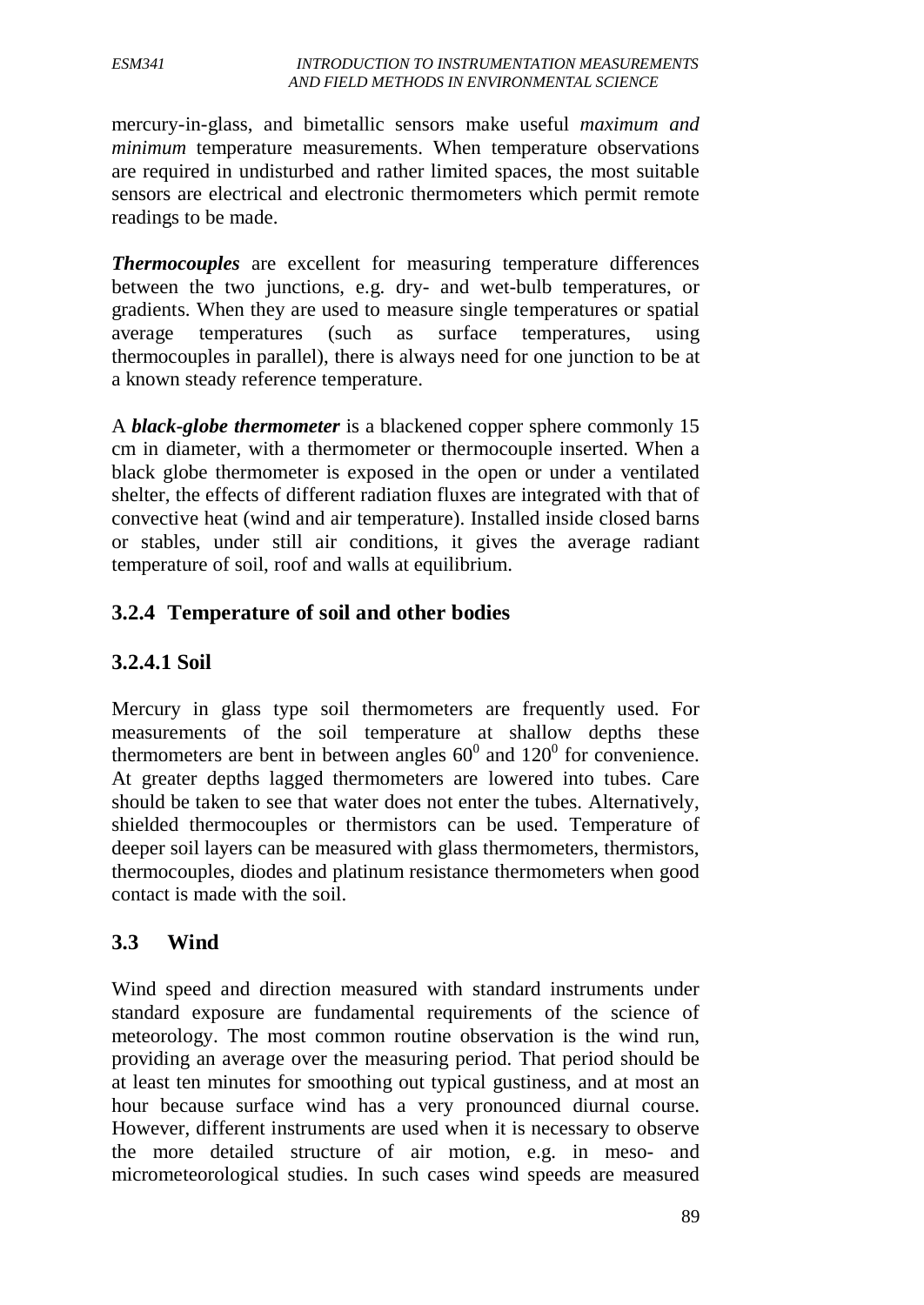with cup anemometers of high sensitivity at low velocities or with electrical thermo-anemometers or sonic anemometers.

Sensitive *cup anemometers* are the most common in routine and research use, measuring all wind components with an angle of attack with the horizontal smaller than about 45<sup>o</sup>. The best have a low stalling speed (threshold of wind speed below which the anemometers does not rotate) of about  $0.1 \text{ m s}^{-1}$ , because friction loads have been minimized. The rotation produces an electrical or phototransistor signal which is registered by a recorder or counter. Such transducers also allow separate recording of gustiness.

Sensitive *propellers,* if mounted on a vane, can be an alternative for cups but are these days mainly used in research instruments. *Pressure tube anemometers* on a vane are reliable, but so unwieldy that they are disappearing in favour of smaller instruments. A new instrument for horizontal wind speed and direction measurement is the *hot-disk anemometer*, which has the advantage that it has no moving parts. For steady wind direction measurement, wind vanes must have fins whose height exceeds their length.

*Sonic anemometers*, sensing the transport speed of sound pulses in opposite directions along a line, so being totally linear, respond quickly enough to measure turbulence and have become useful in flux measurements in research. However, they cannot be used in small spaces and their calibration shifts in wet weather.

### **3.3 Humidity**

The most commonly used are hair hygrometers and hair hygrographs. They may however give acceptable values only if great care is taken in their use and maintenance. Besides standard *psychrometers equipped with mercury-in-glass thermometers, portable aspirated and shielded psychrometers and mechanical hygrometers*, many instruments have been developed to measure different aspects of air humidity. Since, the above-mentioned routine instruments are bulky and inadequate for remote reading; they are unsuitable for many meteorological observations. For observations in undisturbed and small spaces, electrical or electronic instruments are used.

The best method for measuring humidity distribution in the layers near the ground is also by using thermo-electric equipment, unventilated thermocouple psychrometers being most suitable in vegetation. Ventilated psychrometers may be used for levels at least 50 cm above bare soil or dense vegetation.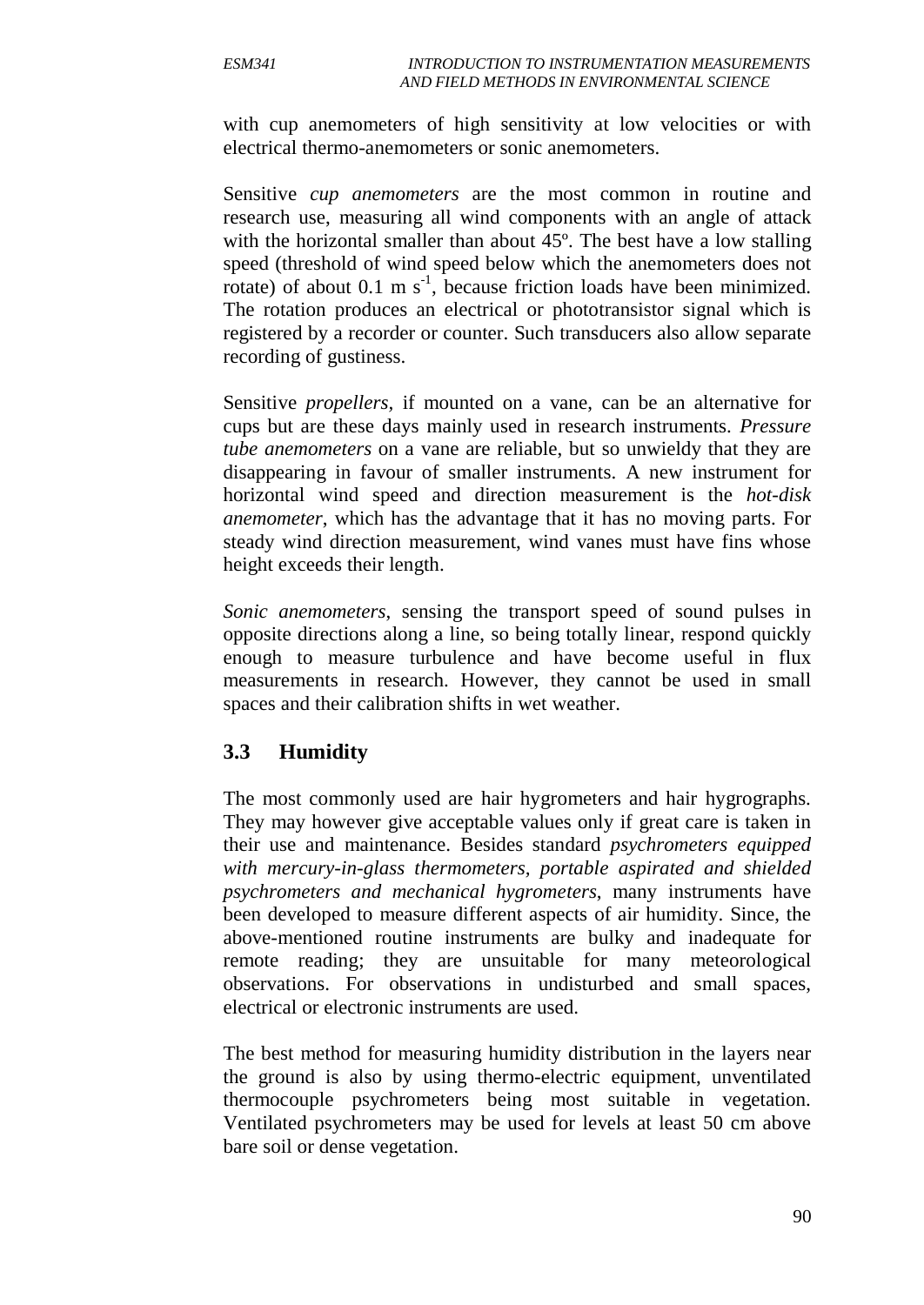

*An image of a Psychrometer: used to measure the temperature and the temperature extremes, and to determine relative humidity; electrically driven aspirator with battery (rechargeable by charger unit) to ventilate both thermometers*

For measuring relative humidity directly, use has been made of *lithium chloride or sulphonated polystyrene layers*, since the electrical resistance of these electrolytes changes with relative humidity. However, these electrolytic sensors become affected by air contamination and high relative humidity conditions and are therefore to be used with great care and frequent recalibration. For example *resistive polymer film* humidity sensors are increasingly used. Instruments are usually contaminant resistant and common solvents, dirt, oil, and other pollutants do not affect the stability or accuracy of the sensor.

*Electrical dew-point hygrometers* indicate dew point rather than relative humidity.

For example, the *lithium chloride dew-point hydrometer* measures the equilibrium temperature of a heated soft fiberglass wick impregnated with a saturated solution of lithium chloride. This temperature is linearly related to atmospheric dew point. However, the response of the instrument under low relative humidity conditions is not so good.

More expensive and complicated, but more accurate, instruments require that the air be sampled and delivered, without changing its water-vapour content, to a measuring unit. One such instrument, an illuminated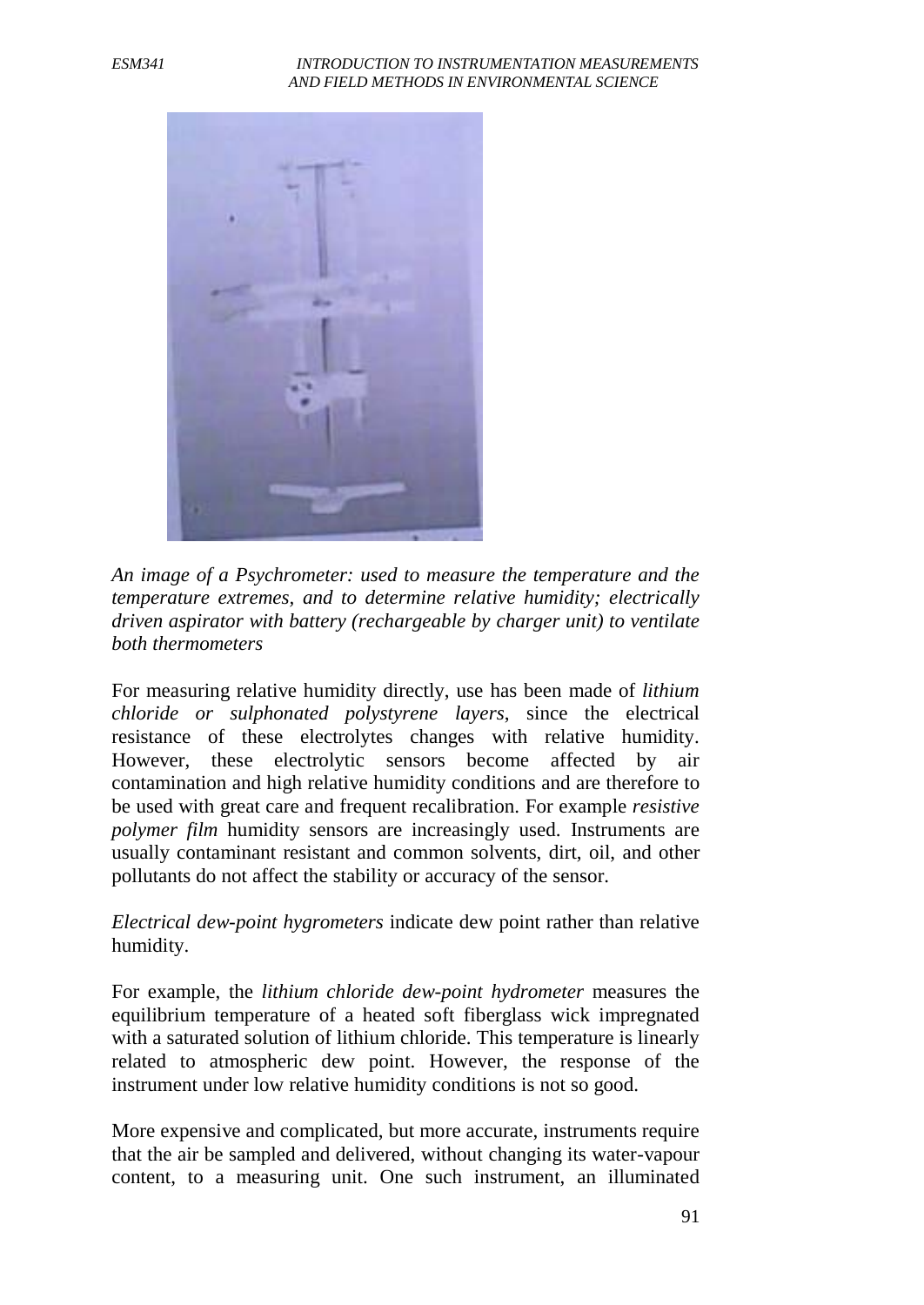condensation mirror, is alternately cooled and heated by a circuit energized by a photocell relay, which maintains the mirror at dewpoint temperature. *Infra-red gas analyzer hygrometers* (IRGAs) are based on the fact that water vapour absorbs energy at certain wavelengths and not others.

### **3.5 Soil and Grain Moisture**

Several instruments have been constructed to measure soil-moisture variations at a single point but they avoid the variability of soils in space and depth. An indirect method of obtaining soil water content is the measurement of a property of some object placed in the soil, usually a porous absorber, which comes to water equilibrium with the soil. Blotting paper is popular here and they may be also useful for soil potential determinations, characterizing the water supplying power of the soil in representation of root hairs. Subjective methods of estimating soil moisture have been used with satisfactory results in some regions where regular observations in a dense network are necessary and suitable instruments lacking.

Skilled observers, trained to appreciate the plasticity of soil samples with any simple equipment, form the only requirement for this method. Periodic observations and simultaneous determinations of soil texture at depths, by competent technicians, allow approximate charts to be constructed. The direct methods of soil water measurement facilitate implementation of easy follow up methods at operational levels. Gravimetric observations of soil water content have been in use for a long time in many countries. An auger to obtain a soil sample, a scale for weighing it, and an oven for drying it at  $100-105^{\circ}$ C are used for the purpose. Comparison of weights before and after drying permits evaluation of moisture content which is expressed as a percentage of dry soil or, where possible, by volume (in mm) per meter depth of soil sample. Because of large sampling errors and high soil variability the use of three or more replicates for each observational depth is recommended. The volumetric method is useful to measure the absolute amount of water in a given soil and it has known volumes of soil sampled.

Among *radioactive methods, the neutron probe* measures the degree to which high energy neutrons are thermalized in the soil by the hydrogen atoms in the water. It determines volumetric water content indirectly *insitu* at specific soil depths using a pre-designed network of access tubes. The neutron scattering and slowing method was until recently most widely used, relatively safe and simple to operate. The total neutron count per unit time is proportional to the moisture content of a sphere of soil of which the diameter is larger when the soil is drier. Soil moisture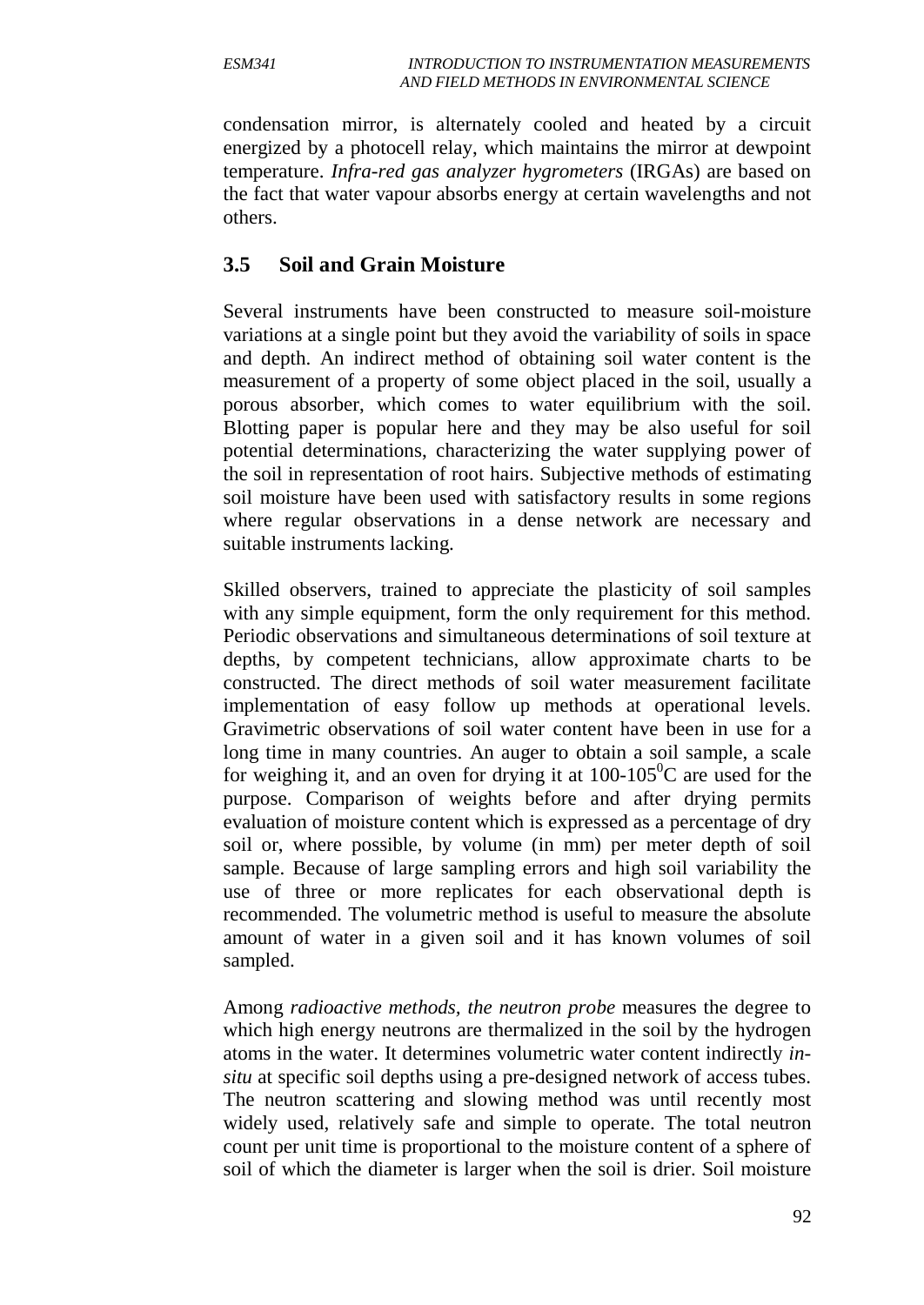is measured with the *gamma radiation probe* by evaluating differential attenuation of gamma rays as they pass through dry and natural soils. This method generally requires two probes introduced simultaneously into the soil a fixed distance apart, one carrying the gamma source and the other the receiver unit.

*Time Domain Reflectometry* (TDR) determines the soil water content through measuring the dielectric constant of the soil, which is a function of the volumetric water content. It is obtained by measuring the propagation speed of alternating current pulses of very high frequency (>300 MHz). The pulses are reflected as inhomogeneities, either in the soil or at the probe soil interface, and the travel time between the reflections is measured. From the travel time the dielectric constant is determined and in that way the volumetric water content of the soil. As with neutron scattering, this method can be used over a large range of water contents in the soil. It can be used directly within the soil or in access tubes. Compared to the neutron scattering method, the spatial resolution is better, calibration requirements are less severe and the cost is lower.

### **3.6 Precipitation (Clouds and Hydrometeors)**

For some purposes for which no great precision in rainfall is needed, for example in classifying days as either "wet" or "dry" for insurance claims or when only rough ideas are wanted of accumulation of rainfall over agricultural fields over an ongoing season compared to the same period in earlier years, a topic most farmers will be interested in. The same applies in school (agricultural) environmental science teaching. In Mali the National Meteorological Directorate is of the opinion that farmers need to have a means of measuring rainfall if they wish to derive full profit from the meteorological information disseminated by rural radio, and farmer raingauges are now locally manufactured. A few additional remarks are appropriate here on a number of instruments used for specific work, and on their operation. Hailfall observations cannot be automated, because the only useful observation method so far is employment of a network of hail pads.

It should first be noted that since close to 150 years, wind, and therefore particularly height and shape of the rain gauge, have correctly been seen as by far the most important factors determining errors in rainfall measurement. When cost is important, including needs for high measuring densities, raingauges smaller in size than the normal standard are employed, but they are unsuitable for snow

Sometimes these are made of plastic and shaped like a wedge, sometimes they are plastic or other can like receptacles. Commercially the former are often called "raingauges according to Diem" or "farmer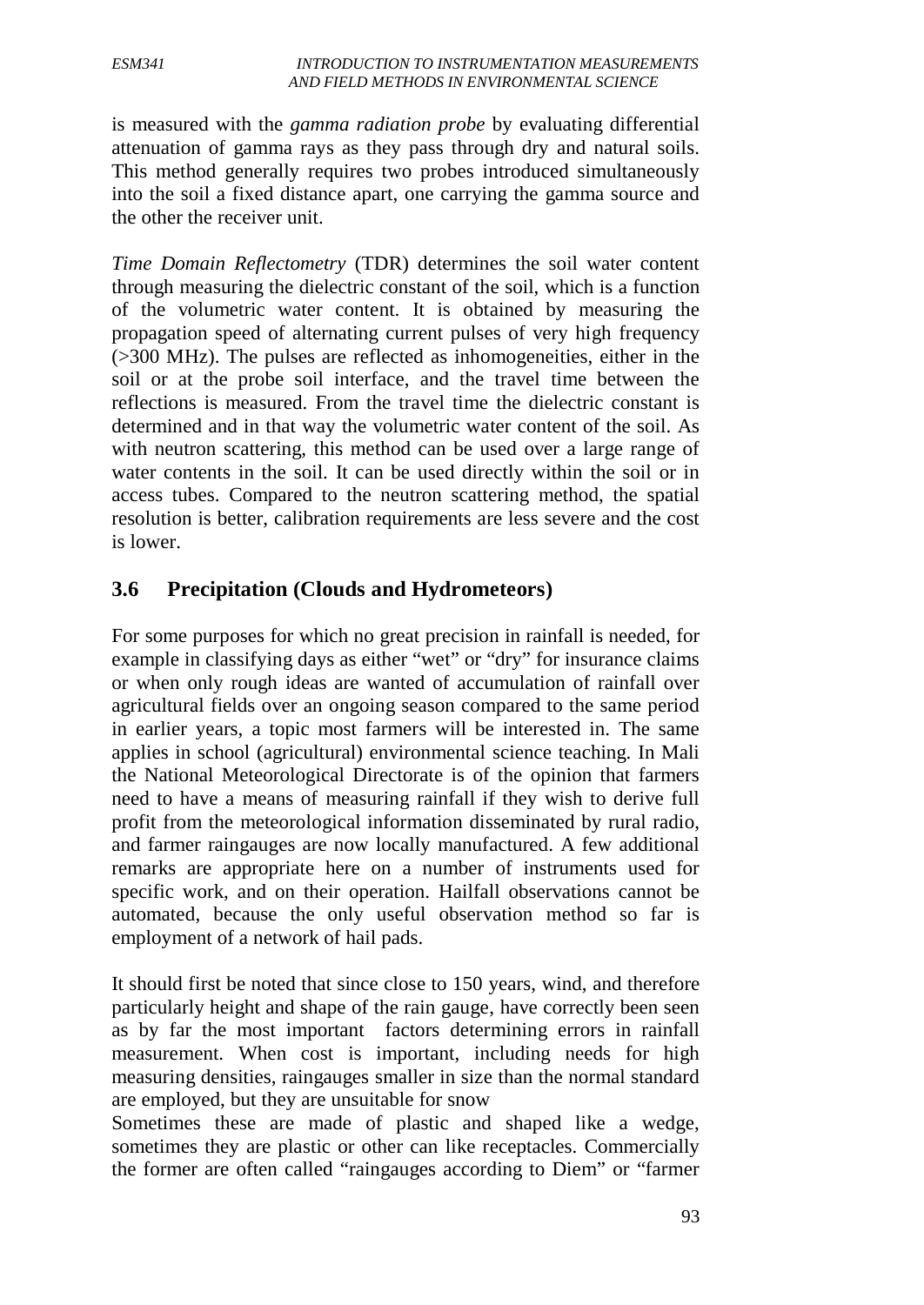raingauges", the latter, if from plastic, "clear view raingauges". Inexpensive rain gauges and small-size totalizer rain gauges are used for studying the small-scale distribution of precipitation, as in limited meso climates, forest or crop interception, shelterbelt effects, etc.

In addition to routine rainfall measurements, agricultural practices need the amount, duration and intensity of precipitation at the time of floods and related disasters. As the severe weather systems affecting coastal areas originate in seas and oceans the ocean based data collections through ships and buoys are necessary. Also, installation of automatic weather stations that meet the necessary criteria will help monitoring and early warning coastal zones about hazardous weather. However, capability for disseminating the weather data, topography and vulnerability of the coastal zone to severe weather, decide on the weather station network requirements. In vulnerable coastal zones a dense network of observations is required to diagnose and plan in advance the mitigation of weather related hazards.

Radar, sometimes together with satellite remote sensing, is increasingly used to estimate both point and area rainfall from characteristics of cloud structure and water content. These data complement the surface raingauge networks in monitoring and mapping rainfall distribution but it is essential that representative actual observations at the surface are used when taking decisions on the track of the storm for forecasting purposes. Such derived rainfall data need ongoing intensity calibration.

### **3.7 Evaporation and Water-Balance**

Standard instruments used for measuring the different components of the water balance for climatological and hydrological purposes include screened and open pan evaporimeters, lysimeters.

While it is possible to estimate actual or potential evapotranspiration from observed values of screen or open pan evaporimeters or from integrated sets of meteorological observations, more accurate, direct observations are often preferred. Actual evapotranspiration is measured by using soil evaporimeters or lysimeters, which are field tanks of varying types and dimensions, containing natural soil and a vegetation cover (grass, crops or small shrubs). Potential evapotranspiration (PET) can be measured by lysimeters containing soil at field capacity and a growing plant cover. A surface at almost permanent field capacity is obtained by regular irrigation or by maintaining a stable water table close to the soil surface. A strict control must be kept of infiltration from rainfall of excess water supply. The reliability of observation by lysimeters depends upon the conditions at the instrumental surface and below it being very similar to the conditions of the surrounding soil.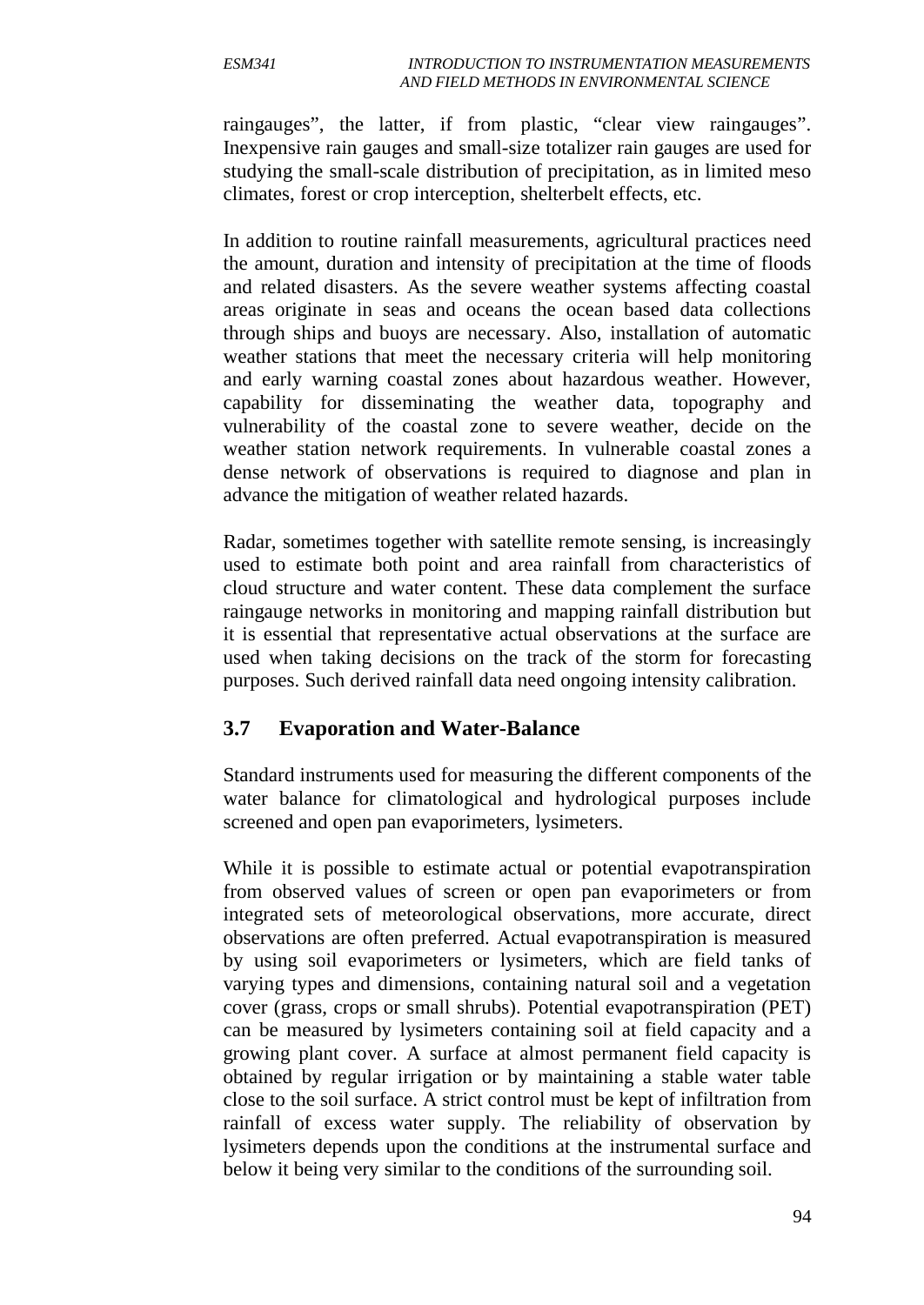#### *ESM341 INTRODUCTION TO INSTRUMENTATION MEASUREMENTS AND FIELD METHODS IN ENVIRONMENTAL SCIENCE*

Lysimeters are used for measurement of evaporation, transpiration, evapotranspiration (ET), effective rainfall, drainage, chemical contents of drainage water, to study climatic effects of ET on the performance of crops. Lysimetry is one of the most practical and accurate methods for short term ET measurements, but a number of factors cause a lysimeter to deviate from reality viz., changes in the hydrological boundaries, disturbance of soil during construction, conduction of heat by lateral walls, etc.

Devices for measuring net radiation, soil heat flux and sensible and advected heat are needed in energy budget methods, while continuous measurements of wind speed, temperature and water-vapour profiles are needed for the aerodynamic method. When adequate instrumentation facilities and personnel are available, it is possible to compute actual evapotranspiration using energy balance or mass-transfer methods. Certain semi-empirical methods which require relatively simple climatological measurements to provide estimates of PET are often of little value when evaporation is limited by water supply.

Microlysimeters are very small lysimeters, for soil evaporation measurements, which can be put into the ground and used for short times, such that disturbance of the soil boundary condition does not appreciably effect evaporation from the soil.

# **4.0 CONCLUSION**

This marks the end of the 13 unit material to introduce you to instrumentation in Environmental Science. It is assumed that you will have read through all the units before you reach this last page. You are not expected to have missed any unit as each unit is mutually inclusive of another. Interestingly, each unit is characteristically important.

### **5.0 SUMMARY**

This Unit has focused on some meteorological variables, and their measurements. The earlier part of the unit discussed the types of the meteorological stations, namely fixed and mobile stations. Within these stations is some equipment, ranging from electrically controlled to electromechanical and mechanically controlled. Instruments for measuring a number of meteorological variables, including wind, temperatures, precipitation, evaporation, etc. are also discussed. Please let's have you assessed of this unit before I bid you bye to this course.